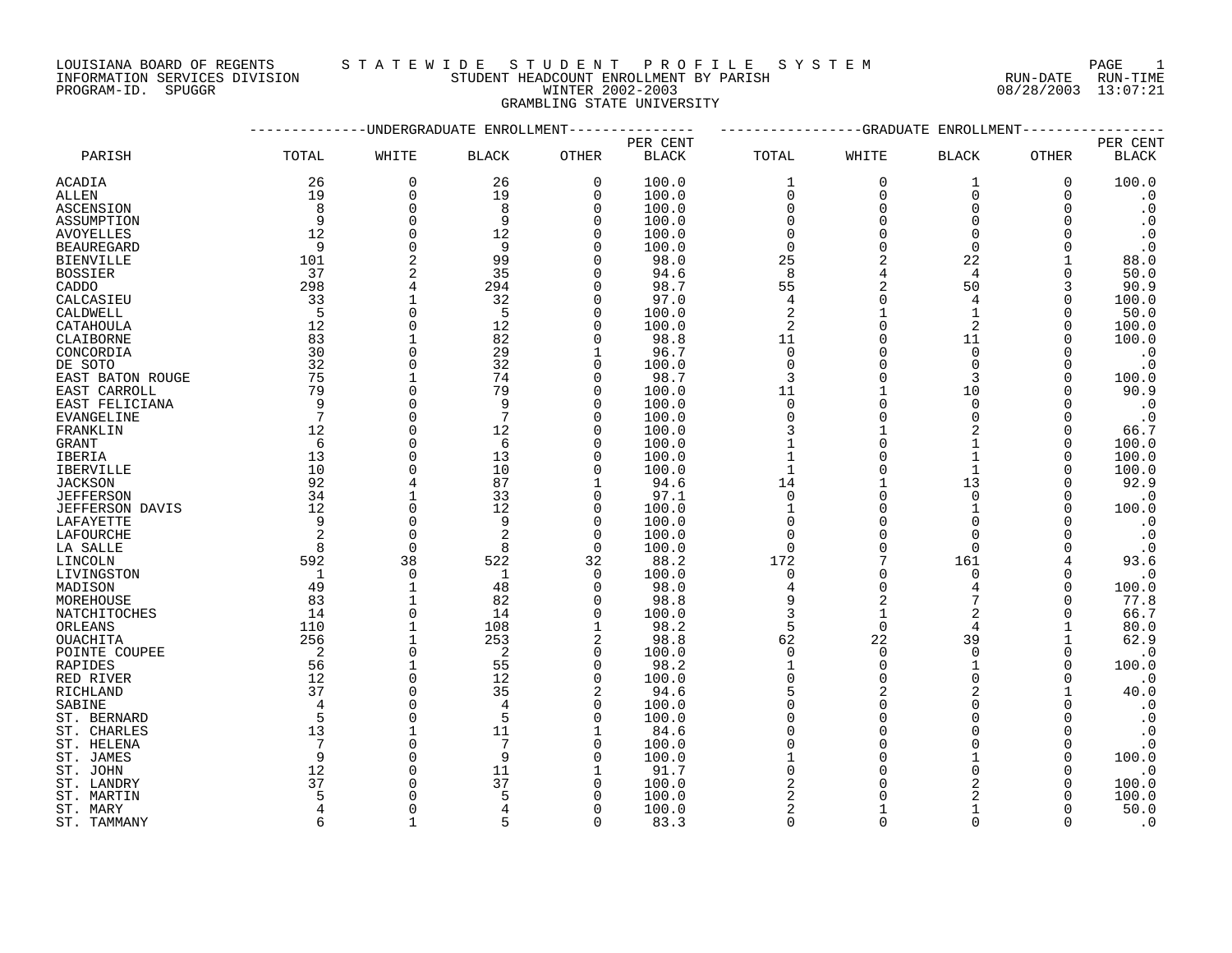## LOUISIANA BOARD OF REGENTS S T A T E W I D E S T U D E N T P R O F I L E S Y S T E M PAGE 2 INFORMATION SERVICES DIVISION STUDENT HEADCOUNT ENROLLMENT BY PARISH RUN-DATE RUN-TIME DOULSTANA BOARD OF REGENTS<br>INFORMATION SERVICES DIVISION TRANSMITICATION STUDENT HEADCOUNT ENROLLMENT BY PARISH THE CONFORMATION SERVICES<br>PROGRAM-ID. SPUGGR PROGRAM-ID. SPUGGR

GRAMBLING STATE UNIVERSITY

|                     |       |       | -UNDERGRADUATE ENROLLMENT- |       |                          |       |       | -GRADUATE ENROLLMENT- |       |                   |
|---------------------|-------|-------|----------------------------|-------|--------------------------|-------|-------|-----------------------|-------|-------------------|
| PARISH              | TOTAL | WHITE | BLACK                      | OTHER | PER CENT<br><b>BLACK</b> | TOTAL | WHITE | <b>BLACK</b>          | OTHER | PER CENT<br>BLACK |
| TANGIPAHOA          | 21    |       | 21                         |       | 100.0                    |       |       |                       |       | . 0               |
| TENSAS              |       |       |                            |       | 100.0                    |       |       |                       |       | 100.0             |
| TERREBONNE          | 18    |       | 18                         |       | 100.0                    |       |       |                       |       | 100.0             |
| UNION               | 59    |       | 56                         |       | 94.9                     |       |       |                       |       | 66.7              |
| VERMILLION          |       |       |                            |       | 100.0                    |       |       |                       |       | . 0               |
| <b>VERNON</b>       |       |       |                            |       | 100.0                    |       |       |                       |       | $\cdot$ 0         |
| WASHINGTON          |       |       |                            |       | 90.0                     |       |       |                       |       |                   |
| WEBSTER             | 68    |       | 68                         |       | 100.0                    |       |       | l 8                   |       | 94.7              |
| WEST BATON ROUGE    |       |       |                            |       | 100.0                    |       |       |                       |       | 100.0             |
| WEST CARROLL        |       |       |                            |       | 100.0                    |       |       |                       |       | 100.0             |
| WEST FELICIANA      |       |       |                            |       | 100.0                    |       |       |                       |       | $\cdot$ 0         |
| WINN                | 33    |       | 32                         |       | 97.0                     |       |       |                       |       | 100.0             |
| LOUISIANA TOTALS    | 2,640 | 63    | 2,533                      | 44    | 95.9                     | 442   | 50    | 381                   | 11    | 86.2              |
| OUT-OF-STATE TOTALS | 1,135 |       | 1,114                      | 16    | 98.1                     | 66    |       | 55                    |       | 83.3              |
| LA./OUT-OF-STATE    | 3,775 | 68    | 3,647                      | 60    | 96.6                     | 508   | 55    | 436                   | 17    | 85.8              |
| FOREIGN TOTALS      | 58    |       |                            | 52    | 10.3                     |       |       |                       |       | $\cdot$ 0         |
| INSTITUTION TOTALS  | 3,833 | 68    | 3,653                      | 112   | 95.3                     | 510   | 55    | 436                   | 19    | 85.5              |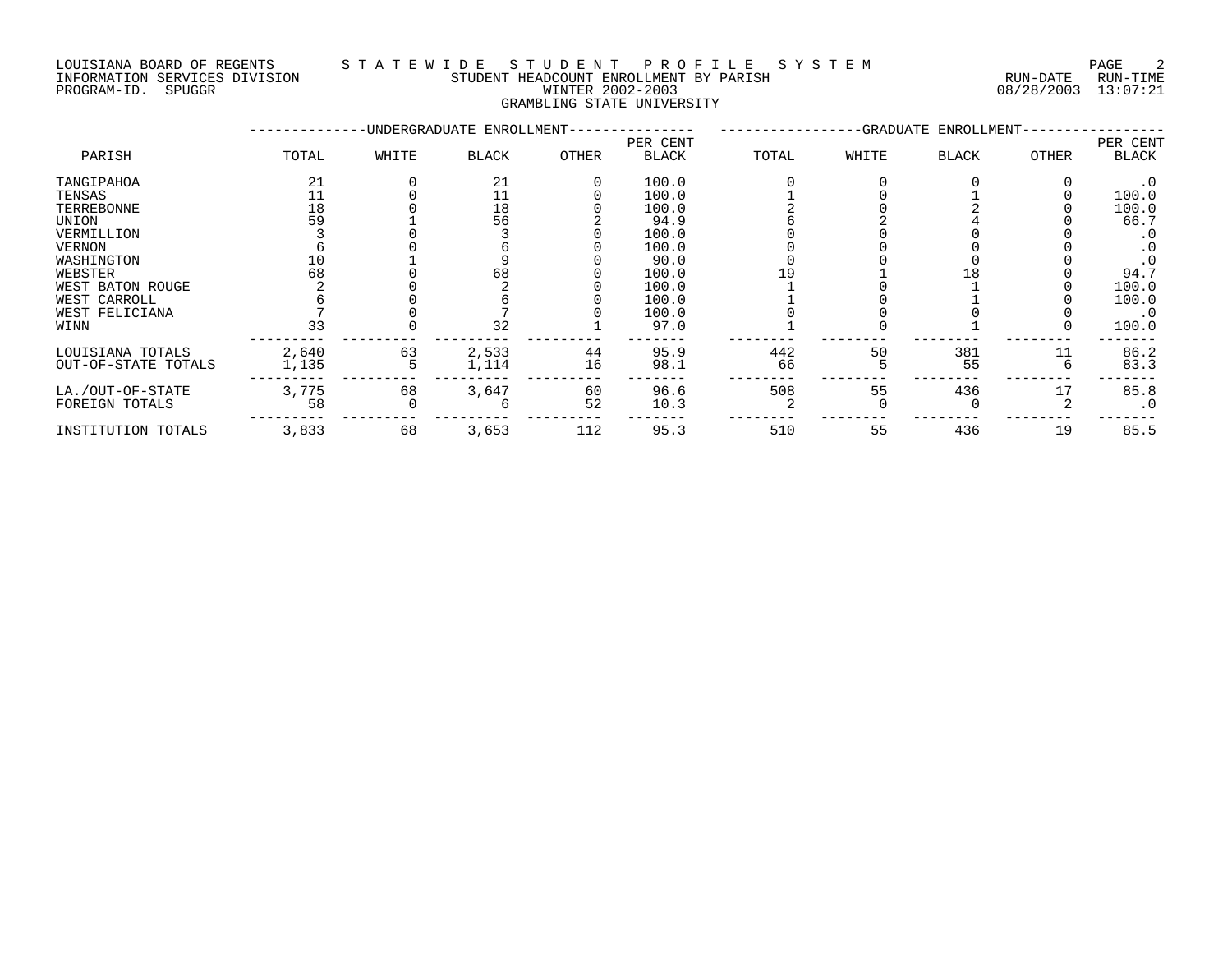LOUISIANA BOARD OF REGENTS STATEWIDE STUDENT PROFILE SYSTEM NAGE 3 INFORMATION SERVICES DIVISION STUDENT HEADCOUNT ENROLLMENT BY PARISH RUN-DATE RUN-TIME

LOUISIANA TECH UNIVERSITY

|                  |       |       | -UNDERGRADUATE ENROLLMENT |              |              |                |              | --GRADUATE ENROLLMENT- |              |              |
|------------------|-------|-------|---------------------------|--------------|--------------|----------------|--------------|------------------------|--------------|--------------|
|                  |       |       |                           |              | PER CENT     |                |              |                        |              | PER CENT     |
| PARISH           | TOTAL | WHITE | <b>BLACK</b>              | OTHER        | <b>BLACK</b> | TOTAL          | WHITE        | <b>BLACK</b>           | <b>OTHER</b> | <b>BLACK</b> |
| ACADIA           | 21    | 15    | 5                         | 1            | 23.8         | 6              | 5            | 1                      | 0            | 16.7         |
| ALLEN            | 17    | 15    | 2                         | 0            | 11.8         | 2              | 2            | $\Omega$               | $\Omega$     | $\cdot$ 0    |
| <b>ASCENSION</b> | 33    | 26    | 5                         | 2            | 15.2         | $\Omega$       | $\Omega$     | $\Omega$               | ∩            | $\cdot$ 0    |
| ASSUMPTION       | 12    | 7     | 5                         | 0            | 41.7         | $\mathbf{1}$   |              | $\Omega$               | ∩            | $\cdot$ 0    |
| AVOYELLES        | 22    | 16    |                           | 2            | 18.2         | $\mathbf 0$    | $\Omega$     | $\Omega$               |              | $\cdot$ 0    |
| BEAUREGARD       | 62    | 49    | 5                         | 8            | 8.1          | $\mathbf 0$    |              | $\Omega$               | $\Omega$     | $\cdot$ 0    |
| BIENVILLE        | 142   | 102   | 26                        | 14           | 18.3         | 13             |              | 7                      |              | 53.8         |
| BOSSIER          | 714   | 515   | 81                        | 118          | 11.3         | 116            | 89           | 17                     | 10           | 14.7         |
| CADDO            | 1,050 | 700   | 256                       | 94           | 24.4         | 168            | 108          | 54                     | 6            | 32.1         |
| CALCASIEU        | 96    | 79    | 10                        | 7            | 10.4         | 26             | 24           | 2                      | ∩            | 7.7          |
| CALDWELL         | 34    | 26    | 6                         | 2            | 17.6         | 7              | 5            | 1                      |              | 14.3         |
| CATAHOULA        | 42    | 35    | 5                         | 2            | 11.9         | 2              | 1            | 1                      | 0            | 50.0         |
| CLAIBORNE        | 154   | 117   | 30                        | 7            | 19.5         | 21             | 16           |                        | $\Omega$     | 23.8         |
| CONCORDIA        | 66    | 53    | 11                        | 2            | 16.7         | 4              |              |                        | $\Omega$     | 25.0         |
| DE SOTO          | 59    | 39    | 17                        | 3            | 28.8         | 6              | 5            |                        | O            | 16.7         |
| EAST BATON ROUGE | 260   | 210   | 35                        | 15           | 13.5         | 19             | 15           |                        | ∩            | 21.1         |
| EAST CARROLL     | 15    | 10    | 5                         | $\mathbf 0$  | 33.3         | $\mathbf 0$    | $\Omega$     | $\Omega$               | $\Omega$     | $\cdot$ 0    |
| EAST FELICIANA   | 10    | 8     |                           | 1            | 10.0         | $\Omega$       | $\Omega$     | U                      | ∩            | $\cdot$ 0    |
| EVANGELINE       | 10    | 9     |                           | 0            | 10.0         | 7              |              | 2                      | ∩            | 28.6         |
| FRANKLIN         | 64    | 54    | 8                         | 2            | 12.5         | 4              |              |                        | O            | 25.0         |
| GRANT            | 35    | 31    |                           | 3            | 2.9          | $\overline{2}$ |              | $\Omega$               |              | $\cdot$ 0    |
| IBERIA           | 14    | 9     | 5                         | 0            | 35.7         | 20             | 13           | 7                      | O            | 35.0         |
| IBERVILLE        | 12    | 7     | 5                         | $\Omega$     | 41.7         | $\mathbf{1}$   | 1            | U                      | ∩            | $\cdot$ 0    |
| JACKSON          | 189   | 159   | 23                        | 7            | 12.2         | 19             | 15           |                        | 1            | 15.8         |
| JEFFERSON        | 140   | 97    | 24                        | 19           | 17.1         | 14             | 11           |                        |              | 7.1          |
| JEFFERSON DAVIS  | 12    | 12    | $\Omega$                  | $\Omega$     | $\cdot$ 0    | $\Omega$       | $\Omega$     | $\Omega$               | 0            | $\cdot$ 0    |
| LAFAYETTE        | 45    | 40    | 2                         | 3            | 4.4          | 4              |              | $\Omega$               |              | $\cdot$ 0    |
| LAFOURCHE        | 51    | 46    | 2                         | 3            | 3.9          | 3              |              | $\Omega$               | $\Omega$     | $\cdot$ 0    |
| LA SALLE         | 32    | 28    | $\mathbf 0$               | 4            | . 0          | $\overline{2}$ | 2            | $\Omega$               | $\Omega$     | $\cdot$ 0    |
| LINCOLN          | 1,098 | 885   | 113                       | 100          | 10.3         | 148            | 112          | 23                     | 13           | 15.5         |
| LIVINGSTON       | 32    | 32    | 0                         | 0            | $\cdot$ 0    | 14             | 13           | 1                      | $\Omega$     | 7.1          |
| MADISON          | 37    | 24    | 12                        | 1            | 32.4         | 8              |              | 6                      | $\Omega$     | 75.0         |
| MOREHOUSE        | 146   | 103   | 35                        | 8            | 24.0         | 11             |              | 5                      |              | 45.5         |
| NATCHITOCHES     | 45    | 41    | $\mathbf{1}$              | 3            | 2.2          | 7              | 6            | $\mathbf{1}$           | $\Omega$     | 14.3         |
| ORLEANS          | 124   | 58    | 53                        | 13           | 42.7         | 11             |              | 4                      |              | 36.4         |
| OUACHITA         | 833   | 687   | 100                       | 46           | 12.0         | 105            | 85           | 14                     | 6            | 13.3         |
| PLAQUEMINES      | 53    | 37    | 13                        | 3            | 24.5         | $\mathbf{1}$   | $\mathbf{1}$ | $\Omega$               | ∩            | $\cdot$ 0    |
| POINTE COUPEE    | 14    | 12    | 2                         | $\mathbf 0$  | 14.3         | $\overline{2}$ | $\mathbf 1$  | 1                      | O            | 50.0         |
| RAPIDES          | 349   | 284   | 44                        | 21           | 12.6         | 15             | 13           |                        |              | 6.7          |
| RED RIVER        | 23    | 12    | 10                        | $\mathbf{1}$ | 43.5         | 6              |              |                        | $\Omega$     | 50.0         |
| RICHLAND         | 61    | 45    | 13                        | 3            | 21.3         | 8              |              |                        | O            | 62.5         |
| SABINE           | 20    | 13    | 4                         | 3            | 20.0         | $\Omega$       |              | $\cap$                 |              | $\cdot$ 0    |
| ST. BERNARD      | 13    | 9     |                           | 3            | 7.7          |                |              | $\Omega$               |              | $\cdot$ 0    |
| ST. CHARLES      | 43    | 32    |                           | 6            | 11.6         | 4              |              | U                      |              | $\cdot$ 0    |
| ST. HELENA       | 2     | 2     |                           | 0            | $\cdot$ 0    |                |              | $\Omega$               |              | $\cdot$ 0    |
| ST. JAMES        | 13    | 4     |                           | 2            | 53.8         | 8              |              |                        |              | 25.0         |
| ST. JOHN         | 21    | 18    |                           |              | 9.5          | $\Omega$       |              |                        |              | $\cdot$ 0    |
| ST. LANDRY       | 21    | 16    |                           | 2            | 14.3         | 9              | 6            |                        |              | 22.2         |
| ST. MARTIN       | 4     | 3     |                           | 0            | 25.0         | $\Omega$       | U            | U                      |              | $\cdot$ 0    |

ST. MARY 16 14 2 0 12.5 2 2 0 0 .0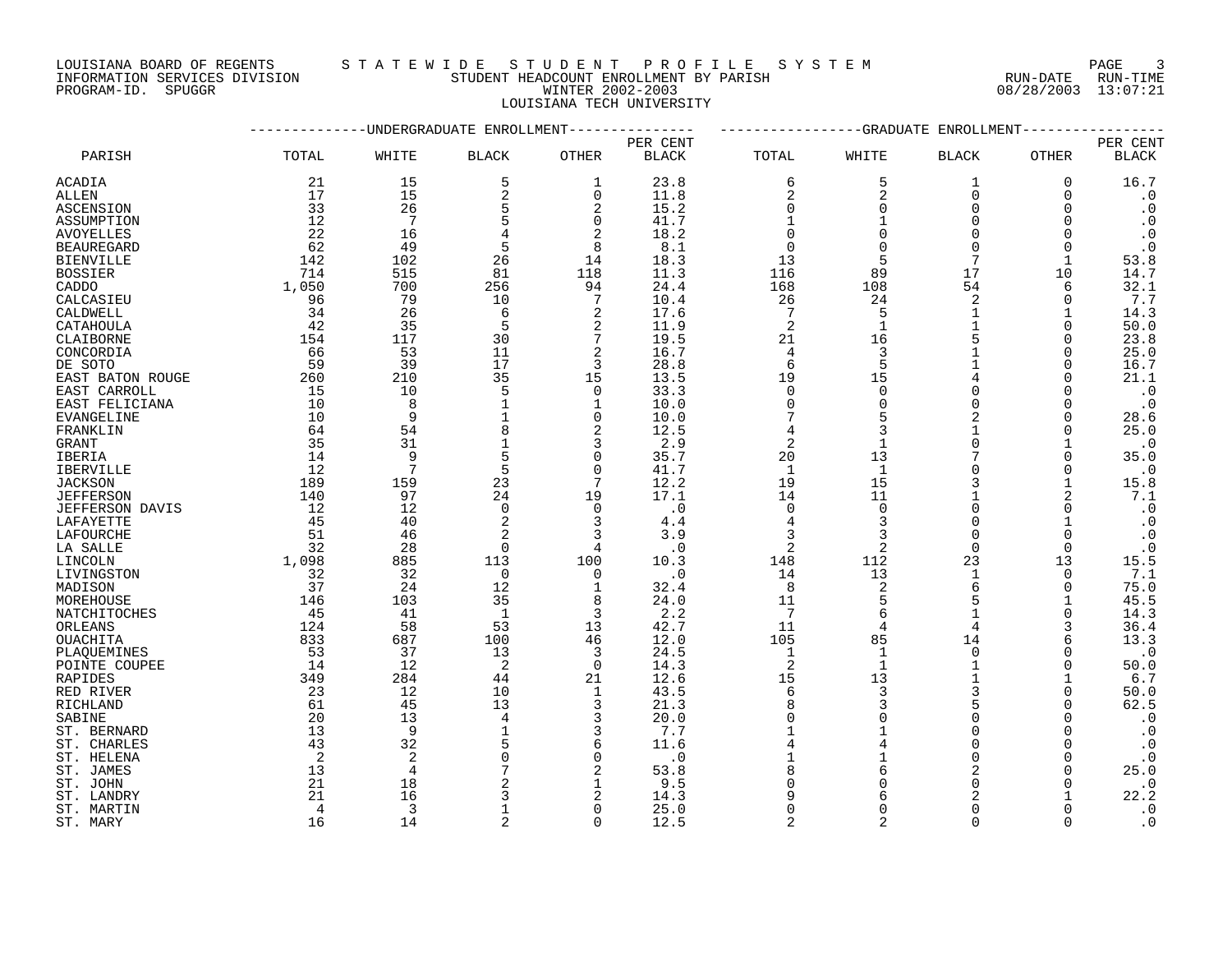# LOUISIANA BOARD OF REGENTS STA TEWIDE STUDENT PROFILE SYSTEM NAGE 4 INFORMATION SERVICES DIVISION STUDENT HEADCOUNT ENROLLMENT BY PARISH RUN-DATE RUN-TIME PROGRAM-ID. SPUGGR WINTER 2002-2003 08/28/2003 13:07:21

LOUISIANA TECH UNIVERSITY

|                     |       |       | -UNDERGRADUATE ENROLLMENT- |       |              |       |       | -GRADUATE ENROLLMENT- |       |           |
|---------------------|-------|-------|----------------------------|-------|--------------|-------|-------|-----------------------|-------|-----------|
|                     |       |       |                            |       | PER CENT     |       |       |                       |       | PER CENT  |
| PARISH              | TOTAL | WHITE | <b>BLACK</b>               | OTHER | <b>BLACK</b> | TOTAL | WHITE | <b>BLACK</b>          | OTHER | BLACK     |
| ST. TAMMANY         | 207   | 190   |                            | 13    | 1.9          |       |       |                       |       | . 0       |
| TANGIPAHOA          | 35    | 31    |                            |       | 2.9          |       |       |                       |       | 100.0     |
| TENSAS              | 22    | 21    |                            |       | 4.5          |       |       |                       |       | $\cdot$ 0 |
| TERREBONNE          | 35    | 30    |                            |       | 5.7          |       |       |                       |       | 50.0      |
| UNION               | 251   | 213   | 22                         | 16    | 8.8          |       |       |                       |       | 11.8      |
| VERMILLION          |       |       |                            |       | 16.7         |       |       |                       |       | . 0       |
| VERNON              | 67    | 48    | 10                         |       | 14.9         |       |       |                       |       | $\cdot$ 0 |
| WASHINGTON          | 31    | 31    |                            |       | . 0          |       |       |                       |       |           |
| WEBSTER             | 248   | 200   | 33                         |       | 13.3         | 53    | 39    |                       |       | 20.8      |
| WEST BATON ROUGE    |       |       |                            |       | 33.3         |       |       |                       |       |           |
| WEST CARROLL        | 54    | 41    |                            |       | 20.4         |       |       |                       |       |           |
| WEST FELICIANA      |       |       |                            |       | $\cdot$ 0    |       |       |                       |       | . 0       |
| WINN                | 75    | 63    |                            |       | 9.3          |       |       |                       |       | $\cdot$ 0 |
| LOUISIANA TOTALS    | 7,429 | 5,731 | 1,096                      | 602   | 14.8         | 945   | 699   | 193                   | 53    | 20.4      |
| OUT-OF-STATE TOTALS | 1,174 | 784   | 228                        | 162   | 19.4         | 133   | 108   | 19                    |       | 14.3      |
| LA./OUT-OF-STATE    | 8,603 | 6,515 | 1,324                      | 764   | 15.4         | 1,078 | 807   | 212                   | 59    | 19.7      |
| FOREIGN TOTALS      | 170   |       |                            | 167   | . 6          | 370   |       |                       | 368   | $\cdot$ 0 |
| INSTITUTION TOTALS  | 8,773 | 6,517 | 1,325                      | 931   | 15.1         | 1,448 | 809   | 212                   | 427   | 14.6      |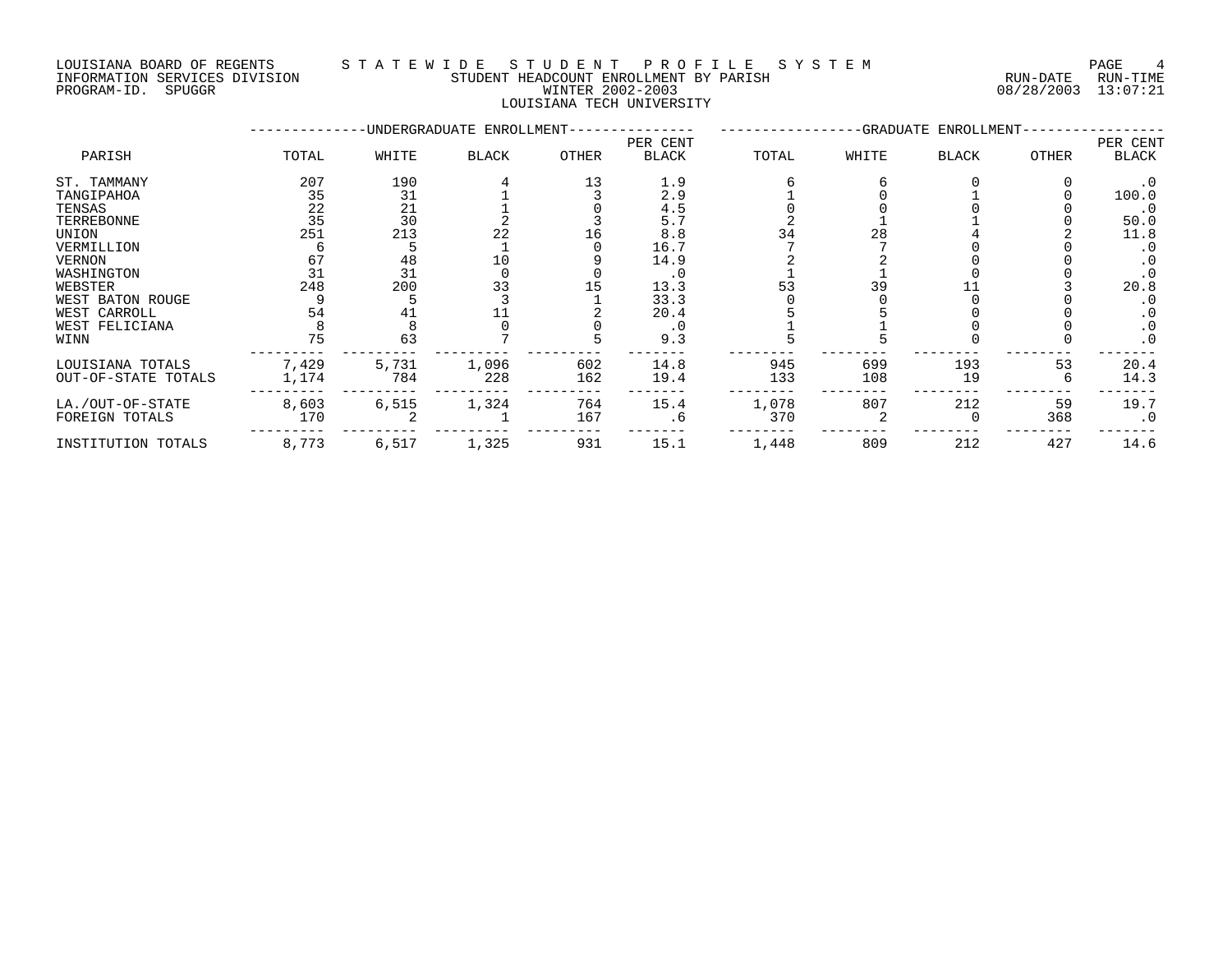LOUISIANA BOARD OF REGENTS S T A T E W I D E S T U D E N T P R O F I L E S Y S T E M PAGE 5 INFORMATION SERVICES DIVISION STUDENT HEADCOUNT ENROLLMENT BY PARISH RUN-DATE RUN-TIME PROGRAM-ID. SPUGGR WINTER 2002-2003 08/28/2003 13:07:21

# MCNEESE STATE UNIVERSITY

|                        |                | ----------UNDERGRADUATE ENROLLMENT |                |             |              |                |                | -------------GRADUATE ENROLLMENT |              |                        |
|------------------------|----------------|------------------------------------|----------------|-------------|--------------|----------------|----------------|----------------------------------|--------------|------------------------|
|                        |                |                                    |                |             | PER CENT     |                |                |                                  |              | PER CENT               |
| PARISH                 | TOTAL          | WHITE                              | <b>BLACK</b>   | OTHER       | <b>BLACK</b> | TOTAL          | WHITE          | <b>BLACK</b>                     | <b>OTHER</b> | <b>BLACK</b>           |
| <b>ACADIA</b>          | 152            | 115                                | 35             | 2           | 23.0         | 31             | 23             | 8                                | $\mathbf 0$  | 25.8                   |
| ALLEN                  | 202            | 161                                | 31             | 10          | 15.3         | 33             | 31             | 2                                | 0            | 6.1                    |
| ASCENSION              | 8              | 5                                  | 3              | $\mathbf 0$ | 37.5         | 0              | $\Omega$       | $\Omega$                         | O            | $\cdot$ 0              |
| ASSUMPTION             |                | $\overline{2}$                     | -1             | 0           | 33.3         | 1              |                | <sup>n</sup>                     |              | $\cdot$ 0              |
| AVOYELLES              | 3              | $\mathbf{1}$                       | 2              | $\Omega$    | 66.7         | $\Omega$       | $\Omega$       | $\Omega$                         | ∩            | $\cdot$ 0              |
| <b>BEAUREGARD</b>      | 386            | 345                                | 32             | 9           | 8.3          | 59             | 46             | 10                               | 3            | 16.9                   |
| <b>BOSSIER</b>         | 11             | 8                                  | 3              | 0           | 27.3         | 0              | $\Omega$       | $\Omega$                         | O            | $\cdot$ 0              |
| CADDO                  | 28             | 16                                 | 12             | $\Omega$    | 42.9         | 3              | 2              | $\Omega$                         | 1            | $\cdot$ 0              |
| CALCASIEU              | 3,783          | 2,999                              | 691            | 93          | 18.3         | 506            | 379            | 108                              | 19           | 21.3                   |
| CALDWELL               | $\Omega$       | $\mathbf 0$                        | $\Omega$       | $\Omega$    | $\cdot$ 0    | $\mathbf 1$    | 1              | $\Omega$                         | $\Omega$     | $\cdot$ 0              |
| CAMERON                | 198            | 189                                | 6              | 3           | 3.0          | 17             | 17             | $\Omega$                         | $\Omega$     | $\cdot$ 0              |
| CATAHOULA              | 4              | 1                                  |                | $\Omega$    | 75.0         | 0              | $\Omega$       | $\Omega$                         |              | $\cdot$ 0              |
| CLAIBORNE              | 1              | $\mathbf{1}$                       |                | 0           | $\cdot$ 0    | 1              |                | $\Omega$                         | O            | $\cdot$ 0              |
| CONCORDIA              | $\mathbf{1}$   | $\mathbf{1}$                       | $\Omega$       | O           | $\cdot$ 0    |                |                | <sup>n</sup>                     | ∩            | $\cdot$ 0              |
| DE SOTO                | 7              | $\overline{2}$                     | 5              | O           | 71.4         | $\overline{2}$ |                | $\mathbf{1}$                     | $\Omega$     | 50.0                   |
| EAST BATON ROUGE       | 62             | 37                                 | 24             | 1           | 38.7         | 6              |                | 2                                | $\Omega$     | 33.3                   |
| EAST FELICIANA         | -6             | 3                                  | 3              | 0           | 50.0         | $\mathbf 0$    | $\Omega$       |                                  | O            | $\cdot$ 0              |
| EVANGELINE             | 87             | 65                                 | 21             | 1           | 24.1         | 17             | 13             |                                  | O            | 23.5                   |
| FRANKLIN               | 1              | $\Omega$                           | $\mathbf{1}$   | $\Omega$    | 100.0        | 1              | $\Omega$       |                                  | $\Omega$     | 100.0                  |
| GRANT                  | 3              | 3                                  | $\Omega$       | $\Omega$    | $\cdot$ 0    | $\mathbf{1}$   |                | $\Omega$                         | $\Omega$     | $\cdot$ 0              |
| IBERIA                 | 48             | 20                                 | 28             | 0           | 58.3         | 4              | $\Omega$       |                                  | $\Omega$     | 100.0                  |
| <b>IBERVILLE</b>       | 4              | 1                                  | 3              | 0           | 75.0         | $\Omega$       |                | <sup>n</sup>                     |              | $\cdot$ 0              |
| <b>JACKSON</b>         | 3              | 2                                  | $\mathbf{1}$   | $\Omega$    | 33.3         | $\Omega$       | $\Omega$       | <sup>n</sup>                     |              | $\cdot$ 0              |
| <b>JEFFERSON</b>       | 24             | 13                                 | 9              | 2           | 37.5         | 3              | 3              | <sup>n</sup>                     | O            | $\cdot$ 0              |
| <b>JEFFERSON DAVIS</b> | 433            | 375                                | 48             | 10          | 11.1         | 71             | 62             | q                                | ∩            | 12.7                   |
| LAFAYETTE              | 57             | 34                                 | 21             | 2           | 36.8         | 8              | $\overline{2}$ | 6                                | $\Omega$     | 75.0                   |
| LAFOURCHE              | 8              | 3                                  | 5              | $\Omega$    | 62.5         | 2              |                |                                  | ∩            | 50.0                   |
| LA SALLE               | 4              | 4                                  | $\Omega$       | $\Omega$    | $\cdot$ 0    | 2              | $\overline{c}$ | $\Omega$                         | O            | $\cdot$ 0              |
| LINCOLN                |                | 0                                  |                | $\Omega$    | 100.0        | $\Omega$       |                | $\Omega$                         |              | $\cdot$ 0              |
| LIVINGSTON             |                | 5                                  |                | U           | $\cdot$ 0    | $\Omega$       |                | $\Omega$                         |              | $\cdot$ 0              |
| MADISON                | 4              | $\overline{a}$                     | $\overline{2}$ | O           | 50.0         | $\Omega$       |                | $\Omega$                         |              | $\cdot$ 0              |
| MOREHOUSE              | 2              | $\mathbf{1}$                       | 1              | O           | 50.0         | $\Omega$       |                | $\Omega$                         | O            | $\cdot$ 0              |
| NATCHITOCHES           | 11             | 8                                  | 3              | O           | 27.3         | 3              |                | $\Omega$                         | $\Omega$     | $\cdot$ 0              |
| ORLEANS                | 32             | 7                                  | 24             | 1           | 75.0         | 9              |                |                                  | ∩            | 66.7                   |
| <b>OUACHITA</b>        | 11             | 6                                  | 5              | 0           | 45.5         |                |                | $\Omega$                         |              | $\cdot$ 0              |
| PLAQUEMINES            | $\overline{2}$ | $\mathbf{1}$                       | $\mathbf{1}$   | $\Omega$    | 50.0         | $\Omega$       |                | $\Omega$                         |              | $\boldsymbol{\cdot}$ 0 |
| POINTE COUPEE          | 4              | 3                                  | 1              | 0           | 25.0         |                |                | $\Omega$                         | ∩            | $\cdot$ 0              |
| RAPIDES                | 57             | 37                                 | 19             | 1           | 33.3         |                |                | $\Omega$                         |              | $\cdot$ 0              |
| RICHLAND               | 1              | $\mathbf{1}$                       | $\Omega$       | O           | $\cdot$ 0    | $\Omega$       |                | $\Omega$                         |              | $\cdot$ 0              |
| SABINE                 | 6              | 3                                  |                | $\Omega$    | 50.0         |                |                | $\Omega$                         |              | $\cdot$ 0              |
| ST. BERNARD            | 5              | 5                                  |                | $\Omega$    | $\cdot$ 0    | $\Omega$       | $\Omega$       | $\Omega$                         |              | $\cdot$ 0              |
| ST. CHARLES            | 16             | 10                                 | 5              | 1           | 31.3         | $\Omega$       | O              | $\Omega$                         |              | $\cdot$ 0              |
| ST. JAMES              | 4              | 2                                  |                | $\Omega$    | 50.0         | $\Omega$       |                | $\Omega$                         |              | $\cdot$ 0              |
| ST. JOHN               | 8              | 4                                  | 4              | 0           | 50.0         | $\mathbf 0$    | $\Omega$       | $\Omega$                         |              | $\cdot$ 0              |
| ST. LANDRY             | 90             | 60                                 | 28             | 2           | 31.1         | 30             | 15             | 15                               | ∩            | 50.0                   |
| ST. MARTIN             | 26             | 4                                  | 22             | 0           | 84.6         | 3              | 1              | 2                                | O            | 66.7                   |
| ST. MARY               | 11             | 4                                  | 6              | 1           | 54.5         | 3              |                | $\Omega$                         |              | $\cdot$ 0              |
| ST. TAMMANY            | 31             | 18                                 | 13             | U           | 41.9         |                |                | <sup>n</sup>                     |              | $\cdot$ 0              |
| TANGIPAHOA             | 6              | 2                                  | 4              | O           | 66.7         | $\Omega$       | ∩              | <sup>n</sup>                     |              | $\boldsymbol{\cdot}$ 0 |
| TENSAS                 | $\Omega$       | $\Omega$                           | $\Omega$       | $\Omega$    | . 0          | $\mathcal{D}$  | っ              | $\cap$                           |              | $\cdot$ 0              |
|                        |                |                                    |                |             |              |                |                |                                  |              |                        |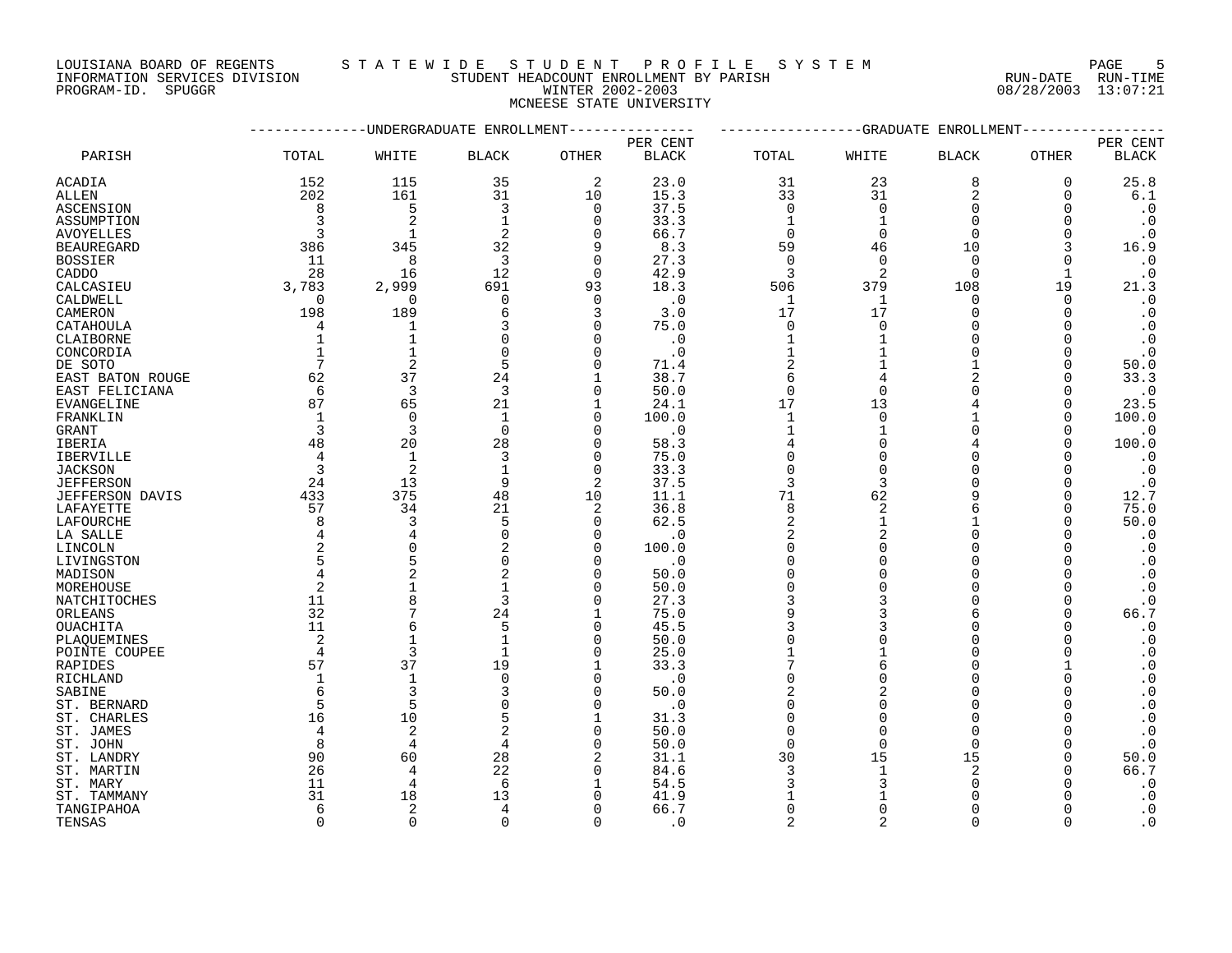# LOUISIANA BOARD OF REGENTS S T A T E W I D E S T U D E N T P R O F I L E S Y S T E M PAGE 6 INFORMATION SERVICES DIVISION STUDENT HEADCOUNT ENROLLMENT BY PARISH RUN-DATE RUN-TIME PROGRAM-ID. SPUGGR WINTER 2002-2003 08/28/2003 13:07:21

# MCNEESE STATE UNIVERSITY

|                                         |              |              | -UNDERGRADUATE ENROLLMENT- |           |                          |            |           | -GRADUATE ENROLLMENT- |           |                          |
|-----------------------------------------|--------------|--------------|----------------------------|-----------|--------------------------|------------|-----------|-----------------------|-----------|--------------------------|
| PARISH                                  | TOTAL        | WHITE        | <b>BLACK</b>               | OTHER     | PER CENT<br><b>BLACK</b> | TOTAL      | WHITE     | <b>BLACK</b>          | OTHER     | PER CENT<br><b>BLACK</b> |
| TERREBONNE                              | 14           |              |                            |           | 50.0                     |            |           |                       |           | 100.0                    |
| UNION                                   |              |              |                            |           | 66.7                     |            |           |                       |           | $\cdot$ 0                |
| VERMILLION                              | 110          | 99           |                            |           | 8.2                      | 10         |           |                       |           | 10.0                     |
| VERNON                                  | 93           | 68           |                            |           | 14.0                     |            |           |                       |           | 7.1                      |
| WASHINGTON                              |              |              |                            |           | 40.0                     |            |           |                       |           |                          |
| WEBSTER                                 |              |              |                            |           |                          |            |           |                       |           |                          |
| WEST FELICIANA                          |              |              |                            |           | 25.0                     |            |           |                       |           | 50.0                     |
| WINN                                    |              |              |                            |           | . 0                      |            |           |                       |           | $\cdot$ 0                |
| LOUISIANA TOTALS<br>OUT-OF-STATE TOTALS | 6,092<br>405 | 4,771<br>291 | 1,167<br>90                | 154<br>24 | 19.2<br>22.2             | 861<br>46  | 653<br>38 | 183                   | 25        | 21.3<br>13.0             |
| LA./OUT-OF-STATE<br>FOREIGN TOTALS      | 6,497<br>90  | 5,062        | 1,257                      | 178<br>89 | 19.3<br>1.1              | 907<br>101 | 691       | 189                   | 27<br>100 | 20.8<br>1.0              |
| INSTITUTION TOTALS                      | 6,587        | 5,062        | 1,258                      | 267       | 19.1                     | 1,008      | 691       | 190                   | 127       | 18.8                     |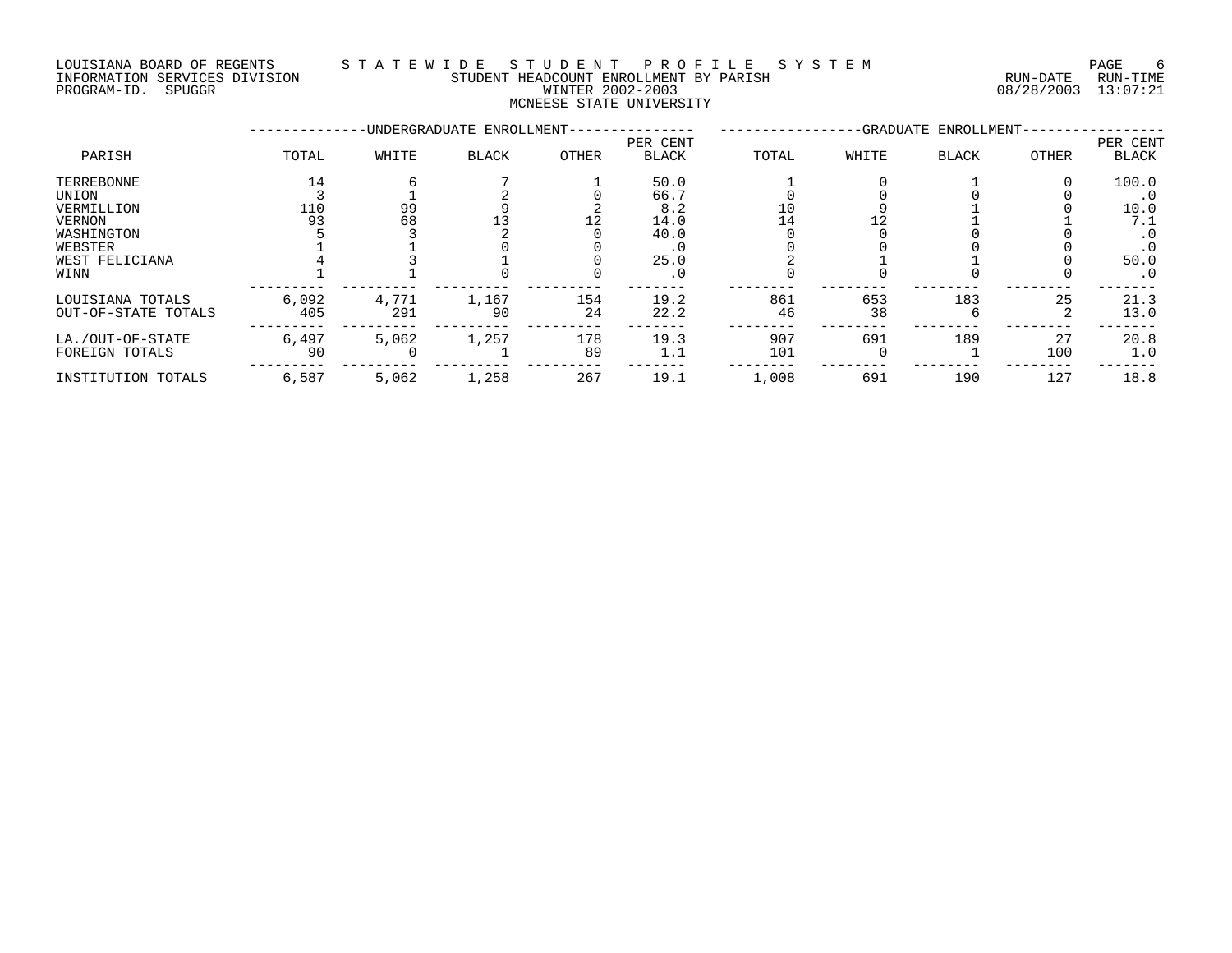LOUISIANA BOARD OF REGENTS STATEWIDE STUDENT PROFILE SYSTEM PAGE 7 INFORMATION SERVICES DIVISION STUDENT HEADCOUNT ENROLLMENT BY PARISH RUN-DATE RUN-TIME

# PROGRAM-ID. SPUGGR WINTER 2002-2003 08/28/2003 13:07:21 NICHOLLS STATE UNIVERSITY

|                        |                | ---------UNDERGRADUATE ENROLLMENT- |                |                |              |                |                | --GRADUATE ENROLLMENT |              |                        |
|------------------------|----------------|------------------------------------|----------------|----------------|--------------|----------------|----------------|-----------------------|--------------|------------------------|
|                        |                |                                    |                |                | PER CENT     |                |                |                       |              | PER CENT               |
| PARISH                 | TOTAL          | WHITE                              | <b>BLACK</b>   | <b>OTHER</b>   | <b>BLACK</b> | TOTAL          | WHITE          | <b>BLACK</b>          | OTHER        | <b>BLACK</b>           |
| ACADIA                 | 3              | $\overline{2}$                     | 1              | 0              | 33.3         | $\mathbf 0$    | $\mathbf 0$    | $\mathbf 0$           | 0            | $\cdot$ 0              |
| ALLEN                  | 4              | 3                                  | $\mathbf 0$    | $\mathbf 1$    | $\cdot$ 0    | $\Omega$       | $\Omega$       | $\Omega$              | $\Omega$     | $\cdot$ 0              |
| <b>ASCENSION</b>       | 78             | 55                                 | 21             | $\overline{2}$ | 26.9         | 11             |                | 3                     |              | 27.3                   |
| ASSUMPTION             | 230            | 181                                | 44             | 5              | 19.1         | 27             | 21             | 6                     | $\Omega$     | 22.2                   |
| <b>AVOYELLES</b>       | 4              | 4                                  | $\Omega$       | ∩              | $\cdot$ 0    | $\Omega$       | $\cap$         | $\Omega$              | $\Omega$     | $\boldsymbol{\cdot}$ 0 |
| <b>BEAUREGARD</b>      | ζ              | 3                                  | $\cap$         | ∩              | $\cdot$ 0    | $\Omega$       | $\cap$         |                       |              | $\boldsymbol{\cdot}$ 0 |
| <b>BOSSIER</b>         | 4              |                                    |                | ∩              | 25.0         | $\Omega$       |                | ∩                     | n            | $\cdot$ 0              |
| CADDO                  | 8              | 6                                  |                | ∩              | 25.0         | $\Omega$       |                |                       |              | $\boldsymbol{\cdot}$ 0 |
| CALCASIEU              | 13             | 10                                 |                | ∩              | 23.1         | $\cap$         |                |                       |              | $\cdot$ 0              |
| CAMERON                | $\mathbf{1}$   | $\mathbf{1}$                       | $\Omega$       |                | $\cdot$ 0    | $\Omega$       |                |                       |              | $\cdot$ 0              |
| CATAHOULA              | $\mathbf{1}$   | $\mathbf{1}$                       | $\Omega$       | ∩              | $\cdot$ 0    |                |                | $\Omega$              | <sup>0</sup> | $\cdot$ 0              |
| CONCORDIA              | 7              | 3                                  | 4              | n              | 57.1         |                |                | $\Omega$              | $\Omega$     | $\cdot$ 0              |
| EAST BATON ROUGE       | 70             | 51                                 | 15             |                | 21.4         |                |                |                       | 0            | 25.0                   |
| EAST FELICIANA         | 6              | 6                                  | $\Omega$       | n              | $\cdot$ 0    | $\cap$         |                |                       | ∩            | $\cdot$ 0              |
| <b>EVANGELINE</b>      | 9              | 9                                  | $\Omega$       | $\Omega$       | $\cdot$ 0    | $\Omega$       |                |                       | $\Omega$     | $\cdot$ 0              |
| <b>IBERIA</b>          | 49             | 16                                 | 31             | 2              | 63.3         | 10             |                |                       | $\Omega$     | 30.0                   |
| <b>IBERVILLE</b>       | 47             | 33                                 | 11             | 3              | 23.4         | 2              |                |                       | <sup>0</sup> | 50.0                   |
| <b>JEFFERSON</b>       | 295            | 162                                | 110            | 23             | 37.3         | 25             | 17             |                       |              | 28.0                   |
| <b>JEFFERSON DAVIS</b> | 1              | $\mathbf{1}$                       | $\Omega$       | $\Omega$       | $\cdot$ 0    | $\Omega$       | $\Omega$       | $\Omega$              |              | $\cdot$ 0              |
| LAFAYETTE              | 15             | 6                                  | 8              | 1              | 53.3         | $\overline{2}$ |                | 1                     | $\Omega$     | 50.0                   |
| LAFOURCHE              | 1,788          | 1,542                              | 148            | 98             | 8.3          | 251            | 210            | 34                    |              | 13.5                   |
| LINCOLN                | 1              | $\Omega$                           |                | $\Omega$       | 100.0        | 0              |                | $\Omega$              |              | $\cdot$ 0              |
| LIVINGSTON             | 8              | $\mathsf{R}$                       | $\Omega$       | $\Omega$       | $\cdot$ 0    | $\Omega$       | $\cap$         | $\cap$                |              | $\boldsymbol{\cdot}$ 0 |
| MOREHOUSE              | $\overline{2}$ |                                    |                | ∩              | 50.0         | $\Omega$       |                | $\Omega$              | O            | $\cdot$ 0              |
| NATCHITOCHES           | 4              | $\overline{2}$                     |                |                | 50.0         |                |                | $\Omega$              | $\Omega$     | $\cdot$ 0              |
| ORLEANS                | 180            | 27                                 | 144            |                | 80.0         |                |                |                       | $\Omega$     | 33.3                   |
| OUACHITA               | $\overline{4}$ | $\overline{4}$                     | $\mathbf 0$    | $\Omega$       | $\cdot$ 0    |                |                | $\Omega$              |              | $\cdot$ 0              |
| PLAQUEMINES            | 24             | 12                                 | 11             |                | 45.8         |                |                | $\Omega$              |              | $\cdot$ 0              |
| POINTE COUPEE          | 3              | $\overline{2}$                     |                | $\Omega$       | 33.3         | $\cap$         |                | $\Omega$              |              | $\boldsymbol{\cdot}$ 0 |
| RAPIDES                | 13             | 9                                  | 4              | $\Omega$       | 30.8         |                |                |                       |              | $\cdot$ 0              |
| ST. BERNARD            | 17             | 10                                 | 4              | 3              | 23.5         | $\mathbf 0$    | $\cap$         | $\Omega$              |              | $\cdot$ 0              |
| ST. CHARLES            | 208            | 172                                | 26             | 10             | 12.5         | 25             | 23             | $\mathfrak{D}$        | O            | 8.0                    |
| ST. JAMES              | 116            | 77                                 | 37             | $\overline{2}$ | 31.9         | 29             | 19             | 10                    | $\Omega$     | 34.5                   |
| ST. JOHN               | 79             | 46                                 | 29             | 4              | 36.7         | 9              |                | 2                     | <sup>0</sup> | 22.2                   |
| ST. LANDRY             | 7              | 5                                  | $\overline{c}$ | $\Omega$       | 28.6         | $\Omega$       | $\cap$         | $\Omega$              | ∩            | $\cdot$ 0              |
| ST. MARTIN             | 8              | 7                                  | $\mathbf{1}$   | $\Omega$       | 12.5         | $\overline{c}$ | $\mathbf{1}$   | $\mathbf{1}$          | $\Omega$     | 50.0                   |
| ST. MARY               | 504            | 378                                | 86             | 40             | 17.1         | 67             | 49             | 14                    |              | 20.9                   |
| ST. TAMMANY            | 42             | 38                                 | 3              | $\mathbf{1}$   | 7.1          | $\mathbf{1}$   |                | $\Omega$              | $\Omega$     | $\cdot$ 0              |
| TANGIPAHOA             | 9              | 6                                  | $\overline{2}$ | 1              | 22.2         | 1              |                | $\Omega$              | $\Omega$     | $\cdot$ 0              |
| TENSAS                 | ζ              | ₹                                  | $\Omega$       | $\Omega$       | $\cdot$ 0    | $\Omega$       | $\cap$         | $\cap$                | $\Omega$     | $\boldsymbol{\cdot}$ 0 |
| TERREBONNE             | 1,821          | 1,519                              | 165            | 137            | 9.1          | 249            | 209            | 34                    | 6            | 13.7                   |
| VERMILLION             | 9              | 7                                  | 1              | 1              | 11.1         | $\Omega$       | $\Omega$       | $\Omega$              | <sup>0</sup> | $\cdot$ 0              |
| <b>VERNON</b>          |                |                                    | $\Omega$       | $\Omega$       | $\cdot$ 0    | $\Omega$       |                | $\Omega$              | $\Omega$     | $\cdot$ 0              |
| WASHINGTON             | 2              |                                    |                | $\Omega$       | 50.0         | $\Omega$       | $\Omega$       | $\Omega$              |              | $\boldsymbol{\cdot}$ 0 |
| WEBSTER                | $\overline{a}$ |                                    |                | $\Omega$       | 50.0         | $\overline{c}$ | $\overline{2}$ | $\Omega$              | $\Omega$     | $\cdot$ 0              |
| WEST BATON ROUGE       | 3              | $\overline{2}$                     |                | $\cap$         | 33.3         | $\mathbf{1}$   | $\mathbf{1}$   | $\Omega$              | $\Omega$     | $\cdot$ 0              |
| WEST FELICIANA         | 2              | $\mathbf{1}$                       |                | $\Omega$       | 50.0         | $\mathbf 0$    | $\Omega$       | $\Omega$              | 0            | $\cdot$ 0              |
| WINN                   | 3              |                                    | $\mathbf{1}$   | $\cap$         | 33.3         |                | ∩              |                       | $\Omega$     | 100.0                  |
|                        |                |                                    |                |                | $- - - -$    |                |                |                       |              |                        |
| LOUISIANA TOTALS       | 5,711          | 4,439                              | 924            | 348            | 16.2         | 722            | 582            | 121                   | 19           | 16.8                   |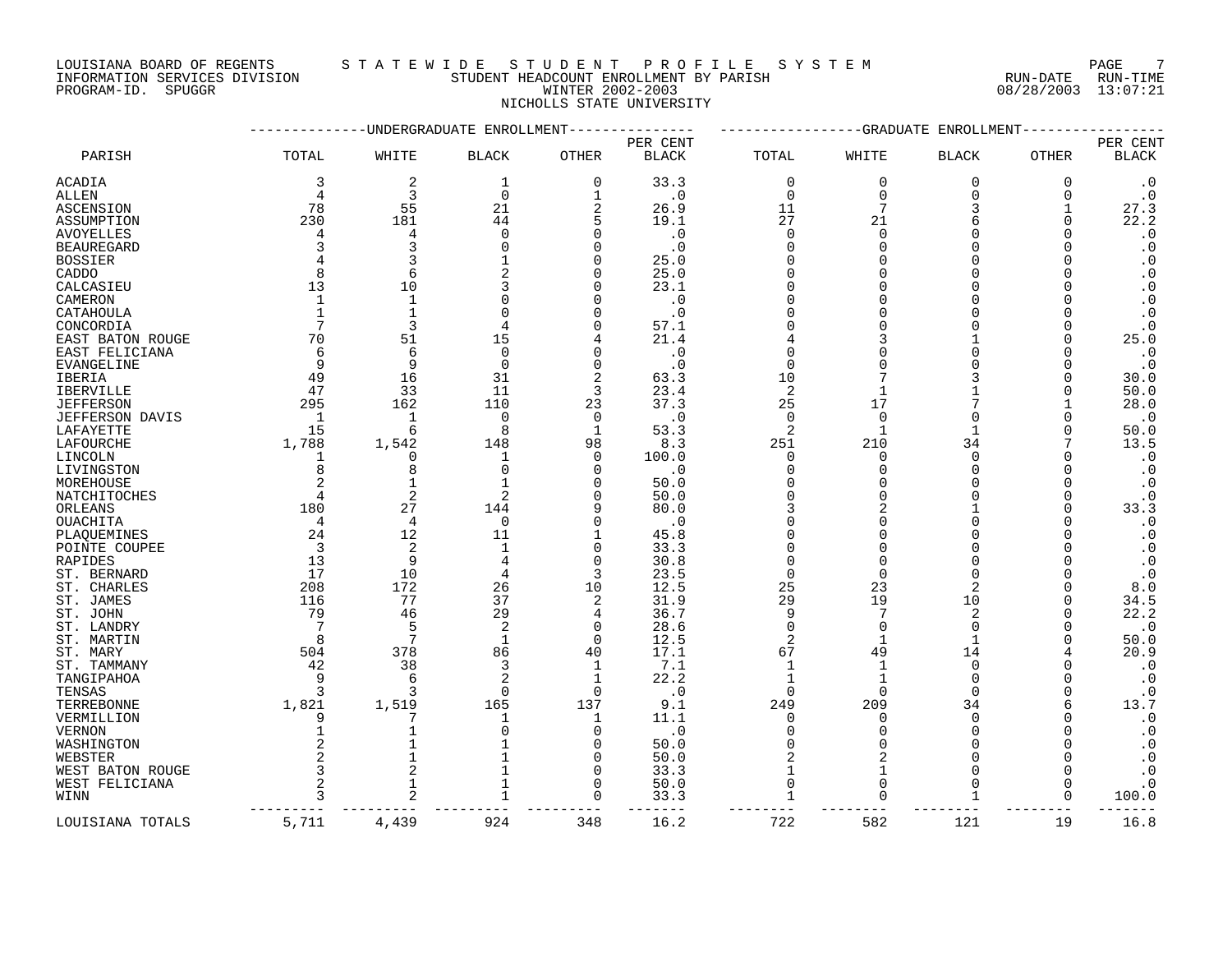# LOUISIANA BOARD OF REGENTS S T A T E W I D E S T U D E N T P R O F I L E S Y S T E M PAGE 8 INFORMATION SERVICES DIVISION STUDENT HEADCOUNT ENROLLMENT BY PARISH RUN-DATE RUN-TIME EN DUISIANA BOARD OF REGENTS STATEWIDE STUDENT PROFILE SYSTEM PAGE REGENTE 8<br>INFORMATION SERVICES DIVISION STUDENT HEADCOUNT ENROLLMENT BY PARISH NUM-DATE RUN-TIME<br>PROGRAM-ID. SPUGGR PROGRAM-ID. SPUGGR NICHOLLS STATE UNIVERSITY

|                                    |       |       | -UNDERGRADUATE ENROLLMENT-- |              |                   |           |       | -GRADUATE ENROLLMENT- |          |                   |
|------------------------------------|-------|-------|-----------------------------|--------------|-------------------|-----------|-------|-----------------------|----------|-------------------|
| PARISH                             | TOTAL | WHITE | <b>BLACK</b>                | <b>OTHER</b> | PER CENT<br>BLACK | TOTAL     | WHITE | <b>BLACK</b>          | OTHER    | PER CENT<br>BLACK |
| OUT-OF-STATE TOTALS                | 167   | 96    | 40                          | 31           | 24.0              |           |       |                       |          | 33.3              |
| LA./OUT-OF-STATE<br>FOREIGN TOTALS | 5,878 | 4,535 | 964                         | 379<br>52    | 16.4              | 725<br>22 | 584   | 122                   | 19<br>22 | 16.8              |
| INSTITUTION TOTALS                 | 5,930 | 4,535 | 964                         | 431          | 16.3              | 747       | 584   | 122                   | 41       | 16.3              |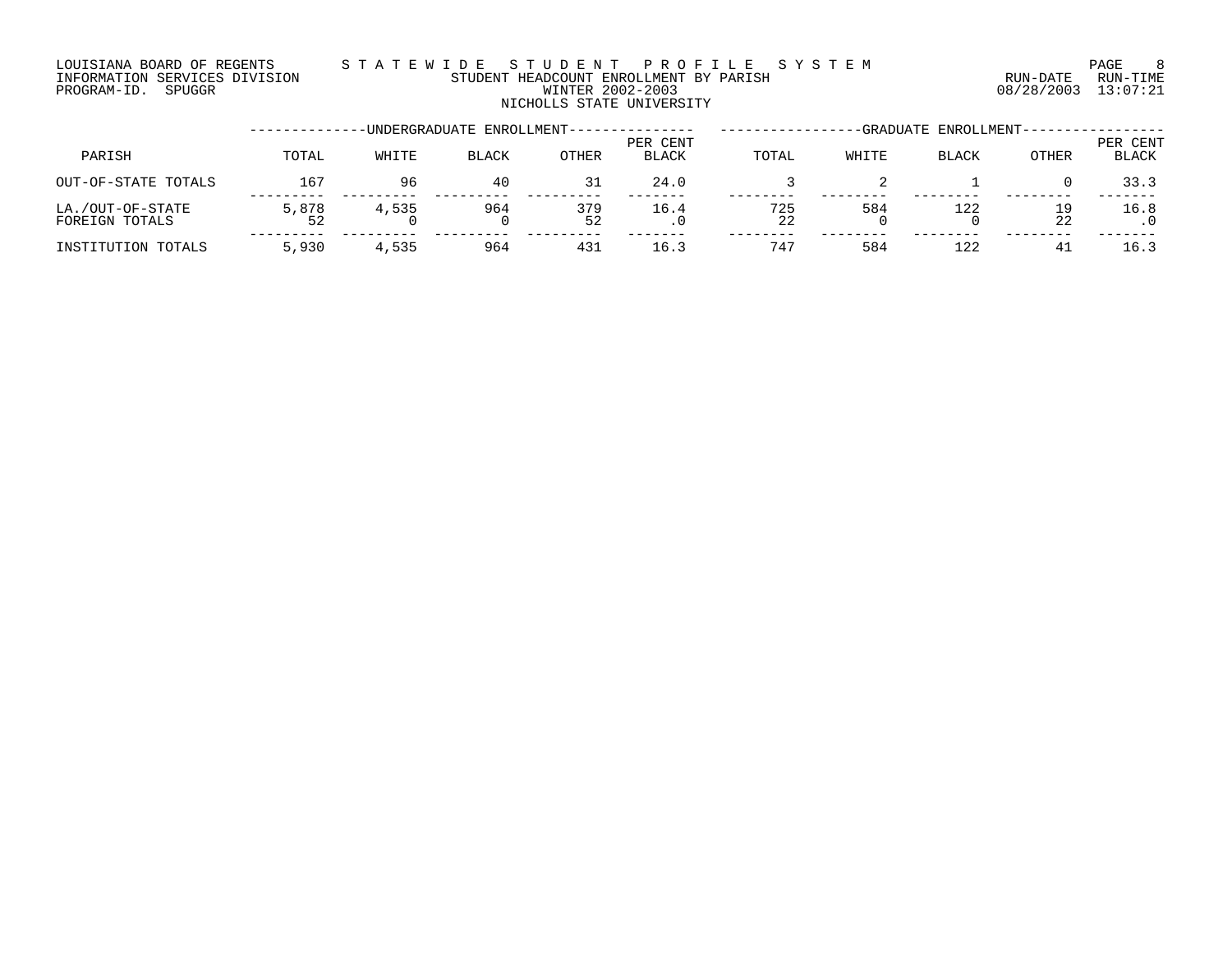INFORMATION SERVICES DIVISION STUDENT HEADCOUNT ENROLLMENT BY PARISH RUN-DATE RUN-TIME PROGRAM-ID. SPUGGR WINTER 2002-2003 08/28/2003 13:07:21

# LOUISIANA BOARD OF REGENTS S T A T E W I D E S T U D E N T P R O F I L E S Y S T E M PAGE 9

UNIVERSITY OF LA. IN MONROE

|                           |                |                | -UNDERGRADUATE ENROLLMENT |                |              |                | -GRADUATE      | ENROLLMENT     |                |                        |
|---------------------------|----------------|----------------|---------------------------|----------------|--------------|----------------|----------------|----------------|----------------|------------------------|
|                           |                |                |                           |                | PER CENT     |                |                |                |                | PER CENT               |
| PARISH                    | TOTAL          | WHITE          | <b>BLACK</b>              | <b>OTHER</b>   | <b>BLACK</b> | TOTAL          | WHITE          | <b>BLACK</b>   | OTHER          | $\operatorname{BLACK}$ |
| ACADIA                    | 17             | 14             | 2                         | 1              | 11.8         | 7              | 7              | $\overline{0}$ | $\Omega$       | $\cdot$ 0              |
| ALLEN                     | 8              | 7              | 1                         | $\mathbf 0$    | 12.5         | 3              | 3              | $\mathbf 0$    | $\mathbf 0$    | $\cdot$ 0              |
| ASCENSION                 | 9              | 7              | $\mathbf{1}$              | 1              | 11.1         | 3              | 2              | $\mathbf{1}$   | 0              | 33.3                   |
| ASSUMPTION                | 6              | 4              | 2                         | $\Omega$       | 33.3         | $\overline{c}$ | $\mathbf{1}$   | 1              | $\Omega$       | 50.0                   |
| AVOYELLES                 | 25             | 20             | 5                         | $\Omega$       | 20.0         | $\overline{4}$ |                | $\Omega$       | $\Omega$       | $\cdot$ 0              |
| <b>BEAUREGARD</b>         | 10             | 7              | 3                         | $\Omega$       | 30.0         | 3              |                | $\Omega$       | $\Omega$       | $\cdot$ 0              |
| <b>BIENVILLE</b>          | 13             | 5              | 8                         | $\Omega$       | 61.5         | 6              |                |                | $\Omega$       | 33.3                   |
| <b>BOSSIER</b>            | 104            | 53             | 49                        | 2              | 47.1         | 17             | 13             |                | 3              | 5.9                    |
| CADDO                     | 164            | 55             | 104                       | 5              | 63.4         | 20             | 11             |                | 3              | 30.0                   |
| CALCASIEU                 | 47             | 29             | 16                        | $\overline{2}$ | 34.0         | 28             | 19             | 6              | 3              | 21.4                   |
| CALDWELL                  | 108            | 96             | 11                        | 1              | 10.2         | 9              |                | 2              | $\Omega$       | 22.2                   |
| CAMERON                   | $\overline{3}$ | $\overline{3}$ | $\Omega$                  | $\Omega$       | $\cdot$ 0    | $\mathbf{1}$   | $\Omega$       | $\Omega$       |                | $\cdot$ 0              |
| CATAHOULA                 | 63             | 46             | 17                        | $\Omega$       | 27.0         | 11             | 7              | 4              | $\Omega$       | 36.4                   |
| CLAIBORNE                 | 22             | 9              | 13                        | $\Omega$       | 59.1         | 2              | 2              | $\Omega$       | $\Omega$       | $\cdot$ 0              |
| CONCORDIA                 | 97             | 57             | 39                        |                | 40.2         | 23             | 12             | 11             | $\Omega$       | 47.8                   |
| DE SOTO                   | 18             | 5              | 13                        | $\Omega$       | 72.2         | $\mathbf 0$    | $\Omega$       | $\Omega$       | $\Omega$       | $\cdot$ 0              |
| EAST BATON ROUGE          | 78             | 39             | 27                        | 12             | 34.6         | 48             | 25             | 6              | 17             | 12.5                   |
| EAST CARROLL              | 66             | 28             | 36                        | $\overline{2}$ | 54.5         | 20             | 6              | 14             | $\mathbf 0$    | 70.0                   |
| EAST FELICIANA            | 4              | $\overline{c}$ | 2                         | $\Omega$       | 50.0         | 1              | 1              | $\Omega$       | 0              | $\cdot$ 0              |
| <b>EVANGELINE</b>         | 13             | 10             | 3                         | $\Omega$       | 23.1         | 8              | 8              | $\Omega$       | $\Omega$       | $\cdot$ 0              |
| FRANKLIN                  | 297            | 216            | 74                        | 7              | 24.9         | 55             | 37             | 18             | $\Omega$       | 32.7                   |
| <b>GRANT</b>              | 19             | 17             | 2                         | $\Omega$       | 10.5         | 8              | 7              | 1              | $\Omega$       | 12.5                   |
| IBERIA                    | 13             | 7              | 4                         | $\overline{2}$ | 30.8         | 7              | 4              |                | $\overline{2}$ | 14.3                   |
| <b>IBERVILLE</b>          | 6              | 5              | 1                         | 0              | 16.7         | $\mathbf 0$    | $\Omega$       | $\Omega$       | 0              | $\cdot$ 0              |
| <b>JACKSON</b>            | 54             | 38             | 15                        | $\mathbf{1}$   | 27.8         | 13             | 11             |                | $\Omega$       | 15.4                   |
| <b>JEFFERSON</b>          | 80             | 33             | 18                        | 29             | 22.5         | 23             | 9              | 6              | 8              | 26.1                   |
| <b>JEFFERSON DAVIS</b>    | 16             | 5              | 11                        | $\Omega$       | 68.8         | 3              | 3              | $\Omega$       | $\Omega$       | $\cdot$ 0              |
| LAFAYETTE                 | 28             | 21             | 7                         | $\Omega$       | 25.0         | 6              |                |                | $\Omega$       | 16.7                   |
| LAFOURCHE                 | 17             | 16             | $\mathbf 0$               | $\mathbf{1}$   | $\cdot$ 0    | 13             | 13             |                | 0              | $\cdot$ 0              |
| LA SALLE                  | 73             | 66             | 5                         | 2              | 6.8          | 9              | 9              |                | $\Omega$       | $\cdot$ 0              |
| LINCOLN                   | 64             | 48             | 15                        | 1<br>$\Omega$  | 23.4         | 27             | 20             | $\Omega$       | $\Omega$       | 25.9                   |
| LIVINGSTON                | 12             | 11<br>55       | $\mathbf{1}$              | $\Omega$       | 8.3          | $\overline{4}$ | 4              |                | $\Omega$       | $\cdot$ 0              |
| MADISON                   | 111<br>378     | 247            | 56                        | 5              | 50.5         | 24             | 6<br>37        | 18<br>25       | $\Omega$       | 75.0                   |
| MOREHOUSE<br>NATCHITOCHES | 34             | 20             | 126<br>14                 | $\Omega$       | 33.3<br>41.2 | 62<br>7        |                | $\mathfrak{D}$ | 0<br>$\Omega$  | 40.3<br>28.6           |
| ORLEANS                   | 45             | 14             | 24                        | 7              | 53.3         | 11             | 3              | 3              | 5              | 27.3                   |
| OUACHITA                  | 2,777          | 1,948          | 772                       | 57             | 27.8         | 431            | 284            | 131            | 16             | 30.4                   |
| PLAOUEMINES               | 4              | 4              | $\mathbf 0$               | $\Omega$       | $\cdot$ 0    | 3              | 3              | $\mathbf 0$    | $\Omega$       | $\cdot$ 0              |
| POINTE COUPEE             | 3              | 3              | $\Omega$                  | $\Omega$       | $\cdot$ 0    | 3              | 3              | $\Omega$       | $\Omega$       | $\cdot$ 0              |
| RAPIDES                   | 163            | 108            | 48                        |                | 29.4         | 29             | 24             | $\overline{2}$ | 3              | 6.9                    |
| RED RIVER                 | 5              | 4              | 1                         | $\Omega$       | 20.0         | 3              | 3              | $\Omega$       | $\Omega$       | $\cdot$ 0              |
| RICHLAND                  | 283            | 213            | 64                        | 6              | 22.6         | 55             | 39             | 16             | 0              | 29.1                   |
| SABINE                    | 9              | 6              | $\overline{2}$            | $\mathbf{1}$   | 22.2         | $\overline{3}$ | $\overline{2}$ | $\Omega$       |                | $\cdot$ 0              |
| ST. BERNARD               | 11             | 9              | $\Omega$                  | $\overline{2}$ | $\cdot$ 0    | 6              | 4              | $\Omega$       | 2              | $\cdot$ 0              |
| ST. CHARLES               | 13             |                |                           | $\mathbf{1}$   | 38.5         | 5              |                | $\Omega$       |                | $\cdot$ 0              |
| ST. HELENA                | 1              | 1              |                           | $\Omega$       | $\cdot$ 0    |                |                |                | $\Omega$       | $\cdot$ 0              |
| ST. JAMES                 | 3              | 2              |                           | $\Omega$       | 33.3         | $\Omega$       |                |                |                | $\cdot$ 0              |
| ST. JOHN                  | 20             | 18             |                           |                | 10.0         |                |                |                |                | $\cdot$ 0              |
| ST. LANDRY                | 25             | 18             |                           | 2              | 20.0         | 17             | 15             | 2              |                | 11.8                   |
| ST. MARTIN                | $\overline{4}$ | 3              |                           | $\Omega$       | 25.0         | $\mathcal{R}$  | $\cap$         | $\mathfrak{D}$ |                | 66.7                   |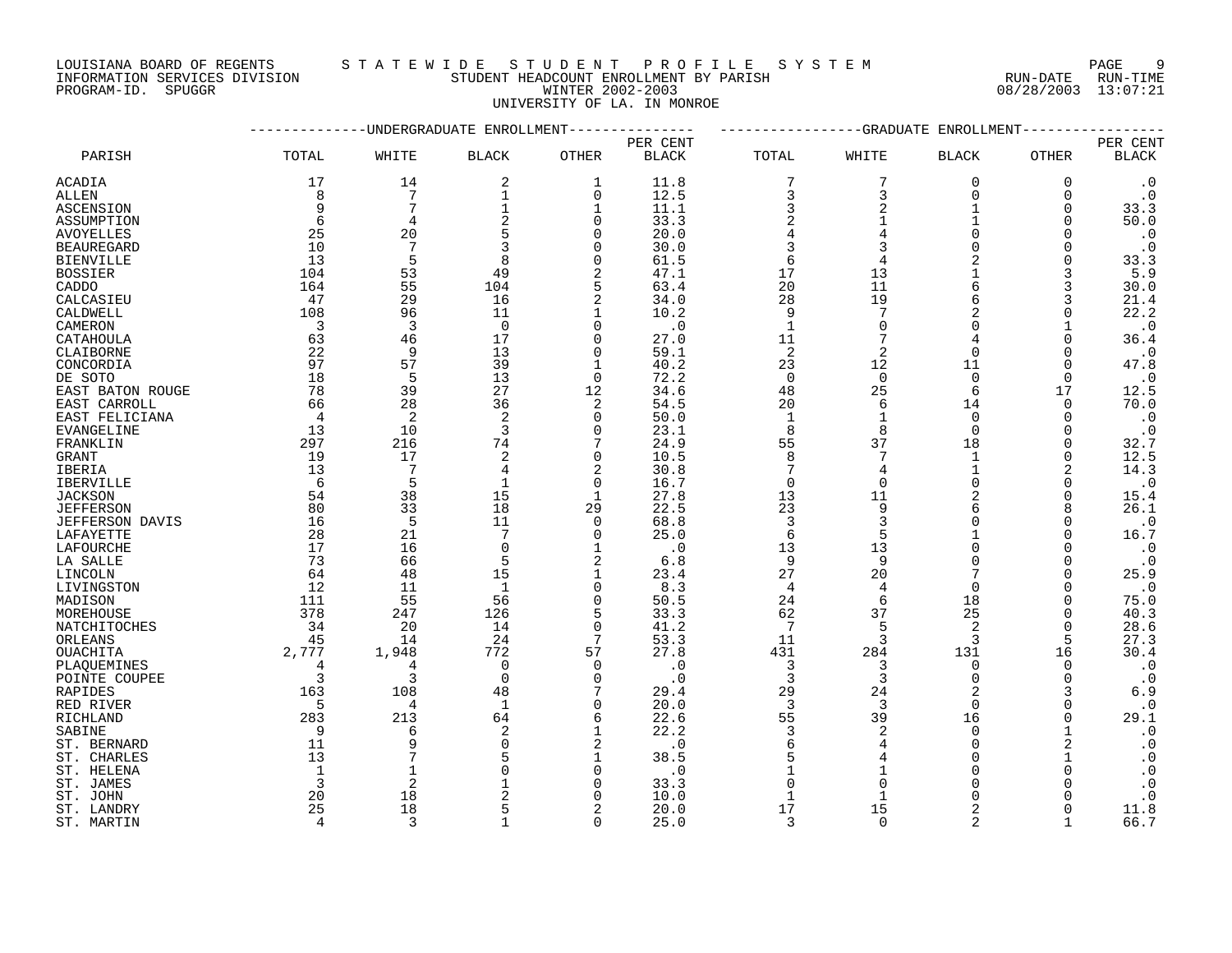### LOUISIANA BOARD OF REGENTS S T A T E W I D E S T U D E N T P R O F I L E S Y S T E M PAGE 10 INFORMATION SERVICES DIVISION STUDENT HEADCOUNT ENROLLMENT BY PARISH RUN-DATE RUN-TIME NOUSLAM DOMESTICES DIVISION CONTRACTORY TRANSPORTED TO THE TRANSPORTED TO THE RUN-DATE RUN-TIME TRANSPORTED TO<br>PROGRAM-ID. SPUGGR DIVISION FOR THE MUNTER 2002-2003 08/28/2003 13:07:21

UNIVERSITY OF LA. IN MONROE

|                     |       |       | -UNDERGRADUATE ENROLLMENT- |              |                          |       |       | -GRADUATE ENROLLMENT- |              |                   |
|---------------------|-------|-------|----------------------------|--------------|--------------------------|-------|-------|-----------------------|--------------|-------------------|
| PARISH              | TOTAL | WHITE | <b>BLACK</b>               | <b>OTHER</b> | PER CENT<br><b>BLACK</b> | TOTAL | WHITE | <b>BLACK</b>          | <b>OTHER</b> | PER CENT<br>BLACK |
| ST. MARY            | 15    |       |                            |              | 20.0                     |       |       |                       |              | . 0               |
| ST. TAMMANY         | 26    | 22    |                            |              | 7.7                      |       |       |                       |              | 12.5              |
| TANGIPAHOA          | 26    | 13    |                            |              | 50.0                     |       |       |                       |              | 30.8              |
| TENSAS              | 38    | 22    | 16                         |              | 42.1                     |       |       |                       |              | 44.4              |
| TERREBONNE          | 16    | 14    |                            |              | $\cdot$ 0                |       |       |                       |              | $\cdot$ 0         |
| UNION               | 120   | 105   | 15                         |              | 12.5                     |       |       |                       |              | 13.3              |
| VERMILLION          |       | 15    |                            |              | 5.9                      |       |       |                       |              | 7.7               |
| <b>VERNON</b>       | 35    | 21    | 14                         |              | 40.0                     |       |       |                       |              | $\cdot$ 0         |
| WASHINGTON          | 16    | 13    |                            |              | 18.8                     |       |       |                       |              |                   |
| WEBSTER             | 43    | 25    | 18                         |              | 41.9                     |       |       |                       |              | 20.0              |
| WEST BATON ROUGE    |       |       |                            |              | 50.0                     |       |       |                       |              | $\cdot$ 0         |
| WEST CARROLL        | 213   | 189   | 24                         |              | 11.3                     |       |       |                       |              | 8.7               |
| WEST FELICIANA      |       |       |                            |              | 20.0                     |       |       |                       |              | $\cdot$ 0         |
| WINN                | 32    | 22    | 10                         |              | 31.3                     |       |       |                       |              | $\cdot$ 0         |
| LOUISIANA TOTALS    | 6,047 | 4,131 | 1,747                      | 169          | 28.9                     | 1,161 | 785   | 306                   | 70           | 26.4              |
| OUT-OF-STATE TOTALS | 416   | 298   | 93                         | 25           | 22.4                     | 97    | 73    | 19                    |              | 19.6              |
| LA./OUT-OF-STATE    | 6,463 | 4,429 | 1,840                      | 194          | 28.5                     | 1,258 | 858   | 325                   | 75           | 25.8              |
| FOREIGN TOTALS      | 73    |       |                            | 73           | . 0                      | 137   |       | $\Omega$              | 137          | $\cdot$ 0         |
| INSTITUTION TOTALS  | 6,536 | 4,429 | 1,840                      | 267          | 28.2                     | 1,395 | 858   | 325                   | 212          | 23.3              |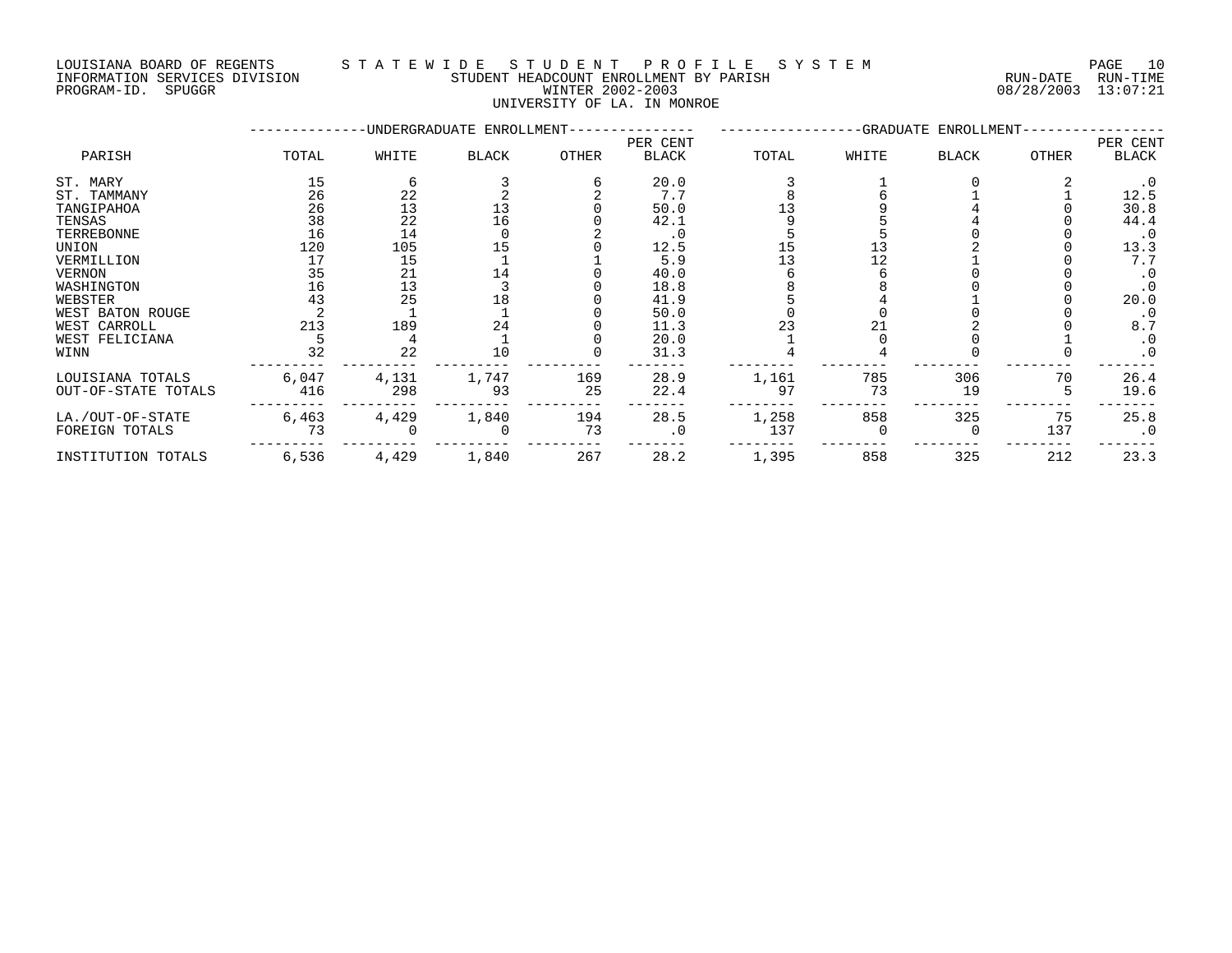LOUISIANA BOARD OF REGENTS S T A T E W I D E S T U D E N T P R O F I L E S Y S T E M PAGE 11

INFORMATION SERVICES DIVISION STUDENT HEADCOUNT ENROLLMENT BY PARISH RUN-DATE RUN-TIME DOUISIANA BOARD OF REGENTS STAILWALLE STOLLARING ENROLLMENT BY PARISH SALE IN THE RUN-DATE RUN-TIME INFORMATION<br>INFORMATION SERVICES DIVISION STUDENT HEADCOUNT ENROLLMENT BY PARISH (RUN-DATE RUN-TIME PROGRAM-ID. SPUGGR (1

# NORTHWESTERN STATE UNIVERSITY

|                        |                | ----------UNDERGRADUATE ENROLLMENT--------------- |                |                |              |                |                | ------------GRADUATE ENROLLMENT |              |                        |
|------------------------|----------------|---------------------------------------------------|----------------|----------------|--------------|----------------|----------------|---------------------------------|--------------|------------------------|
|                        |                |                                                   |                |                | PER CENT     |                |                |                                 |              | PER CENT               |
| PARISH                 | TOTAL          | WHITE                                             | <b>BLACK</b>   | OTHER          | <b>BLACK</b> | TOTAL          | WHITE          | <b>BLACK</b>                    | OTHER        | $\operatorname{BLACK}$ |
| ACADIA                 | 24             | 15                                                | 7              | 2              | 29.2         | 2              | $\overline{2}$ | $\mathbf 0$                     | 0            | $\cdot$ 0              |
| ALLEN                  | 41             | 33                                                | 6              | $\overline{2}$ | 14.6         | 13             | 10             | 3                               | 0            | 23.1                   |
| ASCENSION              | 29             | 24                                                | 5              | $\Omega$       | 17.2         | 5              | 4              | $\Omega$                        | 1            | $\cdot$ 0              |
| ASSUMPTION             | 3              | 2                                                 | $\mathbf 1$    | $\Omega$       | 33.3         | $\mathbf 0$    | $\Omega$       | $\Omega$                        | $\Omega$     | $\cdot$ 0              |
| <b>AVOYELLES</b>       | 76             | 50                                                | 22             | 4              | 28.9         | 22             | 18             |                                 | 0            | 18.2                   |
| <b>BEAUREGARD</b>      | 173            | 133                                               | 24             | 16             | 13.9         | 21             | 18             |                                 | $\mathbf{1}$ | 9.5                    |
| <b>BIENVILLE</b>       | 56             | 39                                                | 16             | 1              | 28.6         | $\overline{4}$ | 3              |                                 | $\Omega$     | 25.0                   |
| <b>BOSSIER</b>         | 469            | 353                                               | 75             | 41             | 16.0         | 31             | 28             |                                 | 2            | 3.2                    |
| CADDO                  | 1,031          | 532                                               | 429            | 70             | 41.6         | 79             | 51             | 20                              | 8            | 25.3                   |
| CALCASIEU              | 140            | 81                                                | 49             | 10             | 35.0         | 25             | 20             | 5                               | $\Omega$     | 20.0                   |
| CALDWELL               | 8              | 8                                                 | $\Omega$       | $\Omega$       | $\cdot$ 0    | 3              | 3              | $\Omega$                        | $\Omega$     | $\cdot$ 0              |
| CAMERON                | 3              | 3                                                 | $\mathbf 0$    | $\Omega$       | $\cdot$ 0    | $\mathbf 0$    | $\Omega$       | $\Omega$                        | $\Omega$     | $\cdot$ 0              |
| CATAHOULA              | 93             | 71                                                | 22             | $\Omega$       | 23.7         | 25             | 20             | 5                               | $\Omega$     | 20.0                   |
| CLAIBORNE              | 36             | 25                                                | 10             | $\mathbf{1}$   | 27.8         | $\overline{c}$ | $\mathbf{1}$   | $\mathbf{1}$                    | $\Omega$     | 50.0                   |
| CONCORDIA              | 112            | 55                                                | 54             | 3              | 48.2         | 20             | 10             | 10                              | $\Omega$     | 50.0                   |
| DE SOTO                | 237            | 116                                               | 105            | 16             | 44.3         | 23             | 17             | 6                               | $\Omega$     | 26.1                   |
| EAST BATON ROUGE       | 210            | 114                                               | 86             | 10             | 41.0         | 23             | 15             |                                 |              | 30.4                   |
| EAST CARROLL           | $\overline{3}$ | $\overline{c}$                                    | $\mathbf 0$    | 1              | . 0          | 0              | $\Omega$       |                                 | $\Omega$     | $\cdot$ 0              |
| EAST FELICIANA         | 9              | 6                                                 | 3              | $\Omega$       | 33.3         | $\mathbf{1}$   | 1              | $\Omega$                        | $\Omega$     | $\cdot$ 0              |
| EVANGELINE             | 34             | 27                                                | 6              | $\mathbf{1}$   | 17.6         | $\overline{2}$ | $\overline{a}$ | $\Omega$                        | $\Omega$     | $\cdot$ 0              |
| FRANKLIN               | 18             | 11                                                | 6              | 1              | 33.3         | $\overline{4}$ | 2              |                                 |              | 25.0                   |
| GRANT                  | 166            | 135                                               | 14             | 17             | 8.4          | 25             | 20             | 5                               | $\Omega$     | 20.0                   |
| <b>IBERIA</b>          | 56             | 30                                                | 22             | 4              | 39.3         | 5              | 3              | $\mathcal{D}$                   | $\Omega$     | 40.0                   |
| IBERVILLE              | 12             | 9                                                 | 2              | 1              | 16.7         | $\overline{2}$ | $\overline{2}$ | $\Omega$                        | 0            | $\cdot$ 0              |
| <b>JACKSON</b>         | 35             | 15                                                | 16             | $\overline{4}$ | 45.7         | 5              |                |                                 | $\Omega$     | 20.0                   |
| <b>JEFFERSON</b>       | 141            | 91                                                | 37             | 13             | 26.2         | 7              |                | $\cap$                          | $\Omega$     | $\cdot$ 0              |
| <b>JEFFERSON DAVIS</b> | 14             | 12                                                | 1              | 1              | 7.1          | 8              | 6              |                                 |              | 12.5                   |
| LAFAYETTE              | 98             | 55                                                | 30             | 13             | 30.6         | 13             | 11             |                                 |              | 7.7                    |
| LAFOURCHE              | 25             | 20                                                | $\overline{4}$ | $\mathbf 1$    | 16.0         | $\overline{3}$ | 3              | $\Omega$                        | $\Omega$     | $\cdot$ 0              |
| LA SALLE               | 148            | 128                                               | 12             | 8              | 8.1          | 13             |                | 2                               | 3            | 15.4                   |
| LINCOLN                | 38             | 23                                                | 12             | 3              | 31.6         | 4              | 4              | $\Omega$                        |              | $\cdot$ 0              |
| LIVINGSTON             | 29             | 23                                                | 3              | 3              | 10.3         | 3              |                | $\Omega$                        | $\Omega$     | $\cdot$ 0              |
| MADISON                | 2              | $\overline{c}$                                    | $\Omega$       | $\Omega$       | $\cdot$ 0    |                |                | $\Omega$                        | $\Omega$     | $\cdot$ 0              |
| MOREHOUSE              | 17             | $\overline{2}$                                    | 14             | $\mathbf{1}$   | 82.4         | 1              |                | $\Omega$                        | $\Omega$     | $\cdot$ 0              |
| NATCHITOCHES           | 1,082          | 599                                               | 392            | 91             | 36.2         | 172            | 103            | 65                              | 4            | 37.8                   |
| ORLEANS                | 129            | 20                                                | 102            | 7              | 79.1         | 8              | 2              | 6                               | 0            | 75.0                   |
| OUACHITA               | 76             | 38                                                | 33             | 5              | 43.4         | 11             | 10             |                                 | $\Omega$     | 9.1                    |
| PLAOUEMINES            | 15             | 5                                                 | 7              | 3              | 46.7         | $\mathbf{1}$   | $\Omega$       |                                 | $\Omega$     | 100.0                  |
| POINTE COUPEE          | 14             | 12                                                | 1              | 1              | 7.1          | 2              | 1              | $\mathbf{1}$                    | $\Omega$     | 50.0                   |
| <b>RAPIDES</b>         | 824            | 468                                               | 293            | 63             | 35.6         | 203            | 142            | 56                              | 5            | 27.6                   |
| RED RIVER              | 190            | 85                                                | 95             | 10             | 50.0         | 12             | 4              | $\mathsf{R}$                    | $\Omega$     | 66.7                   |
| RICHLAND               | 17             | 9                                                 | 5              | 3              | 29.4         | 1              | $\mathbf{1}$   | $\Omega$                        | 0            | $\cdot$ 0              |
| SABINE                 | 381            | 242                                               | 66             | 73             | 17.3         | 67             | 59             |                                 | 3            | 7.5                    |
| ST. BERNARD            | 11             | 9                                                 | 1              | 1              | 9.1          | $\Omega$       | $\Omega$       | $\Omega$                        | $\Omega$     | $\cdot$ 0              |
| ST. CHARLES            | 19             | 11                                                | 8              | $\Omega$       | 42.1         | 3              | 3              | $\Omega$                        | $\Omega$     | $\cdot$ 0              |
| ST. HELENA             | 2              | $\overline{2}$                                    | $\Omega$       | ∩              | $\cdot$ 0    |                |                | $\Omega$                        | $\Omega$     | $\cdot$ 0              |
| ST. JAMES              | 13             | $\Omega$                                          | 12             | $\mathbf{1}$   | 92.3         | $\Omega$       | $\Omega$       | $\cap$                          | $\Omega$     | $\boldsymbol{\cdot}$ 0 |
| ST. JOHN               | 15             | $\overline{4}$                                    | 9              | $\overline{2}$ | 60.0         | $\mathbf{1}$   | 1              | $\Omega$                        |              | $\cdot$ 0              |
| ST. LANDRY             | 72             | 39                                                | 27             | 6              | 37.5         | 14             | 11             | 3                               | $\Omega$     | 21.4                   |
| ST. MARTIN             | 21             | $\overline{4}$                                    | 17             | $\Omega$       | 81.0         | $\overline{4}$ | $\overline{2}$ | 2                               | $\Omega$     | 50.0                   |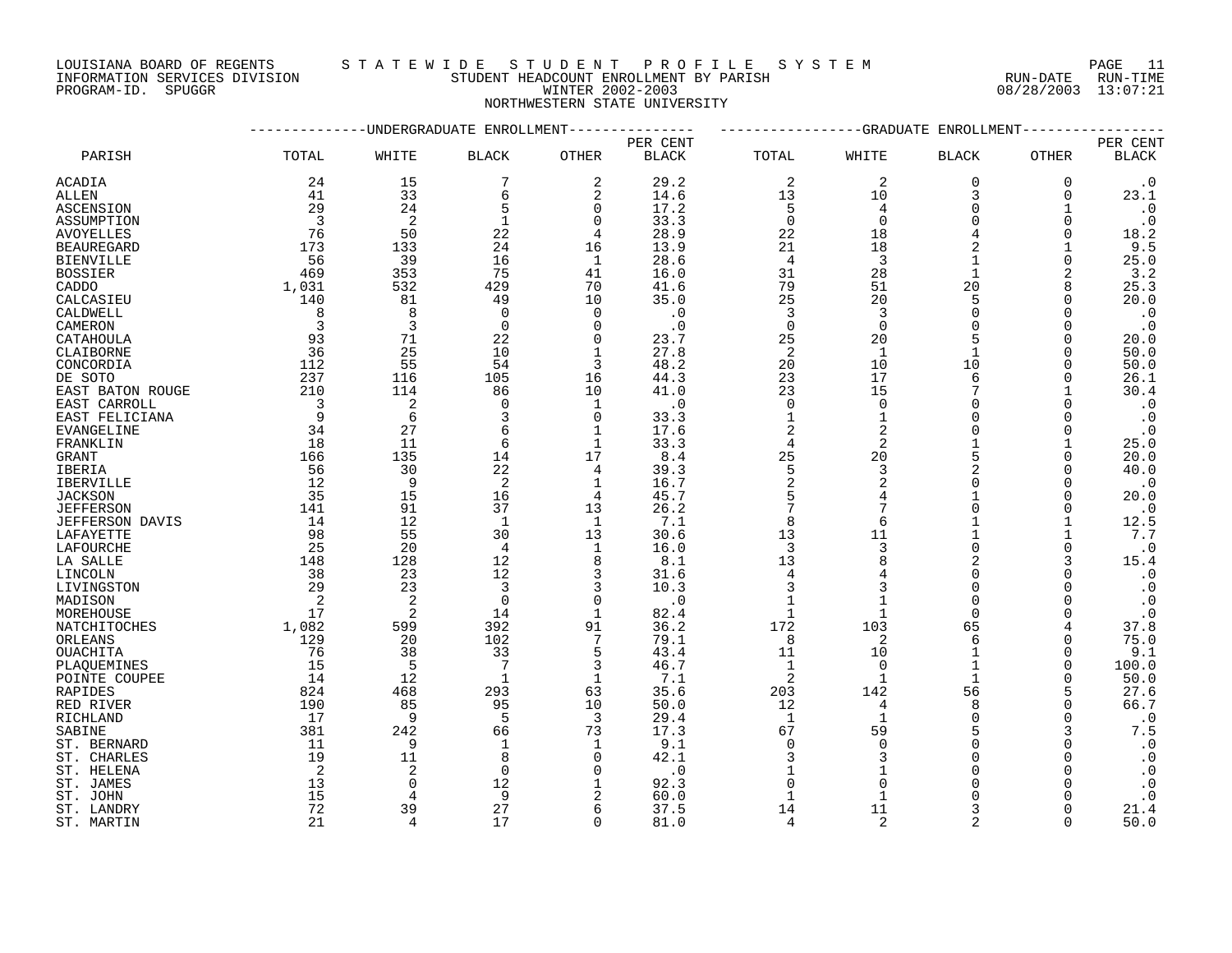PROGRAM-ID. SPUGGR WINTER 2002-2003 08/28/2003 13:07:21

### LOUISIANA BOARD OF REGENTS S T A T E W I D E S T U D E N T P R O F I L E S Y S T E M PAGE 12 INFORMATION SERVICES DIVISION STUDENT HEADCOUNT ENROLLMENT BY PARISH RUN-DATE RUN-TIME

NORTHWESTERN STATE UNIVERSITY

|                     |       |       | -UNDERGRADUATE ENROLLMENT- |       |                          |       |       | -GRADUATE ENROLLMENT- |              |                   |
|---------------------|-------|-------|----------------------------|-------|--------------------------|-------|-------|-----------------------|--------------|-------------------|
| PARISH              | TOTAL | WHITE | <b>BLACK</b>               | OTHER | PER CENT<br><b>BLACK</b> | TOTAL | WHITE | <b>BLACK</b>          | <b>OTHER</b> | PER CENT<br>BLACK |
| ST. MARY            | 38    | 28    |                            |       | 21.1                     |       |       |                       |              | 14.3              |
| ST. TAMMANY         | 104   | 84    | 12                         |       | 11.5                     |       |       |                       |              | 25.0              |
| TANGIPAHOA          | 12    |       |                            |       | 25.0                     |       |       |                       |              | 25.0              |
| TENSAS              |       |       |                            |       | 54.5                     |       |       |                       |              | 50.0              |
| TERREBONNE          | 46    | 28    |                            |       | 28.3                     |       |       |                       |              | $\cdot$ 0         |
| UNION               |       |       |                            |       | 54.5                     |       |       |                       |              |                   |
| VERMILLION          | 37    | 27    | 10                         |       | 27.0                     |       |       |                       |              |                   |
| VERNON              | 976   | 646   | 171                        | 159   | 17.5                     | 104   | 79    |                       |              | 17.3              |
| WASHINGTON          | 11    |       |                            |       | 27.3                     |       |       |                       |              | $\cdot$ 0         |
| WEBSTER             | 118   | 84    |                            |       | 26.3                     |       |       |                       |              | 50.0              |
| WEST BATON ROUGE    | 16    | 12    |                            |       | 18.8                     |       |       |                       |              | 100.0             |
| WEST CARROLL        |       |       |                            |       | 33.3                     |       |       |                       |              | $\cdot$ 0         |
| WEST FELICIANA      |       |       |                            |       | 41.7                     |       |       |                       |              | $\cdot$ 0         |
| WINN                | 265   | 193   | 57                         | 15    | 21.5                     | 34    | 28    |                       |              | 14.7              |
| LOUISIANA TOTALS    | 8,130 | 4,930 | 2,491                      | 709   | 30.6                     | 1,067 | 772   | 256                   | 39           | 24.0              |
| OUT-OF-STATE TOTALS | 451   | 307   | 92                         | 52    | 20.4                     | 47    | 35    |                       |              | 17.0              |
| LA./OUT-OF-STATE    | 8,581 | 5,237 | 2,583                      | 761   | 30.1                     | 1,114 | 807   | 264                   | 43           | 23.7              |
| FOREIGN TOTALS      | 28    |       |                            | 28    | . 0                      |       |       |                       |              | $\cdot$ 0         |
| INSTITUTION TOTALS  | 8,609 | 5,237 | 2,583                      | 789   | 30.0                     | 1,118 | 807   | 264                   | 47           | 23.6              |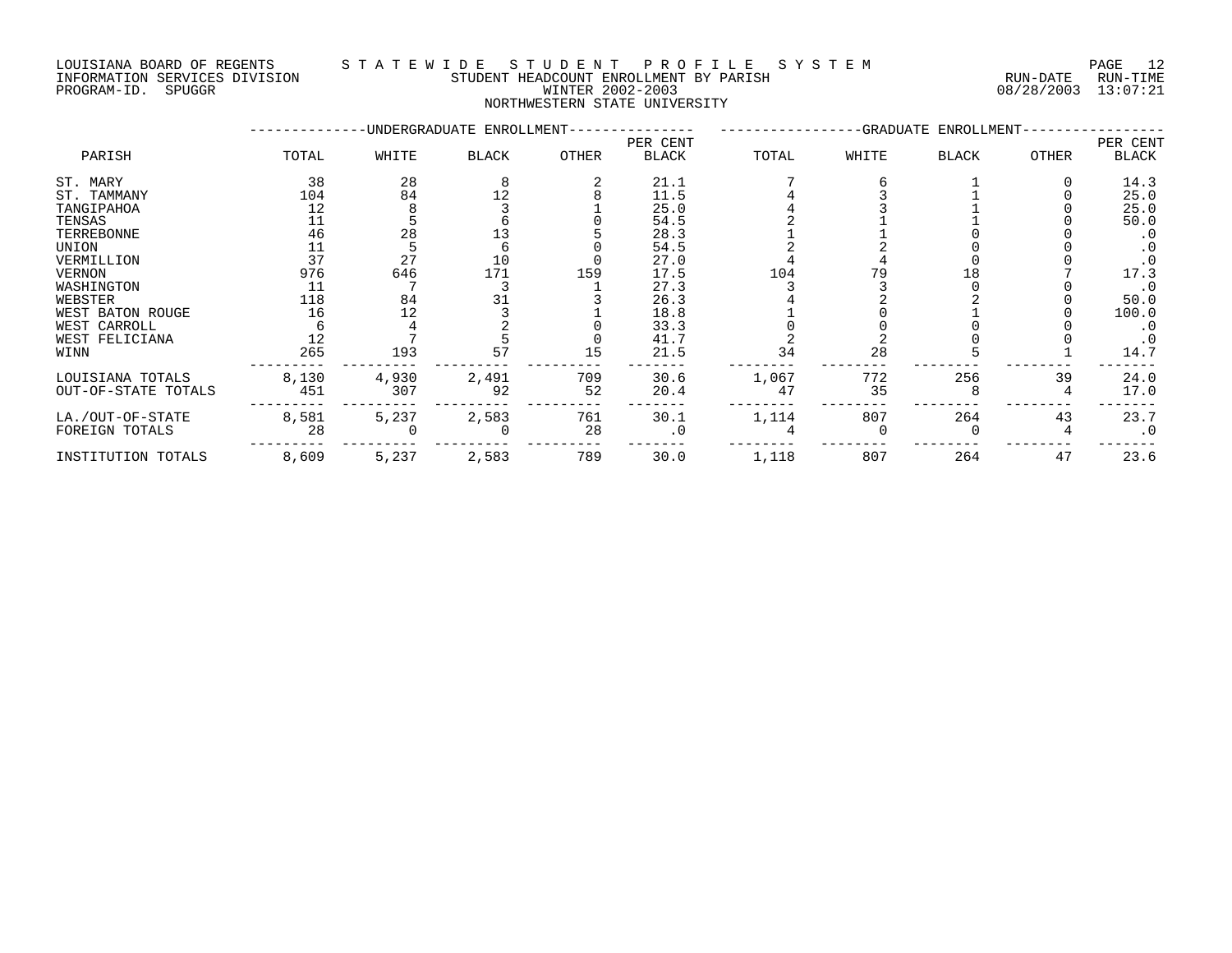INFORMATION SERVICES DIVISION STUDENT HEADCOUNT ENROLLMENT BY PARISH RUN-DATE RUN-TIME DOUISIANA BOARD OF REGENTS STAILWALLE STOLLARING ENROLLMENT BY PARISH SALE IN THE RUN-DATE RUN-TIME INFORMATION<br>INFORMATION SERVICES DIVISION STUDENT HEADCOUNT ENROLLMENT BY PARISH (RUN-DATE RUN-TIME PROGRAM-ID. SPUGGR (1

# LOUISIANA BOARD OF REGENTS S T A T E W I D E S T U D E N T P R O F I L E S Y S T E M PAGE 13

SOUTHEASTERN LA. UNIVERSITY

|                          |                |                | -UNDERGRADUATE ENROLLMENT |                  | -GRADUATE<br>ENROLLMENT |                     |                   |                |                      |                        |
|--------------------------|----------------|----------------|---------------------------|------------------|-------------------------|---------------------|-------------------|----------------|----------------------|------------------------|
|                          |                |                |                           |                  | PER CENT                |                     |                   |                |                      | PER CENT               |
| PARISH                   | TOTAL          | WHITE          | <b>BLACK</b>              | <b>OTHER</b>     | <b>BLACK</b>            | TOTAL               | WHITE             | <b>BLACK</b>   | <b>OTHER</b>         | <b>BLACK</b>           |
| ACADIA                   | 10             | 10             | $\mathbf 0$               | $\mathbf 0$      | $\cdot$ 0               | 1                   | $\Omega$          | 1              | $\mathbf 0$          | 100.0                  |
| ALLEN                    | $\overline{4}$ | 3              | $\mathbf{1}$              | $\Omega$         | 25.0                    | $\Omega$            | $\Omega$          | $\Omega$       | $\Omega$             | $\cdot$ 0              |
| ASCENSION                | 506            | 445            | 46                        | 15               | 9.1                     | 65                  | 60                | 5              | $\Omega$             | $7\,.7$                |
| ASSUMPTION               |                | 1              | $\Omega$                  | 0                | $\cdot$ 0               | 0                   | $\Omega$          | $\Omega$       | $\Omega$             | $\cdot$ 0              |
| <b>AVOYELLES</b>         | 3              | 2              |                           | $\Omega$         | 33.3                    | $\mathbf{1}$        |                   | $\Omega$       |                      | $\cdot$ 0              |
| <b>BEAUREGARD</b>        |                |                |                           | $\Omega$         | $\cdot$ 0               | $\mathbf{1}$        |                   | $\Omega$       |                      | $\cdot$ 0              |
| <b>BIENVILLE</b>         |                | $\Omega$       |                           | $\mathbf{1}$     | $\cdot$ 0               |                     |                   | $\cap$         |                      | $\cdot$ 0              |
| <b>BOSSIER</b>           |                |                |                           | $\Omega$         | 25.0                    | 3                   | 3                 | $\Omega$       |                      | $\cdot$ 0              |
| CADDO                    |                |                |                           | 0                | 16.7                    | 3                   | 2                 | $\Omega$       |                      | $\cdot$ 0              |
| CALCASIEU                | 13             |                |                           | $\Omega$         | 61.5                    |                     |                   | $\Omega$       |                      | $\boldsymbol{\cdot}$ 0 |
| CATAHOULA                |                |                | $\Omega$                  | 0                | $\cdot$ 0               | $\Omega$            | $\Omega$          | ∩              | $\Omega$             | $\cdot$ 0              |
| CONCORDIA                |                |                |                           | $\Omega$         | 40.0                    |                     |                   |                | 0                    | 100.0                  |
| DE SOTO                  | $\overline{1}$ | $\mathbf{1}$   | $\Omega$                  | $\Omega$         | $\cdot$ 0               | $\Omega$            | $\Omega$          | $\Omega$       |                      | $\cdot$ 0              |
| EAST BATON ROUGE         | 1,750          | 1,381          | 288                       | 81               | 16.5                    | 273                 | 203               | 66             |                      | 24.2                   |
| EAST FELICIANA           | 107            | 76             | 30                        | 1                | 28.0                    | 13                  | 12                | 1              |                      | 7.7                    |
| EVANGELINE               | $\overline{3}$ | 2              | 1                         | 0                | 33.3                    | 0                   | $\Omega$          | $\Omega$       | $\Omega$             | $\cdot$ 0              |
| GRANT                    | $\Omega$       | $\Omega$       | $\Omega$                  | $\Omega$         | $\cdot$ 0               | $\mathbf{1}$        | $\Omega$          | 1              | $\Omega$             | 100.0                  |
| IBERIA                   |                | 4              | $\Omega$                  | $\mathbf 0$      | $\cdot$ 0               | $\mathbf 0$         | $\Omega$          | $\Omega$       |                      | $\cdot$ 0              |
| <b>IBERVILLE</b>         | 77             | 56             | 19                        | 2                | 24.7                    | 11                  | 9                 | $\overline{2}$ | ∩                    | 18.2                   |
| <b>JEFFERSON</b>         | 649            | 480            | 130                       | 39               | 20.0                    | 102                 | 82                | 11             | 9                    | 10.8                   |
| JEFFERSON DAVIS          | $\overline{a}$ | $\mathbf 0$    | 1                         | $\mathbf 1$      | 50.0                    | 0                   | $\Omega$          | $\Omega$       | O                    | $\cdot$ 0              |
| LAFAYETTE                | 16             | 14             |                           | 1                | 6.3                     | 16                  | 13                | $\overline{2}$ |                      | 12.5                   |
| LAFOURCHE                | 23             | 21             |                           | $\mathbf 1$      | 4.3                     | 4                   | 4                 | $\Omega$       |                      | $\cdot$ 0              |
| LA SALLE                 | $\mathbf{1}$   | $\mathbf{1}$   | $\Omega$                  | 0                | $\cdot$ 0               | $\Omega$            | $\Omega$          | $\Omega$       | ∩                    | $\cdot$ 0              |
| LINCOLN                  | 2              | $\overline{c}$ | $\Omega$                  | $\Omega$         | $\cdot$ 0               | $\Omega$            | $\Omega$          |                |                      | $\cdot$ 0              |
| LIVINGSTON               | 1,527          | 1,426          | 70                        | 31               | 4.6                     | 216                 | 209               |                | 3                    | 1.9                    |
| MADISON                  |                | 1              | $\Omega$                  | 0                | . 0                     | 0                   | $\Omega$          | $\Omega$       | O                    | $\cdot$ 0              |
| MOREHOUSE                |                | $\Omega$       |                           | $\Omega$         | 100.0                   | $\mathbf{1}$        |                   | $\Omega$       |                      | $\cdot$ 0              |
| NATCHITOCHES             |                | 4              | $\Omega$                  | 0                | $\cdot$ 0               | 3                   | 3                 | ∩              | $\Omega$             | $\cdot$ 0              |
| ORLEANS                  | 164            | 58             | 93                        | 13               | 56.7                    | 36                  | 27                | q<br>1         | 0                    | 25.0                   |
| <b>OUACHITA</b>          | 15<br>61       | 13<br>45       | 2<br>12                   | $\Omega$         | 13.3                    | 3<br>10             | 2<br>$\mathsf{R}$ | $\overline{2}$ | $\Omega$<br>$\Omega$ | 33.3<br>20.0           |
| PLAOUEMINES              | 35             |                | 5                         | 4<br>$\mathbf 0$ | 19.7                    |                     |                   |                | $\Omega$             |                        |
| POINTE COUPEE<br>RAPIDES | 8              | 30<br>8        | $\Omega$                  | $\mathbf 0$      | 14.3<br>$\cdot$ 0       | 9<br>$\overline{2}$ | 2                 | ∩              |                      | 33.3<br>$\cdot$ 0      |
| RICHLAND                 |                | $\Omega$       |                           | $\Omega$         | $\cdot$ 0               |                     |                   |                | ∩                    | $\cdot$ 0              |
| SABINE                   | 1              | $\mathbf{1}$   | $\Omega$                  | $\mathbf 0$      | $\cdot$ 0               | 0                   | $\Omega$          |                | $\Omega$             | $\cdot$ 0              |
| ST. BERNARD              | 164            | 145            | 7                         | 12               | 4.3                     | 7                   |                   |                | 0                    | 14.3                   |
| ST. CHARLES              | 184            | 150            | 28                        | 6                | 15.2                    | 16                  | 15                |                | ∩                    | 6.3                    |
| ST. HELENA               | 101            | 51             | 49                        | $\mathbf 1$      | 48.5                    | 11                  | 6                 | 5              | O                    | 45.5                   |
| ST. JAMES                | 70             | 55             | 15                        | $\mathbf 0$      | 21.4                    | 9                   | 6                 |                | $\Omega$             | 33.3                   |
| ST. JOHN                 | 383            | 285            | 78                        | 20               | 20.4                    | 43                  | 36                |                | $\Omega$             | 16.3                   |
| ST. LANDRY               | 9              | 7              | 2                         | $\mathbf 0$      | 22.2                    | 5                   | 4                 | 1              | $\Omega$             | 20.0                   |
| ST. MARTIN               |                | $\Omega$       |                           | $\Omega$         | 100.0                   | $\mathbf{1}$        | $\Omega$          |                | $\Omega$             | 100.0                  |
| ST. MARY                 | 9              | $\mathbf{1}$   | 6                         | $\overline{2}$   | 66.7                    | $\mathbf{1}$        | $\mathbf{1}$      | $\Omega$       | $\Omega$             | $\cdot$ 0              |
| ST. TAMMANY              | 2,696          | 2,419          | 157                       | 120              | 5.8                     | 420                 | 379               | 29             | 12                   | 6.9                    |
| TANGIPAHOA               | 3,150          | 2,292          | 755                       | 103              | 24.0                    | 452                 | 351               | 91             | 10                   | 20.1                   |
| TENSAS                   | 1              | 0              | $\mathbf{1}$              | 0                | 100.0                   | 0                   | $\Omega$          | $\Omega$       | $\Omega$             | $\cdot$ 0              |
| TERREBONNE               | 30             | 24             |                           | 1                | 16.7                    | 8                   |                   | ∩              |                      | $\cdot$ 0              |
| VERMILLION               | 8              | 8              | ∩                         | $\Omega$         | $\cdot$ 0               | $\Omega$            | $\Omega$          | $\Omega$       |                      | $\cdot$ 0              |
| <b>VERNON</b>            |                | $\overline{a}$ |                           | $\mathbf{1}$     | 25.0                    | $\Omega$            | $\Omega$          | $\cap$         | $\Omega$             | $\cdot$ 0              |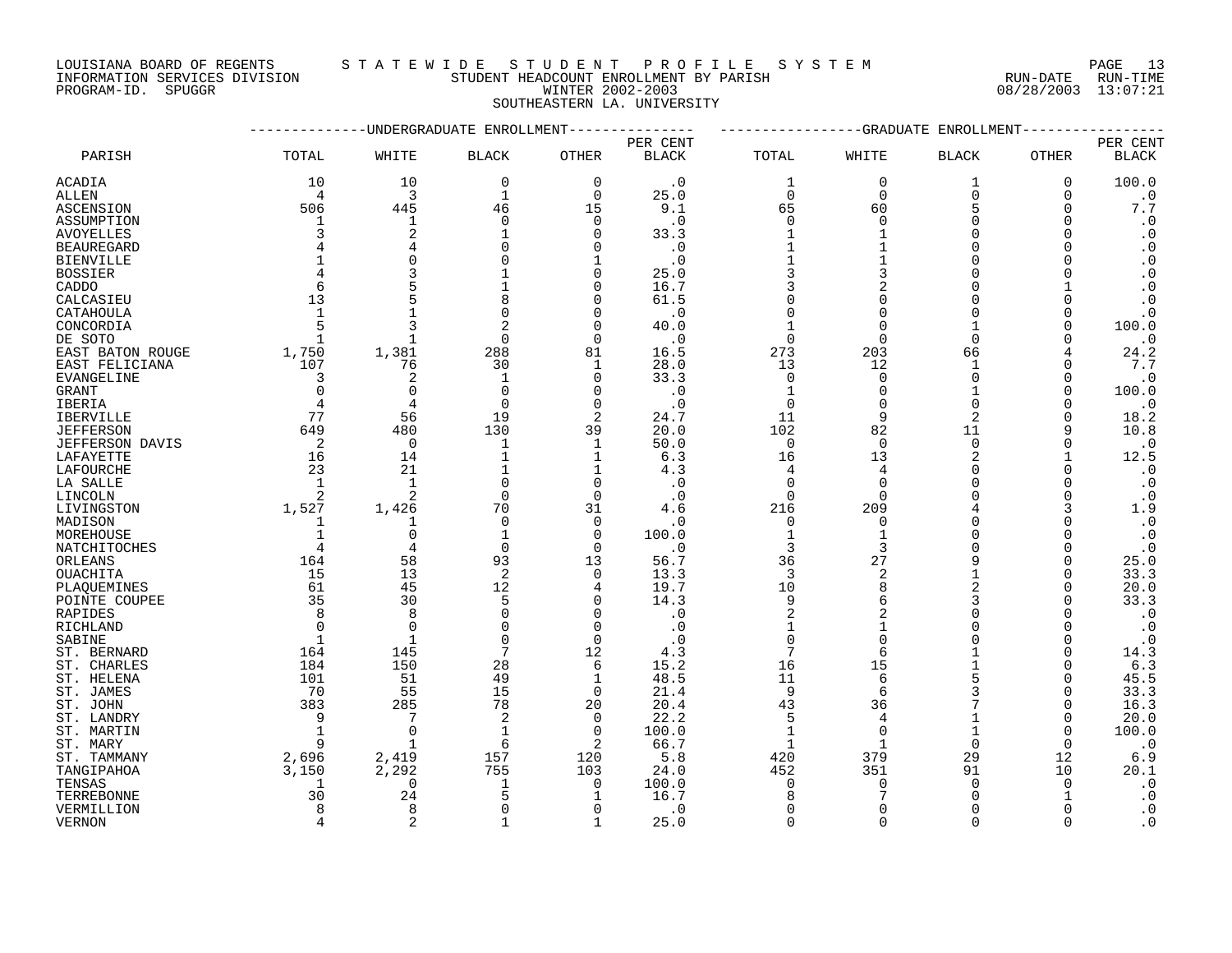## LOUISIANA BOARD OF REGENTS S T A T E W I D E S T U D E N T P R O F I L E S Y S T E M PAGE 14 INFORMATION SERVICES DIVISION STUDENT HEADCOUNT ENROLLMENT BY PARISH RUN-DATE RUN-TIME PROGRAM-ID. SPUGGR WINTER 2002-2003 08/28/2003 13:07:21 SOUTHEASTERN LA. UNIVERSITY

|                                                                                     |                 |               | -UNDERGRADUATE ENROLLMENT- |           |                                          |             |             | -GRADUATE ENROLLMENT- |          |                                                      |
|-------------------------------------------------------------------------------------|-----------------|---------------|----------------------------|-----------|------------------------------------------|-------------|-------------|-----------------------|----------|------------------------------------------------------|
| PARISH                                                                              | TOTAL           | WHITE         | <b>BLACK</b>               | OTHER     | PER CENT<br><b>BLACK</b>                 | TOTAL       | WHITE       | <b>BLACK</b>          | OTHER    | PER CENT<br>BLACK                                    |
| WASHINGTON<br>WEBSTER<br>WEST BATON ROUGE<br>WEST CARROLL<br>WEST FELICIANA<br>WINN | 521<br>66<br>20 | 386<br>64     | 127                        |           | 24.4<br>50.0<br>3.0<br>25.0<br>$\cdot$ 0 | 108         | 75          | 32                    |          | 29.6<br>. 0<br>33.3<br>. 0<br>$\cdot$ 0<br>$\cdot$ 0 |
| LOUISIANA TOTALS<br>OUT-OF-STATE TOTALS                                             | 12,431<br>268   | 10,013<br>192 | 1,954<br>59                | 464<br>17 | 15.7<br>22.0                             | 1,869<br>69 | 1,544<br>58 | 283                   | 42       | 15.1<br>13.0                                         |
| LA./OUT-OF-STATE<br>FOREIGN TOTALS                                                  | 12,699<br>92    | 10,205        | 2,013                      | 481<br>92 | 15.9<br>$\cdot$ 0                        | 1,938<br>70 | 1,602       | 292                   | 44<br>70 | 15.1<br>. 0                                          |
| INSTITUTION TOTALS                                                                  | 12,791          | 10,205        | 2,013                      | 573       | 15.7                                     | 2,008       | 1,602       | 292                   | 114      | 14.5                                                 |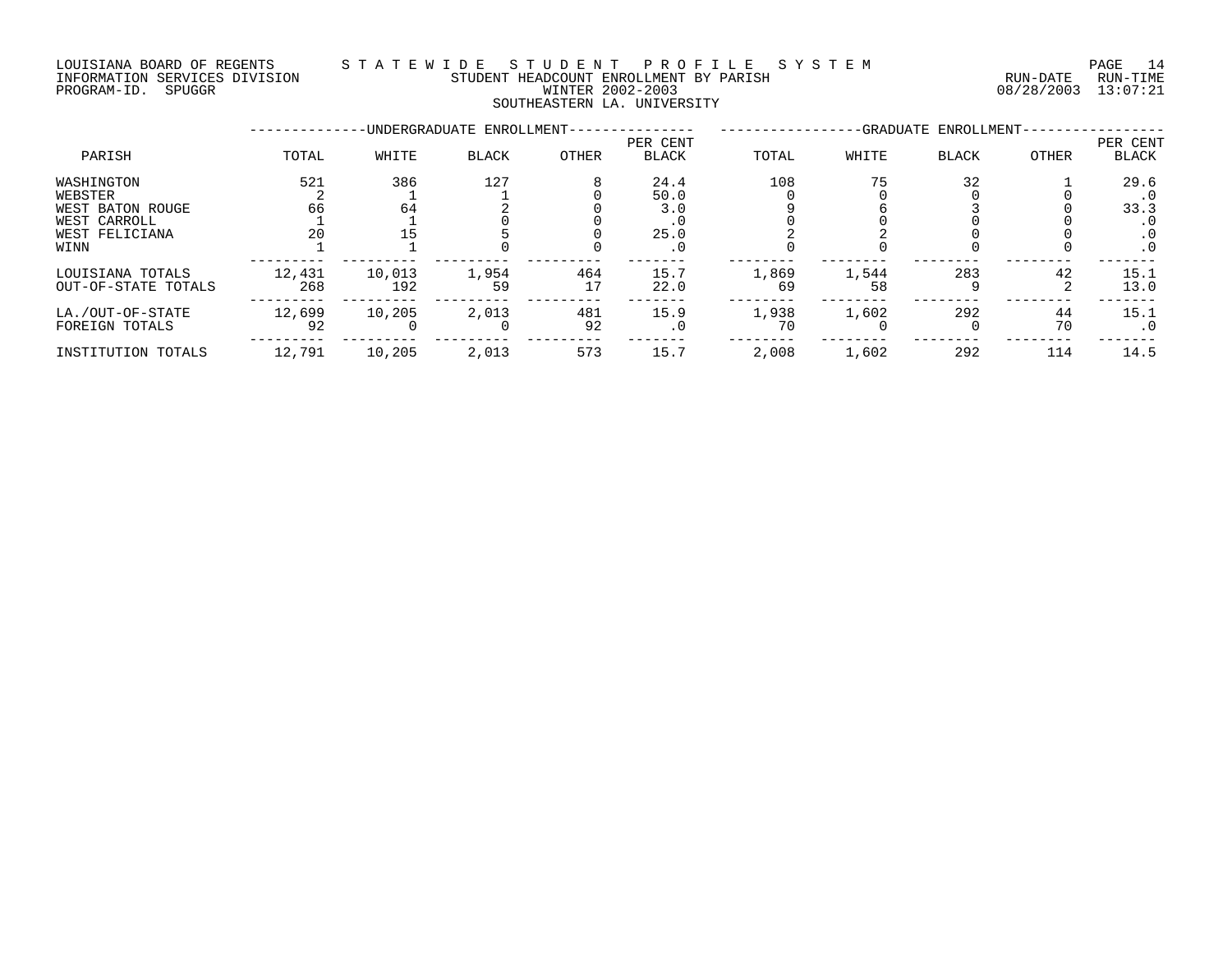INFORMATION SERVICES DIVISION STUDENT HEADCOUNT ENROLLMENT BY PARISH PROGRAM-ID. SPUGGR WINTER 2002-2003 08/28/2003 13:07:21

# LOUISIANA BOARD OF REGENTS STATEWIDE STUDENT PROFILE SYSTEM PAGE 15<br>INFORMATION SERVICES DIVISION STUDENT HEADCOUNT ENROLLMENT BY PARISH STUDENT HEADCOUNT ENROLLMENT BY PARISH

UNIVERSITY OF LA. IN LAFAYETTE

|                         |                 |                | -UNDERGRADUATE ENROLLMENT |                |              |                | -GRADUATE      | ENROLLMENT         |                      |                        |
|-------------------------|-----------------|----------------|---------------------------|----------------|--------------|----------------|----------------|--------------------|----------------------|------------------------|
|                         |                 |                |                           |                | PER CENT     |                |                |                    |                      | PER CENT               |
| PARISH                  | TOTAL           | WHITE          | <b>BLACK</b>              | <b>OTHER</b>   | <b>BLACK</b> | TOTAL          | WHITE          | <b>BLACK</b>       | OTHER                | $\operatorname{BLACK}$ |
| ACADIA                  | 545             | 475            | 55                        | 15             | 10.1         | 54             | 52             | 1                  | 1                    | 1.9                    |
| ALLEN                   | 17              | 12             | 4                         | $\mathbf 1$    | 23.5         | $\sqrt{2}$     | 1              | $\overline{0}$     | 1                    | $\cdot$ 0              |
| ASCENSION               | 68              | 47             | 20                        | 1              | 29.4         | $\overline{4}$ | $\overline{4}$ | $\Omega$           | $\Omega$             | $\cdot$ 0              |
| ASSUMPTION              | 21              | 12             | 9                         | $\Omega$       | 42.9         | $\overline{2}$ | $\overline{2}$ | $\Omega$           | $\Omega$             | $\cdot$ 0              |
| <b>AVOYELLES</b>        | 164             | 130            | 29                        | 5              | 17.7         | 6              |                |                    | $\Omega$             | 16.7                   |
| <b>BEAUREGARD</b>       | 16              | 10             | 5                         | 1              | 31.3         | $\mathbf{1}$   |                | $\Omega$           | $\Omega$             | $\cdot$ 0              |
| <b>BIENVILLE</b>        | -2              | $\mathbf{1}$   |                           | $\Omega$       | 50.0         | $\overline{2}$ |                |                    | $\cap$               | 50.0                   |
| <b>BOSSIER</b>          | 32              | 26             | 3                         | 3              | 9.4          |                |                | $\Omega$           | $\Omega$             | $\cdot$ 0              |
| CADDO                   | 84              | 40             | 42                        | 2              | 50.0         |                |                | $\Omega$           | 0                    | $\cdot$ 0              |
| CALCASIEU               | 150             | 87             | 57                        | 6              | 38.0         |                |                |                    | $\Omega$             | 14.3                   |
| CALDWELL                | 3               | 2              | $\mathbf{1}$              | $\Omega$       | 33.3         |                |                | $\Omega$           | $\Omega$             | $\cdot$ 0              |
| CAMERON                 | 2               | 2              | $\Omega$                  | $\Omega$       | $\cdot$ 0    | 3              | ς              | $\Omega$           |                      | $\cdot$ 0              |
| CATAHOULA               | $\overline{3}$  | 3              |                           | $\Omega$       | $\cdot$ 0    | $\Omega$       |                | $\Omega$           |                      | $\cdot$ 0              |
| CLAIBORNE               | 2               | $\mathbf{1}$   |                           | $\Omega$       | 50.0         | $\Omega$       |                | $\Omega$           | $\Omega$             | $\cdot$ 0              |
| CONCORDIA               | 6               | 4              |                           | $\Omega$       | 33.3         | $\Omega$       |                |                    | $\Omega$             | $\cdot$ 0              |
| DE SOTO                 | $7\phantom{.0}$ | $\overline{3}$ | 4                         | $\Omega$       | 57.1         | $\mathbf{1}$   |                | $\cap$             | $\Omega$             | $\cdot$ 0              |
| EAST BATON ROUGE        | 285             | 160            | 108                       | 17             | 37.9         | 24             | 20             | 3                  |                      | 12.5                   |
| EAST FELICIANA          | 19              | 11             | 8                         | $\overline{0}$ | 42.1         | $\mathbf 0$    | $\Omega$       | $\Omega$           | 0                    | $\cdot$ 0              |
| EVANGELINE              | 188             | 156            | 28                        | 4              | 14.9         | 15             | 13             | $\Omega$           | 2                    | $\cdot$ 0              |
| FRANKLIN                | 5               | 5              | $\Omega$                  | $\Omega$       | $\cdot$ 0    | $\mathbf 0$    | $\Omega$       | $\Omega$           | $\Omega$             | $\cdot$ 0              |
| GRANT                   | 7               | $\overline{4}$ | 2                         | 1              | 28.6         | $\mathbf{1}$   | $\mathbf{1}$   | $\Omega$           | $\Omega$             | $\boldsymbol{\cdot}$ 0 |
| IBERIA                  | 1,192           | 874            | 255                       | 63             | 21.4         | 84             | 72             | 12                 | $\Omega$             | 14.3                   |
| IBERVILLE               | 41              | 30             | 11                        | $\Omega$       | 26.8         | $\mathbf{1}$   | $\mathbf{1}$   | $\Omega$           | $\Omega$             | $\cdot$ 0              |
| <b>JACKSON</b>          | 5               | 2              | 3                         | $\mathbf 0$    | 60.0         | $\mathbf 0$    | $\Omega$       | $\Omega$           | $\Omega$             | $\cdot$ 0              |
| <b>JEFFERSON</b>        | 343             | 274            | 47                        | 22             | 13.7         | 11             |                | $\Omega$           | 3                    | $\cdot$ 0              |
| JEFFERSON DAVIS         | 80              | 61             | 16                        | 3              | 20.0         | 6              | 6              | $\Omega$           | $\Omega$             | $\cdot$ 0              |
| LAFAYETTE               | 4,988           | 4,026          | 700                       | 262            | 14.0         | 529            | 455            | 43                 | 31                   | 8.1                    |
| LAFOURCHE               | 106             | 92             | 10                        | $\overline{4}$ | 9.4          | 14             | 14             | $\Omega$           | $\Omega$             | $\cdot$ 0              |
| LA SALLE                | 3               | $\overline{3}$ | $\mathbf 0$               | $\mathbf 0$    | $\cdot$ 0    | 0              | $\Omega$       | $\Omega$           | $\Omega$             | $\boldsymbol{\cdot}$ 0 |
| LINCOLN                 | 8               | $\overline{4}$ |                           | $\Omega$       | 50.0         | $\Omega$       |                | $\Omega$           |                      | $\cdot$ 0              |
| LIVINGSTON              | 32              | 28             | 3                         | 1              | 9.4          | $\overline{2}$ |                | $\Omega$           |                      | $\boldsymbol{\cdot}$ 0 |
| MADISON                 | $\overline{3}$  | $\overline{2}$ |                           | $\Omega$       | 33.3         | $\mathbf 0$    |                | $\Omega$           | $\Omega$             | $\boldsymbol{\cdot}$ 0 |
| MOREHOUSE               | 2               | 2              | $\Omega$                  | $\Omega$       | $\cdot$ 0    | $\Omega$       |                | $\Omega$<br>$\cap$ | $\Omega$             | $\cdot$ 0              |
| NATCHITOCHES            | 19              | 14<br>68       | 5                         | $\mathbf 0$    | 26.3         | 3<br>11        |                |                    | $\Omega$             | $\cdot$ 0              |
| ORLEANS                 | 216<br>38       | 25             | 137<br>11                 | 11<br>2        | 63.4<br>28.9 | 4              |                | $\Omega$           | $\Omega$<br>$\Omega$ | 45.5<br>$\cdot$ 0      |
| OUACHITA<br>PLAQUEMINES | 47              | 34             | 6                         | 7              | 12.8         | $\mathbf{1}$   |                | $\Omega$           | $\Omega$             | $\cdot$ 0              |
| POINTE COUPEE           | 82              | 64             | 16                        | 2              | 19.5         | 7              |                |                    | $\Omega$             | 14.3                   |
| RAPIDES                 | 163             | 107            | 45                        | 11             | 27.6         | 24             | 18             | ς                  | 3                    | 12.5                   |
| RED RIVER               | 2               | $\mathbf{1}$   | $\mathbf{1}$              | $\overline{0}$ | 50.0         | $\mathbf 0$    | $\Omega$       | $\Omega$           | $\Omega$             | $\boldsymbol{\cdot}$ 0 |
| RICHLAND                | $\overline{3}$  | $\overline{c}$ |                           | $\Omega$       | 33.3         | $\mathbf 0$    |                | $\Omega$           |                      | $\cdot$ 0              |
| SABINE                  | 14              | 13             |                           | $\Omega$       | 7.1          | $\Omega$       | ∩              | $\Omega$           | $\Omega$             | $\cdot$ 0              |
| ST. BERNARD             | 44              | 39             | 4                         | $\mathbf{1}$   | 9.1          | $\Omega$       | $\cap$         | $\cap$             |                      | $\cdot$ 0              |
| ST. CHARLES             | 85              | 65             | 18                        | $\overline{2}$ | 21.2         | $\overline{c}$ | $\mathcal{D}$  | $\Omega$           |                      | $\cdot$ 0              |
| ST. HELENA              | 2               | $\mathbf{1}$   | $\mathbf{1}$              | $\mathbf 0$    | 50.0         | $\Omega$       | $\Omega$       | $\Omega$           |                      | $\boldsymbol{\cdot}$ 0 |
| ST. JAMES               | 23              | 10             | 12                        | $\mathbf 1$    | 52.2         | 2              |                | $\Omega$           |                      | $\cdot$ 0              |
| ST. JOHN                | 42              | 30             | 9                         | 3              | 21.4         | 1              | $\Omega$       | $\Omega$           |                      | $\cdot$ 0              |
| ST. LANDRY              | 931             | 664            | 242                       | 25             | 26.0         | 81             | 64             | 16                 |                      | 19.8                   |
| ST. MARTIN              | 846             | 615            | 196                       | 35             | 23.2         | 64             | 49             | 15                 | $\Omega$             | 23.4                   |
| ST. MARY                | 435             | 254            | 132                       | 49             | 30.3         | 42             | 29             | 11                 | $\mathfrak{D}$       | 26.2                   |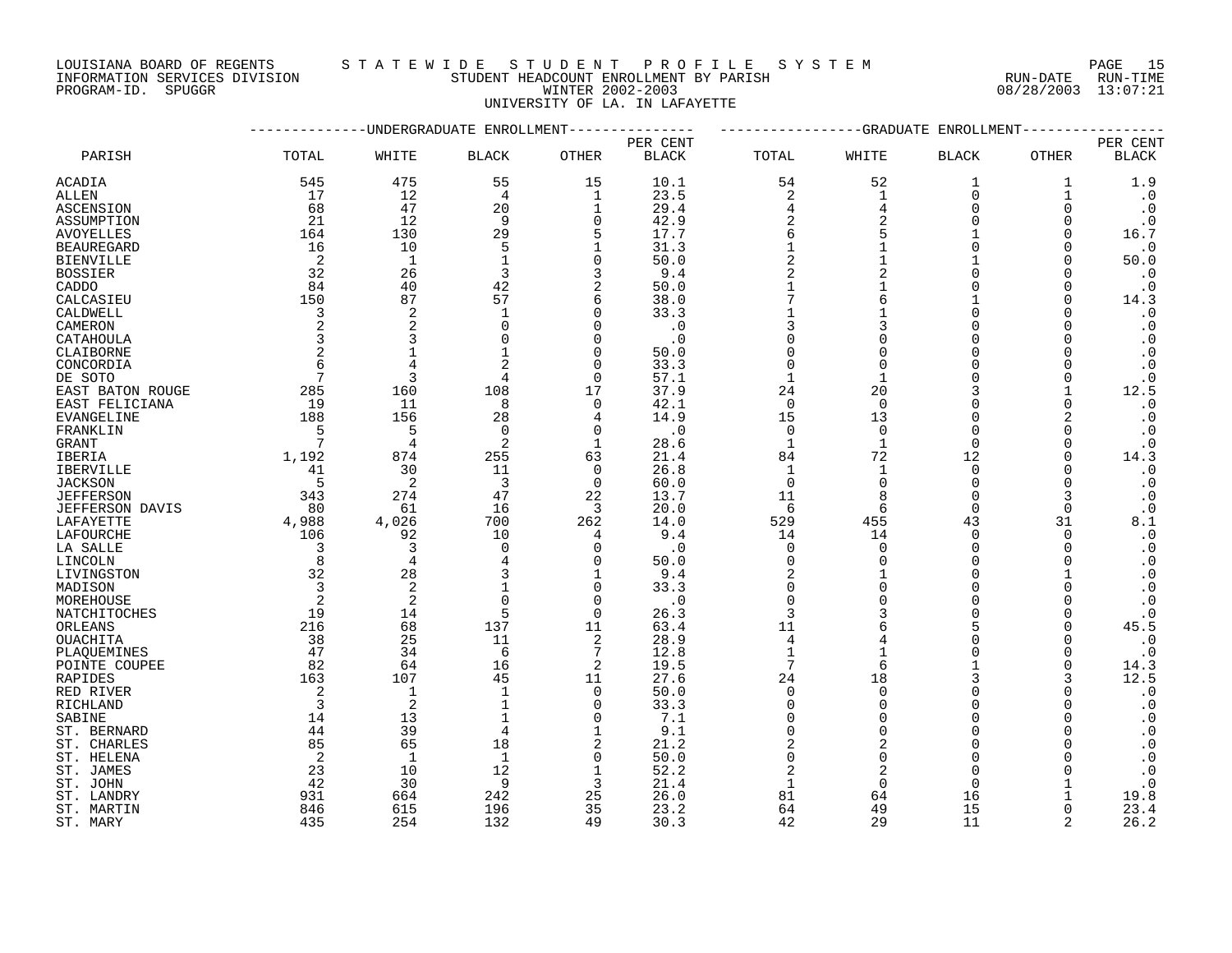PROGRAM-ID. SPUGGR WINTER 2002-2003 08/28/2003 13:07:21

### LOUISIANA BOARD OF REGENTS S T A T E W I D E S T U D E N T P R O F I L E S Y S T E M PAGE 16 INFORMATION SERVICES DIVISION STUDENT HEADCOUNT ENROLLMENT BY PARISH RUN-DATE RUN-TIME

UNIVERSITY OF LA. IN LAFAYETTE

|                     |        |        | -UNDERGRADUATE ENROLLMENT- |       |              |       |       | -GRADUATE ENROLLMENT- |       |              |
|---------------------|--------|--------|----------------------------|-------|--------------|-------|-------|-----------------------|-------|--------------|
|                     |        |        |                            |       | PER CENT     |       |       |                       |       | PER CENT     |
| PARISH              | TOTAL  | WHITE  | <b>BLACK</b>               | OTHER | <b>BLACK</b> | TOTAL | WHITE | <b>BLACK</b>          | OTHER | <b>BLACK</b> |
| ST. TAMMANY         | 214    | 183    | 22                         |       | 10.3         |       |       |                       |       | $\cdot$ 0    |
| TANGIPAHOA          | 42     | 18     | 20                         |       | 47.6         |       |       |                       |       |              |
| TERREBONNE          | 164    | 117    | 38                         |       | 23.2         |       |       |                       |       | 22.2         |
| UNION               |        |        |                            |       | 50.0         |       |       |                       |       |              |
| VERMILLION          | 875    | 751    |                            | 52    | 8.2          |       | 54    |                       |       | 3.5          |
| VERNON              | 23     | 13     |                            |       | 26.1         |       |       |                       |       | $\cdot$ 0    |
| WASHINGTON          | 13     |        |                            |       | 53.8         |       |       |                       |       | 100.0        |
| WEBSTER             |        |        |                            |       | 12.5         |       |       |                       |       | $\cdot$ 0    |
| WEST BATON ROUGE    |        |        |                            |       | 38.1         |       |       |                       |       | 100.0        |
| WEST CARROLL        |        |        |                            |       | . 0          |       |       |                       |       | . 0          |
| WEST FELICIANA      | 24     | 12     |                            |       | 45.8         |       |       |                       |       | . 0          |
| WINN                |        |        |                            |       | 25.0         |       |       |                       |       | $\cdot$ 0    |
| LOUISIANA TOTALS    | 12,812 | 9,717  | 2,453                      | 642   | 19.1         | 1,095 | 928   | 119                   | 48    | 10.9         |
| OUT-OF-STATE TOTALS | 446    | 283    | 103                        | 60    | 23.1         | 122   | 97    |                       | 17    | 6.6          |
| LA./OUT-OF-STATE    | 13,258 | 10,000 | 2,556                      | 702   | 19.3         | 1,217 | 1,025 | 127                   | 65    | 10.4         |
| FOREIGN TOTALS      | 257    |        |                            | 257   | . 0          | 418   |       |                       | 418   | $\cdot$ 0    |
| INSTITUTION TOTALS  | 13,515 | 10,000 | 2,556                      | 959   | 18.9         | 1,635 | 1,025 | 127                   | 483   | 7.8          |
|                     |        |        |                            |       |              |       |       |                       |       |              |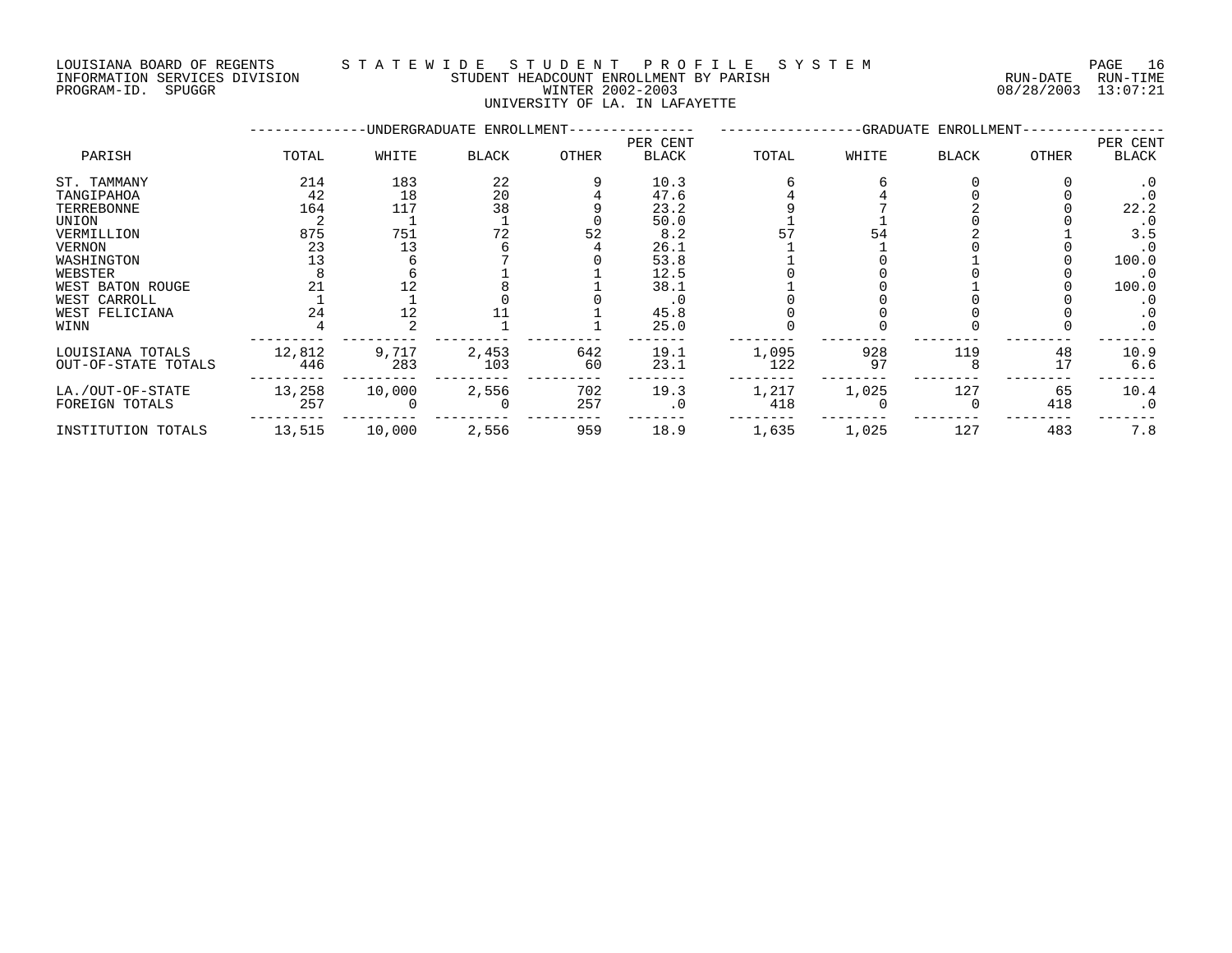LOUISIANA BOARD OF REGENTS S T A T E W I D E S T U D E N T P R O F I L E S Y S T E M PAGE 17 INFORMATION SERVICES DIVISION STUDENT HEADCOUNT ENROLLMENT BY PARISH RUN-DATE RUN-TIME

L.S.U. AT ALEXANDRIA

PROGRAM-ID. SPUGGR WINTER 2002-2003 08/28/2003 13:07:21

|                   |                |                 | ----------UNDERGRADUATE ENROLLMENT |                | -------------GRADUATE<br>ENROLLMENT |          |             |              |              |                        |
|-------------------|----------------|-----------------|------------------------------------|----------------|-------------------------------------|----------|-------------|--------------|--------------|------------------------|
|                   |                |                 |                                    |                | PER CENT                            |          |             |              |              | PER CENT               |
| PARISH            | TOTAL          | WHITE           | <b>BLACK</b>                       | <b>OTHER</b>   | <b>BLACK</b>                        | TOTAL    | WHITE       | <b>BLACK</b> | <b>OTHER</b> | <b>BLACK</b>           |
| ACADIA            | 3              | 2               | $\mathbf 0$                        | $\mathbf{1}$   | $\cdot$ 0                           | 0        | $\mathbf 0$ | $\mathbf 0$  | $\mathbf 0$  | $\cdot$ 0              |
| ALLEN             | 56             | 44              | 8                                  | 4              | 14.3                                | 0        | 0           | $\mathbf 0$  | 0            | $\boldsymbol{\cdot}$ 0 |
| ASCENSION         | 2              | $\overline{2}$  | $\Omega$                           | $\mathbf 0$    | . 0                                 | $\Omega$ | $\Omega$    | $\Omega$     | ∩            | $\cdot$ 0              |
| ASSUMPTION        |                | $\mathbf{1}$    | $\Omega$                           | $\Omega$       | $\cdot$ 0                           | $\Omega$ |             | $\Omega$     |              | $\cdot$ 0              |
| <b>AVOYELLES</b>  | 442            | 358             | 63                                 | 21             | 14.3                                | $\Omega$ |             | $\Omega$     |              | $\boldsymbol{\cdot}$ 0 |
| <b>BEAUREGARD</b> | 8              | 8               | $\Omega$                           | $\Omega$       | $\cdot$ 0                           | $\Omega$ |             | ∩            |              | $\boldsymbol{\cdot}$ 0 |
| <b>BOSSIER</b>    | 7              | 7               | $\Omega$                           | $\mathbf 0$    | $\cdot$ 0                           | $\Omega$ |             | $\Omega$     |              | $\boldsymbol{\cdot}$ 0 |
| CADDO             | 13             | 11              |                                    | 0              | 15.4                                | $\Omega$ |             | $\Omega$     |              | $\boldsymbol{\cdot}$ 0 |
| CALCASIEU         | 3              | 3               | $\Omega$                           | $\mathbf 0$    | $\cdot$ 0                           | $\Omega$ |             | $\Omega$     |              | $\boldsymbol{\cdot}$ 0 |
| CALDWELL          | 7              | $7\phantom{.0}$ | O                                  | $\Omega$       | . 0                                 | $\Omega$ |             | ∩            |              | $\cdot$ 0              |
| CATAHOULA         | 30             | 24              |                                    | 1              | 16.7                                | ∩        |             | $\Omega$     |              | $\cdot$ 0              |
| CONCORDIA         | 31             | 25              | 6                                  | $\mathbf 0$    | 19.4                                | $\Omega$ |             | $\Omega$     |              | $\boldsymbol{\cdot}$ 0 |
| EAST BATON ROUGE  | 17             | 17              | $\Omega$                           | $\mathbf 0$    | $\cdot$ 0                           | $\Omega$ |             | $\Omega$     |              | $\cdot$ 0              |
| EAST FELICIANA    | $\overline{1}$ | $\mathbf{1}$    |                                    | $\mathbf 0$    | $\cdot$ 0                           | $\Omega$ |             | $\Omega$     |              | $\boldsymbol{\cdot}$ 0 |
| EVANGELINE        | 123            | 111             |                                    | 5              | 5.7                                 | $\Omega$ |             | $\Omega$     |              | $\boldsymbol{\cdot}$ 0 |
| FRANKLIN          | 4              | 3               | -1                                 | $\mathbf 0$    | 25.0                                | $\Omega$ |             | $\Omega$     |              | $\cdot$ 0              |
| GRANT             | 149            | 134             | 11                                 | 4              | 7.4                                 | $\Omega$ |             | $\Omega$     |              | $\boldsymbol{\cdot}$ 0 |
| <b>IBERIA</b>     | 4              | 4               | $\Omega$                           | $\Omega$       | $\cdot$ 0                           | $\Omega$ |             | $\Omega$     |              | $\boldsymbol{\cdot}$ 0 |
| <b>IBERVILLE</b>  |                | $\mathbf{1}$    | $\mathbf{1}$                       | $\mathbf 0$    | 50.0                                | $\Omega$ |             | $\Omega$     |              | $\boldsymbol{\cdot}$ 0 |
| <b>JACKSON</b>    |                | 3               |                                    | $\mathbf 0$    | $\cdot$ 0                           | $\Omega$ |             | $\Omega$     |              | $\boldsymbol{\cdot}$ 0 |
| <b>JEFFERSON</b>  | 8              | 8               | $\Omega$                           | $\mathbf 0$    | $\cdot$ 0                           | $\Omega$ |             | $\Omega$     |              | $\cdot$ 0              |
| LAFAYETTE         | 11             | 8               | 2                                  | 1              | 18.2                                | $\Omega$ |             | ∩            |              | $\boldsymbol{\cdot}$ 0 |
| LAFOURCHE         | $\mathbf 1$    | $\mathbf{1}$    | <sup>0</sup>                       | $\Omega$       | $\cdot$ 0                           | ∩        |             | ∩            |              | $\boldsymbol{\cdot}$ 0 |
| LA SALLE          | 96             | 92              | $\mathbf{1}$                       | 3              | 1.0                                 | $\Omega$ |             | $\Omega$     |              | $\cdot$ 0              |
| LINCOLN           | 3              | 3               | $\Omega$                           | $\mathbf 0$    | $\cdot$ 0                           | $\Omega$ |             | $\Omega$     |              | $\boldsymbol{\cdot}$ 0 |
| LIVINGSTON        |                | $\overline{2}$  |                                    | $\Omega$       | . 0                                 | $\Omega$ |             | $\Omega$     |              | $\boldsymbol{\cdot}$ 0 |
| MADISON           |                | $\mathbf{1}$    |                                    | 0              | . 0                                 | $\Omega$ |             | $\Omega$     |              | $\boldsymbol{\cdot}$ 0 |
| MOREHOUSE         |                | $\Omega$        |                                    | $\overline{0}$ | 100.0                               |          |             | ∩            |              | $\boldsymbol{\cdot}$ 0 |
| NATCHITOCHES      | 24             | 17              | 4                                  | 3              | 16.7                                | $\Omega$ |             | $\Omega$     |              | $\boldsymbol{\cdot}$ 0 |
| ORLEANS           | $\overline{4}$ | $\Omega$        | 3                                  | 1              | 75.0                                | $\Omega$ |             | $\Omega$     |              | $\cdot$ 0              |
| <b>OUACHITA</b>   | 17             | 13              |                                    | $\overline{0}$ | 23.5                                | $\Omega$ |             | $\Omega$     |              | $\boldsymbol{\cdot}$ 0 |
| PLAQUEMINES       | 3              | 3               | $\Omega$                           | $\mathbf 0$    | $\cdot$ 0                           | $\Omega$ |             | $\Omega$     |              | $\boldsymbol{\cdot}$ 0 |
| POINTE COUPEE     | 8              | 7               | $\Omega$                           | $\mathbf{1}$   | . 0                                 | $\Omega$ |             | ∩            |              | $\cdot$ 0              |
| RAPIDES           | 1,765          | 1,234           | 451                                | 80             | 25.6                                | $\Omega$ |             | $\Omega$     |              | $\boldsymbol{\cdot}$ 0 |
| RED RIVER         | 1              | 1               | $\Omega$                           | 0              | . 0                                 | $\Omega$ |             | $\Omega$     |              | $\boldsymbol{\cdot}$ 0 |
| RICHLAND          | 1              | $\mathbf{1}$    |                                    | $\mathbf 0$    | . 0                                 | $\Omega$ |             | $\Omega$     |              | $\cdot$ 0              |
| SABINE            | 14             | 11              |                                    | 3              | . 0                                 | $\Omega$ |             | $\Omega$     |              | $\boldsymbol{\cdot}$ 0 |
| ST. CHARLES       |                | $\mathbf{1}$    |                                    | $\mathbf 0$    | . 0                                 | $\Omega$ |             | $\Omega$     |              | $\boldsymbol{\cdot}$ 0 |
| ST. HELENA        | $\mathbf{1}$   | $\Omega$        |                                    | $\overline{0}$ | 100.0                               | $\Omega$ |             | ∩            |              | $\boldsymbol{\cdot}$ 0 |
| ST. JOHN          | $\overline{2}$ | $\Omega$        |                                    | 1              | 50.0                                | $\Omega$ |             | $\Omega$     |              | $\boldsymbol{\cdot}$ 0 |
| ST. LANDRY        | 17             | 10              |                                    | $\mathbf 0$    | 41.2                                | $\Omega$ |             | $\Omega$     |              | $\cdot$ 0              |
| ST. MARTIN        |                | $\mathbf 0$     |                                    | 0              | 100.0                               | $\Omega$ |             | $\Omega$     |              | $\boldsymbol{\cdot}$ 0 |
| ST. MARY          |                | 2               |                                    | $\Omega$       | 33.3                                | $\Omega$ |             | ∩            |              | $\cdot$ 0              |
| ST. TAMMANY       |                | $\mathbf{1}$    |                                    | $\overline{2}$ | $\cdot$ 0                           | $\Omega$ |             | $\Omega$     |              | $\boldsymbol{\cdot}$ 0 |
| TANGIPAHOA        |                | 3               |                                    | $\Omega$       | . 0                                 | $\Omega$ |             | $\cap$       |              | $\boldsymbol{\cdot}$ 0 |
| TENSAS            |                | $\overline{2}$  |                                    | $\Omega$       | . 0                                 | $\Omega$ |             | $\Omega$     |              | $\boldsymbol{\cdot}$ 0 |
| TERREBONNE        |                | 7               |                                    | 0              | . 0                                 | $\Omega$ |             | ∩            |              | $\boldsymbol{\cdot}$ 0 |
| UNION             |                | $\Omega$        |                                    | 0              | 100.0                               | $\Omega$ |             | $\Omega$     |              | $\boldsymbol{\cdot}$ 0 |
| <b>VERNON</b>     | 53             | 45              | 3                                  | 5              | 5.7                                 | 0        | $\Omega$    | $\Omega$     | $\Omega$     | $\cdot$ 0              |

WASHINGTON 1 1 0 0 .0 0 0 0 0 .0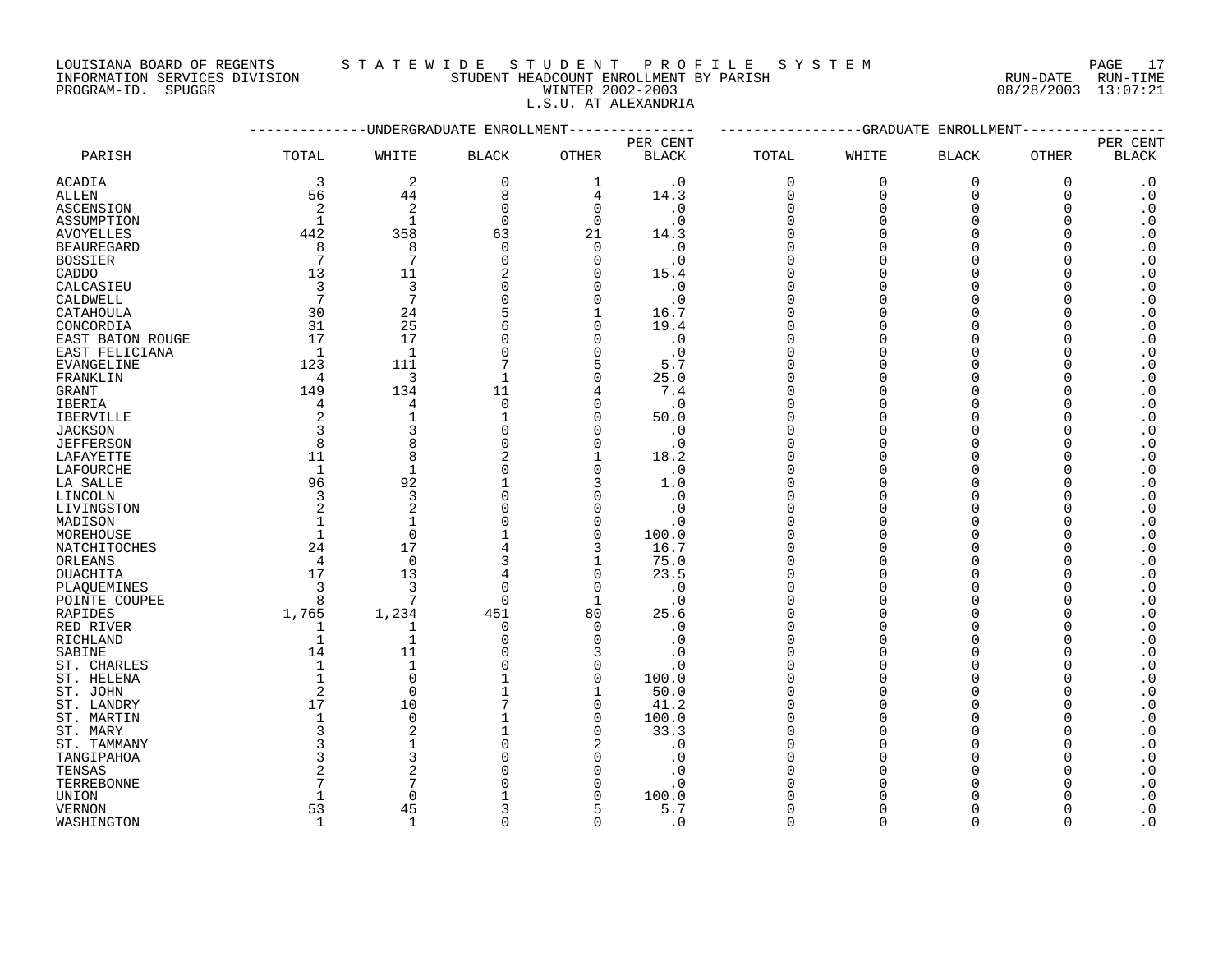## LOUISIANA BOARD OF REGENTS S T A T E W I D E S T U D E N T P R O F I L E S Y S T E M PAGE 18 INFORMATION SERVICES DIVISION STUDENT HEADCOUNT ENROLLMENT BY PARISH RUN-DATE RUN-TIME INFORMATION SERVICES DIVISION CONSUMENT HEADCOUNT ENROLLMENT BY PARISH THE SUN-DATE RUN-DATE RUN-TIME<br>PROGRAM-ID. SPUGGR COLLECTION CONSUMER 2002-2003 08/28/2003 13:07:21 L.S.U. AT ALEXANDRIA

# --------------UNDERGRADUATE ENROLLMENT--------------- -----------------GRADUATE ENROLLMENT----------------- PER CENT PER CENT PARISH TOTAL WHITE BLACK OTHER BLACK TOTAL WHITE BLACK OTHER BLACK WEBSTER 1 1 0 0 .0 0 0 0 0 .0 WEST BATON ROUGE 1 0 1 0 100.0 0 0 0 0 .0 WEST CARROLL 1 1 0 0 .0 0 0 0 0 .0 WEST FELICIANA 1 1 0 0 .0 0 0 0 0 .0 WINN 16 15 0 1 .0 0 0 0 0 .0 --------- --------- --------- --------- ------- -------- -------- -------- -------- ------- LOUISIANA TOTALS 2,981 2,258 586 137 19.7 0 0 0 0 .0 OUT-OF-STATE TOTALS 21 17 3 1 14.3 0 0 0 0 .0 --------- --------- --------- --------- ------- -------- -------- -------- -------- ------- LA./OUT-OF-STATE 3,002 2,275 589 138 19.6 0 0 0 0 .0 FOREIGN TOTALS 10 2 5 3 50.0 0 0 0 0 .0 --------- --------- --------- --------- ------- -------- -------- -------- -------- ------- INSTITUTION TOTALS 3,012 2,277 594 141 19.7 0 0 0 0 .0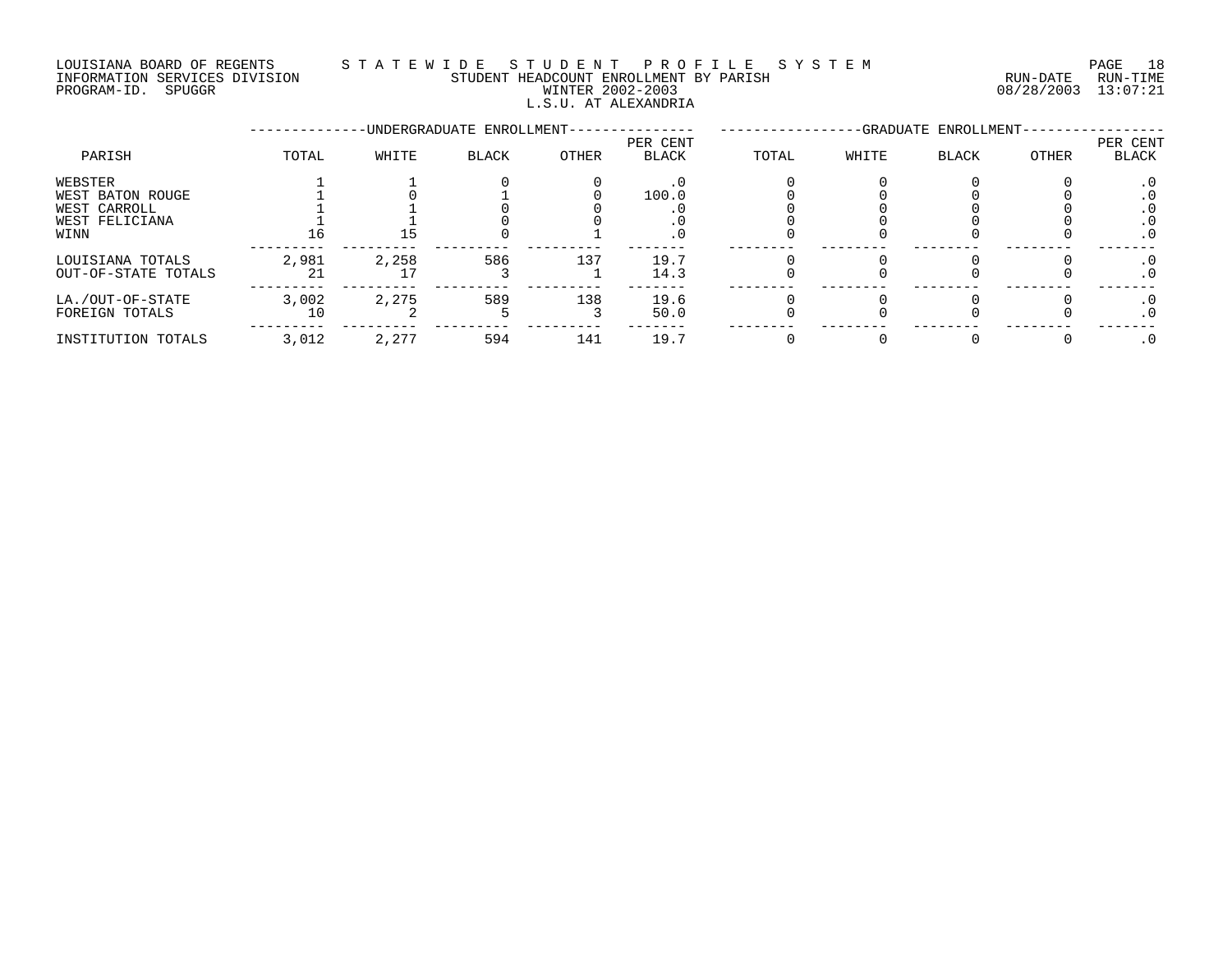LOUISIANA BOARD OF REGENTS STATEWIDE STUDENT PROFILE SYSTEM NAGE 19

INFORMATION SERVICES DIVISION STUDENT HEADCOUNT ENROLLMENT BY PARISH RUN-DATE RUN-TIME

|            | PAGE |  |
|------------|------|--|
| RUN-DATE   | RUN- |  |
| 00/20/2002 | 12.0 |  |

# PROGRAM-ID. SPUGGR WINTER 2002-2003 WINTER 2002-2003 L.S.U. IN BATON ROUGE

|                        |                | ---------UNDERGRADUATE ENROLLMENT |                |                | ------------GRADUATE<br>ENROLLMENT |                |                |              |              |              |
|------------------------|----------------|-----------------------------------|----------------|----------------|------------------------------------|----------------|----------------|--------------|--------------|--------------|
|                        |                |                                   |                |                | PER CENT                           |                |                |              |              | PER CENT     |
| PARISH                 | TOTAL          | WHITE                             | <b>BLACK</b>   | <b>OTHER</b>   | <b>BLACK</b>                       | TOTAL          | WHITE          | <b>BLACK</b> | <b>OTHER</b> | <b>BLACK</b> |
| ACADIA                 | 146            | 133                               | 8              | 5              | 5.5                                | 21             | 17             | 4            | 0            | 19.0         |
| ALLEN                  | 38             | 33                                | 4              | 1              | 10.5                               | 3              | 3              | 0            | $\Omega$     | $\cdot$ 0    |
| ASCENSION              | 807            | 707                               | 60             | 40             | 7.4                                | 79             | 64             | $\mathsf{R}$ | 7            | 10.1         |
| ASSUMPTION             | 76             | 65                                | q              | 2              | 11.8                               | 8              | 8              | $\cap$       | $\Omega$     | $\cdot$ 0    |
| <b>AVOYELLES</b>       | 167            | 154                               | 5              | 8              | 3.0                                | 20             | 17             |              |              | 10.0         |
| <b>BEAUREGARD</b>      | 91             | 67                                | 11             | 13             | 12.1                               | 15             | 12             |              |              | 6.7          |
| <b>BIENVILLE</b>       | $\overline{4}$ | $\mathbf{1}$                      | 3              | $\Omega$       | 75.0                               | 6              | 6              | $\Omega$     | $\Omega$     | $\cdot$ 0    |
| <b>BOSSIER</b>         | 155            | 136                               | 12             | 7              | 7.7                                | 15             | 13             |              |              | 6.7          |
| <b>CADDO</b>           | 424            | 353                               | 55             | 16             | 13.0                               | 55             | 44             | $\mathsf{R}$ | 3            | 14.5         |
| CALCASIEU              | 638            | 526                               | 75             | 37             | 11.8                               | 65             | 55             | 8            | 2            | 12.3         |
| CALDWELL               | 10             | 9                                 | $\overline{1}$ | $\overline{0}$ | 10.0                               | 3              | 3              | $\Omega$     | $\Omega$     | $\cdot$ 0    |
| CAMERON                | 19             | 16                                | 2              | 1              | 10.5                               | 4              |                | $\Omega$     | $\Omega$     | $\cdot$ 0    |
| CATAHOULA              | 25             | 21                                | 3              | 1              | 12.0                               | 3              | 3              | $\Omega$     | $\Omega$     | $\cdot$ 0    |
| CLAIBORNE              | 11             | 8                                 | 3              | 0              | 27.3                               |                |                | ∩            | $\Omega$     | $\cdot$ 0    |
| CONCORDIA              | 77             | 67                                |                | 3              | 9.1                                | 7              |                | 3            | $\Omega$     | 42.9         |
| DE SOTO                | 10             | 10                                | $\Omega$       | $\Omega$       | $\cdot$ 0                          | $\overline{4}$ | 3              | $\mathbf{1}$ | $\Omega$     | 25.0         |
| EAST BATON ROUGE       | 6,941          | 5,490                             | 767            | 684            | 11.1                               | 1,336          | 996            | 196          | 144          | 14.7         |
| EAST CARROLL           | 14             | 12                                | 1              | 1              | 7.1                                | $\Omega$       | $\Omega$       | $\Omega$     | 0            | $\cdot$ 0    |
| EAST FELICIANA         | 134            | 105                               | 23             | 6              | 17.2                               | 10             | 9              | 1            | 0            | 10.0         |
| EVANGELINE             | 126            | 113                               | 11             | 2              | 8.7                                | 10             |                |              | $\Omega$     | 10.0         |
| FRANKLIN               | 19             | 14                                | 5              | $\mathbf 0$    | 26.3                               | 10             | 9              |              | $\Omega$     | 10.0         |
| GRANT                  | 24             | 19                                | 3              | 2              | 12.5                               | 4              | 2              | $\Omega$     | 2            | $\cdot$ 0    |
| IBERIA                 | 287            | 222                               | 49             | 16             | 17.1                               | 33             | 27             | 5            |              | 15.2         |
| <b>IBERVILLE</b>       | 165            | 138                               | 17             | 10             | 10.3                               | 44             | 31             | 11           | 2            | 25.0         |
| <b>JACKSON</b>         | 3              | $\overline{3}$                    | $\Omega$       | $\Omega$       | .0                                 | $\overline{4}$ | $\overline{2}$ | 2            | $\Omega$     | 50.0         |
| <b>JEFFERSON</b>       | 1,319          | 992                               | 106            | 221            | 8.0                                | 129            | 99             | 7            | 23           | 5.4          |
| <b>JEFFERSON DAVIS</b> | 54             | 46                                | 4              | $\overline{4}$ | 7.4                                | 10             | 9              | $\mathbf{1}$ | 0            | 10.0         |
| LAFAYETTE              | 753            | 653                               | 64             | 36             | 8.5                                | 141            | 120            | 12           |              | 8.5          |
| LAFOURCHE              | 374            | 331                               |                | 34             | 2.4                                | 40             | 38             | 2            | $\Omega$     | 5.0          |
| LA SALLE               | 15             | 14                                |                | $\mathbf{1}$   | $\cdot$ 0                          | $\mathbf{1}$   |                | $\Omega$     | $\Omega$     | $\cdot$ 0    |
| LINCOLN                | 62             | 53                                | 6              | 3              | 9.7                                | 9              | 9              | ∩            | $\Omega$     | $\cdot$ 0    |
| LIVINGSTON             | 691            | 653                               |                | 29             | 1.3                                | 75             | 69             |              | 5            | 1.3          |
| MADISON                | 20             | 15                                |                | 1              | 20.0                               | 5              | 4              |              | $\Omega$     | 20.0         |
| MOREHOUSE              | 16             | 7                                 | 7              | 2              | 43.8                               | 3              | 3              | $\Omega$     | 0            | $\cdot$ 0    |
| NATCHITOCHES           | 290            | 208                               | 31             | 51             | 10.7                               | 44             | 35             | 3            | 6            | $6.8$        |
| ORLEANS                | 2,282          | 1,660                             | 385            | 237            | 16.9                               | 188            | 149            | 24           | 15           | 12.8         |
| OUACHITA               | 312            | 264                               | 41             | 7              | 13.1                               | 22             | 19             | 3            | 0            | 13.6         |
| PLAQUEMINES            | 57             | 43                                | 7              | 7              | 12.3                               | $\overline{3}$ | 3              | $\Omega$     | $\mathbf 0$  | $\cdot$ 0    |
| POINTE COUPEE          | 230            | 203                               | 20             | 7              | 8.7                                | 28             | 25             | 1            | 2            | 3.6          |
| <b>RAPIDES</b>         | 417            | 356                               | 35             | 26             | 8.4                                | 54             | 43             | 9            | 2            | 16.7         |
| RED RIVER              | 8              | 7                                 | $\Omega$       | 1              | $\cdot$ 0                          | 1              | $\mathbf{1}$   | $\Omega$     | $\Omega$     | $\cdot$ 0    |
| RICHLAND               | 37             | 32                                |                | 1              | 10.8                               | $\overline{4}$ | $\overline{4}$ | $\Omega$     | 0            | $\cdot$ 0    |
| SABINE                 | 17             | 13                                |                | 2              | 11.8                               | 6              | 6              | $\Omega$     | $\Omega$     | $\cdot$ 0    |
| ST. BERNARD            | 135            | 119                               | 4              | 12             | 3.0                                | 15             | 12             | $\Omega$     | 3            | $\cdot$ 0    |
| ST. CHARLES            | 307            | 257                               | 32             | 18             | 10.4                               | 22             | 18             |              | 2            | 9.1          |
| ST. HELENA             | $\overline{4}$ | $\overline{4}$                    | $\Omega$       | $\Omega$       | $\cdot$ 0                          | $\overline{2}$ | 2              | $\Omega$     | $\Omega$     | $\cdot$ 0    |
| ST. JAMES              | 89             | 76                                | 13             | 0              | 14.6                               | 4              |                | $\Omega$     | $\Omega$     | $\cdot$ 0    |
| ST. JOHN               | 198            | 149                               | 27             | 22             | 13.6                               | 22             | 21             | ∩            |              | $\cdot$ 0    |
| ST. LANDRY             | 302            | 231                               | 60             | 11             | 19.9                               | 43             | 31             | 10           | 2            | 23.3         |
| ST. MARTIN             | 102            | 77                                | 15             | 10             | 14.7                               | 15             | 15             | $\Omega$     | $\cap$       | $\cdot$ 0    |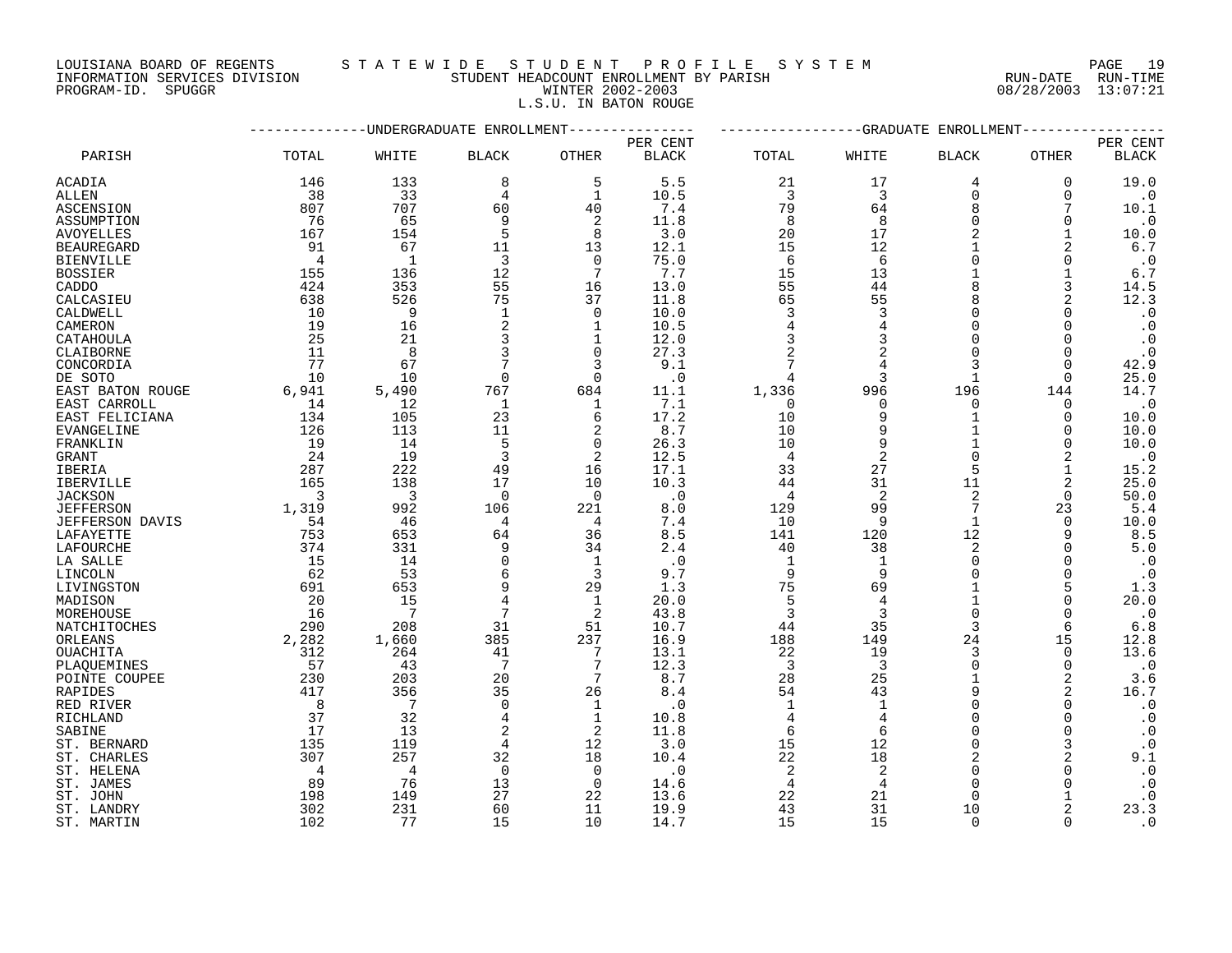LOUISIANA BOARD OF REGENTS S T A T E W I D E S T U D E N T P R O F I L E S Y S T E M PAGE 20 INFORMATION SERVICES DIVISION STUDENT HEADCOUNT ENROLLMENT BY PARISH RUN-DATE RUN-TIME

|             | INFORMATION SERVICES DIVISION | STUDENT HEADCOUNT ENROLLMENT BY PARISH | RUN-DATE            | RUN-TIME |
|-------------|-------------------------------|----------------------------------------|---------------------|----------|
| PROGRAM-ID. | SPUGGR                        | WINTER 2002-2003                       | 08/28/2003 13:07:21 |          |
|             |                               | L.S.U. IN BATON ROUGE                  |                     |          |
|             |                               |                                        |                     |          |

|                     |        |        | -UNDERGRADUATE ENROLLMENT- |       | PER CENT     |       |       | -GRADUATE ENROLLMENT- |       | PER CENT  |
|---------------------|--------|--------|----------------------------|-------|--------------|-------|-------|-----------------------|-------|-----------|
| PARISH              | TOTAL  | WHITE  | <b>BLACK</b>               | OTHER | <b>BLACK</b> | TOTAL | WHITE | <b>BLACK</b>          | OTHER | BLACK     |
| ST. MARY            | 268    | 198    | 28                         | 42    | 10.4         | 18    | 15    |                       |       | 16.7      |
| ST. TAMMANY         | 1,689  | 1,532  | 43                         | 114   | 2.5          | 82    | 77    |                       |       | $\cdot$ 0 |
| TANGIPAHOA          | 321    | 270    | 37                         | 14    | 11.5         | 38    | 35    |                       |       | 5.3       |
| TENSAS              | 19     | 19     |                            |       | $\cdot$ 0    |       |       |                       |       | 50.0      |
| TERREBONNE          | 330    | 280    | 16                         | 34    | 4.8          | 22    |       |                       |       | 4.5       |
| UNION               |        |        |                            |       | 28.6         |       |       |                       |       |           |
| VERMILLION          | 159    | 130    |                            | 23    | 3.8          | 13    | 12    |                       |       | $\cdot$ 0 |
| VERNON              | 69     | 50     |                            | 13    | 8.7          | 25    | 23    |                       |       |           |
| WASHINGTON          | 96     | 73     |                            |       | 19.8         | 13    | 12    |                       |       | 7.7       |
| WEBSTER             | 37     | 33     |                            |       | 8.1          |       |       |                       |       | $\cdot$ 0 |
| WEST BATON ROUGE    | 202    | 174    | 24                         |       | 11.9         | 35    | 29    |                       |       | 11.4      |
| WEST CARROLL        |        |        |                            |       | . 0          |       |       |                       |       |           |
| WEST FELICIANA      | 101    | 92     |                            |       | 5.0          |       |       |                       |       | . 0       |
| WINN                |        |        |                            |       | 14.3         |       |       |                       |       | $\cdot$ 0 |
| LOUISIANA TOTALS    | 21,812 | 17,752 | 2,209                      | 1,851 | 10.1         | 2,915 | 2,328 | 341                   | 246   | 11.7      |
| OUT-OF-STATE TOTALS | 2,072  | 1,656  | 232                        | 184   | 11.2         | 758   | 614   | 53                    | 91    | 7.0       |
| LA./OUT-OF-STATE    | 23,884 | 19,408 | 2,441                      | 2,035 | 10.2         | 3,673 | 2,942 | 394                   | 337   | 10.7      |
| FOREIGN TOTALS      | 603    |        |                            | 603   | $\cdot$ 0    | 1,149 |       |                       | 1,149 | $\cdot$ 0 |
| INSTITUTION TOTALS  | 24,487 | 19,408 | 2,441                      | 2,638 | 10.0         | 4,822 | 2,942 | 394                   | 1,486 | 8.2       |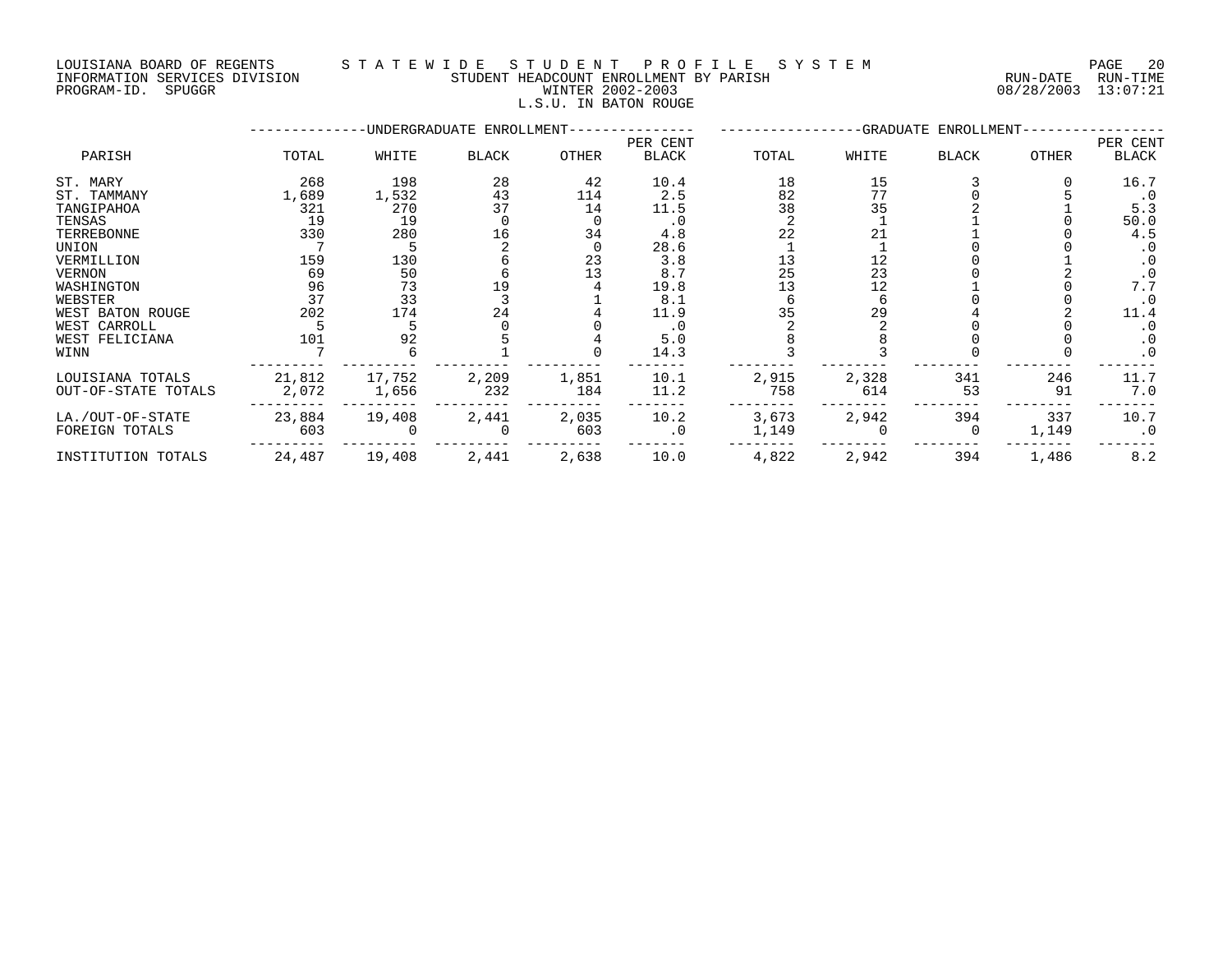# LOUISIANA BOARD OF REGENTS S T A T E W I D E S T U D E N T P R O F I L E S Y S T E M PAGE 21

INFORMATION SERVICES DIVISION STUDENT HEADCOUNT ENROLLMENT BY PARISH RUN-DATE RUN-TIME PROGRAM-ID. SPUGGR WINTER 2002-2003 08/28/2003 13:07:21 L.S.U. AT EUNICE

|                     |                |                 | -UNDERGRADUATE ENROLLMENT |              |              |                   |             | --------------GRADUATE ENROLLMENT |             |              |
|---------------------|----------------|-----------------|---------------------------|--------------|--------------|-------------------|-------------|-----------------------------------|-------------|--------------|
|                     |                |                 |                           |              | PER CENT     |                   |             |                                   |             | PER CENT     |
| PARISH              | TOTAL          | WHITE           | <b>BLACK</b>              | <b>OTHER</b> | <b>BLACK</b> | TOTAL             | WHITE       | <b>BLACK</b>                      | OTHER       | <b>BLACK</b> |
| ACADIA              | 662            | 541             | 117                       | 4            | 17.7         | 0                 | 0           | 0                                 | 0           | $\cdot$ 0    |
| ALLEN               | 72             | 48              | 23                        | 1            | 31.9         | 0                 | 0           | 0                                 | $\Omega$    | $\cdot$ 0    |
| ASCENSION           | $\overline{4}$ | 3               | 1                         | 0            | 25.0         | 0                 | $\Omega$    | $\Omega$                          | $\Omega$    | $\cdot$ 0    |
| AVOYELLES           | 19             | 17              | 1                         | 1            | 5.3          | 0                 | O           | <sup>0</sup>                      | U           | $\cdot$ 0    |
| BEAUREGARD          | 10             | 10              | $\Omega$                  | $\Omega$     | . 0          | 0                 |             | O                                 | U           | $\cdot$ 0    |
| BOSSIER             | $\mathbf{1}$   | $\mathbf{1}$    |                           | $\Omega$     | $\cdot$ 0    | <sup>0</sup>      |             | O                                 |             | $\cdot$ 0    |
| CADDO               | 3              | 3               |                           | $\Omega$     | $\cdot$ 0    | ∩                 |             | U                                 |             | $\cdot$ 0    |
| CALCASIEU           | 38             | 27              | q                         | 2            | 23.7         | O                 |             | U                                 |             | $\cdot$ 0    |
| CALDWELL            |                | $\mathbf{1}$    | $\Omega$                  | $\Omega$     | $\cdot$ 0    | <sup>0</sup>      |             | O                                 |             | $\cdot$ 0    |
| CAMERON             | 2              | $\mathbf{1}$    |                           | $\Omega$     | 50.0         | <sup>0</sup>      |             | $\Omega$                          |             | $\cdot$ 0    |
| EAST BATON ROUGE    | 37             | 32              | 5                         | $\Omega$     | 13.5         | <sup>0</sup>      |             | $\Omega$                          |             | $\cdot$ 0    |
| EAST CARROLL        | 2              | 2               | $\Omega$                  | U            | $\cdot$ 0    | <sup>0</sup>      |             | U                                 |             | $\cdot$ 0    |
| EVANGELINE          | 414            | 323             | 88                        | 3            | 21.3         | <sup>0</sup>      |             | $\Omega$                          |             | $\cdot$ 0    |
| GRANT               | -1             | 1               | $\Omega$                  | U            | $\cdot$ 0    | <sup>0</sup>      |             | O                                 |             | $\cdot$ 0    |
|                     |                |                 |                           |              |              |                   |             | 0                                 |             |              |
| IBERIA              | 58<br>3        | 31<br>2         | 26<br>$\mathbf 0$         |              | 44.8         | 0                 |             | O                                 |             | $\cdot$ 0    |
| IBERVILLE           | 7              | 7               | $\Omega$                  |              | $\cdot$ 0    | 0<br><sup>0</sup> |             | U                                 |             | $\cdot$ 0    |
| JEFFERSON           |                |                 |                           | 0            | $\cdot$ 0    |                   |             |                                   |             | $\cdot$ 0    |
| JEFFERSON DAVIS     | 130            | 97              | 30                        | 3            | 23.1         | O                 |             | O                                 |             | $\cdot$ 0    |
| LAFAYETTE           | 265            | 197             | 66                        | 2            | 24.9         | 0                 |             | O                                 |             | $\cdot$ 0    |
| LAFOURCHE           | 9              | 8               | $\mathbf 1$               | 0            | 11.1         | 0                 |             | O                                 |             | $\cdot$ 0    |
| LINCOLN             |                |                 | $\Omega$                  | $\Omega$     | $\cdot$ 0    | 0                 |             | O                                 | U           | $\cdot$ 0    |
| LIVINGSTON          |                |                 | $\Omega$                  | $\Omega$     | . 0          | <sup>0</sup>      |             | U                                 |             | $\cdot$ 0    |
| MADISON             |                |                 | C                         |              | $\cdot$ 0    | O                 |             | O                                 |             | $\cdot$ 0    |
| NATCHITOCHES        |                |                 | C                         | $\Omega$     | $\cdot$ 0    | <sup>0</sup>      |             | O                                 |             | $\cdot$ 0    |
| ORLEANS             |                | 3               |                           |              | 25.0         | <sup>0</sup>      |             | $\Omega$                          |             | $\cdot$ 0    |
| OUACHITA            | 17             | 16              |                           | $\Omega$     | 5.9          | 0                 |             | O                                 | U           | $\cdot$ 0    |
| PLAQUEMINES         | 2              | 2               | $\Omega$                  | $\Omega$     | $\cdot$ 0    | <sup>0</sup>      |             | U                                 |             | $\cdot$ 0    |
| POINTE COUPEE       | 15             | 15              |                           | $\Omega$     | $\cdot$ 0    | O                 |             | $\Omega$                          |             | $\cdot$ 0    |
| RAPIDES             | 15             | 15              | C                         | $\Omega$     | $\cdot$ 0    | <sup>0</sup>      |             | <sup>0</sup>                      |             | $\cdot$ 0    |
| RED RIVER           |                | $\Omega$        |                           | $\Omega$     | 100.0        | <sup>0</sup>      |             | $\Omega$                          |             | $\cdot$ 0    |
| RICHLAND            |                | 2               | $\Omega$                  | $\Omega$     | $\cdot$ 0    | <sup>0</sup>      |             | U                                 | U           | $\cdot$ 0    |
| SABINE              |                | 3               |                           | $\Omega$     | 25.0         | <sup>0</sup>      |             | $\Omega$                          |             | $\cdot$ 0    |
| ST. JAMES           |                | $\Omega$        | 1                         | 0            | 100.0        | 0                 |             | O                                 |             | $\cdot$ 0    |
| ST. JOHN            | 3              | 3               | $\Omega$                  | 0            | $\cdot$ 0    | 0                 |             | <sup>0</sup>                      |             | $\cdot$ 0    |
| ST. LANDRY          | 898            | 576             | 311                       | 11           | 34.6         | <sup>0</sup>      |             | O                                 |             | $\cdot$ 0    |
| ST. MARTIN          | 67             | 31              | 36                        | 0            | 53.7         | 0                 |             | O                                 | U           | $\cdot$ 0    |
| ST. MARY            | 24             | 12              | 12                        | $\Omega$     | 50.0         | O                 |             | O                                 |             | $\cdot$ 0    |
| ST. TAMMANY         | 18             | 17              | $\mathbf{1}$              | $\Omega$     | 5.6          | 0                 |             | O                                 |             | $\cdot$ 0    |
| TANGIPAHOA          |                | 4               | $\Omega$                  | 0            | . 0          | 0                 |             | <sup>0</sup>                      |             | $\cdot$ 0    |
| TERREBONNE          |                | $\overline{4}$  |                           | $\Omega$     | 20.0         | O                 |             | $\Omega$                          |             | $\cdot$ 0    |
| UNION               |                | 3               |                           | 0            | 25.0         | 0                 |             | O                                 | U           | $\cdot$ 0    |
| VERMILLION          | 101            | 92              |                           | 2            | 6.9          | O                 |             | U                                 |             | $\cdot$ 0    |
| VERNON              | 8              | $7\phantom{.0}$ | $\mathbf{1}$              | $\Omega$     | 12.5         | 0                 | ∩           | O                                 | U           | $\cdot$ 0    |
| WEBSTER             |                | 6               | $\overline{c}$            | $\Omega$     | 25.0         | 0                 | $\Omega$    | $\Omega$                          | $\Omega$    | $\cdot$ 0    |
| WEST BATON ROUGE    |                | 2               | $\Omega$                  | $\Omega$     | $\cdot$ 0    | $\Omega$          | $\Omega$    | $\Omega$                          | $\cap$      | $\cdot$ 0    |
| WEST FELICIANA      |                |                 | $\Omega$                  | 0            | . 0          | 0                 | $\Omega$    | $\Omega$                          | 0           | $\cdot$ 0    |
| LOUISIANA TOTALS    | 2,951          | 2,175           | 745                       | 31           | 25.2         | $\mathbf 0$       | $\mathbf 0$ | $\mathbf 0$                       | $\mathbf 0$ | $\cdot$ 0    |
| OUT-OF-STATE TOTALS | 15             | 15              | 0                         | 0            | $\cdot$ 0    | 0                 | $\mathbf 0$ | 0                                 | 0           | $\cdot$ 0    |
|                     |                |                 |                           |              |              |                   |             |                                   |             |              |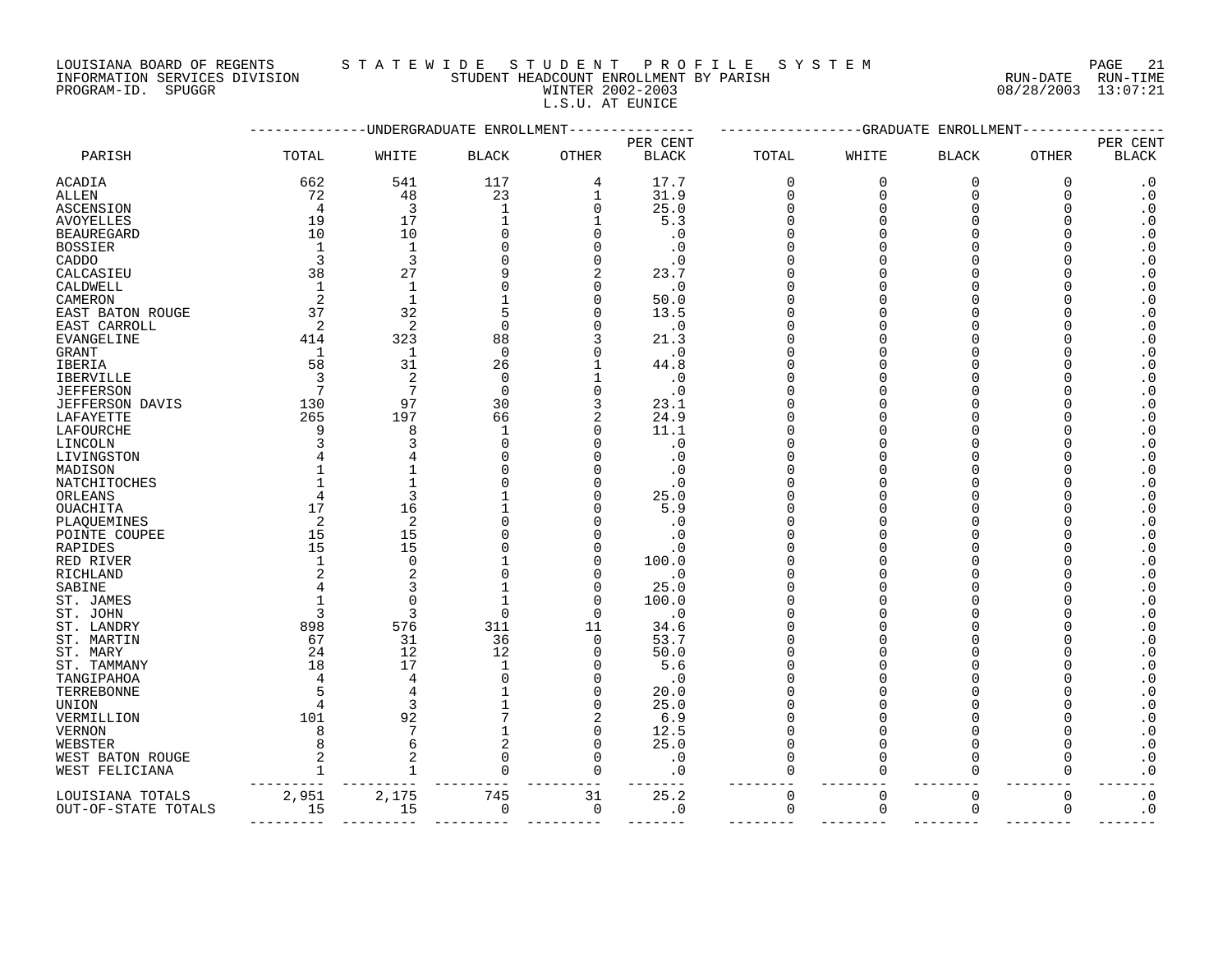## LOUISIANA BOARD OF REGENTS S T A T E W I D E S T U D E N T P R O F I L E S Y S T E M PAGE 22 INFORMATION SERVICES DIVISION STUDENT HEADCOUNT ENROLLMENT BY PARISH RUN-DATE RUN-TIME PROGRAM-ID. SPUGGR WINTER 2002-2003 08/28/2003 13:07:21 L.S.U. AT EUNICE

|                                    |       |       | -UNDERGRADUATE ENROLLMENT--- |       |                          |       | -GRADUATE | ENROLLMENT-- |       |                   |
|------------------------------------|-------|-------|------------------------------|-------|--------------------------|-------|-----------|--------------|-------|-------------------|
| PARISH                             | TOTAL | WHITE | <b>BLACK</b>                 | OTHER | PER CENT<br><b>BLACK</b> | TOTAL | WHITE     | BLACK        | OTHER | PER CENT<br>BLACK |
| LA./OUT-OF-STATE<br>FOREIGN TOTALS | 2,966 | 2,190 | 745                          |       | 25.1                     |       |           |              |       |                   |
| INSTITUTION TOTALS                 | 2,966 | 2,190 | 745                          | ٦1    | 25.1                     |       |           |              |       |                   |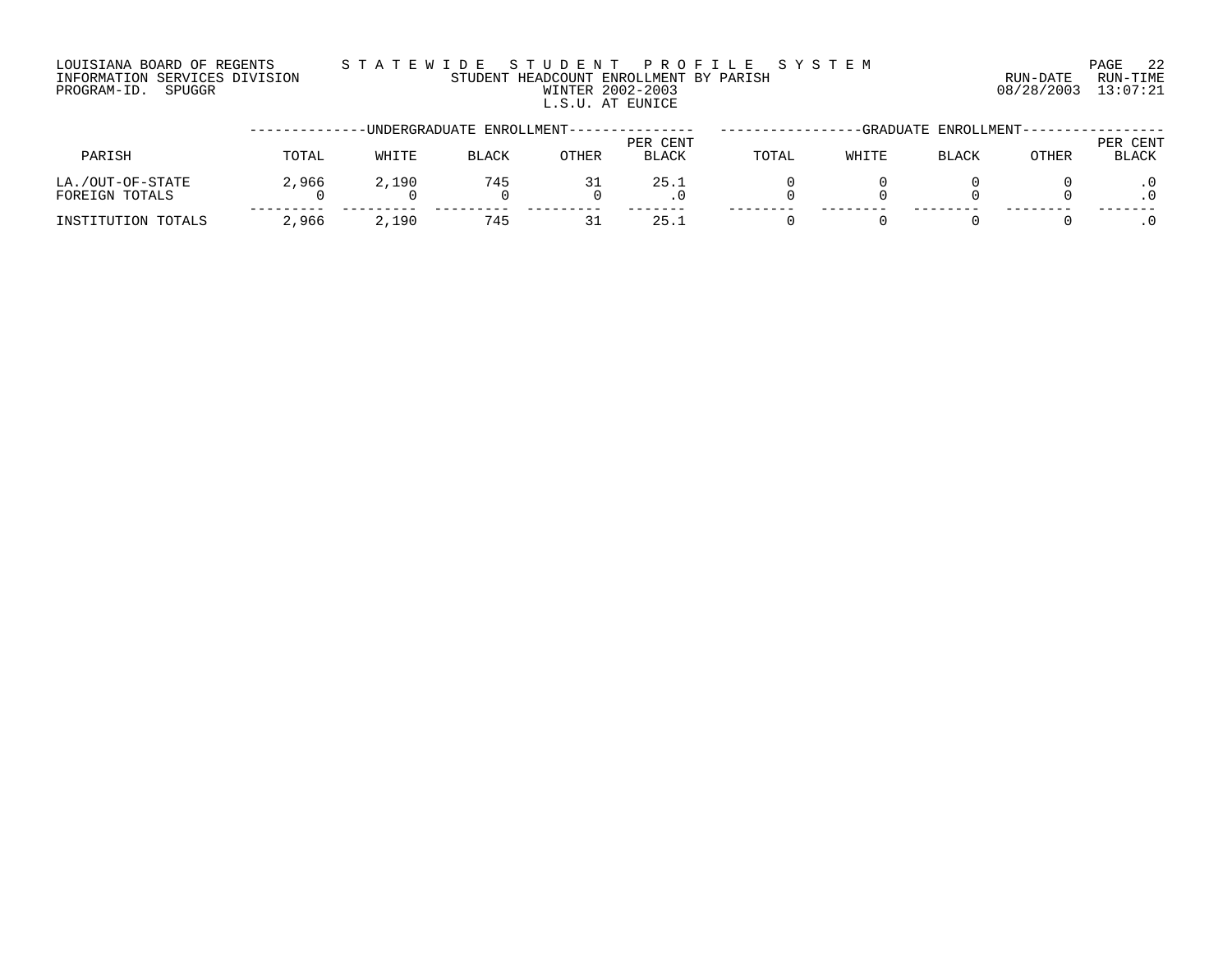LOUISIANA BOARD OF REGENTS STATEWIDE STUDENT PROFILE SYSTEM PAGE 23 INFORMATION SERVICES DIVISION SANDONI STUDENT HEADCOUNT ENROLLMENT BY PARISH RUN-DATE RUN-TIME

# PROGRAM-ID. SPUGGR WINTER 2002-2003 08/28/2003 13:07:21 L.S.U. IN SHREVEPORT

|                        |                |                | -UNDERGRADUATE ENROLLMENT |                |              |                | --GRADUATE     | ENROLLMENT     |              |                        |
|------------------------|----------------|----------------|---------------------------|----------------|--------------|----------------|----------------|----------------|--------------|------------------------|
|                        |                |                |                           |                | PER CENT     |                |                |                |              | PER CENT               |
| PARISH                 | TOTAL          | WHITE          | <b>BLACK</b>              | <b>OTHER</b>   | <b>BLACK</b> | TOTAL          | WHITE          | <b>BLACK</b>   | OTHER        | $\operatorname{BLACK}$ |
| ACADIA                 | 0              | $\mathbf 0$    | $\mathbf 0$               | $\mathbf 0$    | $\cdot$ 0    | 3              | 2              | $\overline{0}$ | 1            | $\cdot$ 0              |
| ALLEN                  | 0              | $\mathbf 0$    | $\mathbf 0$               | $\mathbf 0$    | $\cdot$ 0    | $\overline{2}$ | 1              | $\mathbf{1}$   | $\mathbf 0$  | 50.0                   |
| ASCENSION              | 2              | $\overline{2}$ | $\Omega$                  | $\Omega$       | $\cdot$ 0    | $\mathbf{1}$   | $\mathbf{1}$   | $\Omega$       | $\Omega$     | $\cdot$ 0              |
| <b>AVOYELLES</b>       | 6              | 3              | 3                         | $\Omega$       | 50.0         | $\overline{c}$ | 2              | $\Omega$       | $\Omega$     | $\cdot$ 0              |
| <b>BEAUREGARD</b>      | 1              | $\mathbf{1}$   | $\Omega$                  | $\Omega$       | $\cdot$ 0    | $\mathbf{1}$   |                | $\Omega$       | $\Omega$     | $\cdot$ 0              |
| <b>BIENVILLE</b>       | 16             | 14             | $\mathbf{1}$              | $\mathbf{1}$   | 6.3          | 5              | 3              | 2              | $\Omega$     | 40.0                   |
| <b>BOSSIER</b>         | 692            | 514            | 63                        | 115            | 9.1          | 142            | 112            | 17             | 13           | 12.0                   |
| CADDO                  | 1,881          | 1,190          | 468                       | 223            | 24.9         | 397            | 251            | 120            | 26           | 30.2                   |
| CALCASIEU              | 9              | 8              | 1                         | 0              | 11.1         | 4              | 4              | 0              | 0            | $\cdot$ 0              |
| CALDWELL               | 2              | $\mathbf{1}$   | $\Omega$                  | 1              | $\cdot$ 0    | $\mathbf 0$    | $\Omega$       | $\Omega$       | $\Omega$     | $\cdot$ 0              |
| CATAHOULA              | $\Omega$       | $\Omega$       | $\Omega$                  | $\Omega$       | $\cdot$ 0    | $\mathbf{1}$   |                | $\Omega$       | $\Omega$     | $\cdot$ 0              |
| CLAIBORNE              | 18             | 14             | 4                         | $\Omega$       | 22.2         | 6              | $\mathbf{3}$   |                | 2            | 16.7                   |
| CONCORDIA              | $\overline{3}$ | $\mathbf{1}$   | $\mathbf 1$               | $\mathbf 1$    | 33.3         | $\mathbf 0$    | $\Omega$       | $\Omega$       | $\mathbf 0$  | $\cdot$ 0              |
| DE SOTO                | 112            | 74             | 27                        | 11             | 24.1         | 23             | 15             | 6              | 2            | 26.1                   |
| EAST BATON ROUGE       | 10             | 7              | $\mathbf{1}$              | $\overline{2}$ | 10.0         | 8              | 6              | $\Omega$       | 2            | $\cdot$ 0              |
| EAST CARROLL           | $\Omega$       | $\Omega$       | $\Omega$                  | $\Omega$       | $\cdot$ 0    | $\mathbf{1}$   |                | $\cap$         | $\Omega$     | $\cdot$ 0              |
| <b>EVANGELINE</b>      | $\mathbf{1}$   |                | U                         | $\Omega$       | $\cdot$ 0    | $\mathbf{1}$   |                | $\Omega$       | $\Omega$     | $\cdot$ 0              |
| FRANKLIN               | 8              | 5              |                           | $\overline{2}$ | 12.5         | 3              | $\overline{2}$ |                | $\mathbf 0$  | 33.3                   |
| GRANT                  | 8              | 5              |                           | -1             | 25.0         | $\overline{2}$ | 2              | $\Omega$       | $\Omega$     | $\cdot$ 0              |
| <b>IBERIA</b>          | $\Omega$       | $\Omega$       |                           | n              | $\cdot$ 0    |                |                | $\Omega$       | $\Omega$     | $\cdot$ 0              |
| <b>IBERVILLE</b>       | 1              |                |                           | ∩              | . 0          | $\Omega$       | $\cap$         | $\Omega$       | $\Omega$     | $\cdot$ 0              |
| <b>JACKSON</b>         | 4              |                |                           | ∩              | 25.0         |                |                | $\Omega$       | $\Omega$     | $\cdot$ 0              |
| <b>JEFFERSON</b>       | 5              |                |                           | ∩              | $\cdot$ 0    |                |                |                | $\Omega$     | 33.3                   |
| <b>JEFFERSON DAVIS</b> | $\overline{2}$ |                |                           | $\Omega$       | 50.0         | $\Omega$       | U              | $\Omega$       | $\Omega$     | $\cdot$ 0              |
| LAFAYETTE              | 4              |                |                           |                | $\cdot$ 0    |                |                |                | <sup>0</sup> | $\cdot$ 0              |
| LAFOURCHE              | 2              | $\overline{2}$ |                           | n              | $\cdot$ 0    | 2              |                | $\Omega$       | $\Omega$     | $\cdot$ 0              |
| LINCOLN                | 10             | 8              |                           | $\Omega$       | 20.0         | 6              |                | 3              | $\Omega$     | 50.0                   |
| LIVINGSTON             | $\Omega$       | $\Omega$       |                           | $\Omega$       | $\cdot$ 0    |                |                |                | $\Omega$     | $\cdot$ 0              |
| MADISON                | $\mathbf 1$    | $\Omega$       |                           | $\Omega$       | 100.0        |                |                | $\Omega$       | 0            | $\cdot$ 0              |
| MOREHOUSE              | 7              | 3              |                           | $\Omega$       | 57.1         | $\mathbf{1}$   |                |                | $\Omega$     | 100.0                  |
| NATCHITOCHES           | 27             | 14             |                           | 6              | 25.9         | 11             |                | 2              |              | 18.2                   |
| ORLEANS                | 2              | $\mathbf{1}$   |                           | $\Omega$       | 50.0         | 8              |                | 5              | $\Omega$     | 62.5                   |
| OUACHITA               | 36             | 21             | б                         |                | 16.7         | 8              |                | 2              |              | 25.0                   |
| PLAQUEMINES            | 2              | $\overline{2}$ | $\Omega$                  | $\Omega$       | $\cdot$ 0    | $\mathbf{1}$   |                |                | $\Omega$     | $\cdot$ 0              |
| POINTE COUPEE          | $\Omega$       | $\Omega$       | $\Omega$                  | $\Omega$       | $\cdot$ 0    | $\mathbf{1}$   | $\Omega$       | $\Omega$       |              | $\cdot$ 0              |
| RAPIDES                | 25             | 18             | 3                         | 4              | 12.0         | 13             | 11             | 2              | $\Omega$     | 15.4                   |
| RED RIVER              | 38             | 22             | 14                        | 2              | 36.8         | 6              | 5              |                | $\Omega$     | 16.7                   |
| RICHLAND               | 2              | $\Omega$       |                           | $\mathbf{1}$   | 50.0         | $\mathbf{1}$   |                | $\Omega$       | $\Omega$     | $\cdot$ 0              |
| SABINE                 | 18             | 10             | ς                         | 5              | 16.7         | 8              | ς              | $\cap$         | 5            | $\cdot$ 0              |
| ST. CHARLES            | 2              | $\mathbf{1}$   |                           | $\mathbf{1}$   | $\cdot$ 0    |                |                | $\Omega$       | $\Omega$     | $\cdot$ 0              |
| ST. LANDRY             | 7              | 4              |                           | $\overline{2}$ | 14.3         |                | $\Omega$       |                | $\Omega$     | 100.0                  |
| ST. MARTIN             |                |                |                           | $\Omega$       | $\cdot$ 0    |                |                | $\Omega$       | 0            | $\cdot$ 0              |
| ST. MARY               | 3              |                |                           |                | 33.3         |                |                |                | $\Omega$     | 100.0                  |
| ST. TAMMANY            | 9              |                |                           |                | 11.1         | 3              |                |                |              | 33.3                   |
| TANGIPAHOA             |                |                |                           | $\Omega$       | $\cdot$ 0    |                |                | $\Omega$       | $\Omega$     | $\cdot$ 0              |
| TERREBONNE             | ζ              |                |                           |                | $\cdot$ 0    |                |                |                | O            | $\cdot$ 0              |
| UNION                  | 6              |                |                           |                | 50.0         |                |                |                |              | 33.3                   |
| VERMILLION             | $\Omega$       |                |                           |                | . 0          |                |                |                |              | $\cdot$ 0              |
| <b>VERNON</b>          | 14             | Я              |                           | 3              | 21.4         |                |                | $\Omega$       | ∩            | $\cdot$ 0              |
| WASHINGTON             | $\Omega$       | $\cap$         | $\Omega$                  | $\Omega$       | $\cdot$ 0    | $\Delta$       | $\mathbf{z}$   |                | $\Omega$     | 25.0                   |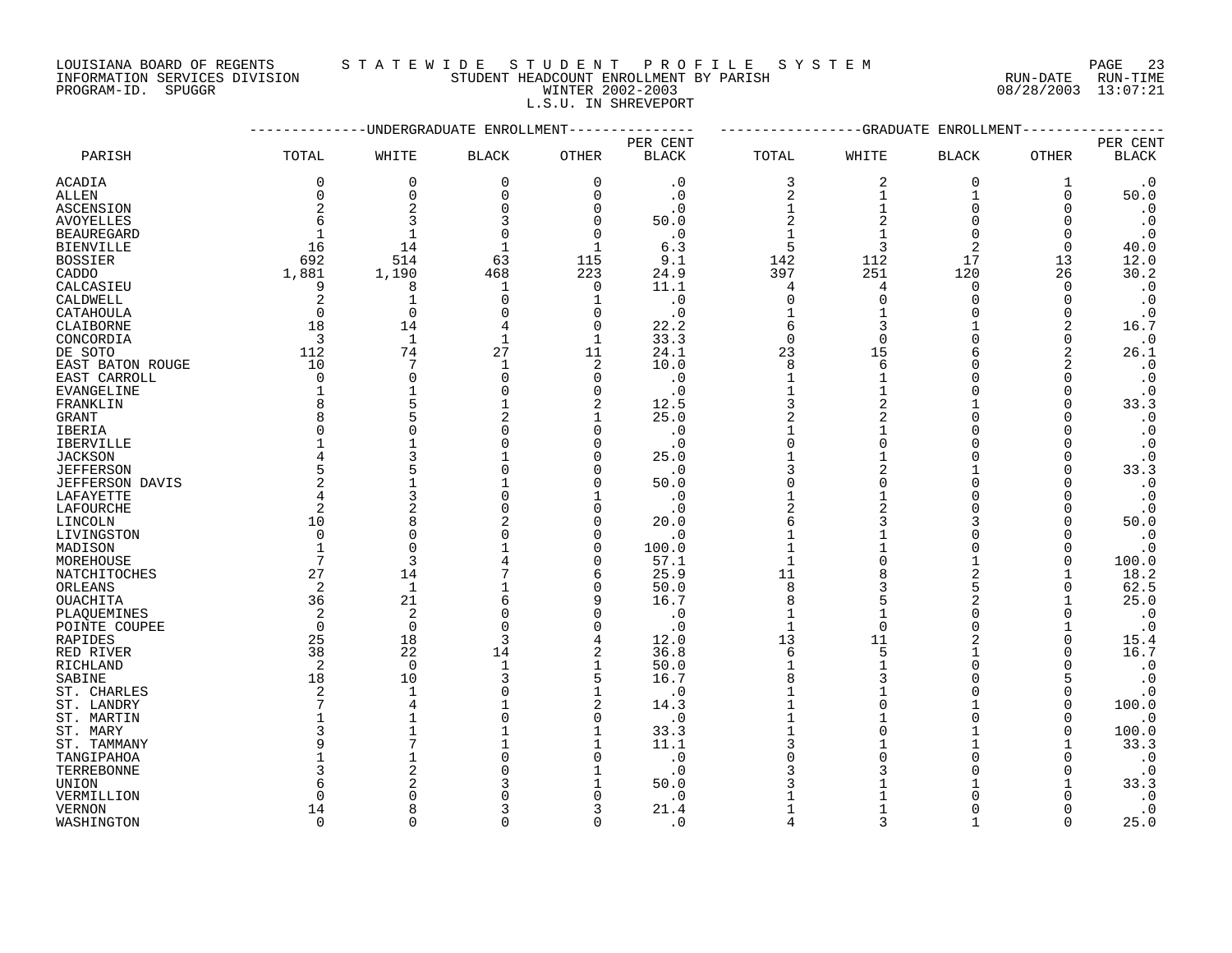## LOUISIANA BOARD OF REGENTS S T A T E W I D E S T U D E N T P R O F I L E S Y S T E M PAGE 24 INFORMATION SERVICES DIVISION STUDENT HEADCOUNT ENROLLMENT BY PARISH RUN-DATE RUN-TIME PROGRAM-ID. SPUGGR WINTER 2002-2003 08/28/2003 13:07:21

# L.S.U. IN SHREVEPORT

|                                                                       |              |             | -UNDERGRADUATE ENROLLMENT- |           | -GRADUATE ENROLLMENT-    |           |           |              |       |                             |
|-----------------------------------------------------------------------|--------------|-------------|----------------------------|-----------|--------------------------|-----------|-----------|--------------|-------|-----------------------------|
| PARISH                                                                | TOTAL        | WHITE       | BLACK                      | OTHER     | PER CENT<br><b>BLACK</b> | TOTAL     | WHITE     | <b>BLACK</b> | OTHER | PER CENT<br><b>BLACK</b>    |
| WEBSTER<br>WEST BATON ROUGE<br>WEST CARROLL<br>WEST FELICIANA<br>WINN | 108          | 80          | 20                         | 8         | 18.5                     | 24        | 18        |              |       | 16.7<br>50.0<br>. U<br>80.0 |
| LOUISIANA TOTALS<br>OUT-OF-STATE TOTALS                               | 3,115<br>104 | 2,065<br>62 | 645<br>22                  | 405<br>20 | 20.7<br>21.2             | 726<br>21 | 489<br>15 | 179          | 58    | 24.7<br>14.3                |
| LA./OUT-OF-STATE<br>FOREIGN TOTALS                                    | 3,219        | 2,127       | 667                        | 425<br>11 | 20.7<br>. 0              | 747       | 504       | 182          | 61    | 24.4<br>. 0                 |
| INSTITUTION TOTALS                                                    | 3,230        | 2,127       | 667                        | 436       | 20.7                     | 748       | 504       | 182          | 62    | 24.3                        |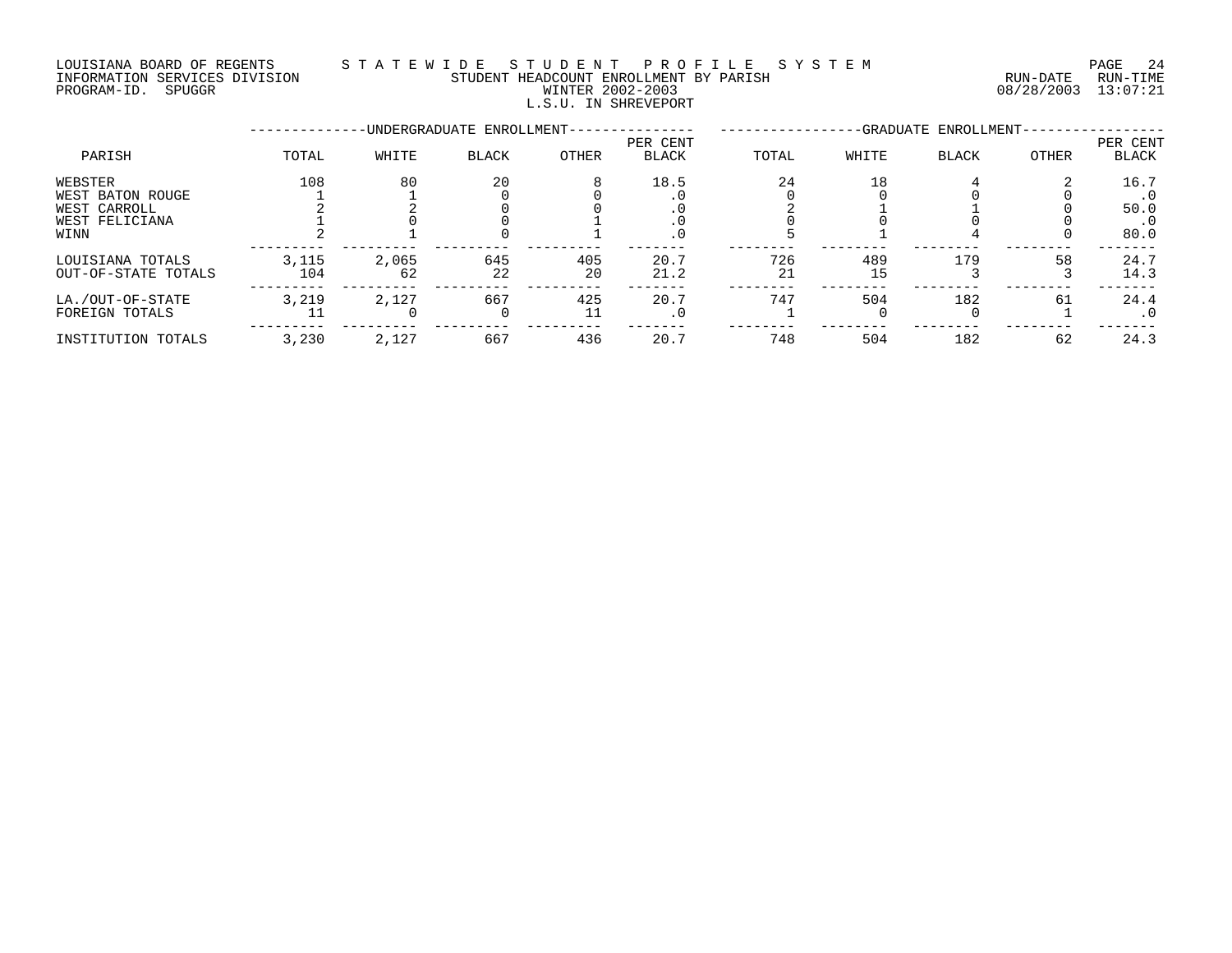LOUISIANA BOARD OF REGENTS STATEWIDE STUDE NT PROFILE SYSTEM PAGE 25<br>INFORMATION SERVICES DIVISION STUDENT HEADCOUNT ENROLLMENT BY PARISH NUN-DATE RUN-TIME NILIT SERVICES DIVISION STUDENT HEADCOUNT ENROLLMENT BY PARISH

|                        |                | ---------UNDERGRADUATE ENROLLMENT |              |                | -------------GRADUATE<br>ENROLLMENT |                |             |                |                |              |
|------------------------|----------------|-----------------------------------|--------------|----------------|-------------------------------------|----------------|-------------|----------------|----------------|--------------|
|                        |                |                                   |              |                | PER CENT                            |                |             |                |                | PER CENT     |
| PARISH                 | TOTAL          | WHITE                             | <b>BLACK</b> | OTHER          | <b>BLACK</b>                        | TOTAL          | WHITE       | <b>BLACK</b>   | <b>OTHER</b>   | <b>BLACK</b> |
| <b>ACADIA</b>          | 12             | 6                                 | 4            | 2              | 33.3                                | 3              | 2           | 1              | 0              | 33.3         |
| ALLEN                  | 1              | $\mathbf 1$                       | $\mathbf 0$  | 0              | $\cdot$ 0                           | $\mathbf{1}$   | $\mathbf 0$ | $\Omega$       | 1              | $\cdot$ 0    |
| ASCENSION              | 26             | 9                                 | 15           | 2              | 57.7                                | 7              | 2           | 3              | 2              | 42.9         |
| ASSUMPTION             | 4              | $\cap$                            | 3            | $\mathbf{1}$   | 75.0                                | $\Omega$       |             |                | ∩              | $\cdot$ 0    |
| <b>AVOYELLES</b>       | 9              | 4                                 |              | $\mathbf 1$    | 44.4                                |                |             |                | ∩              | $\cdot$ 0    |
| <b>BEAUREGARD</b>      | 2              |                                   |              | 0              | 50.0                                | $\overline{2}$ |             |                | O              | 50.0         |
| <b>BOSSIER</b>         | 10             | 5                                 |              | 3              | 20.0                                | 2              |             |                | $\Omega$       | 50.0         |
| CADDO                  | 54             | 21                                | 30           | 3              | 55.6                                | 6              |             |                | 3              | 33.3         |
| CALCASIEU              | 17             | 8                                 | 8            | 1              | 47.1                                | 8              |             | 3              | $\Omega$       | 37.5         |
| CATAHOULA              | 2              | $\mathbf 0$                       |              | $\mathbf 0$    | 100.0                               | $\mathbf{1}$   |             | $\Omega$       | $\Omega$       | $\cdot$ 0    |
| CLAIBORNE              |                | $\mathbf{1}$                      | $\Omega$     | $\Omega$       | . 0                                 | $\overline{2}$ |             |                | ∩              | 50.0         |
| CONCORDIA              | 6              | 5                                 |              | $\Omega$       | 16.7                                | $\mathbf{1}$   |             | $\cap$         | ∩              | $\cdot$ 0    |
| EAST BATON ROUGE       | 182            | 60                                | 110          | 12             | 60.4                                | 45             | 28          | 9              | 8              | 20.0         |
| EAST CARROLL           |                | $\Omega$                          | 1            | $\mathbf 0$    | 100.0                               | $\Omega$       | $\Omega$    | $\Omega$       | O              | $\cdot$ 0    |
| EAST FELICIANA         | 3              | $\overline{c}$                    | $\mathbf{1}$ | $\mathbf 0$    | 33.3                                | $\Omega$       |             | ∩              |                | $\cdot$ 0    |
| EVANGELINE             |                | $\Omega$                          |              | $\Omega$       | 100.0                               | $\Omega$       |             | $\cap$         |                | $\cdot$ 0    |
| FRANKLIN               |                |                                   |              | O              | $\cdot$ 0                           | $\Omega$       |             |                |                | $\cdot$ 0    |
| GRANT                  |                | $\mathbf{1}$                      | ∩            | $\Omega$       | $\cdot$ 0                           |                |             | ∩              | O              | $\cdot$ 0    |
| IBERIA                 | 21             | 7                                 | 14           | 0              | 66.7                                |                |             |                | $\Omega$       | 25.0         |
| <b>IBERVILLE</b>       | 13             | 1                                 | 12           | $\Omega$       | 92.3                                | 2              |             | $\Omega$       |                | $\cdot$ 0    |
| <b>JACKSON</b>         | $\mathbf{1}$   | $\Omega$                          | $\Omega$     | $\mathbf{1}$   | $\cdot$ 0                           | $\mathbf{1}$   |             | $\Omega$       | $\Omega$       | $\cdot$ 0    |
| <b>JEFFERSON</b>       | 4,630          | 2,990                             | 516          | 1,124          | 11.1                                | 991            | 681         | 127            | 183            | 12.8         |
| <b>JEFFERSON DAVIS</b> | 7              | 5                                 | 1            | 1              | 14.3                                | 3              | 2           | 1              | 0              | 33.3         |
| LAFAYETTE              | 62             | 34                                | 19           | 9              | 30.6                                | 24             | 15          | 4              | 5              | 16.7         |
| LAFOURCHE              | 72             | 38                                | 16           | 18             | 22.2                                | 27             | 23          | 3              |                | 11.1         |
| LA SALLE               |                | 1                                 | $\Omega$     | 0              | . 0                                 | $\mathbf 0$    | $\Omega$    | ∩              | O              | $\cdot$ 0    |
| LINCOLN                |                |                                   |              | $\Omega$       | . 0                                 | 3              |             |                | $\Omega$       | 66.7         |
| LIVINGSTON             |                | 8                                 |              | 1              | . 0                                 |                |             |                | ∩              | 12.5         |
| MADISON                |                | $\mathbf{1}$                      |              | $\Omega$       | $\cdot$ 0                           | $\Omega$       |             | $\Omega$       | ∩              | $\cdot$ 0    |
| MOREHOUSE              |                | $\overline{c}$                    |              | $\Omega$       | . 0                                 |                |             | $\Omega$       | $\Omega$       | $\cdot$ 0    |
| NATCHITOCHES           | 23             | 8                                 | 5            | 10             | 21.7                                | 16             | 10          | 3              | 3              | 18.8         |
| ORLEANS                | 3,917          | 1,386                             | 1,759        | 772            | 44.9                                | 1,478          | 770         | 511            | 197            | 34.6         |
| <b>OUACHITA</b>        | 15             | 10                                | 3            | $\overline{2}$ | 20.0                                | 8              | 4           | 2              | 2              | 25.0         |
| PLAQUEMINES            | 156            | 123                               | 14           | 19             | 9.0                                 | 40             | 27          | 8              | 5              | 20.0         |
| POINTE COUPEE          | 4              | $\mathbf{1}$                      | 3            | $\Omega$       | 75.0                                | $\Omega$       | $\Omega$    | $\Omega$       |                | $\cdot$ 0    |
| RAPIDES                | 43             | 27                                | 12           | 4              | 27.9                                | 9              | 8           | $\Omega$       |                | $\cdot$ 0    |
| RICHLAND               | $\overline{1}$ | $\mathbf{1}$                      | $\Omega$     | $\mathbf 0$    | $\cdot$ 0                           | 2              |             | $\Omega$       |                | $\cdot$ 0    |
| SABINE                 | $\Omega$       | $\mathbf 0$                       | $\Omega$     | $\mathbf 0$    | $\cdot$ 0                           | $\mathbf 1$    |             | $\Omega$       | 0              | $\cdot$ 0    |
| ST. BERNARD            | 560            | 473                               | 9            | 78             | 1.6                                 | 118            | 98          | 4              | 16             | 3.4          |
| ST. CHARLES            | 358            | 248                               | 56           | 54             | 15.6                                | 90             | 65          | 11             | 14             | 12.2         |
| ST. HELENA             | 3              | 3                                 | $\Omega$     | $\mathbf 0$    | $\cdot$ 0                           | -1             | 1           | $\Omega$       | $\Omega$       | $\cdot$ 0    |
| ST. JAMES              | 30             | 6                                 | 22           | $\overline{2}$ | 73.3                                | 9              | 2           | 3              | 4              | 33.3         |
| ST. JOHN               | 198            | 119                               | 61           | 18             | 30.8                                | 39             | 24          | 10             | 5              | 25.6         |
| ST. LANDRY             | 19             | 12                                | 6            | 1              | 31.6                                | 9              |             | $\overline{2}$ | O              | 22.2         |
| ST. MARTIN             | 12             | 3                                 | 8            | 1              | 66.7                                | $\mathbf{1}$   |             | $\Omega$       | $\Omega$       | $\cdot$ 0    |
| ST. MARY               | 40             | 8                                 | 25           | 7              | 62.5                                | 8              | 5           | $\overline{2}$ |                | 25.0         |
| ST. TAMMANY            | 847            | 659                               | 87           | 101            | 10.3                                | 223            | 167         | 17             | 39             | 7.6          |
| TANGIPAHOA             | 39             | 30                                |              | 2              | 17.9                                | 19             | 14          | 3              | 2              | 15.8         |
| TENSAS                 | 2              | 1                                 | $\Omega$     | $\mathbf 1$    | $\cdot$ 0                           | $\overline{0}$ | $\mathbf 0$ | $\Omega$       | $\Omega$       | $\cdot$ 0    |
| TERREBONNE             | 89             | 36                                | 38           | 15             | 42.7                                | 27             | 21          |                | $\mathfrak{D}$ | 14.8         |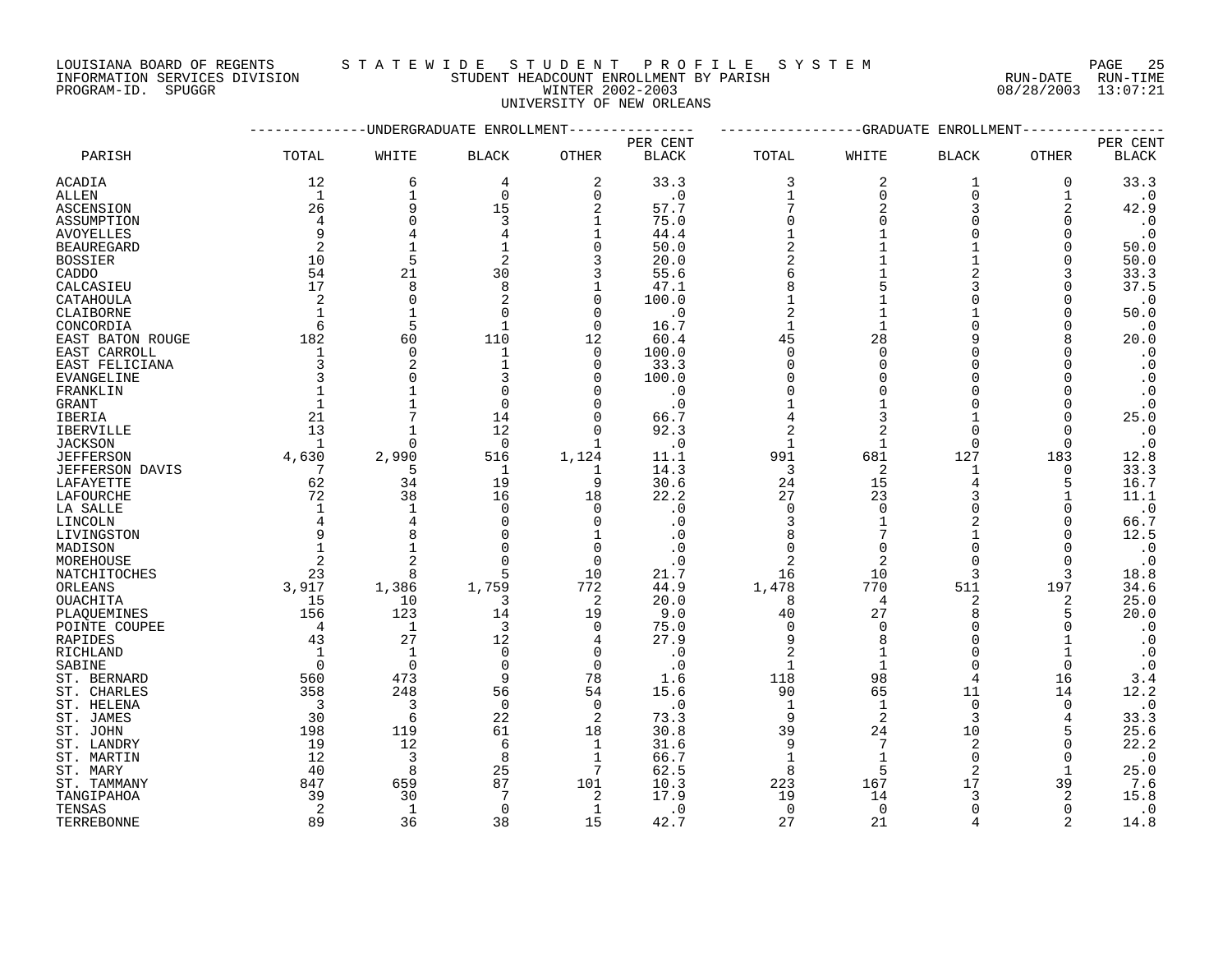## LOUISIANA BOARD OF REGENTS S T A T E W I D E S T U D E N T P R O F I L E S Y S T E M PAGE 26 INFORMATION SERVICES DIVISION STUDENT HEADCOUNT ENROLLMENT BY PARISH RUN-DATE RUN-TIME PROGRAM-ID. SPUGGR WINTER 2002-2003 08/28/2003 13:07:21

# UNIVERSITY OF NEW ORLEANS

|                     |        |       | -UNDERGRADUATE ENROLLMENT- |              | -GRADUATE ENROLLMENT- |       |       |              |              |           |
|---------------------|--------|-------|----------------------------|--------------|-----------------------|-------|-------|--------------|--------------|-----------|
|                     |        |       |                            |              | PER CENT              |       |       |              |              | PER CENT  |
| PARISH              | TOTAL  | WHITE | <b>BLACK</b>               | <b>OTHER</b> | <b>BLACK</b>          | TOTAL | WHITE | <b>BLACK</b> | <b>OTHER</b> | BLACK     |
| UNION               |        |       |                            |              | . 0                   |       |       |              |              | $\cdot$ 0 |
| VERMILLION          |        |       |                            |              |                       |       |       |              |              | . 0       |
| VERNON              |        |       |                            |              |                       |       |       |              |              | 50.0      |
| WASHINGTON          |        |       |                            |              | 48.1                  |       |       |              |              | 50.0      |
| WEBSTER             |        |       |                            |              |                       |       |       |              |              |           |
| WEST BATON ROUGE    |        |       |                            |              | 20.0                  |       |       |              |              |           |
| WEST CARROLL        |        |       |                            |              |                       |       |       |              |              | . 0       |
| WINN                |        |       |                            |              | . 0                   |       |       |              |              | $\cdot$ 0 |
| LOUISIANA TOTALS    | 11,564 | 6,399 | 2,892                      | 2,273        | 25.0                  | 3,257 | 2,016 | 744          | 497          | 22.8      |
| OUT-OF-STATE TOTALS | 377    | 234   | 70                         | 73           | 18.6                  | 179   | 123   | 27           | 29           | 15.1      |
| LA./OUT-OF-STATE    | 11,941 | 6,633 | 2,962                      | 2,346        | 24.8                  | 3,436 | 2,139 | 771          | 526          | 22.4      |
| FOREIGN TOTALS      | 317    |       |                            | 314          | . 9                   | 444   |       | 12           | 429          | 2.7       |
| INSTITUTION TOTALS  | 12,258 | 6,633 | 2,965                      | 2,660        | 24.2                  | 3,880 | 2,142 | 783          | 955          | 20.2      |
|                     |        |       |                            |              |                       |       |       |              |              |           |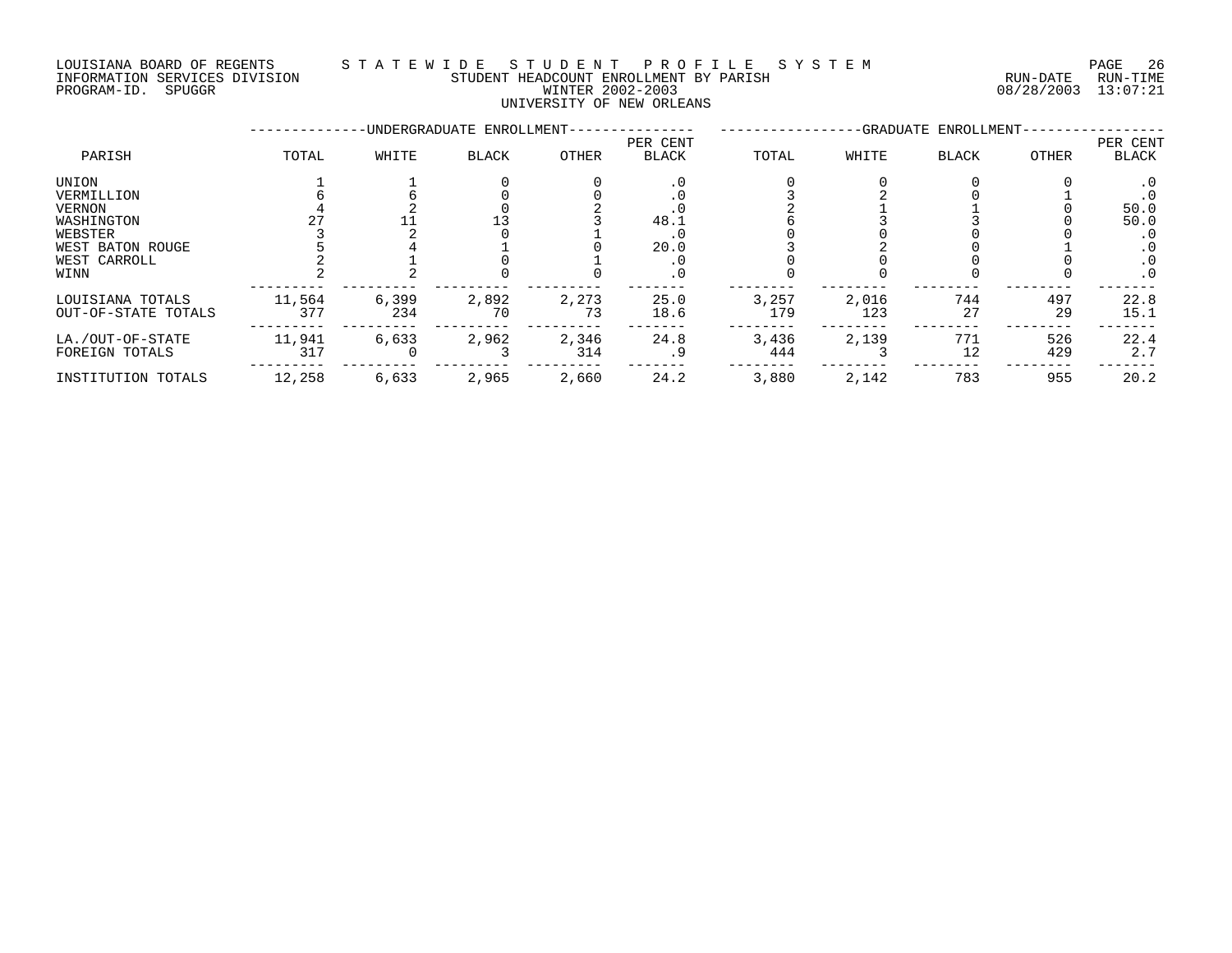LOUISIANA BOARD OF REGENTS STATEWIDE STUDENT PROFILE SYSTEM PAGE 27

|                  | PAGE  |
|------------------|-------|
| RUN-DATE         | RUN-T |
| 08/28/2003 13:07 |       |

# INFORMATION SERVICES DIVISION STUDENT HEADCOUNT ENROLLMENT BY PARISH RUN-DATE RUN-TIME PROGRAM-ID. SPUGGR WINTER 2002-2003 WINTER 2002-2003 L.S.U. LAW CENTER

|                  |              | ----------UNDERGRADUATE ENROLLMENT |              |              | ------------GRADUATE ENROLLMENT |              |                |              |          |                        |
|------------------|--------------|------------------------------------|--------------|--------------|---------------------------------|--------------|----------------|--------------|----------|------------------------|
|                  |              |                                    |              |              | PER CENT                        |              |                |              |          | PER CENT               |
| PARISH           | TOTAL        | WHITE                              | <b>BLACK</b> | <b>OTHER</b> | <b>BLACK</b>                    | TOTAL        | WHITE          | <b>BLACK</b> | OTHER    | <b>BLACK</b>           |
| ACADIA           | 0            | 0                                  | 0            | 0            | $\cdot$ 0                       | 2            | 1              | 1            | 0        | 50.0                   |
| ALLEN            | 0            | 0                                  | 0            | 0            | $\cdot$ 0                       | 1            | $\mathbf{1}$   | $\mathbf 0$  | $\Omega$ | $\cdot$ 0              |
| ASCENSION        | 0            | 0                                  | $\Omega$     | $\mathbf 0$  | $\cdot$ 0                       | 7            | 5              | $\Omega$     |          | $\boldsymbol{\cdot}$ 0 |
| ASSUMPTION       | <sup>0</sup> | 0                                  | <sup>0</sup> | 0            | $\cdot$ 0                       | 4            |                | $\Omega$     |          | $\cdot$ 0              |
| AVOYELLES        | n            | 0                                  | O            | O            | $\cdot$ 0                       | 3            |                | 2            | ∩        | 66.7                   |
| BEAUREGARD       | $\Omega$     | $\Omega$                           | $\cap$       | O            | $\cdot$ 0                       | 6            | 6              | $\Omega$     |          | $\cdot$ 0              |
| BIENVILLE        |              | $\Omega$                           | <sup>0</sup> | O            | . 0                             | $\mathbf 1$  |                | U            |          | $\cdot$ 0              |
| BOSSIER          | n            | 0                                  | O            | O            | . 0                             | 5            | 4              | O            |          | $\cdot$ 0              |
| CADDO            |              | 0                                  | ∩            | O            | $\cdot$ 0                       | 29           | 29             | U            |          | $\cdot$ 0              |
| CALCASIEU        | $\Omega$     | 0                                  | O            | O            | . 0                             | 17           | 15             |              |          | 5.9                    |
| CALDWELL         | ∩            | 0                                  | O            | O            | . 0                             | 1            | $\mathbf{1}$   | $\Omega$     | ∩        | $\cdot$ 0              |
| CAMERON          | ∩            | $\Omega$                           | O            | O            | . 0                             | 2            |                | 1            | O        | 50.0                   |
| CATAHOULA        | U            | $\Omega$                           | ∩            | O            | $\cdot$ 0                       | $\mathbf{1}$ |                | $\Omega$     |          | $\cdot$ 0              |
| CLAIBORNE        |              | 0                                  | O            | O            | $\cdot$ 0                       | 1            |                | $\Omega$     |          | $\cdot$ 0              |
|                  |              | $\Omega$                           | U            | O            |                                 | 1            |                | $\Omega$     |          | $\cdot$ 0              |
| DE SOTO          | n            | $\Omega$                           | ∩            | O            | $\cdot$ 0<br>. 0                | 164          |                |              | 8        |                        |
| EAST BATON ROUGE |              |                                    |              |              |                                 |              | 135            | 21           |          | 12.8                   |
| EVANGELINE       | n            | 0                                  | U            | 0            | . 0                             | 8            | 8              | 0            |          | $\cdot$ 0              |
| FRANKLIN         |              | $\Omega$                           |              | O            | . 0                             | 4            |                | $\Omega$     |          | $\cdot$ 0              |
| GRANT            | ∩            | $\Omega$                           | U            | O            | $\cdot$ 0                       | 3            |                | $\Omega$     |          | $\cdot$ 0              |
| IBERIA           |              | $\Omega$                           | O            | O            | . 0                             | 8            | 6              |              | 0        | 25.0                   |
| IBERVILLE        | $\Omega$     | 0                                  | O            | O            | $\cdot$ 0                       | 2            | 1              | 0            |          | $\cdot$ 0              |
| JEFFERSON        |              | $\Omega$                           |              | O            | . 0                             | 30           | 26             |              | 2        | 6.7                    |
| JEFFERSON DAVIS  | ∩            | $\Omega$                           | $\cap$       | O            | $\cdot$ 0                       | 4            | 3              |              | $\Omega$ | 25.0                   |
| LAFAYETTE        | <sup>0</sup> | 0                                  | O            | O            | . 0                             | 44           | 38             | 3            | 3        | $6.8$                  |
| LAFOURCHE        | <sup>0</sup> | $\Omega$                           | O            | O            | $\cdot$ 0                       | 4            | $\overline{4}$ | U            | O        | $\cdot$ 0              |
| LINCOLN          | $\Omega$     | $\Omega$                           | ∩            | U            | . 0                             | 9            | 8              |              | ∩        | 11.1                   |
| LIVINGSTON       | <sup>0</sup> | 0                                  | $\Omega$     | 0            | $\cdot$ 0                       | 13           | 13             | $\Omega$     |          | $\cdot$ 0              |
| MADISON          | ∩            | $\Omega$                           | ∩            | O            | . 0                             | 4            | 4              | U            |          | $\cdot$ 0              |
| MOREHOUSE        | ∩            | $\Omega$                           | O            | O            | $\cdot$ 0                       | 2            | 2              | U            |          | $\cdot$ 0              |
| NATCHITOCHES     | U            | $\Omega$                           | U            | O            | $\cdot$ 0                       | 11           | 10             | U            |          | $\cdot$ 0              |
| ORLEANS          |              | 0                                  | O            | O            | $\cdot$ 0                       | 45           | 38             | 6            |          | 13.3                   |
| OUACHITA         | ∩            | $\Omega$                           | O            | O            | . 0                             | 17           | 16             | 1            | ∩        | 5.9                    |
| PLAQUEMINES      | n            | $\Omega$                           | ∩            | U            | . 0                             | 2            | 2              | U            | ∩        | $\cdot$ 0              |
| POINTE COUPEE    | C            | 0                                  | $\Omega$     | O            | $\cdot$ 0                       | 6            | 4              | 1            |          | 16.7                   |
| RAPIDES          |              | 0                                  | O            | O            | . 0                             | 10           | 10             | U            |          | $\cdot$ 0              |
| RED RIVER        | ∩            | $\Omega$                           | U            | U            | . 0                             | 1            | 1              | U            |          | $\cdot$ 0              |
| RICHLAND         | n            | 0                                  | O            | O            | . 0                             | $\mathbf 1$  | $\Omega$       | $\Omega$     |          | $\boldsymbol{\cdot}$ 0 |
| ST. BERNARD      | O            | 0                                  | O            | O            | $\cdot$ 0                       | 5            |                | O            | O        | $\cdot$ 0              |
| ST. CHARLES      |              | $\Omega$                           | U            | O            | . 0                             | 1            | 0              |              | ∩        | 100.0                  |
| ST. HELENA       |              | $\Omega$                           | U            | O            | $\cdot$ 0                       | 3            | 1              |              |          | 66.7                   |
| ST. JAMES        |              | $\Omega$                           | O            | O            | . 0                             | 3            |                |              |          | 33.3                   |
| ST. JOHN         | U            | 0                                  | O            | O            | $\cdot$ 0                       | 6            | 6              | O            | O        | $\cdot$ 0              |
| ST. LANDRY       | n            | 0                                  | $\cap$       | O            | $\cdot$ 0                       | 11           | 10             | 1            |          | 9.1                    |
| ST. MARTIN       | <sup>0</sup> | 0                                  | O            | O            | $\cdot$ 0                       | 5            | 5              | O            |          | $\cdot$ 0              |
| ST. MARY         | <sup>0</sup> | $\Omega$                           | O            | O            | $\cdot$ 0                       | 4            | 3              | U            |          | $\cdot$ 0              |
| ST. TAMMANY      | <sup>0</sup> | $\Omega$                           | O            | O            | $\cdot$ 0                       | 28           | 26             | U            | 2        | $\cdot$ 0              |
| TANGIPAHOA       |              | $\Omega$                           | U            | U            | . 0                             | 13           | 12             | U            |          | $\boldsymbol{\cdot}$ 0 |
| TERREBONNE       |              | 0                                  |              | 0            | $\cdot$ 0                       | 5            |                | U            |          | $\cdot$ 0              |
| UNION            | n            | $\Omega$                           | U            | O            | . 0                             |              |                |              |          | 50.0                   |
| VERMILLION       | $\Omega$     | $\Omega$                           | $\Omega$     | $\Omega$     | . 0                             | 4            | 4              | $\Omega$     | ∩        | $\cdot$ 0              |
|                  |              |                                    |              |              |                                 |              |                |              |          |                        |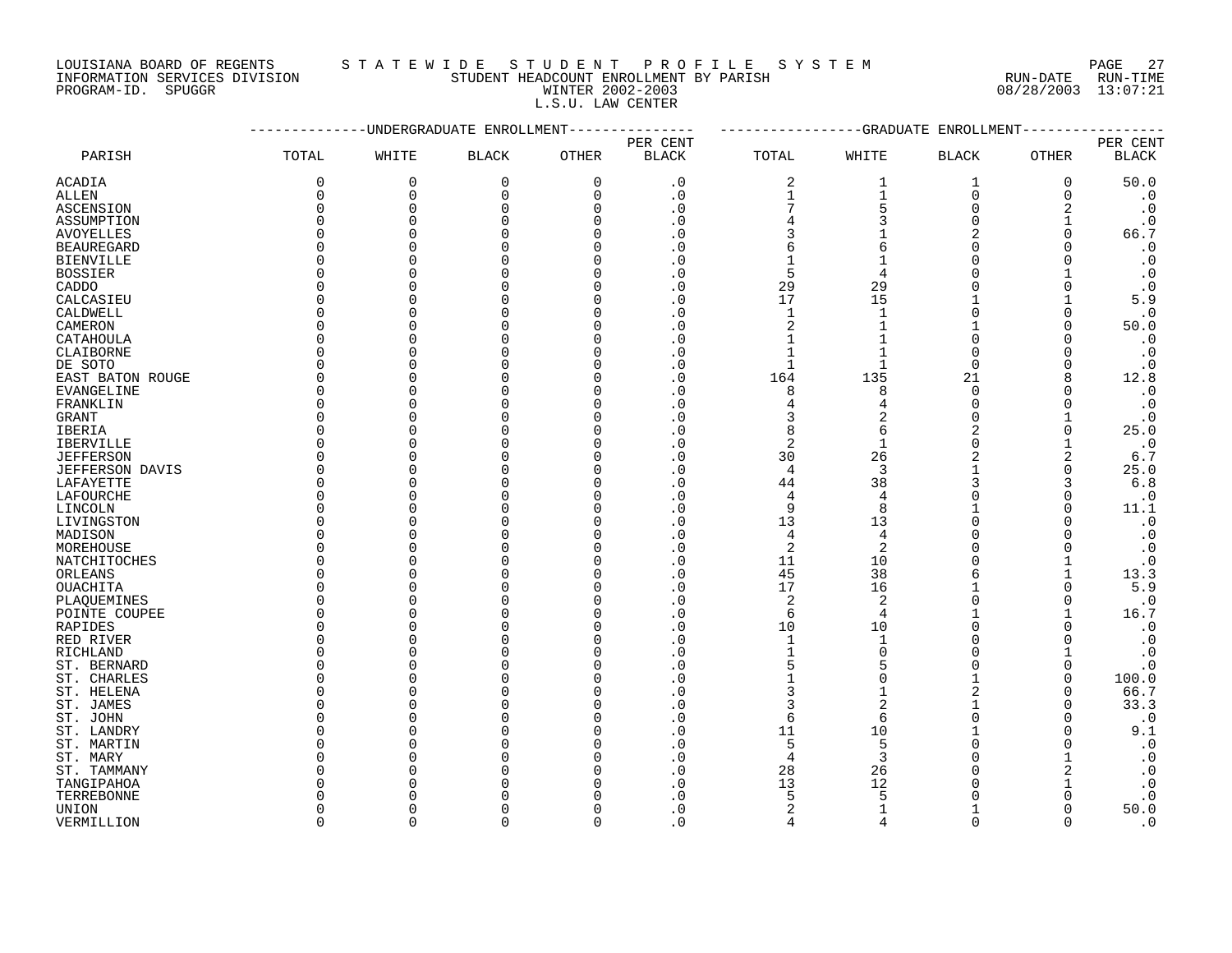LOUISIANA BOARD OF REGENTS S T A T E W I D E S T U D E N T P R O F I L E S Y S T E M PAGE 28 INFORMATION SERVICES DIVISION STUDENT HEADCOUNT ENROLLMENT BY PARISH RUN-DATE RUN-TIME PROGRAM-ID. SPUGGR WINTER 2002-2003 08/28/2003 13:07:21

# L.S.U. LAW CENTER

|                     |       |       | -UNDERGRADUATE ENROLLMENT- |       | -GRADUATE ENROLLMENT- |       |       |       |       |           |
|---------------------|-------|-------|----------------------------|-------|-----------------------|-------|-------|-------|-------|-----------|
|                     |       |       |                            |       | PER CENT              |       |       |       |       | PER CENT  |
| PARISH              | TOTAL | WHITE | <b>BLACK</b>               | OTHER | BLACK                 | TOTAL | WHITE | BLACK | OTHER | BLACK     |
| VERNON              |       |       |                            |       | . 0                   |       |       |       |       |           |
| WASHINGTON          |       |       |                            |       |                       |       |       |       |       |           |
| WEBSTER             |       |       |                            |       |                       |       |       |       |       |           |
| WEST CARROLL        |       |       |                            |       |                       |       |       |       |       |           |
| WEST FELICIANA      |       |       |                            |       |                       |       |       |       |       | . ∪       |
| WINN                |       |       |                            |       | $\cdot$ 0             |       |       |       |       | $\cdot$ 0 |
| LOUISIANA TOTALS    |       |       |                            |       | $\cdot$ 0             | 576   | 499   | 49    | 28    | 8.5       |
| OUT-OF-STATE TOTALS |       |       |                            |       | . 0                   | 60    | 36    | 21    |       | 35.0      |
| LA./OUT-OF-STATE    |       |       |                            |       |                       | 636   | 535   | 70    | 31    | 11.0      |
| FOREIGN TOTALS      |       |       |                            |       |                       | 13    |       |       | 13    | $\cdot$ 0 |
| INSTITUTION TOTALS  |       |       |                            |       | $\cdot$ 0             | 649   | 535   | 70    | 44    | 10.8      |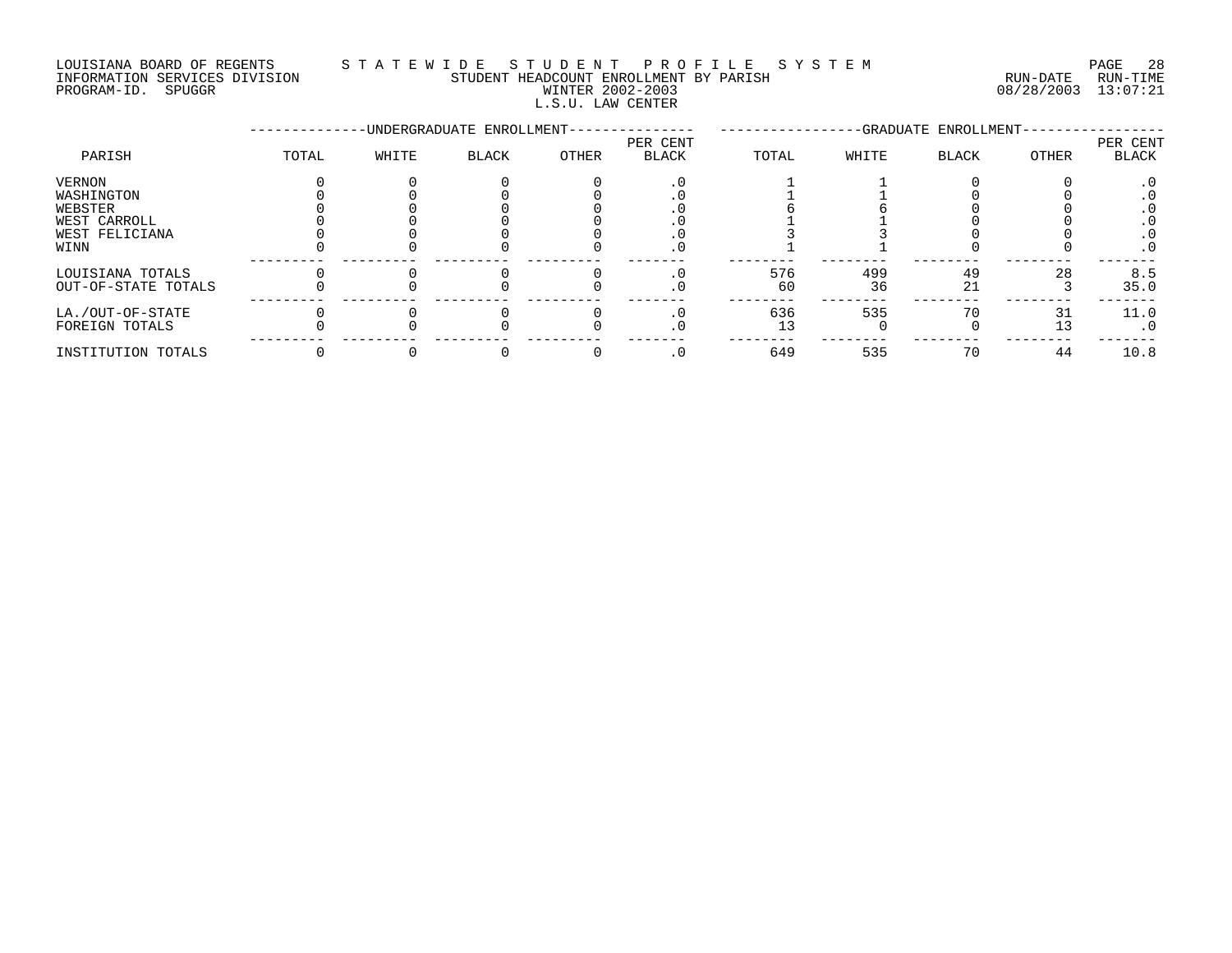LOUISIANA BOARD OF REGENTS S T A T E W I D E S T U D E N T P R O F I L E S Y S T E M PAGE 29

INFORMATION SERVICES DIVISION STUDENT HEADCOUNT ENROLLMENT BY PARISH RUN-DATE RUN-TIME

PROGRAM-ID. SPUGGR WINTER 2002-2003 08/28/2003 13:07:21 SOUTHERN U. IN BATON ROUGE

|                        |                |              | UNDERGRADUATE ENROLLMEN |              | GRADUATE<br>ENROLLMENT |                 |                |                |              |              |
|------------------------|----------------|--------------|-------------------------|--------------|------------------------|-----------------|----------------|----------------|--------------|--------------|
|                        |                |              |                         |              | PER CENT               |                 |                |                |              | PER CENT     |
| PARISH                 | TOTAL          | WHITE        | <b>BLACK</b>            | OTHER        | <b>BLACK</b>           | TOTAL           | WHITE          | BLACK          | OTHER        | <b>BLACK</b> |
| ACADIA                 | 28             | $\mathbf 0$  | 28                      | $\mathbf 0$  | 100.0                  | 12              | 2              | 10             | $\mathbf 0$  | 83.3         |
| ALLEN                  | 11             | $\Omega$     | 11                      | $\mathbf 0$  | 100.0                  | $\overline{4}$  | $\mathbf{1}$   | 3              | $\Omega$     | 75.0         |
| ASCENSION              | 155            | 3            | 152                     | $\mathbf 0$  | 98.1                   | 34              | 10             | 23             | $\mathbf{1}$ | 67.6         |
| ASSUMPTION             | 14             | 0            | 14                      | $\mathbf 0$  | 100.0                  | 7               | 3              | $\overline{4}$ | $\Omega$     | 57.1         |
| <b>AVOYELLES</b>       | 36             | $\Omega$     | 36                      | $\Omega$     | 100.0                  | 17              | 5              | 12             | $\Omega$     | 70.6         |
| <b>BEAUREGARD</b>      | 11             | $\Omega$     | 11                      | $\mathbf 0$  | 100.0                  | $\overline{4}$  | $\mathbf{1}$   | 3              | $\Omega$     | 75.0         |
| <b>BIENVILLE</b>       | 10             | $\Omega$     | 10                      | 0            | 100.0                  | $\mathbf{1}$    | $\mathbf{1}$   | $\Omega$       | 0            | $\cdot$ 0    |
|                        | 16             | $\Omega$     | 16                      | $\mathbf 0$  | 100.0                  | 10              | 3              | 5              | 2            | 50.0         |
| <b>BOSSIER</b>         | 207            | $\mathbf{1}$ | 205                     |              |                        | 43              | 2              | 41             |              | 95.3         |
| CADDO                  |                |              |                         | 1            | 99.0                   |                 |                |                | 0            |              |
| CALCASIEU              | 114            | 2            | 112                     | 0            | 98.2                   | 33              | 6              | 27             | $\Omega$     | 81.8         |
| CALDWELL               | $\overline{3}$ | $\Omega$     | 3                       | $\Omega$     | 100.0                  | $\mathbf{1}$    | $\mathbf{1}$   | $\Omega$       | $\Omega$     | $\cdot$ 0    |
| CAMERON                | $\overline{1}$ | $\Omega$     | $\mathbf{1}$            | 0            | 100.0                  | $\overline{0}$  | $\Omega$       | $\Omega$       | $\Omega$     | $\cdot$ 0    |
| CATAHOULA              | 27             | $\Omega$     | 27                      | $\Omega$     | 100.0                  | 6               | $\Omega$       |                | $\Omega$     | 100.0        |
| CLAIBORNE              | 9              | $\Omega$     | 9                       | $\Omega$     | 100.0                  | $\overline{2}$  | $\Omega$       |                |              | 50.0         |
| CONCORDIA              | 38             | $\Omega$     | 38                      | $\mathbf 0$  | 100.0                  | 6               | $\Omega$       |                | $\Omega$     | 100.0        |
| DE SOTO                | 24             | $\mathbf 0$  | 24                      | $\mathbf 0$  | 100.0                  | 6               | $\mathbf{1}$   | 5              |              | 83.3         |
| EAST BATON ROUGE       | 2,418          | 42           | 2,344                   | 32           | 96.9                   | 487             | 45             | 438            | 4            | 89.9         |
| EAST CARROLL           | 13             | $\Omega$     | 13                      | $\mathbf 0$  | 100.0                  | 6               | $\Omega$       | 6              | $\Omega$     | 100.0        |
| EAST FELICIANA         | 97             | $\Omega$     | 97                      | 0            | 100.0                  | 22              | 3              | 18             |              | 81.8         |
| <b>EVANGELINE</b>      | 26             | $\Omega$     | 26                      | $\Omega$     | 100.0                  | 11              | 4              | $\epsilon$     |              | 54.5         |
| FRANKLIN               | 24             | $\Omega$     | 24                      | $\Omega$     | 100.0                  | 11              | $\overline{2}$ | 9              | $\Omega$     | 81.8         |
| <b>GRANT</b>           | $-5$           | $\Omega$     | 5                       | $\Omega$     | 100.0                  | $\mathbf 0$     | $\Omega$       | $\Omega$       | $\Omega$     | $\cdot$ 0    |
| <b>IBERIA</b>          | 71             | $\Omega$     | 71                      | $\Omega$     | 100.0                  | 15              | $\Omega$       | 15             | $\Omega$     | 100.0        |
| IBERVILLE              | 227            | $\Omega$     | 227                     | 0            | 100.0                  | 60              | 5              | 55             | 0            | 91.7         |
| <b>JACKSON</b>         | $\overline{4}$ | $\Omega$     | 4                       | $\Omega$     | 100.0                  | $\mathbf{1}$    | $\Omega$       | $\mathbf{1}$   | $\Omega$     | 100.0        |
| <b>JEFFERSON</b>       | 136            | 2            | 134                     | 0            | 98.5                   | 48              | 14             | 33             |              | 68.8         |
| <b>JEFFERSON DAVIS</b> | 6              | $\Omega$     | 6                       | $\mathbf 0$  | 100.0                  | 6               | 2              | $\overline{4}$ | $\Omega$     | 66.7         |
| LAFAYETTE              | 96             | $\Omega$     | 96                      | 0            | 100.0                  | 38              | 13             | 24             |              | 63.2         |
| LAFOURCHE              | 17             | $\Omega$     | 17                      | $\mathbf 0$  | 100.0                  | $7\phantom{.0}$ | 6              | $\mathbf{1}$   | $\Omega$     | 14.3         |
| LA SALLE               | $\overline{4}$ | $\Omega$     | $\overline{4}$          | $\Omega$     | 100.0                  | $\mathbf{1}$    | $\Omega$       | $\mathbf{1}$   | $\Omega$     | 100.0        |
|                        | 6              | $\Omega$     | 6                       | $\Omega$     | 100.0                  | 7               | 2              | 5              | $\Omega$     | 71.4         |
| LINCOLN                | 15             | 3            | 12                      | $\mathbf 0$  | 80.0                   | 15              | 12             | $\overline{a}$ |              | 13.3         |
| LIVINGSTON             |                |              |                         |              |                        |                 |                |                |              |              |
| MADISON                | 29             | $\Omega$     | 29                      | 0            | 100.0                  | $\overline{c}$  | $\mathbf 0$    | $\overline{a}$ | 0            | 100.0        |
| MOREHOUSE              | 40             | $\Omega$     | 40                      | $\mathbf 0$  | 100.0                  | 6               | $\Omega$       | 6              | $\Omega$     | 100.0        |
| NATCHITOCHES           | 31             | $\Omega$     | 30                      | $\mathbf{1}$ | 96.8                   | 12              | 5              | 6              |              | 50.0         |
| ORLEANS                | 502            | 2            | 497                     | 3            | 99.0                   | 99              | 8              | 91             | $\Omega$     | 91.9         |
| OUACHITA               | 89             | $\Omega$     | 89                      | $\mathbf 0$  | 100.0                  | 28              | 6              | 22             | 0            | 78.6         |
| PLAOUEMINES            | 31             | $\Omega$     | 31                      | $\Omega$     | 100.0                  | $\overline{4}$  | $\Omega$       | 3              |              | 75.0         |
| POINTE COUPEE          | 106            | 3            | 102                     | $\mathbf{1}$ | 96.2                   | 42              | 7              | 35             | $\Omega$     | 83.3         |
| <b>RAPIDES</b>         | 185            | $\mathbf{1}$ | 184                     | $\Omega$     | 99.5                   | 35              | 8              | 26             |              | 74.3         |
| RED RIVER              | 6              | $\Omega$     | 6                       | $\Omega$     | 100.0                  | $\overline{5}$  | $\Omega$       | 5              | $\Omega$     | 100.0        |
| RICHLAND               | 16             | $\Omega$     | 16                      | 0            | 100.0                  | $\overline{3}$  | $\Omega$       | $\overline{3}$ | 0            | 100.0        |
| SABINE                 | 6              | $\Omega$     | 6                       | $\mathbf 0$  | 100.0                  | $\sqrt{2}$      |                |                | $\Omega$     | 50.0         |
| ST. BERNARD            | $\overline{3}$ | $\Omega$     | 3                       | $\mathbf 0$  | 100.0                  | $\mathbf{1}$    | $\mathbf{1}$   | $\Omega$       | $\Omega$     | $\cdot$ 0    |
| ST. CHARLES            | 37             | $\Omega$     | 37                      | 0            | 100.0                  | $\overline{2}$  |                |                | $\Omega$     | 50.0         |
| ST. HELENA             | 51             | $\Omega$     | 51                      | $\Omega$     | 100.0                  | 25              |                | 24             | $\Omega$     | 96.0         |
| ST. JAMES              | 103            | $\Omega$     | 103                     | $\mathbf 0$  | 100.0                  | 14              | $\Omega$       | 14             | O            | 100.0        |
| ST. JOHN               | 97             |              | 96                      |              | 99.0                   | 18              | $\overline{2}$ | 16             |              | 88.9         |
| ST. LANDRY             | 173            | $\mathbf{1}$ | 172                     | $\Omega$     | 99.4                   | 59              | 7              | 52             | $\Omega$     | 88.1         |
| ST. MARTIN             | 55             | $\cap$       | 55                      | $\Omega$     | 100.0                  | 8               | 4              | $\overline{a}$ | $\Omega$     | 50.0         |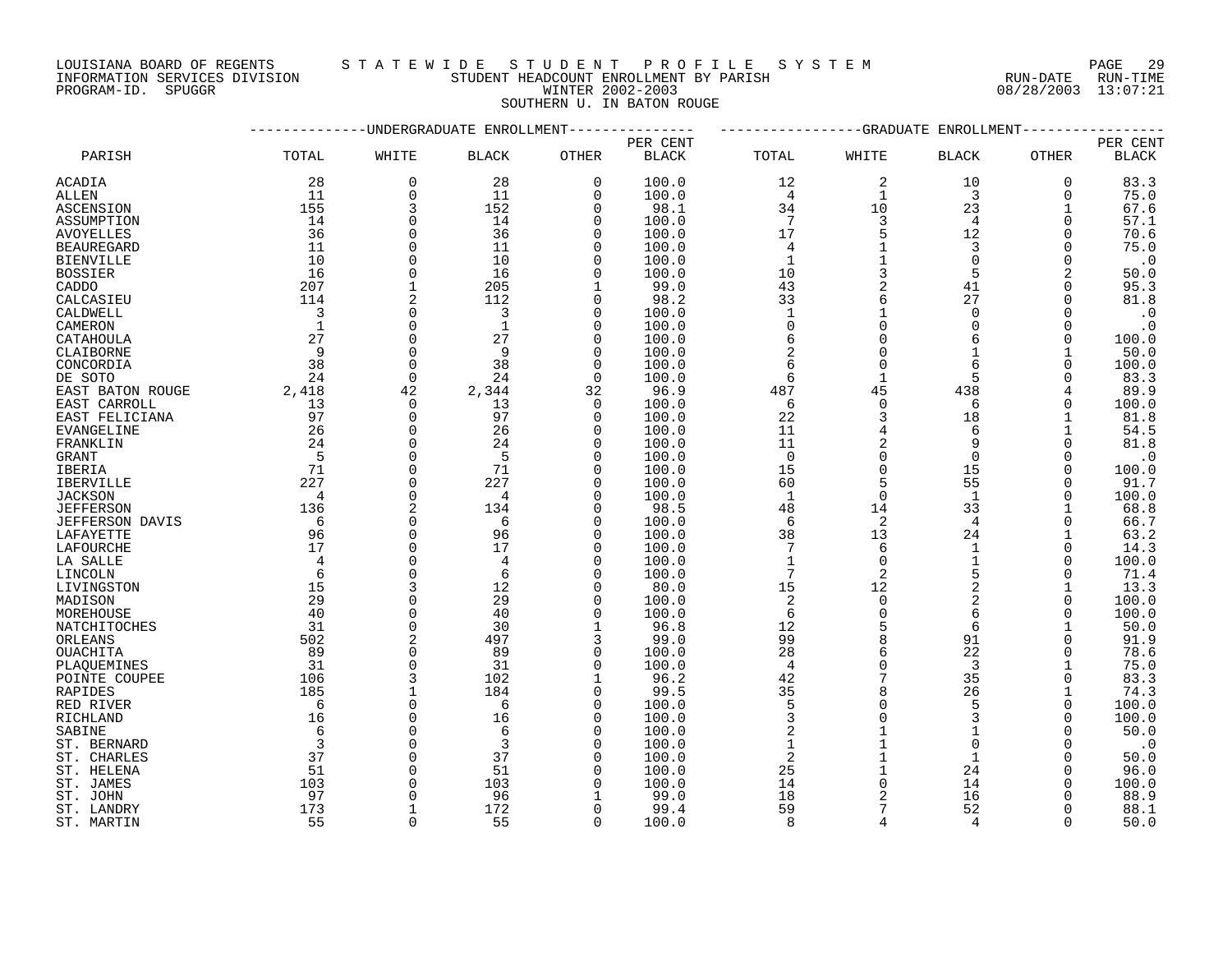### LOUISIANA BOARD OF REGENTS S T A T E W I D E S T U D E N T P R O F I L E S Y S T E M PAGE 30 INFORMATION SERVICES DIVISION STUDENT HEADCOUNT ENROLLMENT BY PARISH RUN-DATE RUN-TIME DOULSTANA BOARD OF REGENTS<br>INFORMATION SERVICES DIVISION TRANSMITICATION STUDENT HEADCOUNT ENROLLMENT BY PARISH THE CONFORMATION SERVICES<br>PROGRAM-ID. SPUGGR PROGRAM-ID. SPUGGR

SOUTHERN U. IN BATON ROUGE

|                     |       |       | -UNDERGRADUATE ENROLLMENT- |       | -GRADUATE ENROLLMENT-    |       |       |              |       |                   |
|---------------------|-------|-------|----------------------------|-------|--------------------------|-------|-------|--------------|-------|-------------------|
| PARISH              | TOTAL | WHITE | <b>BLACK</b>               | OTHER | PER CENT<br><b>BLACK</b> | TOTAL | WHITE | <b>BLACK</b> | OTHER | PER CENT<br>BLACK |
|                     |       |       |                            |       |                          |       |       |              |       |                   |
| ST. MARY            | 65    |       | 64                         |       | 98.5                     | 16    |       | 14           |       | 87.5              |
| ST. TAMMANY         | 45    |       | 41                         |       | 91.1                     | 19    |       | 12           |       | 63.2              |
| TANGIPAHOA          | 107   |       | 105                        |       | 98.1                     | 35    |       | 31           |       | 88.6              |
| TENSAS              | 30    |       | 29                         |       | 96.7                     |       |       |              |       | 100.0             |
| TERREBONNE          | 55    |       | 55                         |       | 100.0                    |       |       |              |       | 66.7              |
| UNION               |       |       |                            |       | 100.0                    |       |       |              |       | 100.0             |
| VERMILLION          | 10    |       | 10                         |       | 100.0                    |       |       |              |       | 80.0              |
| <b>VERNON</b>       | 13    |       | 13                         |       | 100.0                    |       |       |              |       | 100.0             |
| WASHINGTON          | 58    |       | 58                         |       | 100.0                    |       |       |              |       | 85.7              |
| WEBSTER             | 23    |       | 23                         |       | 100.0                    |       |       |              |       | 62.5              |
| WEST BATON ROUGE    | 121   |       | 120                        |       | 99.2                     | 24    |       | 22           |       | 91.7              |
| WEST CARROLL        |       |       |                            |       | 100.0                    |       |       |              |       | 50.0              |
| WEST FELICIANA      | 35    |       | 34                         |       | 97.1                     |       |       |              |       | 66.7              |
| WINN                |       |       |                            |       | 100.0                    |       |       |              |       | $\cdot$ 0         |
| LOUISIANA TOTALS    | 6,007 | 69    | 5,898                      | 40    | 98.2                     | 1,431 | 222   | 1,191        | 18    | 83.2              |
| OUT-OF-STATE TOTALS | 999   | 13    | 978                        | 8     | 97.9                     | 173   | 15    | 155          |       | 89.6              |
| LA./OUT-OF-STATE    | 7,006 | 82    | 6,876                      | 48    | 98.1                     | 1,604 | 237   | 1,346        | 21    | 83.9              |
| FOREIGN TOTALS      | 70    |       | 21                         | 49    | 30.0                     | 106   |       | 11           | 93    | 10.4              |
| INSTITUTION TOTALS  | 7,076 | 82    | 6,897                      | 97    | 97.5                     | 1,710 | 239   | 1,357        | 114   | 79.4              |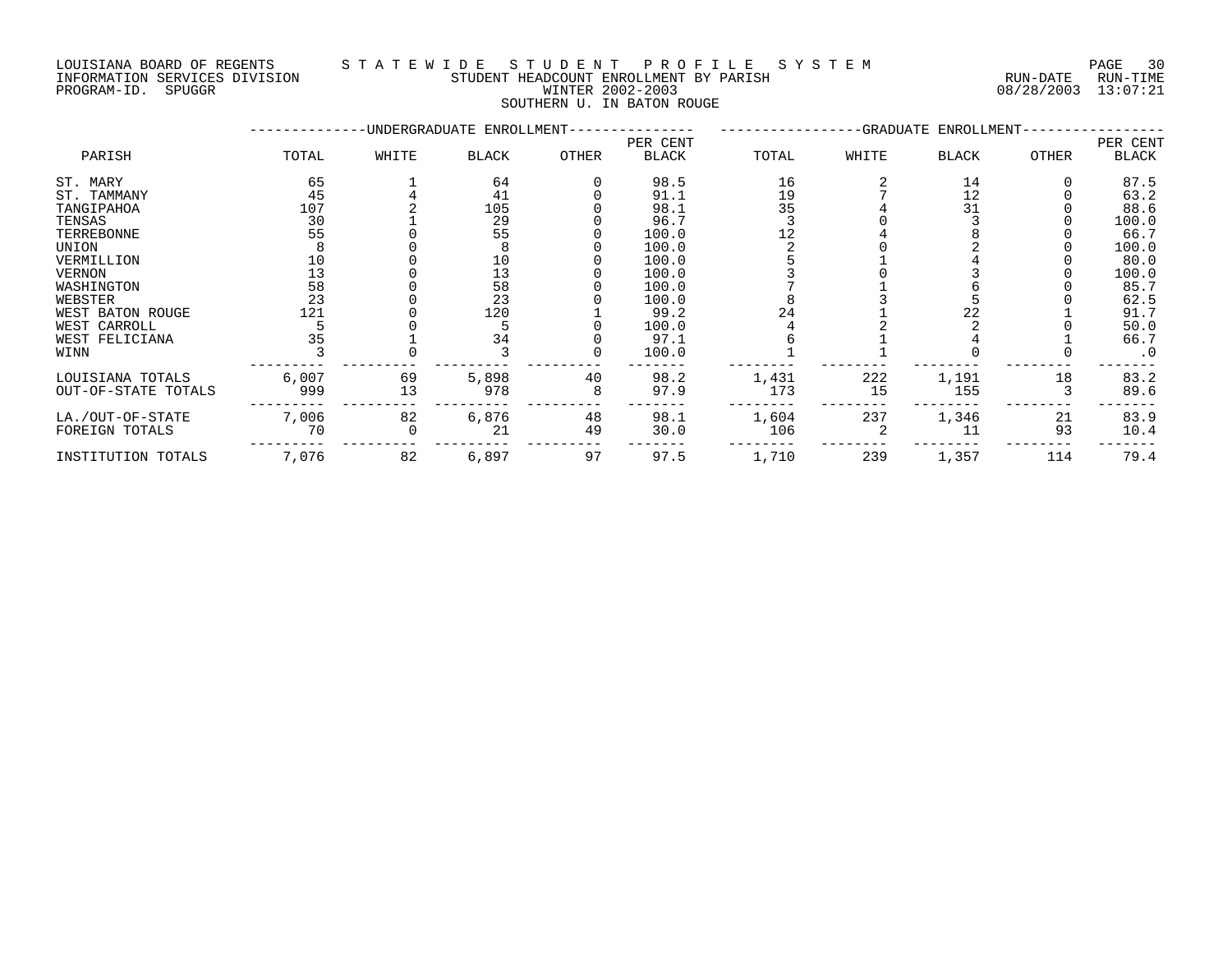### LOUISIANA BOARD OF REGENTS S T A T E W I D E S T U D E N T P R O F I L E S Y S T E M PAGE 31 INFORMATION SERVICES DIVISION STUDENT HEADCOUNT ENROLLMENT BY PARISH RUN-DATE RUN-TIME

PROGRAM-ID. SPUGGR WINTER 2002-2003 08/28/2003 13:07:21 SOUTHERN U. IN NEW ORLEANS

|                        |                |          | -UNDERGRADUATE ENROLLMENT |              | --GRADUATE<br>ENROLLMENT |                |          |                          |              |                        |
|------------------------|----------------|----------|---------------------------|--------------|--------------------------|----------------|----------|--------------------------|--------------|------------------------|
|                        |                |          |                           |              | PER CENT                 |                |          |                          |              | PER CENT               |
| PARISH                 | TOTAL          | WHITE    | <b>BLACK</b>              | OTHER        | <b>BLACK</b>             | TOTAL          | WHITE    | <b>BLACK</b>             | OTHER        | $\operatorname{BLACK}$ |
| <b>ASCENSION</b>       | 2              | $\Omega$ | 2                         | $\mathbf 0$  | 100.0                    | 2              | $\Omega$ | $\overline{2}$           | 0            | 100.0                  |
| AVOYELLES              | $\mathbf{1}$   | $\Omega$ | $\mathbf{1}$              | $\Omega$     | 100.0                    | $\Omega$       | $\Omega$ | $\Omega$                 | $\Omega$     | $\cdot$ 0              |
| CADDO                  | $\mathbf{1}$   | $\Omega$ | U                         | $\mathbf{1}$ | $\cdot$ 0                |                | $\Omega$ | $\mathbf{1}$             | 0            | 100.0                  |
| CALCASIEU              |                |          |                           | $\mathbf 0$  | 100.0                    |                | $\Omega$ |                          | 0            | 100.0                  |
| CALDWELL               | U              |          |                           | $\Omega$     | $\cdot$ 0                |                | $\Omega$ |                          |              | 100.0                  |
| CATAHOULA              |                |          |                           | 0            | 100.0                    | $\Omega$       |          |                          |              | $\cdot$ 0              |
| CONCORDIA              |                |          |                           | $\Omega$     | 100.0                    | $\cap$         |          | n                        |              | $\cdot$ 0              |
| DE SOTO                | $\Omega$       |          |                           | $\Omega$     | $\cdot$ 0                |                |          |                          |              | 100.0                  |
| EAST BATON ROUGE       |                |          |                           | $\Omega$     | 100.0                    | 31             |          | 27                       |              | 87.1                   |
| EAST CARROLL           |                |          |                           | $\mathbf 0$  | 100.0                    | $\Omega$       |          | $\Omega$                 |              | $\cdot$ 0              |
| EVANGELINE             | 1              |          |                           | 0            | 100.0                    | $\Omega$       | $\Omega$ | $\Omega$                 | $\Omega$     | $\cdot$ 0              |
| IBERIA                 |                |          |                           | $\Omega$     | 100.0                    |                | $\Omega$ | 5                        | $\Omega$     | 100.0                  |
|                        | 3              |          | 3                         | $\mathbf 0$  | 100.0                    | $\mathbf 0$    | $\Omega$ | $\Omega$                 | $\Omega$     | $\cdot$ 0              |
| <b>IBERVILLE</b>       | 316            |          | 283                       |              |                          | 96             | 10       | 75                       | 11           |                        |
| <b>JEFFERSON</b>       |                |          |                           | 25           | 89.6                     |                | $\Omega$ |                          |              | 78.1                   |
| <b>JEFFERSON DAVIS</b> | 1              |          |                           | $\Omega$     | 100.0                    | $\Omega$       | $\cap$   | $\Omega$<br>$\mathbf{1}$ | $\Omega$     | $\cdot$ 0              |
| LAFAYETTE              | $\mathbf{1}$   |          |                           | $\Omega$     | 100.0                    | $\overline{2}$ |          |                          | 1            | 50.0                   |
| LAFOURCHE              | 5              |          |                           |              | 80.0                     | 3              |          | $\overline{2}$           | 0            | 66.7                   |
| LINCOLN                |                |          |                           | $\Omega$     | 100.0                    | $\overline{c}$ |          | $\overline{2}$           | $\Omega$     | 100.0                  |
| LIVINGSTON             | $\Omega$       |          | O                         | $\Omega$     | . 0                      | $\overline{2}$ | $\Omega$ | 2                        | $\Omega$     | 100.0                  |
| MADISON                | $\Omega$       |          | U                         | $\Omega$     | $\cdot$ 0                |                |          |                          |              | $\cdot$ 0              |
| NATCHITOCHES           | $\Omega$       |          | U                         | $\Omega$     | . 0                      | $\mathbf{1}$   | $\Omega$ | 1                        |              | 100.0                  |
| ORLEANS                | 2,202          |          | 2,069                     | 125          | 94.0                     | 448            | 22       | 407                      | 19           | 90.8                   |
| <b>OUACHITA</b>        | 3              |          | 2                         | 1            | 66.7                     | $\mathbf{1}$   | $\Omega$ |                          | $\Omega$     | 100.0                  |
| PLAQUEMINES            | 16             |          | 15                        | 1            | 93.8                     |                |          |                          | 0            | 75.0                   |
| POINTE COUPEE          | $\mathbf 1$    |          |                           | $\Omega$     | 100.0                    |                |          |                          |              | 100.0                  |
| RAPIDES                | 6              |          | 5                         | 1            | 83.3                     | $\mathbf 0$    |          |                          |              | $\cdot$ 0              |
| ST. BERNARD            | 11             |          | 7                         | $\Omega$     | 63.6                     | 11             |          |                          |              | 36.4                   |
| ST. CHARLES            | 36             |          | 35                        |              | 97.2                     | 6              |          |                          |              | 83.3                   |
| ST. HELENA             | $\mathbf{1}$   |          | $\mathbf{1}$              | $\mathbf 0$  | 100.0                    |                |          |                          | O            | 100.0                  |
| ST. JAMES              | 9              |          | 9                         | $\Omega$     | 100.0                    |                |          |                          |              | 100.0                  |
| ST. JOHN               | 28             |          | 27                        | 1            | 96.4                     | 8              | $\Omega$ |                          | <sup>0</sup> | 100.0                  |
| ST. LANDRY             | 2              |          | 1                         | 0            | 50.0                     | 3              |          | 3                        |              | 100.0                  |
| ST. MARTIN             | 3              |          | 3                         | $\mathbf 0$  | 100.0                    |                |          |                          | O            | 100.0                  |
| ST. MARY               | 6              |          | 4                         | 2            | 66.7                     | 3              |          | $\overline{2}$           |              | 66.7                   |
| ST. TAMMANY            | 20             |          | 17                        | 2            | 85.0                     | 19             |          | 12                       |              | 63.2                   |
| TANGIPAHOA             | 6              |          | 6                         | $\mathbf 0$  | 100.0                    | 7              |          | 3                        |              | 42.9                   |
| TENSAS                 | $\mathbf{1}$   |          | $\mathbf{1}$              | $\mathbf 0$  | 100.0                    | $\Omega$       | $\Omega$ |                          |              | $\cdot$ 0              |
| TERREBONNE             | 21             |          | 21                        | 0            | 100.0                    |                |          |                          | O            | 100.0                  |
| VERMILLION             | $\Omega$       |          | $\Omega$                  | $\Omega$     | . 0                      |                |          |                          |              | 100.0                  |
| <b>VERNON</b>          |                |          | $\overline{a}$            | $\Omega$     | 100.0                    | $\Omega$       |          |                          |              | $\cdot$ 0              |
| WASHINGTON             |                |          |                           | $\Omega$     | 100.0                    |                |          |                          | $\Omega$     | 100.0                  |
| WEST BATON ROUGE       | $\mathbf{1}$   |          | 0                         | $\Omega$     | . 0                      |                | $\Omega$ |                          | $\Omega$     | 100.0                  |
| WEST CARROLL           | $\mathbf{1}$   |          |                           | $\Omega$     | 100.0                    | $\Omega$       | $\Omega$ | $\cap$                   |              | $\cdot$ 0              |
| WEST FELICIANA         | $\overline{2}$ |          |                           | $\Omega$     | 100.0                    |                | $\Omega$ | $\Omega$                 |              | $\cdot$ 0              |
|                        |                |          |                           |              |                          |                |          |                          |              |                        |
|                        | 2,731          | 23       | 2,547                     | 161          | 93.3                     | 681            | 57       | 590                      | 34           | 86.6                   |
| LOUISIANA TOTALS       | 104            |          | 91                        |              | 87.5                     | 14             |          | 9                        |              | 64.3                   |
| OUT-OF-STATE TOTALS    |                | 5        |                           | 8            |                          |                | 3        |                          | 2            |                        |
|                        | 2,835          | 28       |                           |              | 93.1                     | 695            | 60       | 599                      | 36           | 86.2                   |
| LA./OUT-OF-STATE       | 53             |          | 2,638                     | 169          |                          |                | $\Omega$ | $\Omega$                 |              |                        |
| FOREIGN TOTALS         |                | $\Omega$ | 12                        | 41           | 22.6                     | 12             |          |                          | 12           | $\cdot$ 0              |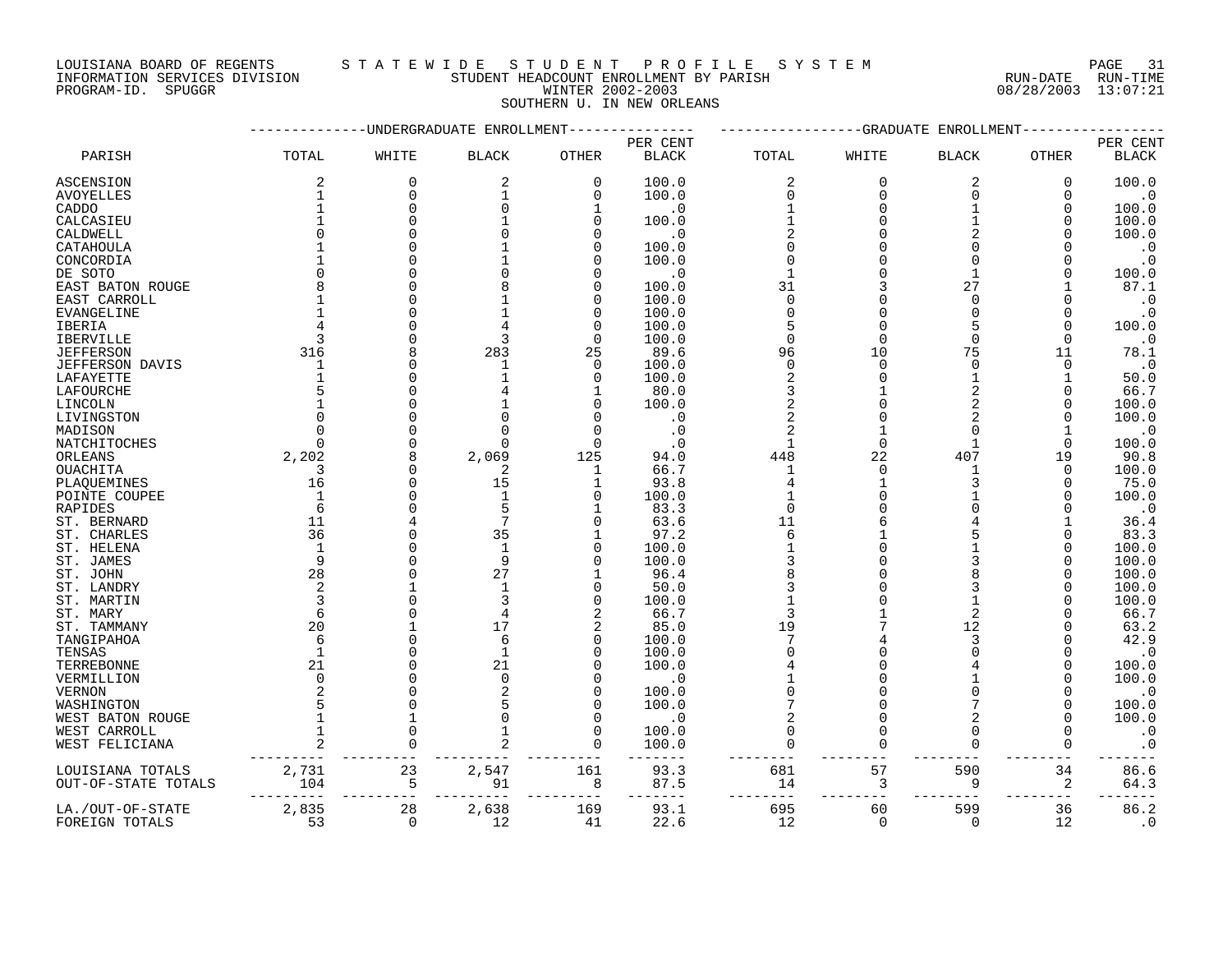## LOUISIANA BOARD OF REGENTS S T A T E W I D E S T U D E N T P R O F I L E S Y S T E M PAGE 32 INFORMATION SERVICES DIVISION STUDENT HEADCOUNT ENROLLMENT BY PARISH RUN-DATE RUN-TIME PROGRAM-ID. SPUGGR WINTER 2002-2003 08/28/2003 13:07:21 SOUTHERN U. IN NEW ORLEANS

|                    |       | -----------DNDERGRADUATE ENROLLMENT-------------- |              |       | -GRADUATE ENROLLMENT--   |              |       |              |       |                      |
|--------------------|-------|---------------------------------------------------|--------------|-------|--------------------------|--------------|-------|--------------|-------|----------------------|
| PARISH             | TOTAL | WHITE                                             | <b>BLACK</b> | OTHER | PER CENT<br><b>BLACK</b> | TOTAL        | WHITF | <b>BLACK</b> | OTHER | CENT<br><b>BLACK</b> |
| INSTITUTION TOTALS | ,888  | 28                                                | 2,650        | 210   | 91.8                     | $70^{\circ}$ | 60    | 599          |       | 84.                  |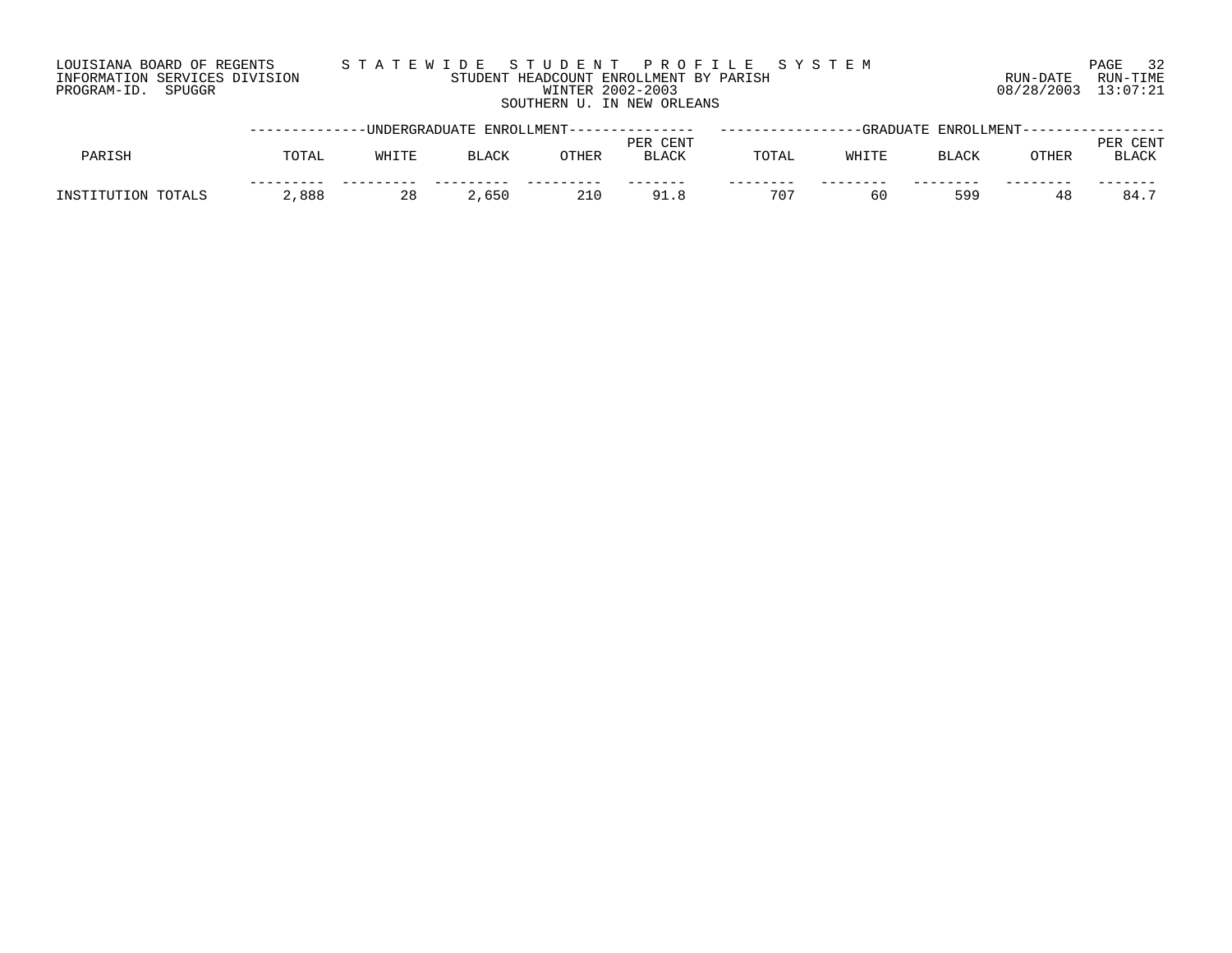## LOUISIANA BOARD OF REGENTS STA TEWIDE STUDENT PROFILE SYSTEM NATIONAL PAGE 33 INFORMATION SERVICES DIVISION STUDENT HEADCOUNT ENROLLMENT BY PARISH RUN-DATE RUN-TIME PROGRAM-ID. SPUGGR WINTER 2002-2003 08/28/2003 13:07:21

SOUTHERN U. IN SHREVEPORT

|                     |             |              | -UNDERGRADUATE ENROLLMENT |              | --GRADUATE ENROLLMENT |             |          |              |              |                        |
|---------------------|-------------|--------------|---------------------------|--------------|-----------------------|-------------|----------|--------------|--------------|------------------------|
|                     |             |              |                           |              | PER CENT              |             |          |              |              | PER CENT               |
| PARISH              | TOTAL       | WHITE        | <b>BLACK</b>              | <b>OTHER</b> | <b>BLACK</b>          | TOTAL       | WHITE    | <b>BLACK</b> | <b>OTHER</b> | <b>BLACK</b>           |
| ALLEN               |             | 0            |                           | 1            | 50.0                  | $\Omega$    | 0        | O            | O            | $\cdot$ 0              |
| <b>AVOYELLES</b>    |             | <sup>0</sup> |                           | 0            | 100.0                 |             |          | $\cap$       |              | $\cdot$ 0              |
| <b>BEAUREGARD</b>   |             | $\Omega$     |                           |              | 100.0                 |             |          |              |              | $\cdot$ 0              |
| BIENVILLE           |             |              |                           |              | 87.5                  |             |          |              |              | $\boldsymbol{\cdot}$ 0 |
| <b>BOSSIER</b>      | 172         | 52           | 116                       |              | 67.4                  |             |          |              |              | $\cdot$ 0              |
| CADDO               | 1,811       | 136          | 1,636                     | 39           | 90.3                  |             |          |              |              | $\cdot$ 0              |
| CALCASIEU           |             | 0            |                           | $\Omega$     | 100.0                 |             |          |              |              | $\boldsymbol{\cdot}$ 0 |
| CALDWELL            |             | O            |                           | O            | 100.0                 |             |          |              |              | $\boldsymbol{\cdot}$ 0 |
| CLAIBORNE           |             | $\Omega$     | 5                         |              | 100.0                 |             |          |              |              | $\cdot$ 0              |
| DE SOTO             | 66          | 11           | 53                        |              | 80.3                  |             |          |              |              | $\boldsymbol{\cdot}$ 0 |
| EAST BATON ROUGE    |             | ∩            |                           |              | 100.0                 |             |          |              |              | $\cdot$ 0              |
| EAST CARROLL        |             |              |                           |              | 50.0                  |             |          |              |              | $\boldsymbol{\cdot}$ 0 |
| EAST FELICIANA      |             |              |                           |              | 100.0                 |             |          |              |              | $\cdot$ 0              |
| EVANGELINE          |             | <sup>0</sup> |                           |              | 100.0                 |             |          |              |              | $\cdot$ 0              |
| FRANKLIN            |             |              |                           |              | 100.0                 |             |          |              |              | $\boldsymbol{\cdot}$ 0 |
| <b>JACKSON</b>      |             |              |                           |              | 100.0                 |             |          |              |              | $\boldsymbol{\cdot}$ 0 |
| LAFAYETTE           |             |              |                           |              | $\cdot$ 0             |             |          |              |              | $\boldsymbol{\cdot}$ 0 |
| LA SALLE            |             |              |                           |              | 100.0                 |             |          |              |              | $\boldsymbol{\cdot}$ 0 |
| LINCOLN             |             |              |                           |              | 100.0                 |             |          |              |              | $\boldsymbol{\cdot}$ 0 |
| MADISON             |             |              |                           |              | $\cdot$ 0             |             |          |              |              | $\cdot$ 0              |
| MOREHOUSE           |             |              |                           |              | 100.0                 |             |          |              |              | $\cdot$ 0              |
| NATCHITOCHES        |             | 3            |                           |              | 62.5                  |             |          |              |              | $\cdot$ 0              |
| ORLEANS             |             |              |                           |              | 83.3                  |             |          |              |              | $\boldsymbol{\cdot}$ 0 |
| <b>OUACHITA</b>     | 14          | 2            | 12                        |              | 85.7                  |             |          |              |              | $\boldsymbol{\cdot}$ 0 |
| POINTE COUPEE       | 2           |              | 2                         |              | 100.0                 |             |          |              |              | $\cdot$ 0              |
| RAPIDES             | 12          |              |                           |              | 75.0                  |             |          |              |              | $\cdot$ 0              |
| RED RIVER           |             |              |                           |              | 85.7                  |             |          |              |              | $\boldsymbol{\cdot}$ 0 |
| RICHLAND            |             |              |                           |              | $\cdot$ 0             |             |          |              |              | $\cdot$ 0              |
| SABINE              |             |              |                           |              | 25.0                  |             |          |              |              | $\cdot$ 0              |
| TERREBONNE          |             |              |                           |              | 100.0                 |             |          |              |              | $\cdot$ 0              |
| VERNON              |             |              |                           |              | $\cdot$ 0             |             |          |              |              | $\boldsymbol{\cdot}$ 0 |
| WASHINGTON          | 11          |              | 10                        |              | 90.9                  |             |          |              |              | $\boldsymbol{\cdot}$ 0 |
| WEBSTER             | 30          |              | 21                        | 2            | 70.0                  |             |          |              |              | $\cdot$ 0              |
| WINN                |             |              | 2                         | $\Omega$     | 100.0                 |             |          |              |              | $\cdot$ 0              |
| LOUISIANA TOTALS    | 2,192       | 225          | 1,917                     | 50           | 87.5                  | $\mathbf 0$ | 0        | 0            | 0            | $\cdot$ 0              |
| OUT-OF-STATE TOTALS |             | 0            | $\Omega$                  | $\mathbf 0$  | $\cdot$ 0             | $\Omega$    | $\Omega$ | $\mathbf 0$  | $\mathbf 0$  | $\cdot$ 0              |
| LA./OUT-OF-STATE    | 2,192       | 225          | 1,917                     | 50           | 87.5                  | $\mathbf 0$ | 0        | $\mathbf 0$  | $\mathbf 0$  | $\boldsymbol{\cdot}$ 0 |
| FOREIGN TOTALS      | $\mathbf 0$ | 0            | 0                         | 0            | $\cdot$ 0             | $\Omega$    | $\cap$   | $\Omega$     | ∩            | $\cdot$ 0              |
| INSTITUTION TOTALS  | 2,192       | 225          | 1,917                     | 50           | 87.5                  | $\Omega$    | $\Omega$ | $\Omega$     | $\Omega$     | $\cdot$ 0              |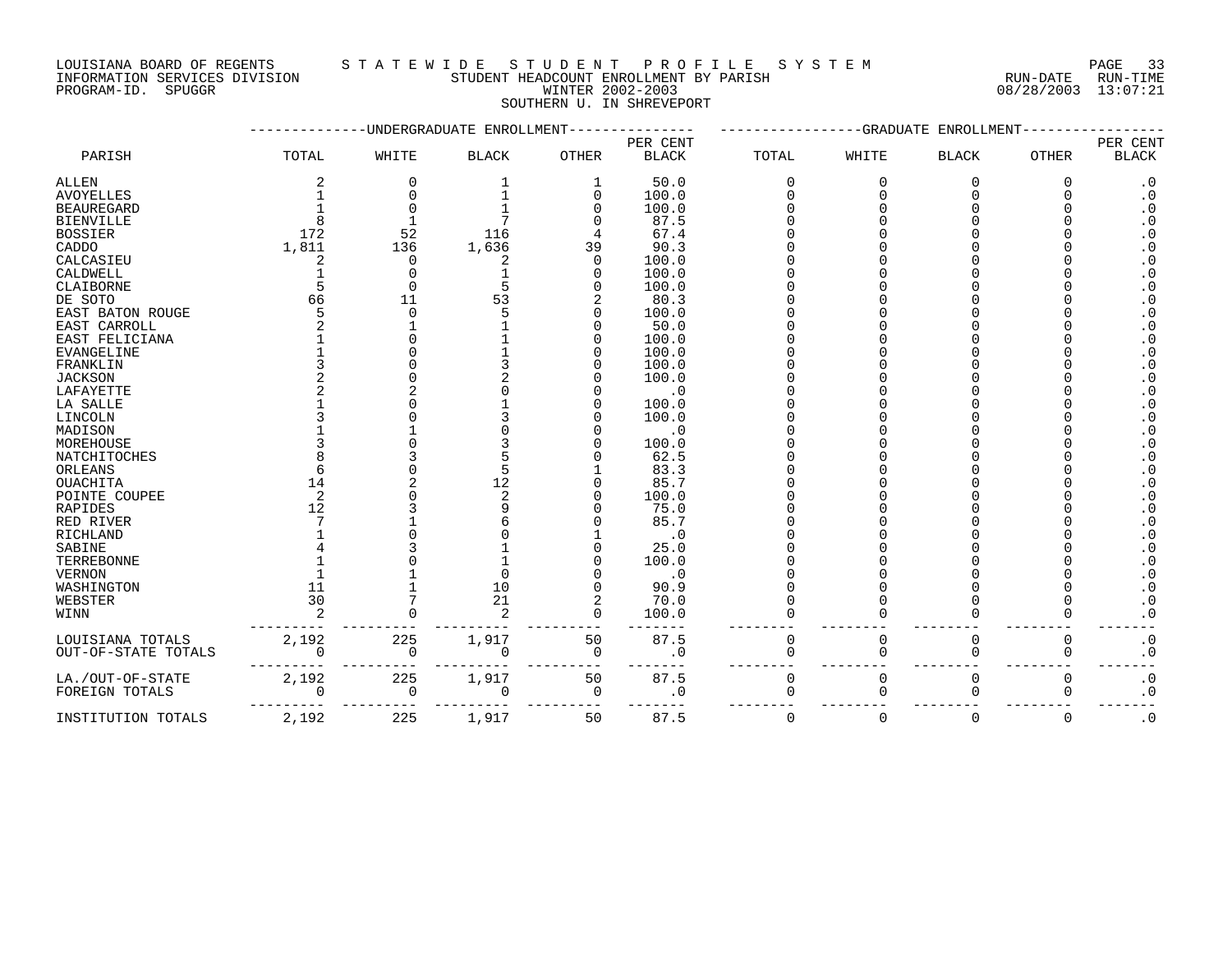LOUISIANA BOARD OF REGENTS S T A T E W I D E S T U D E N T P R O F I L E S Y S T E M PAGE 34

INFORMATION SERVICES DIVISION STUDENT HEADCOUNT ENROLLMENT BY PARISH RUN-DATE RUN-TIME

# PROGRAM-ID. SPUGGR WINTER 2002-2003 08/28/2003 13:07:21 BATON ROUGE COMMUNITY COLLEGE

|                          |                | -------UNDERGRADUATE ENROLLMENT |              |                  | --GRADUATE<br>ENROLLMENT<br>---------- |             |             |              |             |                                                  |
|--------------------------|----------------|---------------------------------|--------------|------------------|----------------------------------------|-------------|-------------|--------------|-------------|--------------------------------------------------|
|                          |                |                                 |              |                  | PER CENT                               |             |             |              |             | PER CENT                                         |
| PARISH                   | TOTAL          | WHITE                           | <b>BLACK</b> | OTHER            | <b>BLACK</b>                           | TOTAL       | WHITE       | <b>BLACK</b> | OTHER       | <b>BLACK</b>                                     |
| ACADIA                   | 2              | 2                               | $\mathbf 0$  | $\mathbf 0$      | $\cdot$ 0                              | $\mathbf 0$ | $\mathbf 0$ | $\mathbf 0$  | $\mathbf 0$ | $\cdot$ 0                                        |
| ALLEN                    | 3              | $\mathbf{1}$                    | 2            | $\Omega$         | 66.7                                   | $\Omega$    | $\Omega$    | $\Omega$     | $\Omega$    | $\cdot$ 0                                        |
| ASCENSION                | 184            | 145                             | 27           | 12               | 14.7                                   | $\Omega$    | $\Omega$    | $\Omega$     | $\Omega$    | $\boldsymbol{\cdot}$ 0                           |
| ASSUMPTION               | 8              | 8                               | 0            | 0                | $\cdot$ 0                              | $\Omega$    | U           |              | O           | $\boldsymbol{\cdot}$ 0                           |
| <b>AVOYELLES</b>         | 6              | 6                               | 0            | $\Omega$         | $\cdot$ 0                              | C           |             |              |             | $\boldsymbol{\cdot}$ 0                           |
| <b>BOSSIER</b>           | 5              | 5                               | U            | 0                | . 0                                    | C           |             |              |             | $\cdot$ 0                                        |
| CADDO                    | 14             | 7                               | 6            | $\mathbf{1}$     | 42.9                                   |             |             |              |             | $\boldsymbol{\cdot}$ 0                           |
| CALCASIEU                | 15             | 13                              |              | $\mathbf{1}$     | 6.7                                    |             |             |              |             | $\cdot$ 0                                        |
| CONCORDIA                | 4              | 4                               | $\Omega$     | $\Omega$         | . 0                                    |             |             |              |             | $\boldsymbol{\cdot}$ 0                           |
| DE SOTO                  | $\mathbf{1}$   | $\mathbf 1$                     | $\Omega$     | $\Omega$         | $\cdot$ 0                              |             |             |              |             | $\boldsymbol{\cdot}$ 0                           |
| EAST BATON ROUGE         | 3,064          | 1,752                           | 1,120        | 192              | 36.6                                   |             | ∩           |              |             | $\boldsymbol{\cdot}$ 0                           |
| EAST CARROLL             | 1              | 1                               | 0            | 0                | $\cdot$ 0                              | $\cap$      | U           |              |             | $\cdot$ 0                                        |
| EAST FELICIANA           | 88             | 55                              | 32           | 1                | 36.4                                   |             |             |              |             | $\cdot$ 0                                        |
| EVANGELINE               | 5              | 4                               | 1            | 0                | 20.0                                   | U           | U           |              |             | $\boldsymbol{\cdot}$ 0                           |
| FRANKLIN                 | $\mathbf{1}$   |                                 | $\Omega$     | $\Omega$         | $\cdot$ 0                              | C           |             |              |             | $\boldsymbol{\cdot}$ 0                           |
| <b>GRANT</b>             | $\mathbf{1}$   | $\mathbf{1}$                    | U            | $\Omega$         | $\cdot$ 0                              | C           |             |              |             | $\boldsymbol{\cdot}$ 0                           |
| IBERIA                   | 5              | $\overline{4}$                  |              | $\mathbf 0$      | 20.0                                   | C           | U           |              |             | $\boldsymbol{\cdot}$ 0                           |
| <b>IBERVILLE</b>         | 201            | 125                             | 71           | 5                | 35.3                                   |             |             |              |             | $\boldsymbol{\cdot}$ 0                           |
| <b>JACKSON</b>           | 1              | $\mathbf{1}$                    | $\mathbf 0$  | 0                | $\cdot$ 0                              | C           |             |              |             | $\cdot$ 0                                        |
| <b>JEFFERSON</b>         | 71             | 61                              |              | 9                | 1.4                                    |             |             |              |             | $\boldsymbol{\cdot}$ 0                           |
| <b>JEFFERSON DAVIS</b>   | 2              | 2                               | U            | $\Omega$         | $\cdot$ 0                              |             |             |              |             | $\cdot$ 0                                        |
| LAFAYETTE                | 12             | 10                              | $\Omega$     | 2                | $\cdot$ 0                              |             |             |              |             | $\boldsymbol{\cdot}$ 0                           |
| LAFOURCHE                | 19             | 17                              |              | $\Omega$         | 10.5                                   |             |             |              |             | $\boldsymbol{\cdot}$ 0                           |
| LA SALLE                 | $\mathbf{1}$   | 1                               | 0            | 0                | $\cdot$ 0                              | C           |             |              |             | $\cdot$ 0                                        |
| LINCOLN                  | $\mathbf{1}$   | $\mathbf{1}$                    | $\Omega$     | $\Omega$         | . 0                                    |             |             |              |             | $\boldsymbol{\cdot}$ 0                           |
| LIVINGSTON               | 214            | 202                             |              | 8                | 1.9                                    |             |             |              |             | $\boldsymbol{\cdot}$ 0                           |
| ORLEANS                  | 35             | 24                              |              | 4                | 20.0                                   |             |             |              |             | $\boldsymbol{\cdot}$ 0                           |
| OUACHITA                 | 7              | 6                               |              | $\Omega$         | 14.3                                   |             |             |              |             | $\boldsymbol{\cdot}$ 0                           |
| PLAOUEMINES              | 4              | 3                               | $\Omega$     | $\mathbf{1}$     | $\cdot$ 0                              | $\cap$      |             |              |             | $\boldsymbol{\cdot}$ 0                           |
| POINTE COUPEE            | 94             | 78                              | 15           | $\mathbf{1}$     | 16.0                                   | $\cap$      |             |              |             | $\cdot$ 0                                        |
| RAPIDES                  | 6              | 4                               | 2            | 0                | 33.3                                   |             |             |              |             | $\cdot$ 0                                        |
| ST. BERNARD              | 7              | 7                               | 0            | 0                | $\cdot$ 0                              |             |             |              |             | $\boldsymbol{\cdot}$ 0                           |
| ST. CHARLES              | 23             | 21                              | 2            | $\Omega$         | 8.7                                    |             | U           |              |             | $\cdot$ 0                                        |
| ST. HELENA               | 1              | $\mathbf{1}$                    | 0            | $\Omega$         | . 0                                    |             | ∩           |              |             | $\cdot$ 0                                        |
| ST. JAMES                | 6              | 3                               | 3            | $\Omega$         | 50.0                                   |             | $\cap$      |              |             | $\boldsymbol{\cdot}$ 0                           |
| ST. JOHN                 | 12             | 9                               | 2            | 1                | 16.7                                   |             | ∩           |              |             | $\boldsymbol{\cdot}$ 0                           |
| ST. LANDRY               | $\overline{4}$ | $\overline{2}$                  | 2            | $\mathbf 0$      | 50.0                                   | $\cap$      | $\cap$      |              |             | $\boldsymbol{\cdot}$ 0                           |
| ST. MARTIN               | 2              | $\Omega$                        |              | $\mathbf 0$      | 100.0                                  | C<br>C      |             |              |             | $\boldsymbol{\cdot}$ 0                           |
| ST. MARY                 | 5              | 2                               | 0            | 2                | 20.0                                   |             |             |              |             | $\boldsymbol{\cdot}$ 0                           |
| ST. TAMMANY              | 45             | 43<br>9                         | 5            | 2<br>$\mathbf 0$ | $\cdot$ 0<br>35.7                      |             |             |              |             | $\cdot$ 0                                        |
| TANGIPAHOA<br>TERREBONNE | 14<br>11       | 11                              | 0            | $\Omega$         | . 0                                    | C           |             |              | $\Omega$    | $\boldsymbol{\cdot}$ 0<br>$\boldsymbol{\cdot}$ 0 |
| VERMILLION               | $\mathbf{1}$   | $\mathbf{1}$                    | $\cap$       | $\Omega$         | $\cdot$ 0                              |             | $\cap$      |              |             | $\boldsymbol{\cdot}$ 0                           |
| VERNON                   | $\mathbf{1}$   | $\mathbf{1}$                    | $\Omega$     | $\mathbf 0$      | $\cdot$ 0                              | $\cap$      | $\cap$      |              |             | $\boldsymbol{\cdot}$ 0                           |
| WASHINGTON               | 3              | $\mathbf{1}$                    |              | 1                | 33.3                                   | $\Omega$    | $\Omega$    | ∩            | ∩           | $\cdot$ 0                                        |
| WEST BATON ROUGE         | 154            | 96                              | 53           | 5                | 34.4                                   | $\Omega$    | $\Omega$    | $\Omega$     | $\Omega$    | $\boldsymbol{\cdot}$ 0                           |
| WEST FELICIANA           | 67             | 50                              | 16           | 1                | 23.9                                   | $\mathbf 0$ | $\mathbf 0$ | $\mathbf 0$  | 0           | $\boldsymbol{\cdot}$ 0                           |
|                          |                |                                 |              |                  |                                        |             |             |              |             |                                                  |
| LOUISIANA TOTALS         | 4,431          | 2,802                           | 1,380        | 249              | 31.1                                   | $\mathbf 0$ | $\mathbf 0$ | $\mathbf 0$  | $\mathbf 0$ | $\cdot$ 0                                        |
| OUT-OF-STATE TOTALS      | 34             | 23                              | 8            | 3                | 23.5                                   | $\Omega$    | $\Omega$    | $\Omega$     | $\Omega$    | $\boldsymbol{\cdot}$ 0                           |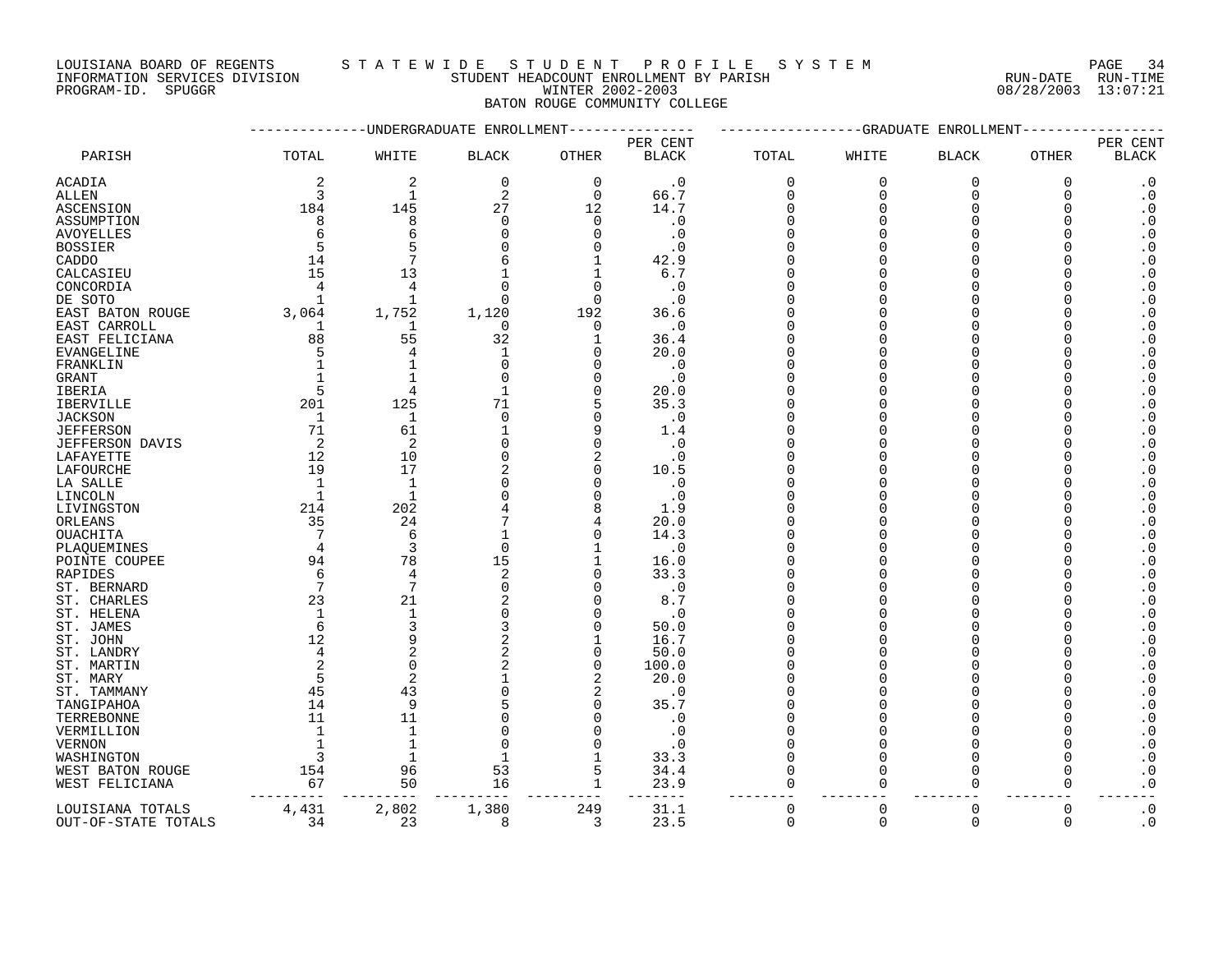## LOUISIANA BOARD OF REGENTS S T A T E W I D E S T U D E N T P R O F I L E S Y S T E M PAGE 35 INFORMATION SERVICES DIVISION STUDENT HEADCOUNT ENROLLMENT BY PARISH RUN-DATE RUN-TIME DOUISIANA BOARD OF REGENTS STAILWALD ENGLINENT BY PARISH SAND ENGLINENT SERVICES DIVISION STUDENT HEADCOUNT ENROLLMENT BY PARISH (RUN-DATE RUN-TIME RUN-TIME STUDENT HEADCOUNT ENROLLMENT BY PARISH (RUN-DATE RUN-TIME STUDEN BATON ROUGE COMMUNITY COLLEGE

|                                    |       |       | -UNDERGRADUATE ENROLLMENT- |           | -GRADUATE ENROLLMENT-    |       |       |              |       |                          |
|------------------------------------|-------|-------|----------------------------|-----------|--------------------------|-------|-------|--------------|-------|--------------------------|
| PARISH                             | TOTAL | WHITE | <b>BLACK</b>               | OTHER     | PER CENT<br><b>BLACK</b> | TOTAL | WHITE | <b>BLACK</b> | OTHER | PER CENT<br><b>BLACK</b> |
| LA./OUT-OF-STATE<br>FOREIGN TOTALS | 4,465 | 2,825 | 1,388                      | 252<br>35 | 31.1                     |       |       |              |       |                          |
| INSTITUTION TOTALS                 | 4,500 | 2,825 | 1,388                      | 287       | 30.8                     |       |       |              |       |                          |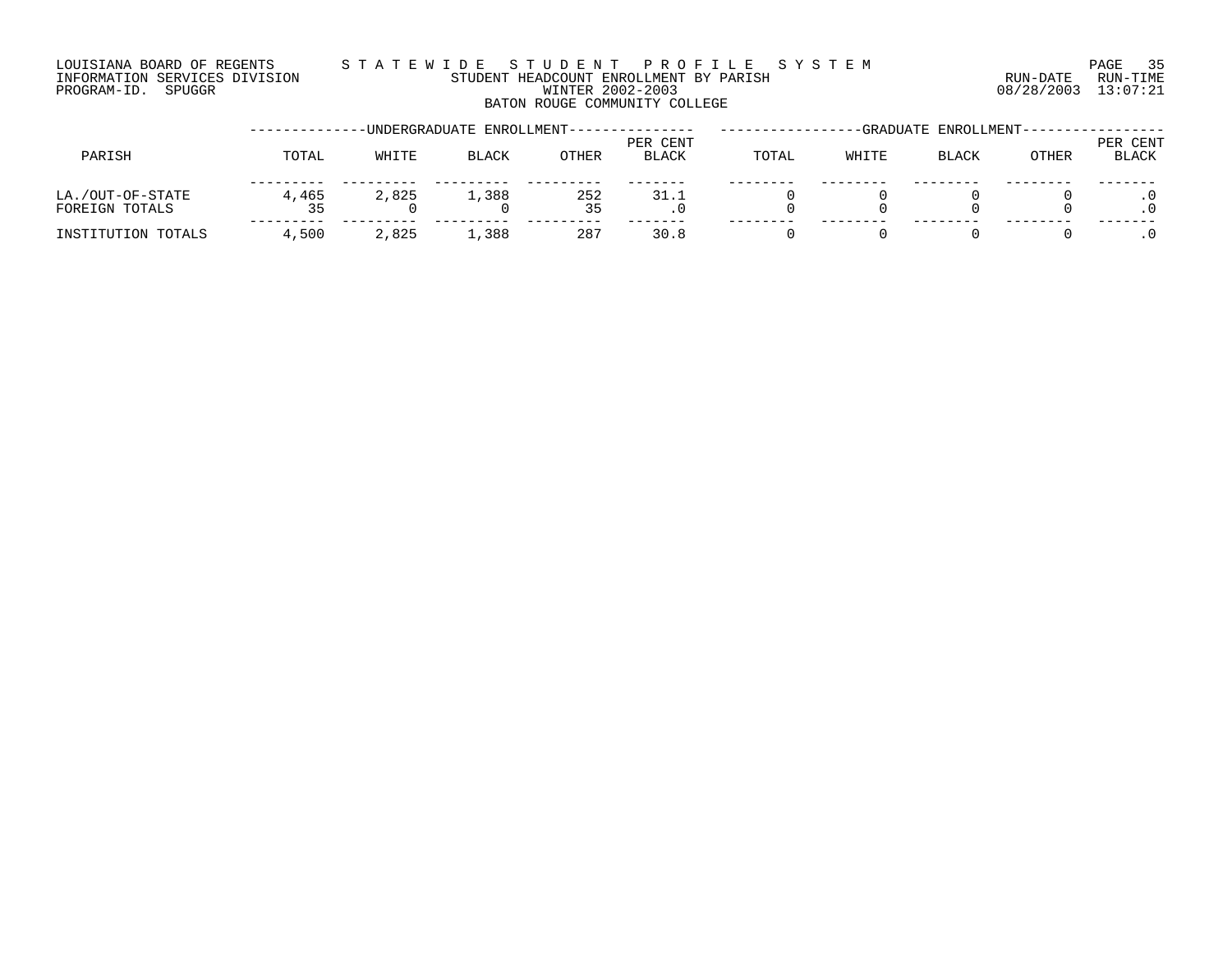LOUISIANA BOARD OF REGENTS S T A T E W I D E S T U D E N T P R O F I L E S Y S T E M PAGE 36

INFORMATION SERVICES DIVISION STUDENT HEADCOUNT ENROLLMENT BY PARISH RUN-DATE RUN-TIME

PROGRAM-ID. SPUGGR WINTER 2002-2003 08/28/2003 13:07:21 BOSSIER PARISH COMMUNITY COLLEGE

|                     | -UNDERGRADUATE ENROLLMENT- |       |              |          |              |          | -GRADUATE<br>ENROLLMENT |              |              |           |  |  |
|---------------------|----------------------------|-------|--------------|----------|--------------|----------|-------------------------|--------------|--------------|-----------|--|--|
|                     |                            |       |              |          | PER CENT     |          | PER CENT                |              |              |           |  |  |
| PARISH              | TOTAL                      | WHITE | <b>BLACK</b> | OTHER    | <b>BLACK</b> | TOTAL    | WHITE                   | <b>BLACK</b> | <b>OTHER</b> | BLACK     |  |  |
| <b>ASCENSION</b>    |                            |       | 0            | $\Omega$ | $\cdot$ 0    |          |                         |              |              | $\cdot$ 0 |  |  |
| <b>BIENVILLE</b>    | 39                         | 22    | 16           |          | 41.0         |          |                         |              |              | $\cdot$ 0 |  |  |
| <b>BOSSIER</b>      | 1,517                      | 1,095 | 281          | 141      | 18.5         |          |                         |              |              | $\cdot$ 0 |  |  |
| CADDO               | 1,974                      | 1,277 | 572          | 125      | 29.0         |          |                         |              |              | $\cdot$ 0 |  |  |
| CALCASIEU           |                            |       | 2            |          | 50.0         |          |                         |              |              | $\cdot$ 0 |  |  |
| CLAIBORNE           | 54                         | 30    | 23           |          | 42.6         |          |                         |              |              | . 0       |  |  |
| DE SOTO             | 114                        | 89    | 19           |          | 16.7         |          |                         |              |              | $\cdot$ 0 |  |  |
| EAST BATON ROUGE    |                            |       |              |          | $\cdot$ 0    |          |                         |              |              | $\cdot$ 0 |  |  |
| FRANKLIN            |                            |       |              |          | . 0          |          |                         |              |              | . 0       |  |  |
| LAFAYETTE           |                            |       |              |          | . 0          |          |                         |              |              |           |  |  |
| LINCOLN             |                            |       |              |          | 20.0         |          |                         |              |              | $\cdot$ 0 |  |  |
| LIVINGSTON          |                            |       |              |          | $\cdot$ 0    |          |                         |              |              | $\cdot$ 0 |  |  |
| MADISON             |                            |       |              |          | 100.0        |          |                         |              |              | $\cdot$ 0 |  |  |
| NATCHITOCHES        |                            |       |              |          | $\cdot$ 0    |          |                         |              |              | . 0       |  |  |
| <b>OUACHITA</b>     | 12                         |       |              |          | 41.7         |          |                         |              |              | $\cdot$ 0 |  |  |
| POINTE COUPEE       |                            |       |              |          | 50.0         |          |                         |              |              | . 0       |  |  |
| RAPIDES             |                            |       |              |          | 75.0         |          |                         |              |              | . 0       |  |  |
| RED RIVER           | 17                         | 12    |              |          | 23.5         |          |                         |              |              | . 0       |  |  |
| RICHLAND            |                            |       |              |          | 100.0        |          |                         |              |              | $\cdot$ 0 |  |  |
| SABINE              |                            |       |              |          | 11.1         |          |                         |              |              | $\cdot$ 0 |  |  |
| ST. JOHN            |                            |       |              |          | $\cdot$ 0    |          |                         |              |              | $\cdot$ 0 |  |  |
| ST. MARTIN          |                            |       |              |          | . 0          |          |                         |              |              | $\cdot$ 0 |  |  |
| TERREBONNE          |                            |       |              |          | . 0          |          |                         |              |              | . 0       |  |  |
| UNION               |                            |       |              |          | 50.0         |          |                         |              |              | . 0       |  |  |
| VERMILLION          |                            |       |              |          | $\cdot$ 0    |          |                         |              |              | $\cdot$ 0 |  |  |
| VERNON              |                            |       |              |          | $\cdot$ 0    |          |                         |              |              | . 0       |  |  |
| WEBSTER             | 384                        | 262   | 105          | 17       | 27.3         |          |                         |              |              | $\cdot$ 0 |  |  |
|                     |                            |       |              | $\Omega$ |              |          |                         |              |              | . 0       |  |  |
| WEST CARROLL        |                            |       |              |          | . 0          |          |                         |              |              |           |  |  |
| LOUISIANA TOTALS    | 4,164                      | 2,831 | 1,037        | 296      | 24.9         | 0        |                         | O            | $\Omega$     | $\cdot$ 0 |  |  |
| OUT-OF-STATE TOTALS | 43                         | 33    | 6            | 4        | 14.0         | O        |                         |              |              | $\cdot$ 0 |  |  |
| LA./OUT-OF-STATE    | 4,207                      | 2,864 | 1,043        | 300      | 24.8         | $\Omega$ | $\Omega$                | $\Omega$     | O            | $\cdot$ 0 |  |  |
| FOREIGN TOTALS      |                            | 0     |              | 0        | . 0          |          |                         |              |              | $\cdot$ 0 |  |  |
| INSTITUTION TOTALS  | 4,207                      | 2,864 | 1,043        | 300      | 24.8         | $\Omega$ | $\Omega$                | $\Omega$     | $\Omega$     | $\cdot$ 0 |  |  |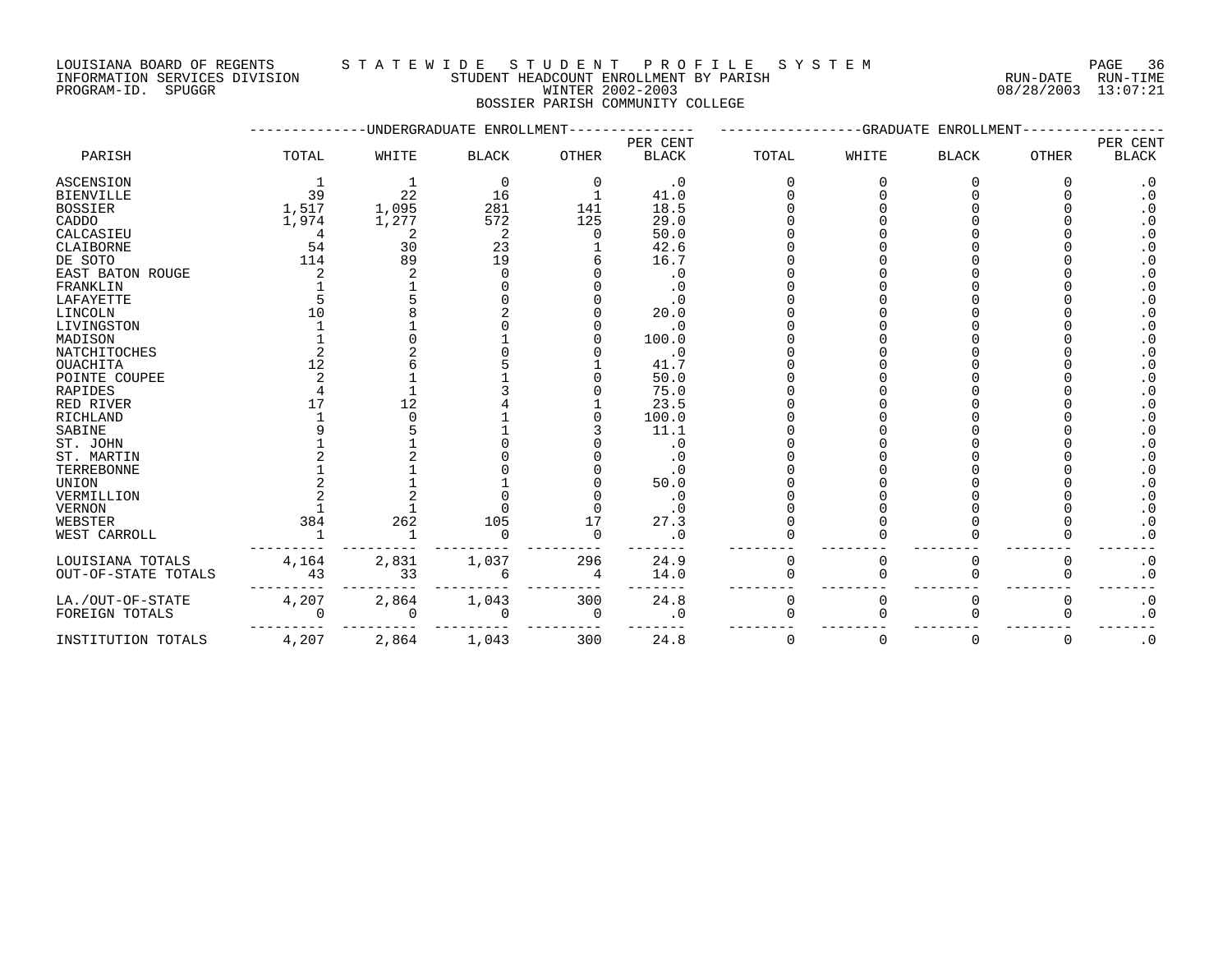LOUISIANA BOARD OF REGENTS S T A T E W I D E S T U D E N T P R O F I L E S Y S T E M PAGE 37 INFORMATION SERVICES DIVISION STUDENT HEADCOUNT ENROLLMENT BY PARISH RUN-DATE RUN-TIME

DELGADO COMMUNITY COLLEGE

PROGRAM-ID. SPUGGR WINTER 2002-2003 08/28/2003 13:07:21

|                  | ---------UNDERGRADUATE ENROLLMENT----------- |                |                |                   | -----------GRADUATE ENROLLMENT |             |             |              |          |                                     |
|------------------|----------------------------------------------|----------------|----------------|-------------------|--------------------------------|-------------|-------------|--------------|----------|-------------------------------------|
|                  |                                              |                |                |                   | PER CENT                       |             |             |              |          | PER CENT                            |
| PARISH           | TOTAL                                        | WHITE          | <b>BLACK</b>   | <b>OTHER</b>      | <b>BLACK</b>                   | TOTAL       | WHITE       | <b>BLACK</b> | OTHER    | <b>BLACK</b>                        |
| ACADIA           | 5                                            | 5              | 0              | $\mathbf 0$       | $\cdot$ 0                      | $\mathbf 0$ | $\mathbf 0$ | $\mathbf 0$  | 0        | $\cdot$ 0                           |
| ALLEN            | $\mathbf 1$                                  | $\mathbf{1}$   | $\mathbf 0$    | $\Omega$          | $\cdot$ 0                      | $\mathbf 0$ | $\Omega$    | $\Omega$     | $\Omega$ | $\cdot$ 0                           |
| <b>ASCENSION</b> | 21                                           | 15             | 4              | $\overline{2}$    | 19.0                           | $\mathbf 0$ | $\Omega$    | $\Omega$     | $\Omega$ | $\cdot$ 0                           |
| ASSUMPTION       | 9                                            | 6              | 2              | 1                 | 22.2                           | $\Omega$    | O           | $\Omega$     | $\Omega$ | $\cdot$ 0                           |
| <b>AVOYELLES</b> | $\mathbf{1}$                                 | $\Omega$       |                | $\Omega$          | 100.0                          | $\Omega$    |             | $\Omega$     | $\Omega$ | $\cdot$ 0                           |
| <b>BOSSIER</b>   | 3                                            | 2              |                | $\Omega$          | 33.3                           | $\Omega$    | $\cap$      | $\Omega$     |          | $\boldsymbol{\cdot}$ 0              |
| CADDO            | 3                                            |                | 2              | $\Omega$          | 66.7                           | $\Omega$    |             | $\Omega$     | O        | $\cdot$ 0                           |
| CALCASIEU        | 10                                           | 6              | 3              | -1                | 30.0                           | $\Omega$    |             | $\Omega$     |          | $\boldsymbol{\cdot}$ 0              |
| CALDWELL         | $\mathbf{1}$                                 |                | $\Omega$       | $\Omega$          | $\cdot$ 0                      | $\Omega$    |             | $\Omega$     | $\Omega$ | $\boldsymbol{\cdot}$ 0              |
| CAMERON          | $\mathbf{1}$                                 |                | $\Omega$       | $\Omega$          | $\cdot$ 0                      | $\Omega$    |             | $\Omega$     | $\Omega$ | $\cdot$ 0                           |
| CATAHOULA        |                                              | $\Omega$       |                | $\mathbf 0$       | 100.0                          | $\Omega$    | ∩           | $\Omega$     | $\Omega$ | $\cdot$ 0                           |
| CONCORDIA        | 3                                            | $\overline{0}$ | 3              | $\Omega$          | 100.0                          | $\Omega$    |             | $\Omega$     | $\Omega$ | $\boldsymbol{\cdot}$ 0              |
| DE SOTO          | 5                                            | $\overline{2}$ | $\mathbf 1$    | $\overline{2}$    | 20.0                           | $\Omega$    |             | $\Omega$     | $\Omega$ | $\boldsymbol{\cdot}$ 0              |
| EAST BATON ROUGE | 48                                           | 26             | 16             | 6                 | 33.3                           | $\Omega$    | ∩           | $\Omega$     | ∩        | $\boldsymbol{\cdot}$ 0              |
| EAST CARROLL     | 1                                            | $\mathbf{1}$   | $\Omega$       | $\Omega$          | $\cdot$ 0                      | $\Omega$    |             | $\Omega$     |          | $\boldsymbol{\cdot}$ 0              |
| EAST FELICIANA   | 14                                           |                | 6              | 7                 | 42.9                           | $\Omega$    | ∩           | $\Omega$     | ∩        | $\boldsymbol{\cdot}$ 0              |
| EVANGELINE       | 5                                            |                |                | $\mathbf 1$       | 20.0                           | $\Omega$    |             | $\Omega$     | O        | $\boldsymbol{\cdot}$ 0              |
| GRANT            | 2                                            |                |                | 0                 | 50.0                           | $\Omega$    |             | $\Omega$     | ∩        | $\cdot$ 0                           |
| <b>IBERIA</b>    | 9                                            | 4              |                | 4                 | 11.1                           | $\Omega$    | ∩           | $\Omega$     |          | $\boldsymbol{\cdot}$ 0              |
|                  | 5                                            | $\Omega$       | 4              | $\mathbf{1}$      | 80.0                           | $\Omega$    |             | $\Omega$     | $\Omega$ | $\boldsymbol{\cdot}$ 0              |
| <b>IBERVILLE</b> | 2                                            | 2              | $\Omega$       | $\Omega$          |                                | $\Omega$    |             | $\Omega$     |          |                                     |
| <b>JACKSON</b>   | 5,467                                        |                |                |                   | . 0                            | $\Omega$    | ∩           | $\Omega$     |          | $\boldsymbol{\cdot}$ 0              |
| <b>JEFFERSON</b> |                                              | 2,706          | 1,456          | 1,305<br>$\Omega$ | 26.6                           | $\Omega$    |             | $\Omega$     |          | $\boldsymbol{\cdot}$ 0<br>$\cdot$ 0 |
| JEFFERSON DAVIS  | 2                                            | 2              | $\Omega$       |                   | $\cdot$ 0                      | $\Omega$    | ∩           | $\Omega$     |          | $\cdot$ 0                           |
| LAFAYETTE        | 16                                           | 8              | 4              | 4                 | 25.0                           |             |             |              | O        |                                     |
| LAFOURCHE        | 165                                          | 122            | 20             | 23                | 12.1                           | $\Omega$    |             | $\Omega$     |          | $\boldsymbol{\cdot}$ 0              |
| LA SALLE         | 1                                            | $\mathbf{1}$   | $\Omega$       | $\Omega$          | $\cdot$ 0                      | $\Omega$    | $\Omega$    | $\Omega$     | $\Omega$ | $\cdot$ 0                           |
| LINCOLN          | $\mathbf 1$                                  | $\overline{0}$ |                | $\Omega$          | 100.0                          | $\Omega$    |             | $\Omega$     |          | $\cdot$ 0                           |
| LIVINGSTON       | 9                                            | 5              |                | $\Omega$          | 44.4                           | $\Omega$    |             | $\Omega$     | ∩        | $\cdot$ 0                           |
| MADISON          | 2                                            | $\mathbf{1}$   |                | $\Omega$          | 50.0                           | $\Omega$    |             | $\Omega$     | $\Omega$ | $\boldsymbol{\cdot}$ 0              |
| MOREHOUSE        | $\overline{2}$                               | $\overline{0}$ | 2              | $\Omega$          | 100.0                          | $\Omega$    |             | $\Omega$     | $\Omega$ | $\boldsymbol{\cdot}$ 0              |
| NATCHITOCHES     | 4                                            | $\mathbf 0$    | 2              | $\overline{2}$    | 50.0                           | $\Omega$    | ∩           | $\Omega$     | ∩        | $\boldsymbol{\cdot}$ 0              |
| ORLEANS          | 6,030                                        | 944            | 4,211          | 875               | 69.8                           | $\Omega$    | ∩           | $\Omega$     | ∩        | $\cdot$ 0                           |
| <b>OUACHITA</b>  | 3                                            | 1              | 2              | $\Omega$          | 66.7                           | $\Omega$    |             | $\Omega$     |          | $\boldsymbol{\cdot}$ 0              |
| PLAQUEMINES      | 207                                          | 115            | 44             | 48                | 21.3                           | $\Omega$    |             | $\Omega$     | O        | $\boldsymbol{\cdot}$ 0              |
| POINTE COUPEE    | 7                                            | $\sqrt{2}$     | 5              | $\Omega$          | 71.4                           | $\Omega$    |             | $\Omega$     | U        | $\boldsymbol{\cdot}$ 0              |
| RAPIDES          | 10                                           | 5              | $\overline{2}$ | 3                 | 20.0                           | $\Omega$    |             | $\Omega$     |          | $\cdot$ 0                           |
| SABINE           | 2                                            | $\overline{2}$ | $\mathbf 0$    | $\overline{0}$    | $\cdot$ 0                      | $\Omega$    |             | $\Omega$     | $\Omega$ | $\cdot$ 0                           |
| ST. BERNARD      | 292                                          | 196            | 32             | 64                | 11.0                           | $\Omega$    |             | $\Omega$     |          | $\boldsymbol{\cdot}$ 0              |
| ST. CHARLES      | 428                                          | 243            | 126            | 59                | 29.4                           | $\Omega$    |             | $\Omega$     | ∩        | $\cdot$ 0                           |
| ST. HELENA       | $\overline{4}$                               | $\mathbf 0$    | 3              | $\mathbf 1$       | 75.0                           | $\Omega$    | $\cap$      | $\Omega$     |          | $\boldsymbol{\cdot}$ 0              |
| ST. JAMES        | 67                                           | 26             | 34             | 7                 | 50.7                           | $\Omega$    |             | $\Omega$     | O        | $\cdot$ 0                           |
| ST. JOHN         | 308                                          | 111            | 146            | 51                | 47.4                           | $\Omega$    |             | $\Omega$     | ∩        | $\cdot$ 0                           |
| ST. LANDRY       | 3                                            | $\mathbf{1}$   | $\mathbf 1$    | 1                 | 33.3                           | $\Omega$    |             | $\Omega$     | $\Omega$ | $\cdot$ 0                           |
| ST. MARTIN       | 3                                            | $\overline{c}$ | $\mathbf{1}$   | $\overline{0}$    | 33.3                           | $\Omega$    |             | $\Omega$     |          | $\cdot$ 0                           |
| ST. MARY         | 8                                            | 5              | 2              | 1                 | 25.0                           | $\Omega$    | U           | $\Omega$     | O        | $\cdot$ 0                           |
| ST. TAMMANY      | 1,500                                        | 1,003          | 181            | 316               | 12.1                           | ∩           |             | $\Omega$     | $\Omega$ | $\boldsymbol{\cdot}$ 0              |
| TANGIPAHOA       | 58                                           | 29             | 21             | 8                 | 36.2                           |             |             | $\Omega$     | $\Omega$ | $\boldsymbol{\cdot}$ 0              |
| TERREBONNE       | 159                                          | 91             | 37             | 31                | 23.3                           |             |             |              |          | $\boldsymbol{\cdot}$ 0              |
| VERMILLION       | 12                                           | 9              | 1              | 2                 | 8.3                            | $\Omega$    |             | $\Omega$     |          | $\cdot$ 0                           |
| <b>VERNON</b>    | $\mathbf{1}$                                 | $\mathbf{1}$   | $\Omega$       | $\Omega$          | . 0                            | $\Omega$    | $\cap$      | $\cap$       | $\Omega$ | $\cdot$ 0                           |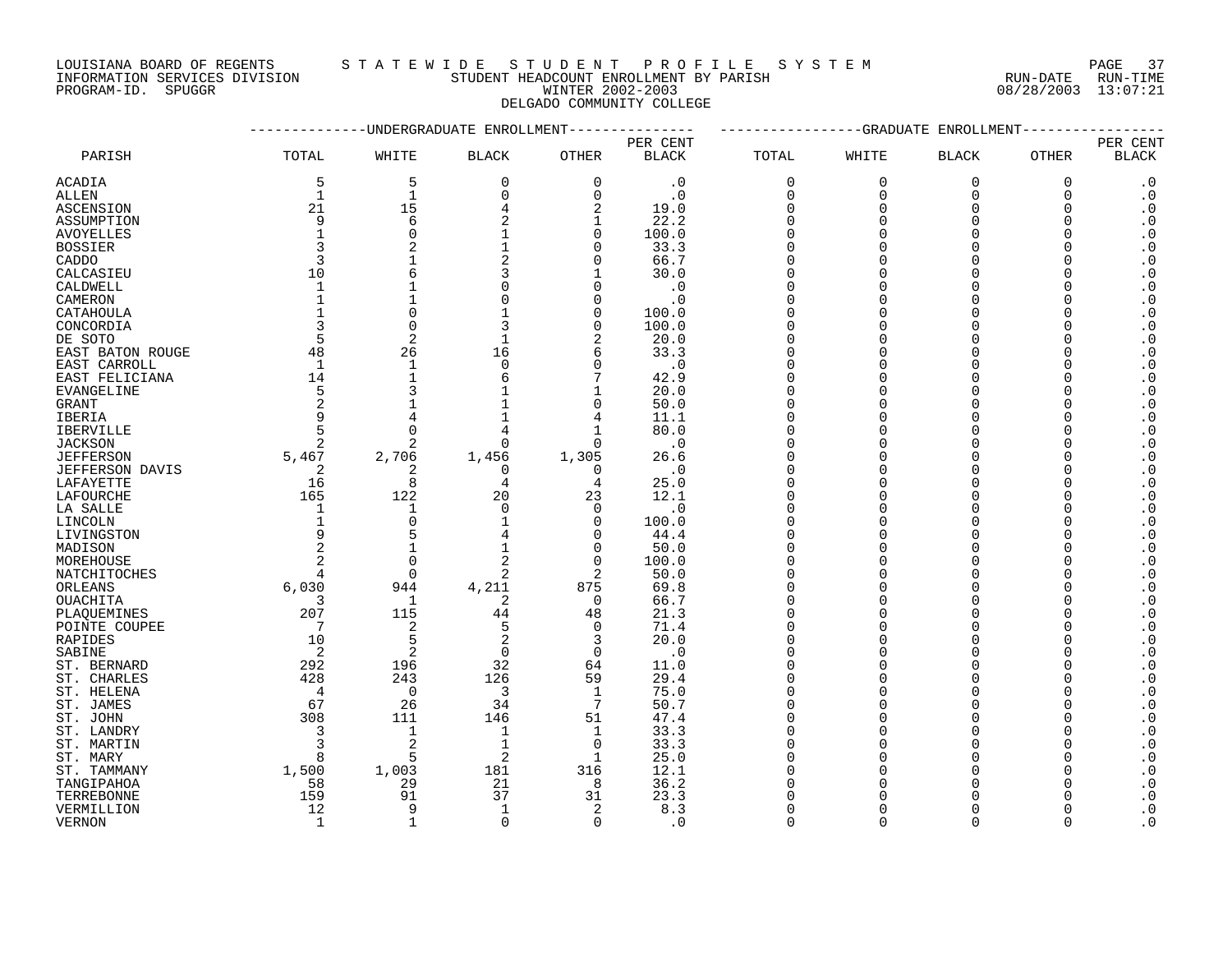## LOUISIANA BOARD OF REGENTS S T A T E W I D E S T U D E N T P R O F I L E S Y S T E M PAGE 38 INFORMATION SERVICES DIVISION STUDENT HEADCOUNT ENROLLMENT BY PARISH RUN-DATE RUN-TIME DOUISIANA BOARD OF REGENTS STAILWALD ENGLINENT BY PARISH SAND ENGLINENT SERVICES DIVISION STUDENT HEADCOUNT ENROLLMENT BY PARISH (RUN-DATE RUN-TIME RUN-TIME STUDENT HEADCOUNT ENROLLMENT BY PARISH (RUN-DATE RUN-TIME STUDEN DELGADO COMMUNITY COLLEGE

|                                            |               |             | -UNDERGRADUATE ENROLLMENT- |              |                   |       |       |              |       |                   |
|--------------------------------------------|---------------|-------------|----------------------------|--------------|-------------------|-------|-------|--------------|-------|-------------------|
| PARISH                                     | TOTAL         | WHITE       | BLACK                      | OTHER        | PER CENT<br>BLACK | TOTAL | WHITE | <b>BLACK</b> | OTHER | PER CENT<br>BLACK |
| WASHINGTON                                 | 44            | 24          |                            |              | 25.0              |       |       |              |       |                   |
| WEST BATON ROUGE<br>WEST FELICIANA<br>WINN |               |             |                            |              |                   |       |       |              |       | . 0<br>$\cdot$ 0  |
| LOUISIANA TOTALS<br>OUT-OF-STATE TOTALS    | 14,968<br>198 | 5,735       | 6,397<br>45                | 2,836<br>56  | 42.7<br>22.7      |       |       |              |       | . 0<br>$\cdot$ 0  |
| LA./OUT-OF-STATE<br>FOREIGN TOTALS         | 15,166<br>206 | 5,832<br>27 | 6,442<br>b                 | 2,892<br>173 | 42.5<br>2.9       |       |       |              |       | . 0<br>. 0        |
| INSTITUTION TOTALS                         | 15,372        | 5,859       | 6,448                      | 3,065        | 41.9              |       |       |              |       |                   |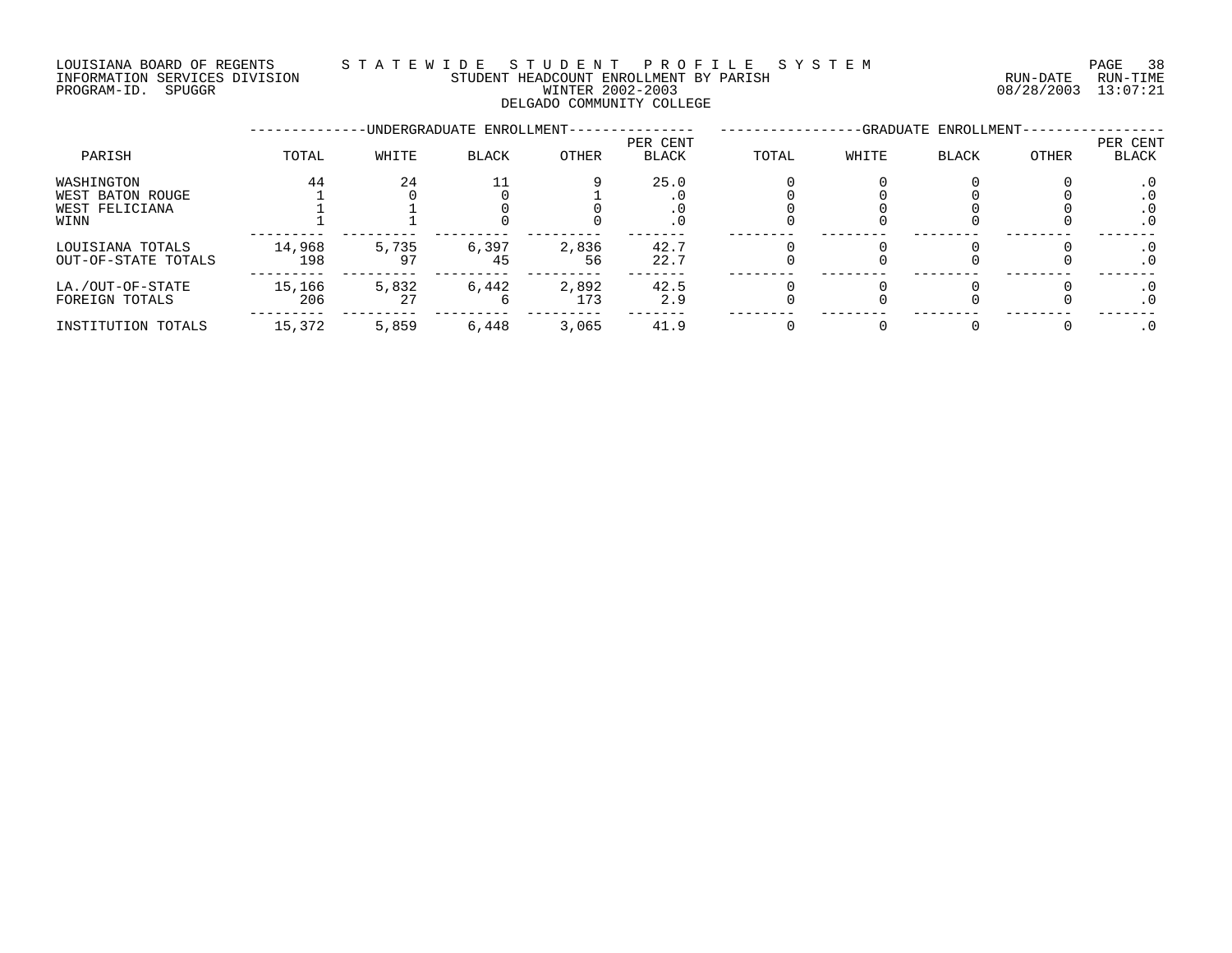INFORMATION SERVICES DIVISION STUDENT HEADCOUNT ENROLLMENT BY PARISH RUN-DATE RUN-TIME NEOLIMENT DO SERVICES DIVISION CONTRACTORY TRADEMITY EXPLOSIVE THE RESERVED BY PARISH THE RUN-DATE RUN-TIME RUN<br>PROGRAM-ID. SPUGGR DIVISION CONTRACTORY WINTER 2002-2003 08/28/2003 13:07:21

# LOUISIANA BOARD OF REGENTS S T A T E W I D E S T U D E N T P R O F I L E S Y S T E M PAGE 39

ELAINE P. NUNEZ COMMUN. COLLEGE

|                     |       |       | -UNDERGRADUATE ENROLLMENT- |       |              |       |       |       |              |           |
|---------------------|-------|-------|----------------------------|-------|--------------|-------|-------|-------|--------------|-----------|
|                     |       |       |                            |       | PER CENT     |       |       |       |              | PER CENT  |
| PARISH              | TOTAL | WHITE | <b>BLACK</b>               | OTHER | <b>BLACK</b> | TOTAL | WHITE | BLACK | <b>OTHER</b> | BLACK     |
| ASCENSION           |       |       |                            |       | . 0          |       |       |       |              |           |
| ASSUMPTION          |       |       |                            |       |              |       |       |       |              |           |
| EAST BATON ROUGE    |       |       |                            |       | 100.0        |       |       |       |              |           |
| <b>JEFFERSON</b>    |       |       | 24                         |       | 34.8         |       |       |       |              |           |
| LAFAYETTE           |       |       |                            |       |              |       |       |       |              |           |
| LIVINGSTON          |       |       |                            |       |              |       |       |       |              |           |
| ORLEANS             | 654   | 192   | 407                        | 55    | 62.2         |       |       |       |              |           |
| PLAQUEMINES         | 194   | 69    | 114                        | 11    | 58.8         |       |       |       |              |           |
| ST. BERNARD         | 1,204 | 1,066 | 37                         | 101   | 3.1          |       |       |       |              |           |
| ST. CHARLES         |       |       |                            |       | 50.0         |       |       |       |              |           |
| ST. MARY            |       |       |                            |       | . 0          |       |       |       |              |           |
| ST. TAMMANY         |       | 54    |                            | 10    | 7.2          |       |       |       |              |           |
| TANGIPAHOA          |       |       |                            |       | . 0          |       |       |       |              |           |
| TERREBONNE          |       |       |                            |       | . 0          |       |       |       |              | $\cdot$ 0 |
| LOUISIANA TOTALS    | 2,202 | 1,424 | 590                        | 188   | 26.8         |       |       |       |              | $\cdot$ 0 |
| OUT-OF-STATE TOTALS |       |       |                            |       | $\Omega$     |       |       |       |              | $\cdot$ 0 |
| LA./OUT-OF-STATE    | 2,203 | 1,425 | 590                        | 188   | 26.8         |       |       |       |              | $\cdot$ 0 |
| FOREIGN TOTALS      |       |       |                            |       |              |       |       |       |              | $\cdot$ 0 |
| INSTITUTION TOTALS  | 2,203 | 1,425 | 590                        | 188   | 26.8         |       |       |       |              | $\cdot$ 0 |
|                     |       |       |                            |       |              |       |       |       |              |           |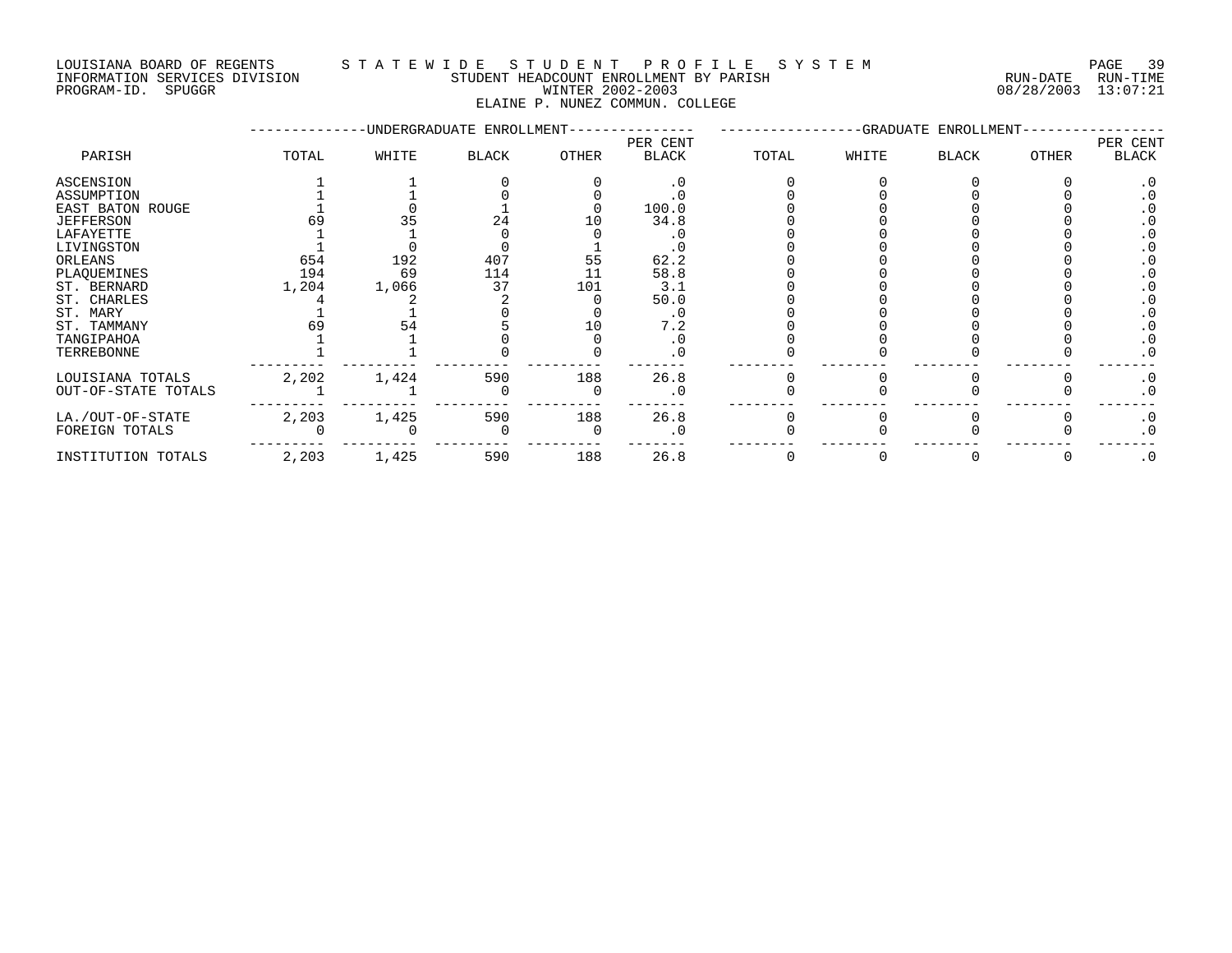INFORMATION SERVICES DIVISION STUDENT HEADCOUNT ENROLLMENT BY PARISH RUN-DATE RUN-TIME DOULSIANA BOARD OF REGENIS<br>INFORMATION SERVICES DIVISION CONTRESTING THEADCOUNT ENROLLMENT BY PARISH TWO CONTRESTING THE RUN-TIME<br>PROGRAM-ID. SPUGGR DIVISION WINTER 2002-2003

# LOUISIANA BOARD OF REGENTS S T A T E W I D E S T U D E N T P R O F I L E S Y S T E M PAGE 40

RIVER PARISHES COMMUNITY COLLEGE

|                     |       |       | -UNDERGRADUATE ENROLLMENT- |              |                          | -GRADUATE ENROLLMENT- |       |              |              |                          |
|---------------------|-------|-------|----------------------------|--------------|--------------------------|-----------------------|-------|--------------|--------------|--------------------------|
| PARISH              | TOTAL | WHITE | <b>BLACK</b>               | <b>OTHER</b> | PER CENT<br><b>BLACK</b> | TOTAL                 | WHITE | <b>BLACK</b> | <b>OTHER</b> | PER CENT<br><b>BLACK</b> |
| ASCENSION           | 364   | 325   | 27                         | 12           | 7.4                      |                       |       |              |              | . 0                      |
| ASSUMPTION          | 41    | 21    | 20                         |              | 48.8                     |                       |       |              |              |                          |
| CALCASIEU           |       |       |                            |              | . 0                      |                       |       |              |              |                          |
| EAST BATON ROUGE    | 20    | 18    |                            |              | 5.0                      |                       |       |              |              |                          |
| IBERVILLE           |       |       |                            |              | 100.0                    |                       |       |              |              |                          |
| <b>JEFFERSON</b>    |       |       |                            |              |                          |                       |       |              |              |                          |
| LAFOURCHE           |       |       |                            |              |                          |                       |       |              |              |                          |
| LIVINGSTON          |       |       |                            |              |                          |                       |       |              |              |                          |
| ORLEANS             |       |       |                            |              | 100.0                    |                       |       |              |              |                          |
| ST. CHARLES         |       |       |                            |              | 25.0                     |                       |       |              |              |                          |
| ST. JAMES           | 95    | 56    | 39                         |              | 41.1                     |                       |       |              |              |                          |
| ST. JOHN            |       | 22    | 18                         |              | 40.0                     |                       |       |              |              |                          |
| ST. LANDRY          |       |       |                            |              |                          |                       |       |              |              |                          |
| ST. MARY            |       |       |                            |              |                          |                       |       |              |              |                          |
| TERREBONNE          |       |       |                            |              |                          |                       |       |              |              | $\cdot$ 0                |
| LOUISIANA TOTALS    | 590   | 462   | 109                        | 19           | 18.5                     |                       |       |              |              | $\cdot$ 0                |
| OUT-OF-STATE TOTALS |       |       |                            |              | $\cdot$ 0                |                       |       |              |              | $\cdot$ 0                |
| LA./OUT-OF-STATE    | 590   | 462   | 109                        | 19           | 18.5                     |                       |       |              |              | $\cdot$ 0                |
| FOREIGN TOTALS      |       |       |                            |              | . 0                      |                       |       |              |              | $\cdot$ 0                |
| INSTITUTION TOTALS  | 590   | 462   | 109                        | 19           | 18.5                     |                       |       |              |              | $\cdot$ 0                |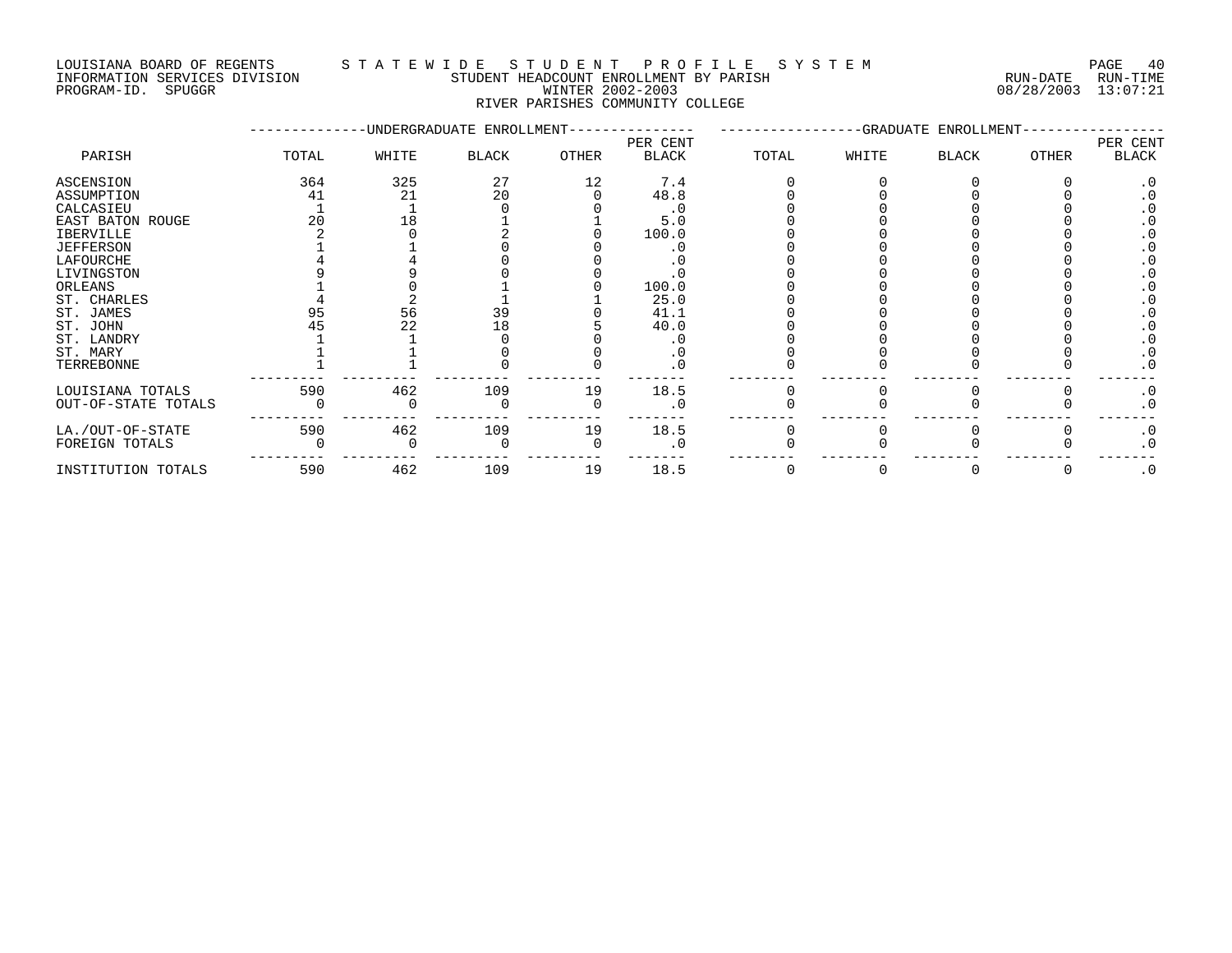### LOUISIANA BOARD OF REGENTS S T A T E W I D E S T U D E N T P R O F I L E S Y S T E M PAGE 41 INFORMATION SERVICES DIVISION STUDENT HEADCOUNT ENROLLMENT BY PARISH RUN-DATE RUN-TIME PROGRAM-ID. SPUGGR WINTER 2002-2003 08/28/2003 13:07:21

SOUTH LA. COMMUNITY COLLEGE

|                        |       |       | -UNDERGRADUATE ENROLLMENT |              | -GRADUATE ENROLLMENT |              |       |              |              |           |
|------------------------|-------|-------|---------------------------|--------------|----------------------|--------------|-------|--------------|--------------|-----------|
|                        |       |       |                           |              | PER CENT             |              |       |              |              | PER CENT  |
| PARISH                 | TOTAL | WHITE | <b>BLACK</b>              | <b>OTHER</b> | <b>BLACK</b>         | TOTAL        | WHITE | <b>BLACK</b> | <b>OTHER</b> | BLACK     |
| ACADIA                 | 13    |       |                           |              | 38.5                 |              |       |              |              | $\cdot$ 0 |
| <b>AVOYELLES</b>       |       |       |                           |              | . 0                  |              |       |              |              |           |
| CALCASIEU              |       |       |                           |              |                      |              |       |              |              |           |
| CAMERON                |       |       |                           |              |                      |              |       |              |              |           |
| EAST BATON ROUGE       |       |       |                           |              |                      |              |       |              |              |           |
| <b>EVANGELINE</b>      |       |       |                           |              |                      |              |       |              |              |           |
| FRANKLIN               | 23    | 10    | 12                        |              | 52.2                 |              |       |              |              |           |
| IBERIA                 | 300   | 180   | 113                       |              | 37.7                 |              |       |              |              |           |
| <b>IBERVILLE</b>       |       |       |                           |              | 50.0                 |              |       |              |              |           |
| <b>JEFFERSON</b>       |       |       |                           |              |                      |              |       |              |              |           |
| <b>JEFFERSON DAVIS</b> |       |       |                           |              |                      |              |       |              |              |           |
| LAFAYETTE              | 561   | 352   | 188                       |              | 33.5                 |              |       |              |              |           |
| LAFOURCHE              |       |       |                           |              |                      |              |       |              |              |           |
| POINTE COUPEE          |       |       |                           |              |                      |              |       |              |              |           |
| <b>RAPIDES</b>         |       |       |                           |              | . 0                  |              |       |              |              |           |
| RED RIVER              |       |       |                           |              | . 0                  |              |       |              |              | $\cdot$ 0 |
| ST. LANDRY             | 28    | 16    |                           |              | 32.1                 |              |       |              |              |           |
| ST. MARTIN             | 124   | 69    | 54                        |              | 43.5                 |              |       |              |              |           |
| ST. MARY               | 82    | 33    | 41                        |              | 50.0                 |              |       |              |              | $\cdot$ 0 |
| TERREBONNE             |       |       |                           |              | . 0                  |              |       |              |              | . 0       |
| VERMILLION             | 64    | 54    |                           |              | 12.5                 |              |       |              |              | . 0       |
| LOUISIANA TOTALS       | 1,215 | 741   | 431                       | 43           | 35.5                 | <sup>0</sup> |       |              |              | $\cdot$ 0 |
| OUT-OF-STATE TOTALS    |       |       |                           |              | . 0                  |              |       |              |              | $\cdot$ 0 |
| LA./OUT-OF-STATE       | 1,215 | 741   | 431                       | 43           | 35.5                 |              |       |              |              | $\cdot$ 0 |
| FOREIGN TOTALS         |       |       |                           | 6            | . 0                  |              |       |              |              | $\cdot$ 0 |
| INSTITUTION TOTALS     | 1,221 | 741   | 431                       | 49           | 35.3                 | O            |       | 0            | O            | $\cdot$ 0 |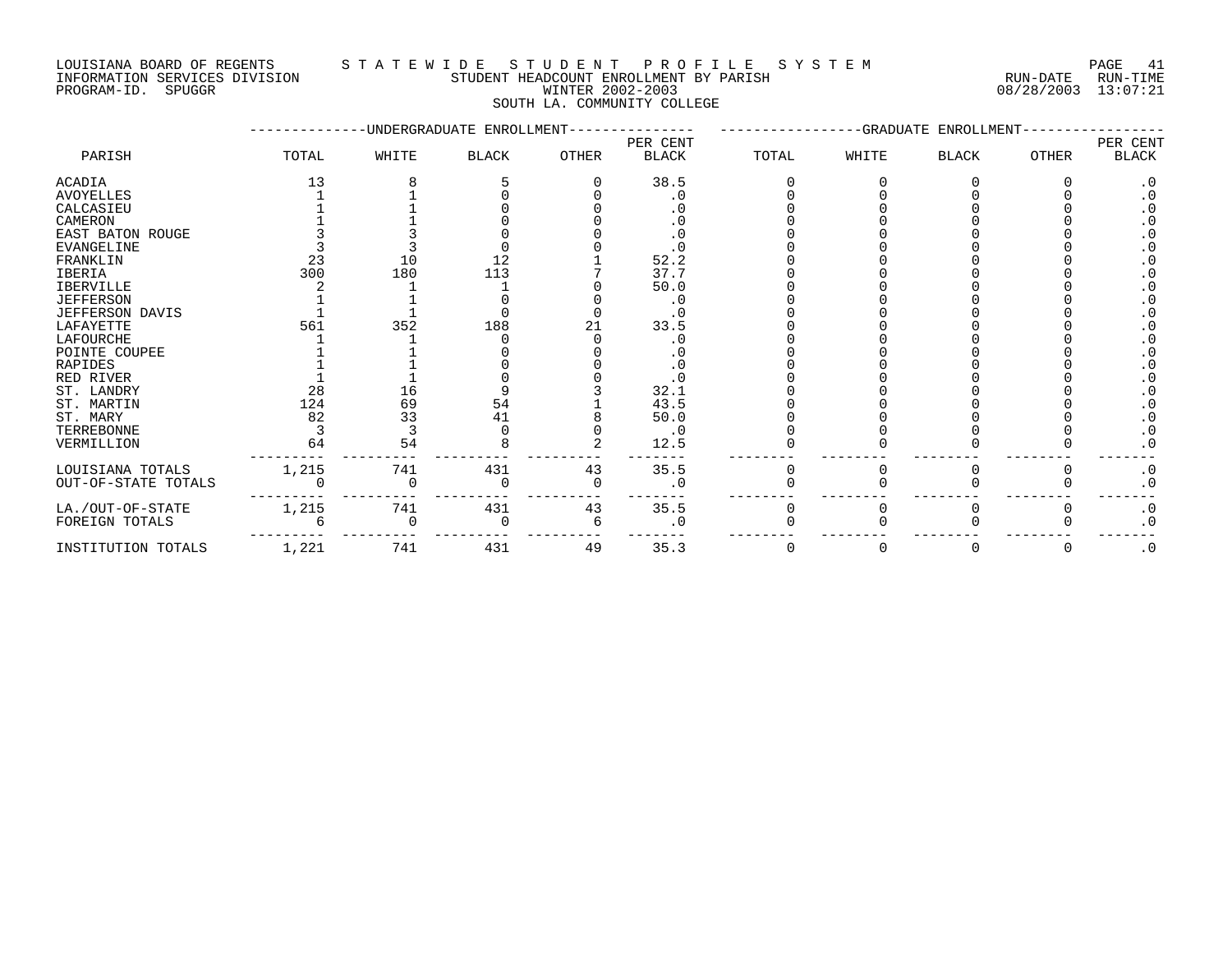LOUISIANA BOARD OF REGENTS STATEWIDE STUDE STUDENT PROFILE SYSTEM PAGE 42<br>INFORMATION SERVICES DIVISION STUDENT HEADCOUNT ENROLLMENT BY PARISH STORMATION SERVICES DIVISION STUDENT HEADCOUNT ENROLLMENT BY PARISH **ENROLLMENT BY PARISH BY PARISH RUN-DATE** RUN-TIME

PROGRAM-ID. SPUGGR WINTER 2002-2003 08/28/2003 13:07:21 LA. DELTA COMMUNITY COLLEGE

|                        |                | -UNDERGRADUATE | ENROLLMEN <sup>®</sup> |                | -GRADUATE<br>ENROLLMENT |              |          |              |              |                        |
|------------------------|----------------|----------------|------------------------|----------------|-------------------------|--------------|----------|--------------|--------------|------------------------|
|                        |                |                |                        | PER CENT       |                         |              |          |              |              | PER CENT               |
| PARISH                 | TOTAL          | WHITE          | <b>BLACK</b>           | <b>OTHER</b>   | <b>BLACK</b>            | <b>TOTAL</b> | WHITE    | <b>BLACK</b> | <b>OTHER</b> | <b>BLACK</b>           |
| <b>ALLEN</b>           | 2              | $\overline{2}$ | $\Omega$               | $\mathbf 0$    | $\boldsymbol{\cdot}$ 0  | $\Omega$     | $\Omega$ | $\Omega$     | $\Omega$     | $\cdot$ 0              |
| <b>BIENVILLE</b>       | $\overline{2}$ | $\overline{c}$ |                        | ∩              | $\cdot$ 0               |              | ∩        | ∩            |              | $\boldsymbol{\cdot}$ 0 |
| <b>BOSSIER</b>         |                |                |                        |                | $\cdot$ 0               |              |          |              |              | $\boldsymbol{\cdot}$ 0 |
| CADDO                  | 13             |                |                        |                | 23.1                    |              |          |              |              | $\boldsymbol{\cdot}$ 0 |
| CALCASIEU              |                |                |                        |                | . 0                     |              |          |              |              | $\cdot$ 0              |
| CALDWELL               | 21             | 12             |                        |                | 38.1                    |              |          |              |              | $\cdot$ 0              |
| CATAHOULA              |                | $\Omega$       |                        | O              | 100.0                   |              |          |              |              | $\boldsymbol{\cdot}$ 0 |
| CLAIBORNE              |                | $\overline{c}$ |                        |                | 50.0                    |              |          |              |              | $\cdot$ 0              |
| CONCORDIA              |                | $\Omega$       |                        |                | 100.0                   |              |          |              |              | $\boldsymbol{\cdot}$ 0 |
| EAST BATON ROUGE       |                | 5              | ∩                      |                | . 0                     |              |          |              |              | $\boldsymbol{\cdot}$ 0 |
| EAST CARROLL           | 22             | $\Omega$       | 22                     |                | 100.0                   |              |          |              |              | $\cdot$ 0              |
| FRANKLIN               | 17             | 12             |                        |                | 23.5                    |              |          |              |              | $\boldsymbol{\cdot}$ 0 |
| <b>IBERIA</b>          |                | $\mathbf{1}$   |                        |                | $\cdot$ 0               |              |          |              |              | $\cdot$ 0              |
| <b>JACKSON</b>         | 14             | 11             |                        |                | 21.4                    |              |          |              |              | $\boldsymbol{\cdot}$ 0 |
| <b>JEFFERSON</b>       |                | $\mathcal{D}$  |                        |                | . 0                     |              |          |              |              | $\boldsymbol{\cdot}$ 0 |
| <b>JEFFERSON DAVIS</b> |                |                |                        |                | . 0                     |              |          |              |              | $\boldsymbol{\cdot}$ 0 |
| LAFAYETTE              |                |                |                        |                | . 0                     |              |          |              |              | $\boldsymbol{\cdot}$ 0 |
| LAFOURCHE              |                |                |                        |                | . 0                     |              |          |              |              | $\cdot$ 0              |
| LA SALLE               |                |                |                        |                | . 0                     |              |          |              |              | $\boldsymbol{\cdot}$ 0 |
| LINCOLN                | 28             | 24             |                        |                | 10.7                    |              |          |              |              | $\boldsymbol{\cdot}$ 0 |
| MADISON                | 34             | 8              | 24                     |                | 70.6                    |              |          |              |              | $\boldsymbol{\cdot}$ 0 |
| MOREHOUSE              | 34             | 19             | 15                     | $\Omega$       | 44.1                    |              |          |              |              | $\boldsymbol{\cdot}$ 0 |
| ORLEANS                | 2              | $\mathbf{1}$   | $\Omega$               |                | . 0                     |              |          |              |              | $\cdot$ 0              |
| <b>OUACHITA</b>        | 207            | 123            | 74                     | 10             | 35.7                    |              |          |              |              | $\boldsymbol{\cdot}$ 0 |
| PLAQUEMINES            |                | $\overline{c}$ |                        | $\Omega$       | 33.3                    |              |          |              |              | $\boldsymbol{\cdot}$ 0 |
| <b>RAPIDES</b>         |                | $\overline{c}$ |                        |                | 40.0                    |              |          |              |              | $\boldsymbol{\cdot}$ 0 |
| RICHLAND               | 13             | q              |                        |                | 30.8                    |              |          |              |              | $\boldsymbol{\cdot}$ 0 |
| ST. LANDRY             | 2              |                |                        |                | 100.0                   |              |          |              |              | $\cdot$ 0              |
| ST. TAMMANY            |                |                |                        |                | $\cdot$ 0               |              |          |              |              | $\cdot$ 0              |
| TENSAS                 | 22             |                | 18                     |                | 81.8                    |              |          |              |              | $\cdot$ 0              |
| <b>UNION</b>           | 17             | 13             |                        |                | 11.8                    |              |          |              |              | $\cdot$ 0              |
| <b>VERNON</b>          |                | ∩              |                        | $\Omega$       | 100.0                   |              |          |              |              | $\boldsymbol{\cdot}$ 0 |
| WEBSTER                |                | 3              |                        | O              | 50.0                    |              |          |              |              | $\boldsymbol{\cdot}$ 0 |
| WEST CARROLL           |                |                |                        | O              | 22.2                    |              |          |              |              | $\boldsymbol{\cdot}$ 0 |
| WINN                   |                |                |                        |                | . 0                     |              |          | ∩            |              | $\cdot$ 0              |
| LOUISIANA TOTALS       | 508            | 290            | 195                    | 23             | 38.4                    | $\Omega$     | $\Omega$ | $\Omega$     | $\Omega$     | $\boldsymbol{\cdot}$ 0 |
| OUT-OF-STATE TOTALS    | 17             | 6              | 9                      | $\overline{2}$ | 52.9                    |              |          | $\Omega$     | 0            | $\boldsymbol{\cdot}$ 0 |
| LA./OUT-OF-STATE       | 525            | 296            | 204                    | 25             | 38.9                    | 0            | $\Omega$ | $\mathbf 0$  | 0            | $\cdot$ 0              |
| FOREIGN TOTALS         | $\Omega$       | 0              | 0                      | 0              | . 0                     | $\Omega$     |          | $\Omega$     | 0            | $\boldsymbol{\cdot}$ 0 |
| INSTITUTION TOTALS     | 525            | 296            | 204                    | 25             | 38.9                    | 0            | $\Omega$ | 0            | 0            | $\cdot$ 0              |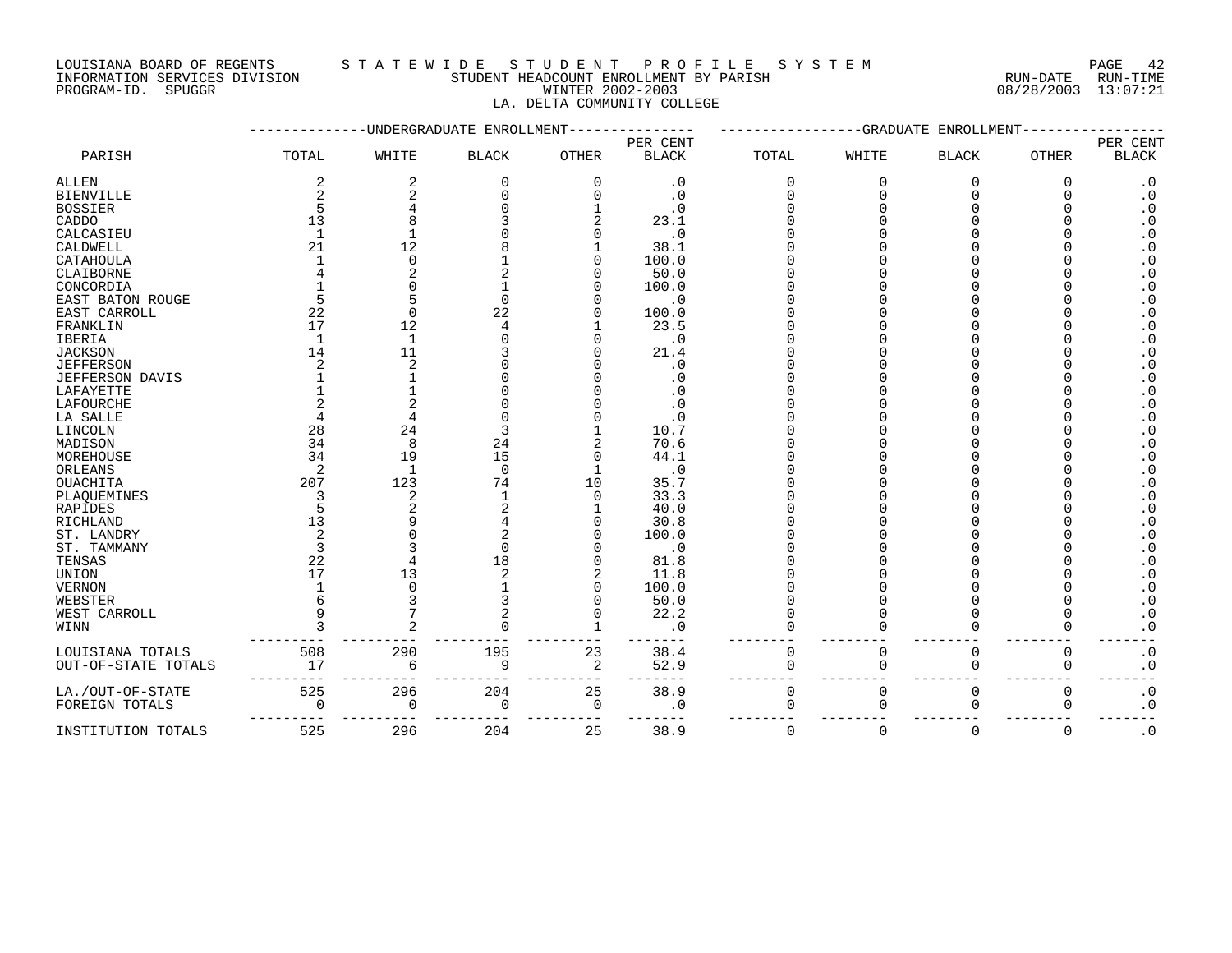LOUISIANA BOARD OF REGENTS S T A T E W I D E S T U D E N T P R O F I L E S Y S T E M PAGE 43

# PROGRAM-ID. SPUGGR WINTER 2002-2003 08/28/2003 13:07:21 UNIVERSITY OF LA. SYSTEM TOTALS

|                         |                | -GRADUATE<br>ENROLLMENT   |              |                         |              |           |                 |              |                |              |
|-------------------------|----------------|---------------------------|--------------|-------------------------|--------------|-----------|-----------------|--------------|----------------|--------------|
|                         |                | -UNDERGRADUATE ENROLLMENT |              |                         | PER CENT     |           |                 |              |                | PER CENT     |
| PARISH                  | TOTAL          | WHITE                     | <b>BLACK</b> | <b>OTHER</b>            | <b>BLACK</b> | TOTAL     | WHITE           | <b>BLACK</b> | OTHER          | <b>BLACK</b> |
| <b>ACADIA</b>           | 798            | 646                       | 131          | 21                      | 16.4         | 102       | 89              | 12           | 1              | 11.8         |
| ALLEN                   | 312            | 234                       | 64           | 14                      | 20.5         | 53        | 47              | 5            | 1              | 9.4          |
| ASCENSION               | 739            | 609                       | 109          | 21                      | 14.7         | 88        | 77              | 9            | 2              | 10.2         |
| ASSUMPTION              | 285            | 209                       | 71           | - 5                     | 24.9         | 33        | 26              |              | 0              | 21.2         |
| <b>AVOYELLES</b>        | 309            | 223                       | 75           | 11                      | 24.3         | 33        | 28              | 5            | $\Omega$       | 15.2         |
| <b>BEAUREGARD</b>       | 663            | 551                       | 78           | 34                      | 11.8         | 85        | 69              | 12           | 4              | 14.1         |
| <b>BIENVILLE</b>        | 315            | 149                       | 150          | 16                      | 47.6         | 51        | 16              | 33           | 2              | 64.7         |
| <b>BOSSIER</b>          | 1,375          | 963                       | 248          | 164                     | 18.0         | 177       | 139             | 23           | 15             | 13.0         |
| CADDO                   | 2,669          | 1,358                     | 1,140        | 171                     | 42.7         | 329       | 177             | 130          | 22             | 39.5         |
| CALCASIEU               | 4,275          | 3,291                     | 866          | 118                     | 20.3         | 596       | 448             | 126          | 22             | 21.1         |
| CALDWELL                | 158            | 132                       | 23           | 3                       | 14.6         | 23        | 18              | 4            | 1              | 17.4         |
| CAMERON                 | 207            | 198                       | - 6          | 3                       | 2.9          | 21        | 20              | $\Omega$     |                | $\cdot$ 0    |
| CATAHOULA               | 219            | 158                       | 59           | $\sqrt{2}$              | 26.9         | 40        | 28              | 12           | $\Omega$       | 30.0         |
| CLAIBORNE               | 298            | 154                       | 136          | 8                       | 45.6         | 37        | 20              | 17           | 0              | 45.9         |
| CONCORDIA               | 324            | 176                       | 141          | $7\phantom{.0}$         | 43.5         | 49        | 26              | 23           | $\Omega$       | 46.9         |
| DE SOTO                 | 361            | 166                       | 176          | 19                      | 48.8         | 32        | 24              | 8            | $\Omega$       | 25.0         |
| EAST BATON ROUGE        | 2,790          | 1,993                     | 657          | 140                     | 23.5         | 400       | 285             | 92           | 23             | 23.0         |
| EAST CARROLL            | 163            | 40                        | 120          | $\overline{3}$          | 73.6         | 31        | $7\overline{ }$ | 24           | $\mathbf 0$    | 77.4         |
| EAST FELICIANA          | 170            | 112                       | -56          | 2                       | 32.9         | 15        | 14              | 1            | 0              | 6.7          |
| EVANGELINE              | 351            | 278                       | 67           | 6                       | 19.1         | 49        | 41              | 6            | 2              | 12.2         |
| FRANKLIN                | 397            | 286                       | 101          | 10                      | 25.4         | 67        | 43              | 23           |                | 34.3         |
| GRANT                   | 236            | 190                       | - 25         | 21                      | 10.6         | 39        | 30              | 8            |                | 20.5         |
| IBERIA                  | 1,389          | 960                       | 358          | 71                      | 25.8         | 131       | 99              | 30           | $\overline{2}$ | 22.9         |
| <b>IBERVILLE</b>        | 209            | 141                       | 62           | 6                       | 29.7         | 18        | 14              | 4            | 0              | 22.2         |
| <b>JACKSON</b>          | 378            | 220                       | 145          | 13                      | 38.4         | 51        | 31              | 19           |                | 37.3         |
| <b>JEFFERSON</b>        | 1,706          | 1,151                     | 408          | 147                     | 23.9         | 185       | 137             | 25           | 23             | 13.5         |
| JEFFERSON DAVIS         | 570            | 466                       | - 89         | 15                      | 15.6         | 89        | 77              | 11           | 1              | 12.4         |
| LAFAYETTE               | 5,256          | 4,196                     | 778          | 282                     | 14.8         | 578       | 490             | 54           | 34             | 9.3          |
| LAFOURCHE               | 2,020          | 1,740                     | 172          | 108                     | 8.5          | 290       | 248             | 35           | 7              | 12.1         |
| LA SALLE                | 269            | 230                       | 25           | 14                      | 9.3          | 26        | 21              | 2            | 3              | 7.7          |
| LINCOLN                 | 1,805          | 1,000                     | 669          | 136                     | 37.1         | 351       | 143             | 191          | 17             | 54.4         |
| LIVINGSTON              | 1,646          | 1,533                     | 78           | 35<br>$\mathbf{1}$      | 4.7          | 239       | 230<br>- 9      | 5            | 4              | 2.1          |
| MADISON                 | 207<br>631     | 87                        | 119<br>260   |                         | 57.5<br>41.2 | 37        |                 | 28<br>37     | $\Omega$       | 75.7         |
| MOREHOUSE               |                | 357                       |              | 14<br>94                | 35.5         | 84        | 46              | 70           | 1              | 44.0         |
| NATCHITOCHES<br>ORLEANS | 1,213<br>1,000 | 688<br>253                | 431<br>685   | 62                      | 68.5         | 198<br>94 | 124<br>47       | 38           |                | 35.4<br>40.4 |
| OUACHITA                | 4,010          | 2,722                     | 1,176        | 112                     | 29.3         | 619       | 410             | 186          | 23             | 30.0         |
| PLAOUEMINES             | 206            | 138                       | 50           | 18                      | 24.3         | 16        | 13              | 3            | $\Omega$       | 18.8         |
| POINTE COUPEE           | 157            | 126                       | 28           | $\overline{\mathbf{3}}$ | 17.8         | 24        | 18              | 6            | $\Omega$       | 25.0         |
| <b>RAPIDES</b>          | 1,633          | 1,022                     | 508          | 103                     | 31.1         | 281       | 205             | 63           | 13             | 22.4         |
| RED RIVER               | 232            | 102                       | 119          | 11                      | 51.3         | 21        | 10              | 11           | $\Omega$       | 52.4         |
| RICHLAND                | 402            | 270                       | 118          | 14                      | 29.4         | 70        | 46              | 23           | 1              | 32.9         |
| SABINE                  | 435            | 278                       | 80           | 77                      | 18.4         | 72        | 63              | 5            |                | 6.9          |
| ST. BERNARD             | 270            | 226                       | 22           | 22                      | 8.1          | 14        | 11              | $\mathbf{1}$ | 2              | 7.1          |
| ST. CHARLES             | 581            | 448                       | 106          | 27                      | 18.2         | 55        | 51              |              |                | 5.5          |
| ST. HELENA              | 115            | 57                        | 57           | 1                       | 49.6         | 14        | - 9             | 5            | 0              | 35.7         |
| ST. JAMES               | 251            | 150                       | 95           | 6                       | 37.8         | 49        | 33              | 16           | 0              | 32.7         |
| ST. JOHN                | 580            | 405                       | 144          | 31                      | 24.8         | 55        | 45              | 9            |                | 16.4         |
| ST. LANDRY              | 1,192          | 809                       | 346          | 37                      | 29.0         | 158       | 115             | 41           |                | 25.9         |
| ST. MARTIN              | 915            | 636                       | 244          | 35                      | 26.7         | 79        | 53              | 25           |                | 31.6         |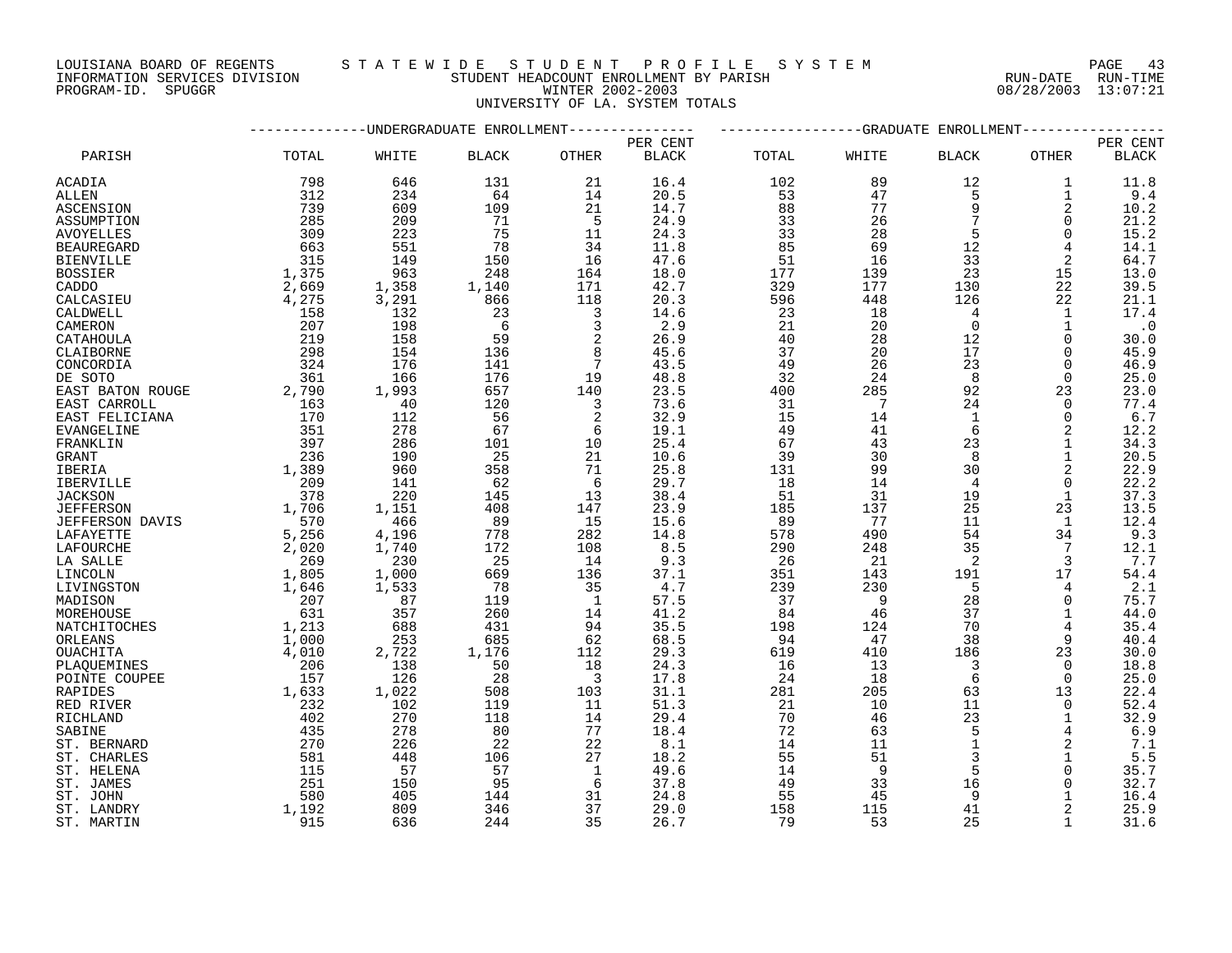PROGRAM-ID. SPUGGR WINTER 2002-2003 08/28/2003 13:07:21

## LOUISIANA BOARD OF REGENTS S T A T E W I D E S T U D E N T P R O F I L E S Y S T E M PAGE 44 INFORMATION SERVICES DIVISION STUDENT HEADCOUNT ENROLLMENT BY PARISH RUN-DATE RUN-TIME

UNIVERSITY OF LA. SYSTEM TOTALS

|                     |        |        | -UNDERGRADUATE ENROLLMENT- |              | -GRADUATE ENROLLMENT- |       |       |              |       |              |
|---------------------|--------|--------|----------------------------|--------------|-----------------------|-------|-------|--------------|-------|--------------|
|                     |        |        |                            |              | PER CENT              |       |       |              |       | PER CENT     |
| PARISH              | TOTAL  | WHITE  | BLACK                      | <b>OTHER</b> | <b>BLACK</b>          | TOTAL | WHITE | <b>BLACK</b> | OTHER | <b>BLACK</b> |
| ST. MARY            | 1,032  | 685    | 247                        | 100          | 23.9                  | 127   | 92    | 27           |       | 21.3         |
| ST. TAMMANY         | 3,326  | 2,955  | 218                        | 153          | 6.6                   | 446   | 402   | 31           | 13    | 7.0          |
| TANGIPAHOA          | 3,301  | 2,370  | 819                        | 112          | 24.8                  | 475   | 368   | 97           | 10    | 20.4         |
| TENSAS              | 86     | 51     | 35                         | 0            | 40.7                  | 14    |       | h            |       | 42.9         |
| TERREBONNE          | 2,144  | 1,738  | 248                        | 158          | 11.6                  | 277   | 230   | 40           |       | 14.4         |
| UNION               | 446    | 326    | 102                        | 18           | 22.9                  | 58    | 46    | 10           |       | 17.2         |
| VERMILLION          | 1,065  | 912    | 97                         | 56           | 9.1                   | 91    | 86    |              |       | 4.4          |
| VERNON              | 1,205  | 799    | 221                        | 185          | 18.3                  | 127   | 100   | 19           |       | 15.0         |
| WASHINGTON          | 609    | 448    | 152                        |              | 25.0                  | 121   | 87    | 33           |       | 27.3         |
| WEBSTER             | 490    | 318    | 153                        | 19           | 31.2                  | 83    | 48    | 32           |       | 38.6         |
| WEST BATON ROUGE    | 119    | 96     | 20                         |              | 16.8                  | 13    |       |              |       | 46.2         |
| WEST CARROLL        | 281    | 236    | 43                         |              | 15.3                  | 29    | 26    |              |       | 10.3         |
| WEST FELICIANA      | 82     | 50     | 31                         |              | 37.8                  |       |       |              |       | 12.5         |
| WINN                | 414    | 284    | 108                        | 22           | 26.1                  | 45    | 37    |              |       | 15.6         |
| LOUISIANA TOTALS    | 61,292 | 43,795 | 14,365                     | 3,132        | 23.4                  | 8,162 | 6,013 | 1,842        | 307   | 22.6         |
| OUT-OF-STATE TOTALS | 4,462  | 2,256  | 1,819                      | 387          | 40.8                  | 583   | 416   | 125          | 42    | 21.4         |
| LA./OUT-OF-STATE    | 65,754 | 46,051 | 16,184                     | 3,519        | 24.6                  | 8,745 | 6,429 | 1,967        | 349   | 22.5         |
| FOREIGN TOTALS      | 820    |        | 8                          | 810          | 1.0                   | 1,124 |       |              | 1,121 | .1           |
| INSTITUTION TOTALS  | 66,574 | 46,053 | 16,192                     | 4,329        | 24.3                  | 9,869 | 6,431 | 1,968        | 1,470 | 19.9         |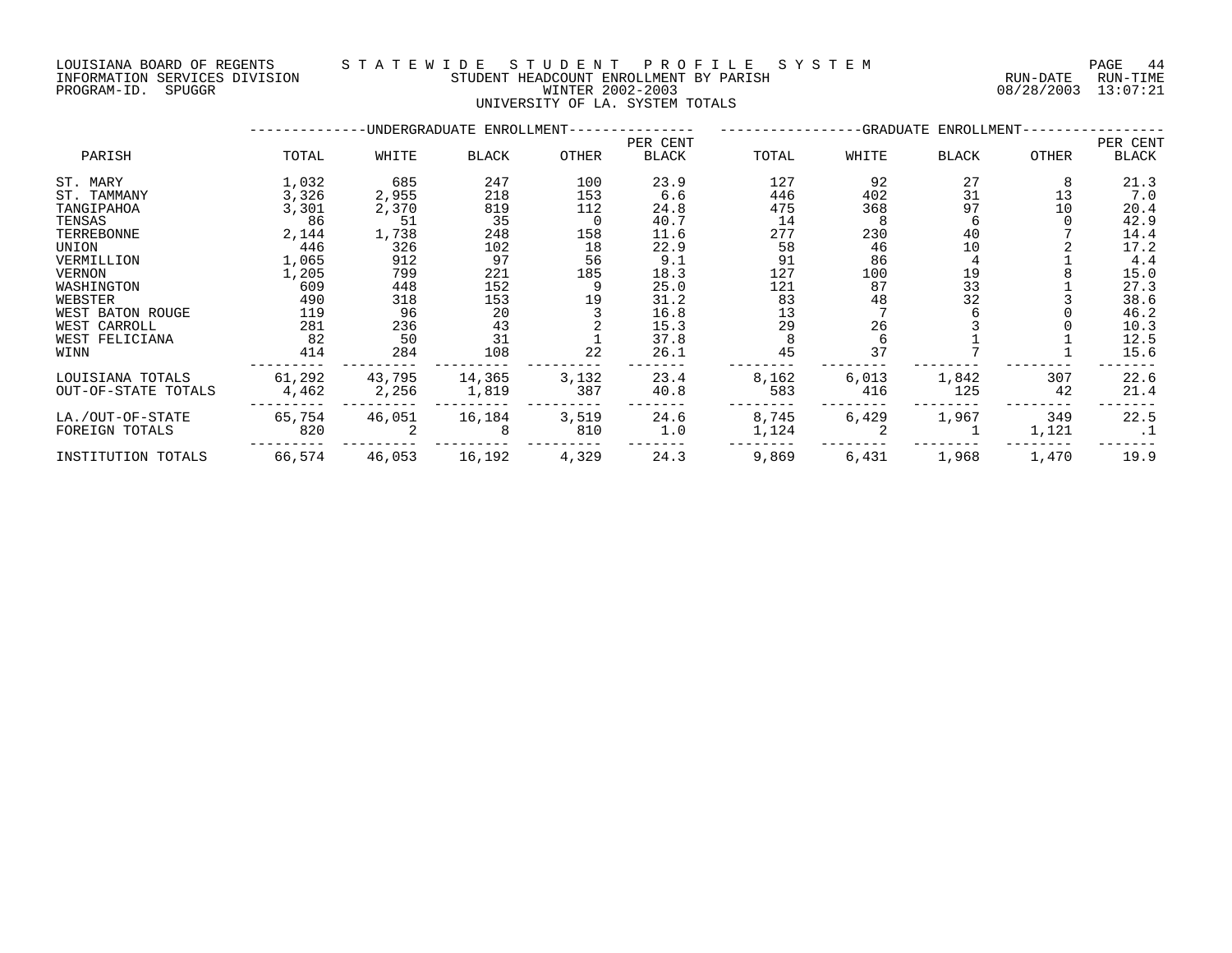LOUISIANA BOARD OF REGENTS S T A T E W I D E S T U D E N T P R O F I L E S Y S T E M PAGE 45

# INFORMATION SERVICES DIVISION STUDENT HEADCOUNT ENROLLMENT BY PARISH RUN-DATE RUN-TIME PROGRAM-ID. SPUGGR WINTER 2002-2003 08/28/2003 13:07:21 L.S.U. SYSTEM TOTALS

|                        |       |                | ---------UNDERGRADUATE ENROLLMENT- |                | ------------GRADUATE<br>ENROLLMENT |                |                |                |              |              |  |
|------------------------|-------|----------------|------------------------------------|----------------|------------------------------------|----------------|----------------|----------------|--------------|--------------|--|
|                        |       |                |                                    |                | PER CENT                           |                |                |                |              | PER CENT     |  |
| PARISH                 | TOTAL | WHITE          | <b>BLACK</b>                       | OTHER          | <b>BLACK</b>                       | TOTAL          | WHITE          | <b>BLACK</b>   | OTHER        | <b>BLACK</b> |  |
| ACADIA                 | 823   | 682            | 129                                | 12             | 15.7                               | 29             | 22             | 6              | 1            | 20.7         |  |
| ALLEN                  | 167   | 126            | 35                                 | 6              | 21.0                               | 7              | 5              | 1              | $\mathbf{1}$ | 14.3         |  |
| <b>ASCENSION</b>       | 841   | 723            | 76                                 | 42             | 9.0                                | 94             | 72             | 11             | 11           | 11.7         |  |
| ASSUMPTION             | 81    | 66             | 12                                 | 3              | 14.8                               | 12             | 11             | $\Omega$       | $\mathbf 1$  | $\cdot$ 0    |  |
| <b>AVOYELLES</b>       | 643   | 536            | 76                                 | 31             | 11.8                               | 26             | 21             | $\overline{4}$ | $\mathbf 1$  | 15.4         |  |
| <b>BEAUREGARD</b>      | 112   | 87             | 12                                 | 13             | 10.7                               | 24             | 20             | 2              | 2            | 8.3          |  |
| <b>BIENVILLE</b>       | 20    | 15             | 4                                  | $\mathbf{1}$   | 20.0                               | 12             | 10             | 2              | $\Omega$     | 16.7         |  |
| <b>BOSSIER</b>         | 865   | 663            | 77                                 | 125            | 8.9                                | 164            | 130            | 19             | 15           | 11.6         |  |
| CADDO                  | 2,375 | 1,578          | 555                                | 242            | 23.4                               | 487            | 325            | 130            | 32           | 26.7         |  |
| CALCASIEU              | 705   | 572            | 93                                 | 40             | 13.2                               | 94             | 79             | 12             | 3            | 12.8         |  |
| CALDWELL               | 20    | 18             | 1                                  | 1              | 5.0                                | $\overline{4}$ | $\overline{4}$ | $\Omega$       | 0            | $\cdot$ 0    |  |
| CAMERON                | 21    | 17             | $\overline{3}$                     | $\mathbf 1$    | 14.3                               | 6              |                | $\mathbf{1}$   | $\Omega$     | 16.7         |  |
| CATAHOULA              | 57    | 45             | 10                                 | 2              | 17.5                               | 6              | 6              | $\Omega$       | $\Omega$     | $\cdot$ 0    |  |
| CLAIBORNE              | 30    | 23             | 7                                  | $\mathbf 0$    | 23.3                               | 11             |                | $\overline{2}$ | 2            | 18.2         |  |
| CONCORDIA              | 117   | 98             | 15                                 | 4              | 12.8                               | 8              |                | 3              | $\Omega$     | 37.5         |  |
| DE SOTO                | 122   | 84             | 27                                 | 11             | 22.1                               | 28             | 19             | 7              | 2            | 25.0         |  |
| EAST BATON ROUGE       | 7,187 | 5,606          | 883                                | 698            | 12.3                               | 1,553          | 1,165          | 226            | 162          | 14.6         |  |
| EAST CARROLL           | 17    | 14             | 2                                  | 1              | 11.8                               | 1              | 1              | $\Omega$       | 0            | $\cdot$ 0    |  |
| EAST FELICIANA         | 138   | 108            | 24                                 | 6              | 17.4                               | 10             | 9              | $\mathbf{1}$   | 0            | 10.0         |  |
| EVANGELINE             | 667   | 548            | 109                                | 10             | 16.3                               | 19             | 18             |                | $\Omega$     | 5.3          |  |
| FRANKLIN               | 32    | 23             | $7\phantom{.0}$                    | 2              | 21.9                               | 17             | 15             | $\overline{2}$ | $\Omega$     | 11.8         |  |
| GRANT                  | 183   | 160            | 16                                 | 7              | 8.7                                | 10             | 7              | $\Omega$       | 3            | $\cdot$ 0    |  |
| <b>IBERIA</b>          | 370   | 264            | 89                                 | 17             | 24.1                               | 46             | 37             | 8              | $\mathbf{1}$ | 17.4         |  |
| IBERVILLE              | 184   | 143            | 30                                 | 11             | 16.3                               | 48             | 34             | 11             | 3            | 22.9         |  |
| <b>JACKSON</b>         | 11    | 9              | $\mathbf{1}$                       | 1              | 9.1                                | 6              | $\overline{4}$ | 2              | $\Omega$     | 33.3         |  |
| <b>JEFFERSON</b>       | 5,969 | 4,002          | 622                                | 1,345          | 10.4                               | 1,153          | 808            | 137            | 208          | 11.9         |  |
| <b>JEFFERSON DAVIS</b> | 193   | 149            | 36                                 | 8              | 18.7                               | 17             | 14             | 3              | 0            | 17.6         |  |
| LAFAYETTE              | 1,095 | 895            | 151                                | 49             | 13.8                               | 210            | 174            | 19             | 17           | 9.0          |  |
| LAFOURCHE              | 458   | 380            | 26                                 | 52             | 5.7                                | 73             | 67             | 5              | 1            | 6.8          |  |
| LA SALLE               | 112   | 107            | $\mathbf{1}$                       | $\overline{4}$ | .9                                 | $\mathbf{1}$   | 1              | $\overline{0}$ | $\mathbf 0$  | $\cdot$ 0    |  |
| LINCOLN                | 82    | 71             | 8                                  | 3              | 9.8                                | 27             | 21             | 6              | $\Omega$     | 22.2         |  |
| LIVINGSTON             | 706   | 667            | 9                                  | 30             | 1.3                                | 97             | 90             |                | 5            | 2.1          |  |
| MADISON                | 24    | 18             | 5                                  | 1              | 20.8                               | 10             | q              |                | $\Omega$     | 10.0         |  |
| MOREHOUSE              | 26    | 12             | 12                                 | 2              | 46.2                               | 8              | 7              |                | $\mathbf 0$  | 12.5         |  |
| NATCHITOCHES           | 365   | 248            | 47                                 | 70             | 12.9                               | 82             | 63             | $\mathsf{R}$   | 11           | 9.8          |  |
| ORLEANS                | 6,209 | 3,050          | 2,149                              | 1,010          | 34.6                               | 1,719          | 960            | 546            | 213          | 31.8         |  |
| OUACHITA               | 397   | 324            | 55                                 | 18             | 13.9                               | 55             | 44             | 8              | 3            | 14.5         |  |
| PLAQUEMINES            | 220   | 173            | 21                                 | 26             | 9.5                                | 46             | 33             |                | 5            | 17.4         |  |
| POINTE COUPEE          | 257   | 226            | 23                                 | 8              | 8.9                                | 35             | 29             | 2              | 4            | 5.7          |  |
| RAPIDES                | 2,265 | 1,650          | 501                                | 114            | 22.1                               | 86             | 72             | 11             | 3            | 12.8         |  |
| RED RIVER              | 48    | 30             | 15                                 | 3              | 31.3                               | 8              | 7              | $\mathbf{1}$   | $\Omega$     | 12.5         |  |
| RICHLAND               | 43    | 36             | 5                                  | 2              | 11.6                               | 8              | 6              | $\Omega$       | 2            | $\cdot$ 0    |  |
| SABINE                 | 53    | 37             | 6                                  | 10             | 11.3                               | 15             | 10             | $\Omega$       | 5            | $\cdot$ 0    |  |
| ST. BERNARD            | 695   | 592            | 13                                 | 90             | 1.9                                | 138            | 115            | 4              | 19           | 2.9          |  |
| ST. CHARLES            | 668   | 507            | 88                                 | 73             | 13.2                               | 114            | 84             | 14             | 16           | 12.3         |  |
| ST. HELENA             | 8     | $\overline{7}$ | 1                                  | $\Omega$       | 12.5                               | 6              | $\overline{4}$ | 2              | $\Omega$     | 33.3         |  |
| ST. JAMES              | 120   | 82             | 36                                 | 2              | 30.0                               | 16             | 8              | 4              | 4            | 25.0         |  |
| ST. JOHN               | 401   | 271            | 89                                 | 41             | 22.2                               | 67             | 51             | 10             | 6            | 14.9         |  |
| ST. LANDRY             | 1,243 | 833            | 385                                | 25             | 31.0                               | 64             | 48             | 14             |              | 21.9         |  |
| ST. MARTIN             | 183   | 112            | 60                                 | 11             | 32.8                               | 22             | 22             | $\Omega$       | $\Omega$     | $\cdot$ 0    |  |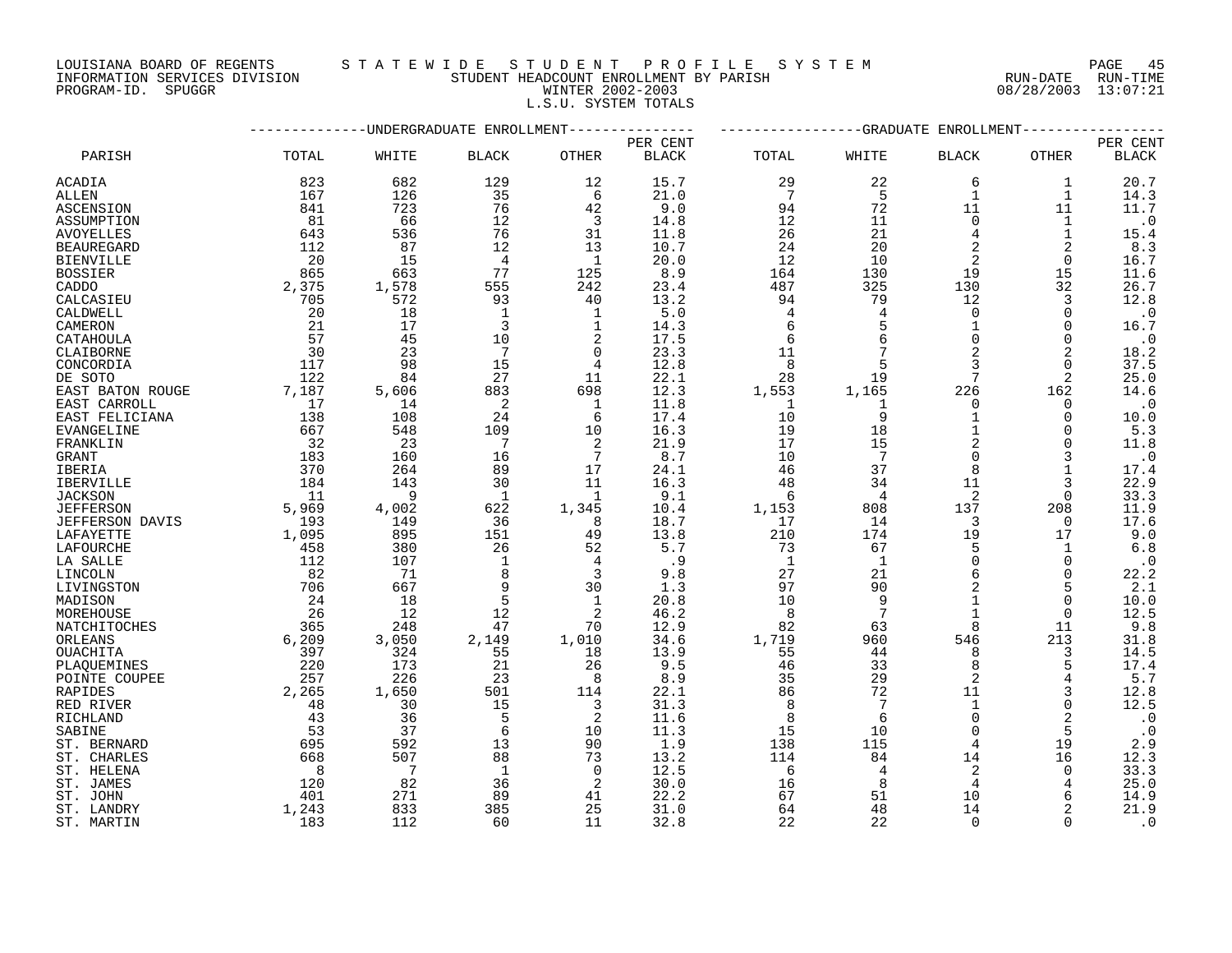LOUISIANA BOARD OF REGENTS STATEWIDE STUDENT PROFILE SYSTEM NAGE 46

| INFORMATION SERVICES DIVISION | STUDENT HEADCOUNT ENROLLMENT BY PARISH | RUN-DATE RUN-TIME   |
|-------------------------------|----------------------------------------|---------------------|
| PROGRAM-ID. SPUGGR            | WINTER 2002-2003                       | 08/28/2003 13:07:21 |
|                               | L.S.U. SYSTEM TOTALS                   |                     |

|                     |        |        | -UNDERGRADUATE ENROLLMENT-              |              | -GRADUATE ENROLLMENT- |        |       |       |       |           |
|---------------------|--------|--------|-----------------------------------------|--------------|-----------------------|--------|-------|-------|-------|-----------|
| PARISH              |        |        |                                         |              | PER CENT              |        |       |       |       | PER CENT  |
|                     | TOTAL  | WHITE  | BLACK                                   | <b>OTHER</b> | <b>BLACK</b>          | TOTAL  | WHITE | BLACK | OTHER | BLACK     |
| ST. MARY            | 338    | 221    | 67                                      | 50           | 19.8                  | 31     | 23    |       |       | 19.4      |
| ST. TAMMANY         | 2,566  | 2,216  | 132                                     | 218          | 5.1                   | 336    | 271   | 18    | 47    | 5.4       |
| TANGIPAHOA          | 368    | 308    | 44                                      | 16           | 12.0                  | 70     | 61    |       |       | 7.1       |
| TENSAS              | 23     | 22     |                                         |              | $\cdot$ 0             |        |       |       |       | 50.0      |
| TERREBONNE          | 434    | 329    | 55                                      | 50           | 12.7                  | 57     | 50    |       |       | 8.8       |
| UNION               | 19     | 11     |                                         |              | 36.8                  |        |       |       |       | 33.3      |
| VERMILLION          | 266    | 228    | 13                                      | 25           | 4.9                   | 21     | 19    |       |       | $\cdot$ 0 |
| VERNON              | 148    | 112    | $\begin{array}{c} 13 \\ 32 \end{array}$ | 23           | 8.8                   | 29     | 26    |       |       | 3.4       |
| WASHINGTON          | 124    | 85     |                                         |              | 25.8                  | 24     | 19    |       |       | 20.8      |
| WEBSTER             | 157    | 122    | 25                                      | 10           | 15.9                  | 36     | 30    |       |       | 11.1      |
| WEST BATON ROUGE    | 211    | 181    | 26                                      |              | 12.3                  | 38     | 31    |       |       | 10.5      |
| WEST CARROLL        | 10     |        |                                         |              | $\cdot$ 0             |        |       |       |       | 20.0      |
| WEST FELICIANA      | 104    | 94     |                                         |              | $4.8\,$               |        |       |       |       | $\cdot$ 0 |
| WINN                | 27     | 24     |                                         |              | 3.7                   | q      |       |       |       | 44.4      |
| LOUISIANA TOTALS    | 42,423 | 30,649 | 7,077                                   | 4,697        | 16.7                  | 7,474  | 5,332 | 1,313 | 829   | 17.6      |
| OUT-OF-STATE TOTALS | 2,589  | 1,984  | 327                                     | 278          | 12.6                  | 1,018  | 788   | 104   | 126   | 10.2      |
| LA./OUT-OF-STATE    | 45,012 | 32,633 | 7,404                                   | 4,975        | 16.4                  | 8,492  | 6,120 | 1,417 | 955   | 16.7      |
| FOREIGN TOTALS      | 941    |        | 8                                       | 931          | .9                    | 1,607  |       | 12    | 1,592 | .7        |
| INSTITUTION TOTALS  | 45,953 | 32,635 | 7,412                                   | 5,906        | 16.1                  | 10,099 | 6,123 | 1,429 | 2,547 | 14.1      |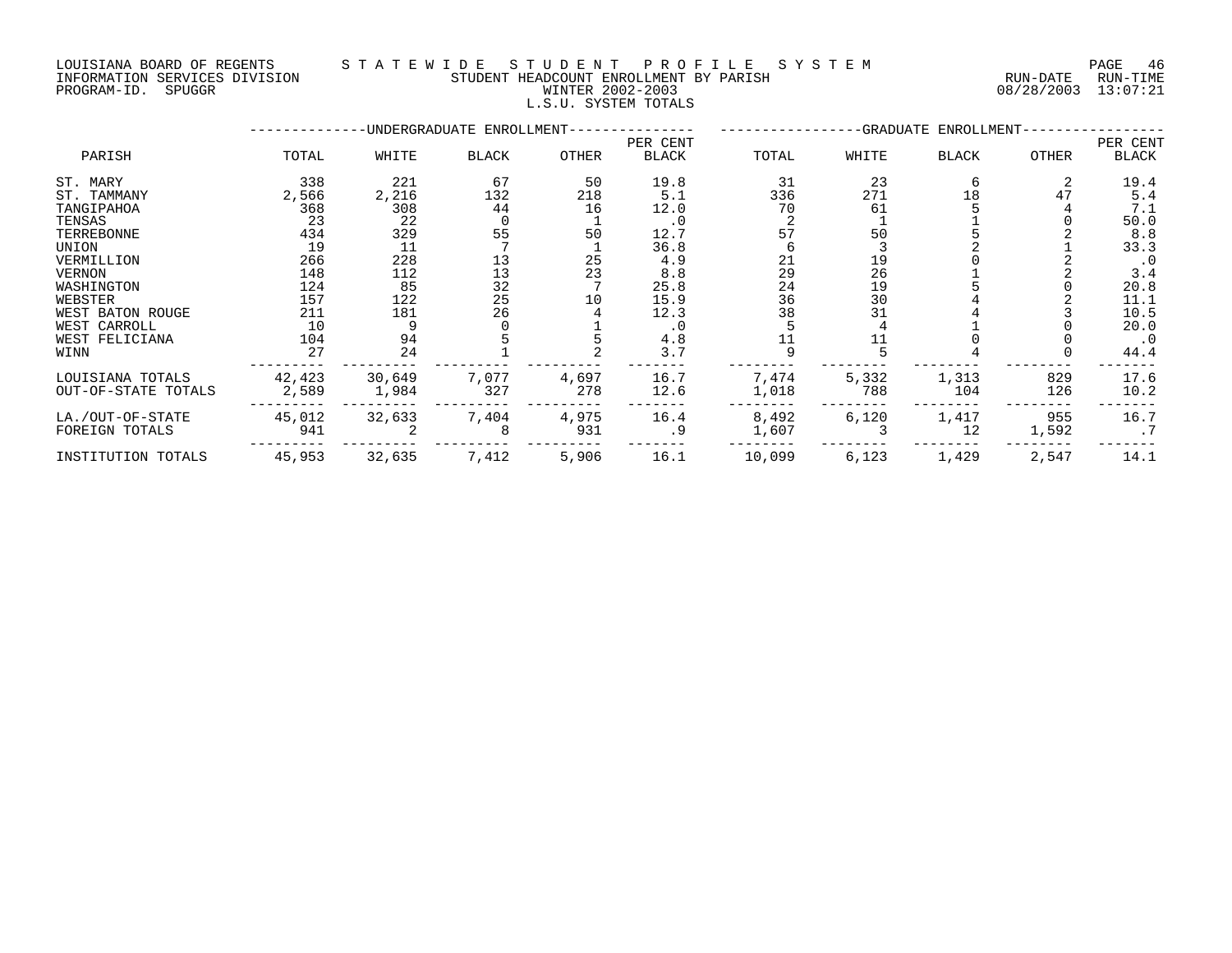LOUISIANA BOARD OF REGENTS S T A T E W I D E S T U D E N T P R O F I L E S Y S T E M PAGE 47

# INFORMATION SERVICES DIVISION STUDENT HEADCOUNT ENROLLMENT BY PARISH RUN-DATE RUN-TIME DOUISIANA BOARD OF REGENTS STATE WILL BIOLOGINI ENOTIFICATION COULSIANA BOARD OF REGENTS STATE WILL BIOLOGINI<br>INFORMATION SERVICES DIVISION STUDENT HEADCOUNT ENROLLMENT BY PARISH (RUN-DATE RUN-TIME PROGRAM-ID. SPUGGR 08/2 SOUTHERN UNIV. SYSTEM TOTALS

|                        |              | -----------GRADUATE<br>ENROLLMENT |                            |                |              |                 |                |                |              |                        |
|------------------------|--------------|-----------------------------------|----------------------------|----------------|--------------|-----------------|----------------|----------------|--------------|------------------------|
|                        |              |                                   | --UNDERGRADUATE ENROLLMENT |                | PER CENT     |                 |                |                |              | PER CENT               |
| PARISH                 | TOTAL        | WHITE                             | <b>BLACK</b>               | OTHER          | <b>BLACK</b> | TOTAL           | WHITE          | <b>BLACK</b>   | OTHER        | $\operatorname{BLACK}$ |
| ACADIA                 | 28           | $\mathbf 0$                       | 28                         | 0              | 100.0        | 12              | 2              | 10             | $\mathbf 0$  | 83.3                   |
| ALLEN                  | 13           | $\Omega$                          | 12                         | $\mathbf{1}$   | 92.3         | $\overline{4}$  | 1              | 3              | $\Omega$     | 75.0                   |
| <b>ASCENSION</b>       | 157          | 3                                 | 154                        | $\overline{0}$ | 98.1         | 36              | 10             | 25             | $\mathbf 1$  | 69.4                   |
| ASSUMPTION             | 14           | $\mathbf 0$                       | 14                         | $\Omega$       | 100.0        | $7\phantom{.0}$ | 3              | 4              | 0            | 57.1                   |
| <b>AVOYELLES</b>       | 38           | $\Omega$                          | 38                         | $\Omega$       | 100.0        | 17              |                | 12             | $\Omega$     | 70.6                   |
| <b>BEAUREGARD</b>      | 12           | $\Omega$                          | 12                         | $\Omega$       | 100.0        | 4               |                | 3              | 0            | 75.0                   |
| <b>BIENVILLE</b>       | 18           | $\mathbf{1}$                      | 17                         | $\Omega$       | 94.4         | $\mathbf{1}$    |                | $\Omega$       | $\Omega$     | $\cdot$ 0              |
| <b>BOSSIER</b>         | 188          | 52                                | 132                        | 4              | 70.2         | 10              | 3              | 5              | 2            | 50.0                   |
| CADDO                  | 2,019        | 137                               | 1,841                      | 41             | 91.2         | 44              | 2              | 42             | $\Omega$     | 95.5                   |
| CALCASIEU              | 117          | 2                                 | 115                        | $\Omega$       | 98.3         | 34              |                | 28             | $\mathbf 0$  | 82.4                   |
| CALDWELL               | 4            | 0                                 | 4                          | $\Omega$       | 100.0        | 3               |                | 2              | $\Omega$     | 66.7                   |
| CAMERON                | $\mathbf{1}$ | $\Omega$                          | 1                          | $\Omega$       | 100.0        | $\mathbf 0$     | $\Omega$       | $\Omega$       | $\Omega$     | $\cdot$ 0              |
| CATAHOULA              | 28           | $\mathbf 0$                       | 28                         | $\Omega$       | 100.0        | 6               |                | 6              | $\Omega$     | 100.0                  |
| CLAIBORNE              | 14           | $\Omega$                          | 14                         | $\Omega$       | 100.0        | 2               | $\Omega$       |                |              | 50.0                   |
| CONCORDIA              | 39           | $\Omega$                          | 39                         | $\Omega$       | 100.0        | 6               | $\Omega$       |                | $\Omega$     |                        |
|                        | 90           | 11                                | 77                         | $\overline{2}$ | 85.6         | 7               | $\mathbf{1}$   | 6              |              | 100.0<br>85.7          |
| DE SOTO                |              |                                   |                            |                |              |                 |                |                |              |                        |
| EAST BATON ROUGE       | 2,431        | 42                                | 2,357                      | 32             | 97.0         | 518             | 48             | 465            | 5            | 89.8                   |
| EAST CARROLL           | 16           | $\mathbf{1}$                      | 15                         | $\Omega$       | 93.8         | 6               | $\Omega$       | 6              | $\Omega$     | 100.0                  |
| EAST FELICIANA         | 98           | $\mathbf 0$                       | 98                         | $\Omega$       | 100.0        | 22              | 3              | 18             |              | 81.8                   |
| EVANGELINE             | 28           | $\Omega$                          | 28                         | $\Omega$       | 100.0        | 11              |                | 6              |              | 54.5                   |
| FRANKLIN               | 27           | $\Omega$                          | 27                         | $\Omega$       | 100.0        | 11              | $\overline{c}$ | 9              | $\Omega$     | 81.8                   |
| GRANT                  | 5            | $\Omega$                          | 5                          | $\Omega$       | 100.0        | $\overline{0}$  | $\Omega$       | $\Omega$       | $\Omega$     | $\cdot$ 0              |
| <b>IBERIA</b>          | 75           | $\Omega$                          | 75                         | $\Omega$       | 100.0        | 20              | $\Omega$       | 20             | $\Omega$     | 100.0                  |
| IBERVILLE              | 230          | $\mathbf 0$                       | 230                        | 0              | 100.0        | 60              | 5              | 55             | 0            | 91.7                   |
| <b>JACKSON</b>         | 6            | $\Omega$                          | 6                          | $\Omega$       | 100.0        | 1               | $\Omega$       | $\overline{1}$ | $\Omega$     | 100.0                  |
| <b>JEFFERSON</b>       | 452          | 10                                | 417                        | 25             | 92.3         | 144             | 24             | 108            | 12           | 75.0                   |
| <b>JEFFERSON DAVIS</b> | 7            | $\Omega$                          | 7                          | $\Omega$       | 100.0        | 6               | 2              | 4              | $\mathbf 0$  | 66.7                   |
| LAFAYETTE              | 99           | $\overline{2}$                    | 97                         | $\Omega$       | 98.0         | 40              | 13             | 25             | 2            | 62.5                   |
| LAFOURCHE              | 22           | $\Omega$                          | 21                         | 1              | 95.5         | 10              | 7              | 3              | 0            | 30.0                   |
| LA SALLE               | 5            | $\Omega$                          | 5                          | $\Omega$       | 100.0        | $\mathbf{1}$    | $\Omega$       |                | $\Omega$     | 100.0                  |
| LINCOLN                | 10           | $\Omega$                          | 10                         | $\Omega$       | 100.0        | 9               | 2              | 7              | 0            | 77.8                   |
| LIVINGSTON             | 15           | 3                                 | 12                         | $\Omega$       | 80.0         | 17              | 12             |                |              | 23.5                   |
| MADISON                | 30           |                                   | 29                         | $\Omega$       | 96.7         | 4               | $\mathbf 1$    | $\overline{2}$ |              | 50.0                   |
| MOREHOUSE              | 43           | $\Omega$                          | 43                         | $\Omega$       | 100.0        | 6               | $\Omega$       | 6              | 0            | 100.0                  |
| NATCHITOCHES           | 39           | 3                                 | 35                         | $\mathbf{1}$   | 89.7         | 13              | 5              |                | $\mathbf{1}$ | 53.8                   |
| ORLEANS                | 2,710        | 10                                | 2,571                      | 129            | 94.9         | 547             | 30             | 498            | 19           | 91.0                   |
| <b>OUACHITA</b>        | 106          | 2                                 | 103                        | $\mathbf 1$    | 97.2         | 29              | 6              | 23             | $\mathbf 0$  | 79.3                   |
| PLAQUEMINES            | 47           | $\mathbf 0$                       | -46                        | 1              | 97.9         | 8               |                | 6              |              | 75.0                   |
| POINTE COUPEE          | 109          |                                   | 105                        | 1              | 96.3         | 43              | 7              | 36             | $\Omega$     | 83.7                   |
| RAPIDES                | 203          |                                   | 198                        | $\mathbf 1$    | 97.5         | 35              |                | 26             |              | 74.3                   |
| RED RIVER              | 13           |                                   | 12                         | $\Omega$       | 92.3         | 5               | $\Omega$       | 5              | $\Omega$     | 100.0                  |
| RICHLAND               | 17           | $\Omega$                          | 16                         | 1              | 94.1         | $\overline{3}$  |                | 3              | $\Omega$     | 100.0                  |
| SABINE                 | 10           | 3                                 | 7                          | $\Omega$       | 70.0         | $\overline{2}$  |                |                | $\Omega$     | 50.0                   |
| ST. BERNARD            | 14           | $\overline{4}$                    | 10                         | $\mathbf 0$    | 71.4         | 12              |                |                |              | 33.3                   |
| ST. CHARLES            | 73           | $\Omega$                          | 72                         | 1              | 98.6         | 8               | 2              |                | $\Omega$     | 75.0                   |
| ST. HELENA             | 52           | $\Omega$                          | 52                         | $\Omega$       | 100.0        | 26              |                | 25             | $\Omega$     | 96.2                   |
| ST. JAMES              | 112          | $\Omega$                          | 112                        | $\Omega$       | 100.0        | 17              | $\Omega$       | 17             | $\Omega$     | 100.0                  |
| ST. JOHN               | 125          | $\Omega$                          | 123                        |                | 98.4         | 26              |                | 24             |              | 92.3                   |
| ST. LANDRY             | 175          |                                   | 173                        | $\Omega$       | 98.9         | 62              |                | 55             | ∩            | 88.7                   |
| ST. MARTIN             | 58           | $\Omega$                          | 58                         | $\Omega$       | 100.0        | $\mathsf{Q}$    | $\Delta$       | 5              | $\Omega$     | 55.6                   |
|                        |              |                                   |                            |                |              |                 |                |                |              |                        |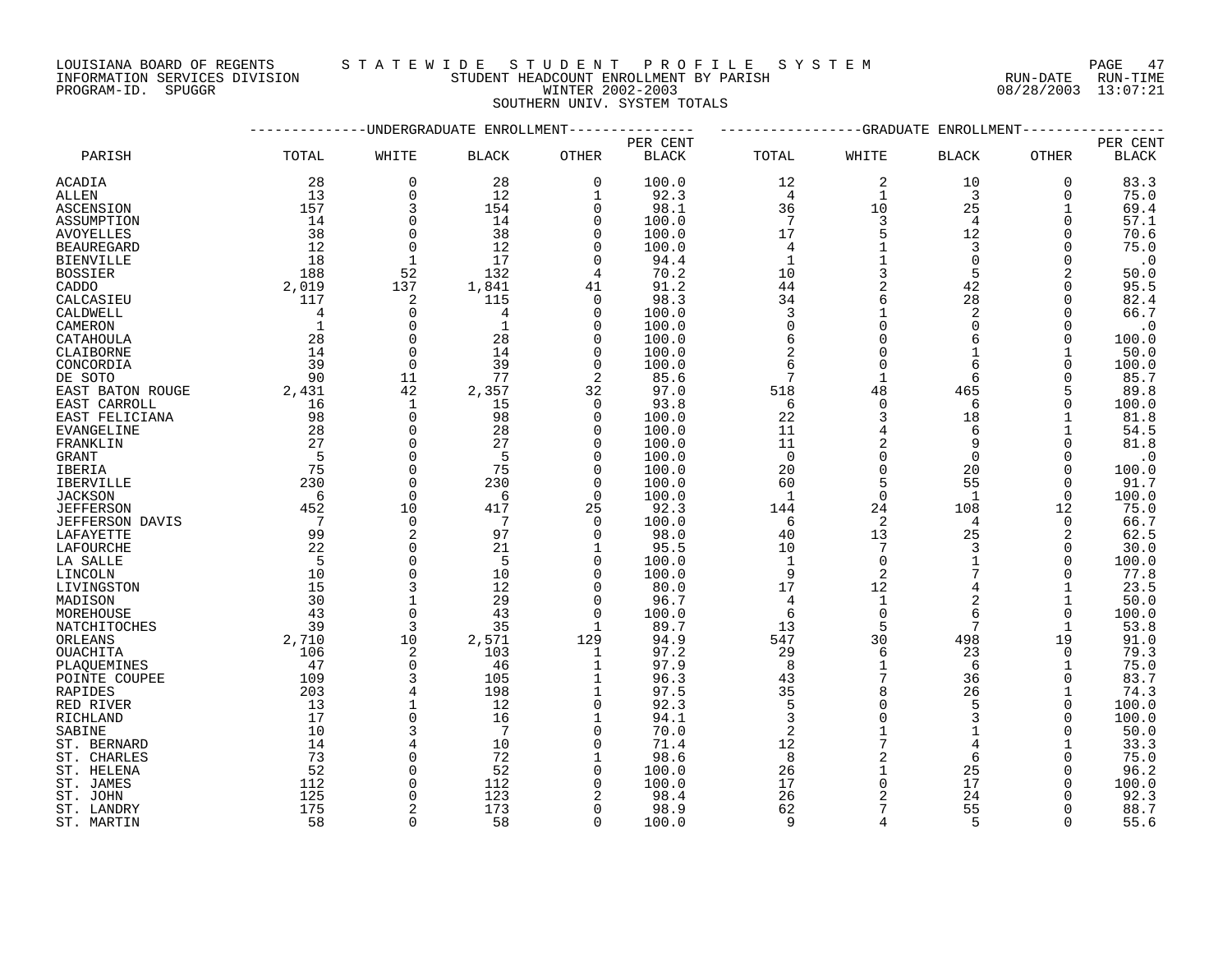INFORMATION SERVICES DIVISION STUDENT HEADCOUNT ENROLLMENT BY PARISH RUN-DATE RUN-TIME DOULSTANA BOARD OF REGENTS<br>INFORMATION SERVICES DIVISION TRANSMITICATION STUDENT HEADCOUNT ENROLLMENT BY PARISH THE CONFORMATION SERVICES<br>PROGRAM-ID. SPUGGR PROGRAM-ID. SPUGGR

# LOUISIANA BOARD OF REGENTS S T A T E W I D E S T U D E N T P R O F I L E S Y S T E M PAGE 48

SOUTHERN UNIV. SYSTEM TOTALS

|                     |        |       | -UNDERGRADUATE ENROLLMENT- |              |                          |       | -GRADUATE ENROLLMENT- |              |              |                   |
|---------------------|--------|-------|----------------------------|--------------|--------------------------|-------|-----------------------|--------------|--------------|-------------------|
| PARISH              | TOTAL  | WHITE | <b>BLACK</b>               | <b>OTHER</b> | PER CENT<br><b>BLACK</b> | TOTAL | WHITE                 | <b>BLACK</b> | <b>OTHER</b> | PER CENT<br>BLACK |
|                     |        |       |                            |              |                          |       |                       |              |              |                   |
| ST. MARY            | 71     |       | 68                         |              | 95.8                     | 19    |                       | 16           |              | 84.2              |
| ST. TAMMANY         | 65     |       | 58                         |              | 89.2                     | 38    | 14                    | 24           |              | 63.2              |
| TANGIPAHOA          | 113    |       | 111                        |              | 98.2                     | 42    |                       | 34           |              | 81.0              |
| TENSAS              | 31     |       | 30                         |              | 96.8                     |       |                       |              |              | 100.0             |
| TERREBONNE          |        |       | 77                         |              | 100.0                    |       |                       |              |              | 75.0              |
| UNION               |        |       |                            |              | 100.0                    |       |                       |              |              | 100.0             |
| VERMILLION          | 10     |       | 10                         |              | 100.0                    |       |                       |              |              | 83.3              |
| <b>VERNON</b>       | 16     |       | 15                         |              | 93.8                     |       |                       |              |              | 100.0             |
| WASHINGTON          | 74     |       | 73                         |              | 98.6                     | 14    |                       | 13           |              | 92.9              |
| WEBSTER             | 53     |       | 44                         |              | 83.0                     |       |                       |              |              | 62.5              |
| WEST BATON ROUGE    | 122    |       | 120                        |              | 98.4                     | 26    |                       | 24           |              | 92.3              |
| WEST CARROLL        |        |       |                            |              | 100.0                    |       |                       |              |              | 50.0              |
| WEST FELICIANA      |        |       | 36                         |              | 97.3                     |       |                       |              |              | 66.7              |
| WINN                |        |       |                            |              | 100.0                    |       |                       |              |              | $\cdot$ 0         |
| LOUISIANA TOTALS    | 10,930 | 317   | 10,362                     | 251          | 94.8                     | 2,112 | 279                   | 1,781        | 52           | 84.3              |
| OUT-OF-STATE TOTALS | 1,103  | 18    | 1,069                      | 16           | 96.9                     | 187   | 18                    | 164          |              | 87.7              |
| LA./OUT-OF-STATE    | 12,033 | 335   | 11,431                     | 267          | 95.0                     | 2,299 | 297                   | 1,945        | 57           | 84.6              |
| FOREIGN TOTALS      | 123    |       | 33                         | 90           | 26.8                     | 118   |                       | 11           | 105          | 9.3               |
| INSTITUTION TOTALS  | 12,156 | 335   | 11,464                     | 357          | 94.3                     | 2,417 | 299                   | 1,956        | 162          | 80.9              |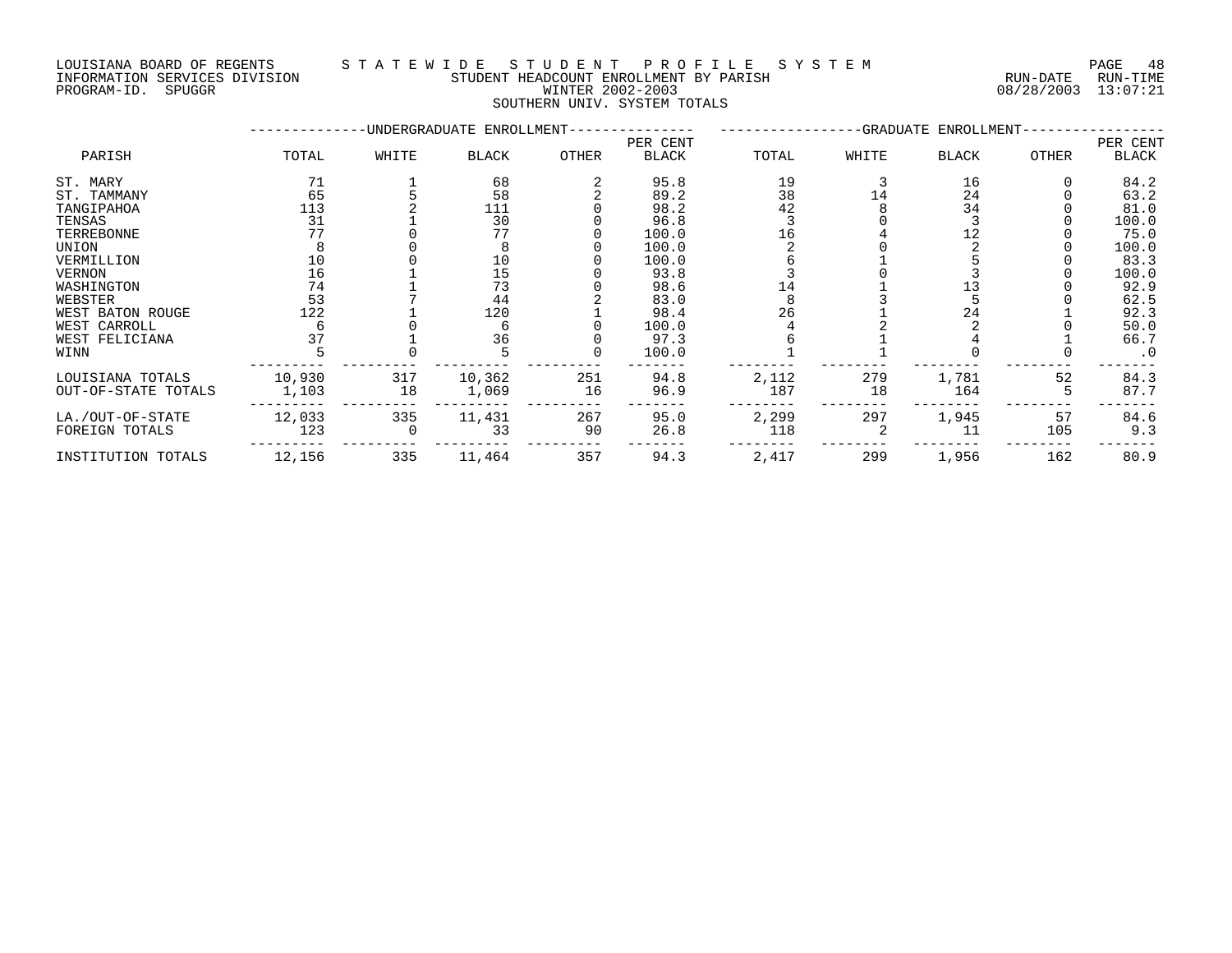# LOUISIANA BOARD OF REGENTS STATEWIDE STUDE STUDENT PROFILE SYSTEM PAGE 49<br>INFORMATION SERVICES DIVISION STUDENT HEADCOUNT ENROLLMENT BY PARISH STUDENT HEADCOUNT ENROLLMENT BY PARISH INFORMATION SERVICES DIVISION SALL AND STUDENT HEADCOUNT ENROLLMENT BY PARISH PROGRAM-ID. SPUGGR WINTER 2002-2003 08/28/2003 13:07:21

L.C.T.C.S. SYSTEM TOTALS

|                        |                          |                 | ---------UNDERGRADUATE ENROLLMENT |                |              | -----------GRADUATE<br>ENROLLMENT |             |                    |             |                        |
|------------------------|--------------------------|-----------------|-----------------------------------|----------------|--------------|-----------------------------------|-------------|--------------------|-------------|------------------------|
|                        |                          |                 |                                   |                | PER CENT     |                                   |             |                    |             | PER CENT               |
| PARISH                 | TOTAL                    | WHITE           | <b>BLACK</b>                      | OTHER          | <b>BLACK</b> | TOTAL                             | WHITE       | <b>BLACK</b>       | OTHER       | <b>BLACK</b>           |
| ACADIA                 | 20                       | 15              | 5                                 | $\Omega$       | 25.0         | $\Omega$                          | $\mathbf 0$ | $\mathbf 0$        | $\mathbf 0$ | $\cdot$ 0              |
| <b>ALLEN</b>           | 6                        | $\overline{4}$  | 2                                 | $\Omega$       | 33.3         | $\Omega$                          | $\Omega$    | $\Omega$           | $\Omega$    | $\cdot$ 0              |
| ASCENSION              | 571                      | 487             | 58                                | 26             | 10.2         | $\Omega$                          | $\Omega$    | $\mathbf 0$        | ∩           | $\cdot$ 0              |
| ASSUMPTION             | 59                       | 36              | 22                                | 1              | 37.3         | $\Omega$                          | $\Omega$    | $\Omega$           |             | $\cdot$ 0              |
| <b>AVOYELLES</b>       | 8                        | $\overline{7}$  | $\mathbf{1}$                      | $\Omega$       | 12.5         | $\Omega$                          | $\Omega$    | $\Omega$           |             | $\cdot$ 0              |
| <b>BIENVILLE</b>       | 41                       | 24              | 16                                | 1              | 39.0         | $\Omega$                          | $\Omega$    | $\Omega$           |             | $\cdot$ 0              |
| <b>BOSSIER</b>         | 1,530                    | 1,106           | 282                               | 142            | 18.4         | $\Omega$                          | $\cap$      | $\Omega$           |             | $\cdot$ 0              |
| CADDO                  | 2,004                    | 1,293           | 583                               | 128            | 29.1         | $\Omega$                          | $\Omega$    | $\Omega$           |             | $\boldsymbol{\cdot}$ 0 |
| CALCASIEU              | 32                       | 24              | 6                                 | 2              | 18.8         | $\Omega$                          | $\Omega$    | $\Omega$           |             | $\cdot$ 0              |
| CALDWELL               | 22                       | 13              | 8                                 | 1              | 36.4         | $\Omega$                          | $\Omega$    | $\Omega$           |             | $\cdot$ 0              |
| CAMERON                | 2                        | 2               | $\Omega$                          | $\Omega$       | $\cdot$ 0    | $\Omega$                          | $\Omega$    | $\Omega$           |             | $\cdot$ 0              |
| CATAHOULA              | 2                        | $\Omega$        | 2                                 | $\Omega$       | 100.0        | $\Omega$                          | $\Omega$    | $\cap$             |             | $\cdot$ 0              |
| CLAIBORNE              | 58                       | 32              | 25                                | $\mathbf{1}$   | 43.1         | $\Omega$                          | $\Omega$    | $\cap$             |             | $\cdot$ 0              |
| CONCORDIA              | $\overline{8}$           | $\overline{4}$  | $\overline{4}$                    | $\Omega$       | 50.0         | $\Omega$                          | $\Omega$    | $\Omega$           |             | $\cdot$ 0              |
| DE SOTO                | 120                      | 92              | 20                                | 8              | 16.7         | $\Omega$                          | $\Omega$    | $\cap$             |             | $\cdot$ 0              |
| EAST BATON ROUGE       | 3,143                    | 1,806           | 1,138                             | 199            | 36.2         | $\Omega$                          | $\Omega$    | $\Omega$           |             | $\cdot$ 0              |
| EAST CARROLL           | 24                       | 2               | 22                                | $\Omega$       | 91.7         | $\Omega$                          | $\Omega$    | $\Omega$           |             | $\cdot$ 0              |
| EAST FELICIANA         | 102                      | 56              | 38                                | 8              | 37.3         | $\Omega$                          | $\Omega$    |                    |             | $\cdot$ 0              |
| EVANGELINE             | 13                       | 10              | 2                                 | 1              | 15.4         | $\Omega$                          | $\Omega$    | $\Omega$           |             | $\cdot$ 0              |
| FRANKLIN               | 42                       | 24              | 16                                | 2              | 38.1         | $\cap$                            | $\cap$      | $\Omega$           |             | $\cdot$ 0              |
| GRANT                  | $\overline{\phantom{a}}$ | 2               | -1                                | $\overline{0}$ | 33.3         | $\Omega$                          | $\Omega$    | $\Omega$           |             | $\cdot$ 0              |
| IBERIA                 | 315                      | 189             | 115                               | 11             | 36.5         | $\Omega$                          | $\Omega$    | $\Omega$           |             | $\cdot$ 0              |
| <b>IBERVILLE</b>       | 210                      | 126             | 78                                | 6              | 37.1         | $\cap$                            | $\Omega$    | $\Omega$           |             | $\cdot$ 0              |
| <b>JACKSON</b>         | 17                       | 14              | 3                                 | $\Omega$       | 17.6         | $\Omega$                          | $\Omega$    | $\Omega$           |             | $\cdot$ 0              |
| <b>JEFFERSON</b>       | 5,611                    | 2,806           | 1,481                             | 1,324          | 26.4         | $\Omega$                          | $\Omega$    | $\Omega$           |             | $\boldsymbol{\cdot}$ 0 |
| <b>JEFFERSON DAVIS</b> | -6                       | 6               | $\Omega$                          | $\Omega$       | $\cdot$ 0    | $\Omega$                          | $\Omega$    | $\Omega$           |             | $\cdot$ 0              |
| LAFAYETTE              | 596                      | 377             | 192                               | 27             | 32.2         | $\Omega$                          | $\Omega$    | $\Omega$           |             | $\cdot$ 0              |
|                        |                          | 146             |                                   |                | 11.5         | $\Omega$                          | $\Omega$    | $\cap$             |             | $\cdot$ 0              |
| LAFOURCHE              | 191<br>6                 | 6               | 22<br>$\Omega$                    | 23<br>$\Omega$ | $\cdot$ 0    | $\Omega$                          | $\Omega$    | $\cap$             |             | $\cdot$ 0              |
| LA SALLE               |                          |                 |                                   |                |              | $\Omega$                          | $\Omega$    |                    |             |                        |
| LINCOLN                | 40                       | 33              | 6<br>8                            | 1<br>9         | 15.0         | $\Omega$                          | $\Omega$    | $\Omega$<br>$\cap$ |             | $\cdot$ 0              |
| LIVINGSTON             | 234                      | 217             |                                   |                | 3.4          | $\Omega$                          | $\cap$      | $\Omega$           |             | $\cdot$ 0              |
| MADISON                | 37                       | 9               | 26                                | 2              | 70.3         |                                   |             |                    |             | $\cdot$ 0              |
| MOREHOUSE              | 36                       | 19              | 17                                | $\Omega$       | 47.2         | $\Omega$                          | $\Omega$    | $\Omega$           |             | $\cdot$ 0              |
| NATCHITOCHES           | - 6                      | 2               | 2                                 | 2              | 33.3         | $\Omega$                          | $\Omega$    | $\cap$             |             | $\cdot$ 0              |
| ORLEANS                | 6,722                    | 1,161           | 4,626                             | 935            | 68.8         | $\Omega$                          | $\Omega$    | $\Omega$           |             | $\cdot$ 0              |
| <b>OUACHITA</b>        | 229                      | 136             | 82                                | 11             | 35.8         | $\Omega$                          | $\Omega$    | $\Omega$           |             | $\cdot$ 0              |
| PLAQUEMINES            | 408                      | 189             | 159                               | 60             | 39.0         | $\Omega$                          | $\Omega$    | $\cap$             |             | $\cdot$ 0              |
| POINTE COUPEE          | 104                      | 82              | 21                                | 1              | 20.2         | $\Omega$                          | $\Omega$    | $\Omega$           |             | $\cdot$ 0              |
| RAPIDES                | 26                       | 13              | 9                                 | 4              | 34.6         | $\Omega$                          | $\Omega$    | $\Omega$           |             | $\cdot$ 0              |
| RED RIVER              | 18                       | 13              | $\overline{4}$                    | 1              | 22.2         | $\Omega$                          | $\Omega$    | $\Omega$           |             | $\cdot$ 0              |
| RICHLAND               | 14                       | 9               | 5                                 | $\Omega$       | 35.7         | $\Omega$                          | $\Omega$    | $\cap$             |             | $\cdot$ 0              |
| SABINE                 | 11                       | $7\phantom{.0}$ | $\mathbf{1}$                      | 3              | 9.1          | $\Omega$                          | $\Omega$    | $\Omega$           |             | $\cdot$ 0              |
| ST. BERNARD            | 1,503                    | 1,269           | 69                                | 165            | 4.6          | $\Omega$                          | $\Omega$    | $\cap$             |             | $\cdot$ 0              |
| ST. CHARLES            | 459                      | 268             | 131                               | 60             | 28.5         | $\Omega$                          | $\Omega$    | $\cap$             |             | $\cdot$ 0              |
| ST. HELENA             | 5                        | 1               | 3                                 | $\mathbf{1}$   | 60.0         | $\Omega$                          | $\Omega$    | $\Omega$           |             | $\cdot$ 0              |
| ST. JAMES              | 168                      | 85              | 76                                | 7              | 45.2         | $\Omega$                          | $\Omega$    | $\cap$             |             | $\cdot$ 0              |
| ST. JOHN               | 366                      | 143             | 166                               | 57             | 45.4         |                                   | $\Omega$    |                    |             | $\cdot$ 0              |
| ST. LANDRY             | 38                       | 20              | 14                                | $\overline{4}$ | 36.8         | $\Omega$                          | $\Omega$    |                    |             | $\cdot$ 0              |
| ST. MARTIN             | 131                      | 73              | 57                                | $\mathbf{1}$   | 43.5         | $\Omega$                          | $\Omega$    |                    |             | $\cdot$ 0              |
| ST. MARY               | 97                       | 42              | 44                                | 11             | 45.4         | $\Omega$                          | $\Omega$    | $\Omega$           | $\Omega$    | $\boldsymbol{\cdot}$ 0 |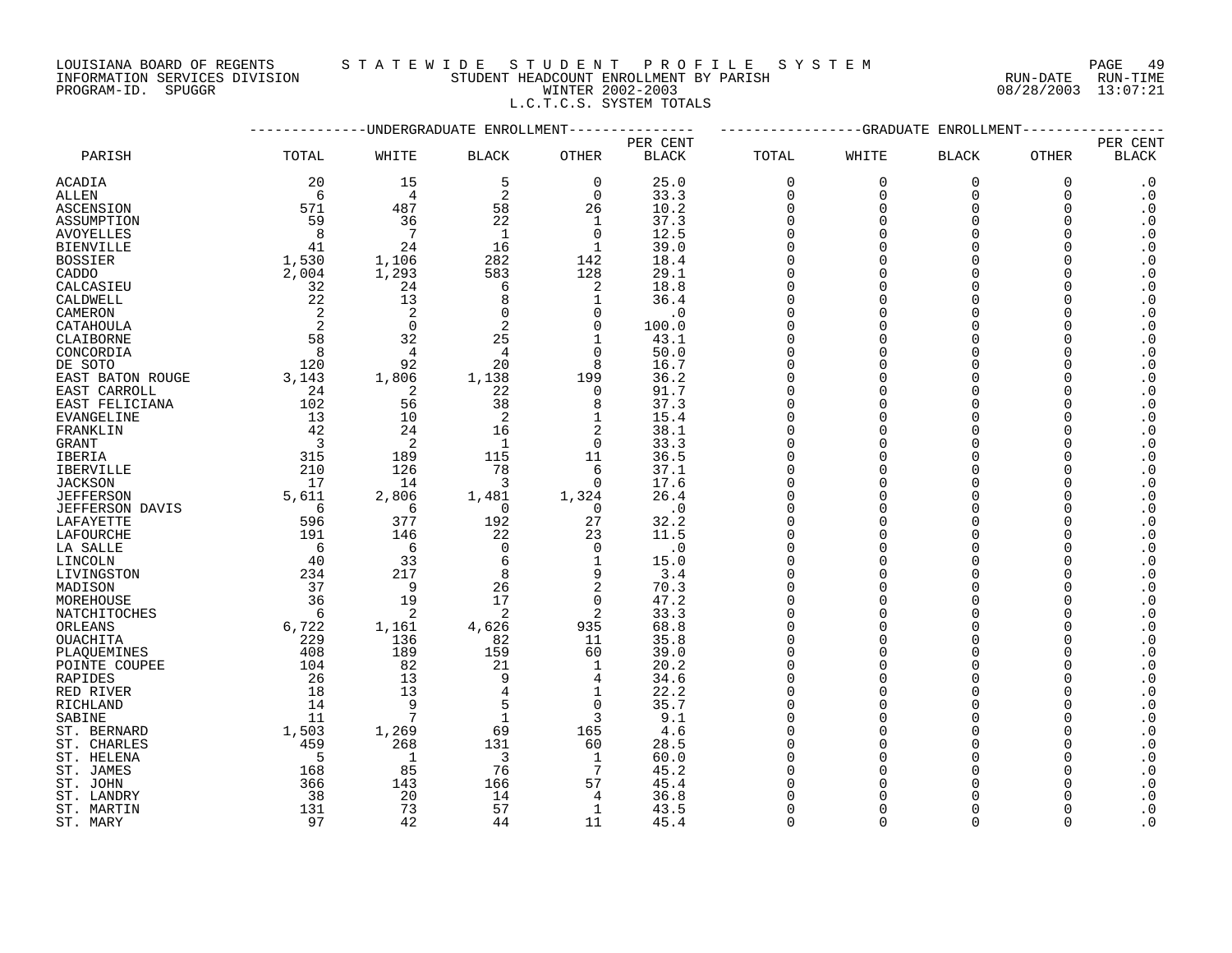## LOUISIANA BOARD OF REGENTS S T A T E W I D E S T U D E N T P R O F I L E S Y S T E M PAGE 50 INFORMATION SERVICES DIVISION STUDENT HEADCOUNT ENROLLMENT BY PARISH RUN-DATE RUN-TIME PROGRAM-ID. SPUGGR WINTER 2002-2003 08/28/2003 13:07:21 L.C.T.C.S. SYSTEM TOTALS

|                     |        |        | -UNDERGRADUATE ENROLLMENT- |       | -GRADUATE ENROLLMENT-    |       |       |       |       |                   |
|---------------------|--------|--------|----------------------------|-------|--------------------------|-------|-------|-------|-------|-------------------|
| PARISH              | TOTAL  | WHITE  | <b>BLACK</b>               | OTHER | PER CENT<br><b>BLACK</b> | TOTAL | WHITE | BLACK | OTHER | PER CENT<br>BLACK |
| ST. TAMMANY         | 1,617  | 1,103  | 186                        | 328   | 11.5                     |       |       |       |       | . 0               |
| TANGIPAHOA          | 73     | 39     | 26                         |       | 35.6                     |       |       |       |       |                   |
| TENSAS              | 22     |        | 18                         |       | 81.8                     |       |       |       |       |                   |
| TERREBONNE          | 176    | 108    | 37                         |       | 21.0                     |       |       |       |       |                   |
| UNION               | 19     | 14     |                            |       | 15.8                     |       |       |       |       |                   |
| VERMILLION          | 79     | 66     |                            |       | 11.4                     |       |       |       |       |                   |
| VERNON              |        |        |                            |       | 25.0                     |       |       |       |       |                   |
| WASHINGTON          | 47     | 25     | 12                         | 10    | 25.5                     |       |       |       |       |                   |
| WEBSTER             | 390    | 265    | 108                        |       | 27.7                     |       |       |       |       |                   |
| WEST BATON ROUGE    | 155    | 96     | 53                         |       | 34.2                     |       |       |       |       |                   |
| WEST CARROLL        | 10     |        |                            |       | 20.0                     |       |       |       |       |                   |
| WEST FELICIANA      | 68     | 51     | 16                         |       | 23.5                     |       |       |       |       |                   |
| WINN                |        |        |                            |       | . 0                      |       |       |       |       | . 0               |
| LOUISIANA TOTALS    | 28,078 | 14,285 | 10,139                     | 3,654 | 36.1                     |       |       |       |       | $\cdot$ 0         |
| OUT-OF-STATE TOTALS | 293    | 160    | 68                         | 65    | 23.2                     |       |       |       |       | $\cdot$ 0         |
| LA./OUT-OF-STATE    | 28,371 | 14,445 | 10,207                     | 3,719 | 36.0                     |       |       |       |       | $\cdot$ 0         |
| FOREIGN TOTALS      | 247    | 27     |                            | 214   | 2.4                      |       |       |       |       | . 0               |
| INSTITUTION TOTALS  | 28,618 | 14,472 | 10,213                     | 3,933 | 35.7                     |       |       |       |       | $\cdot$ 0         |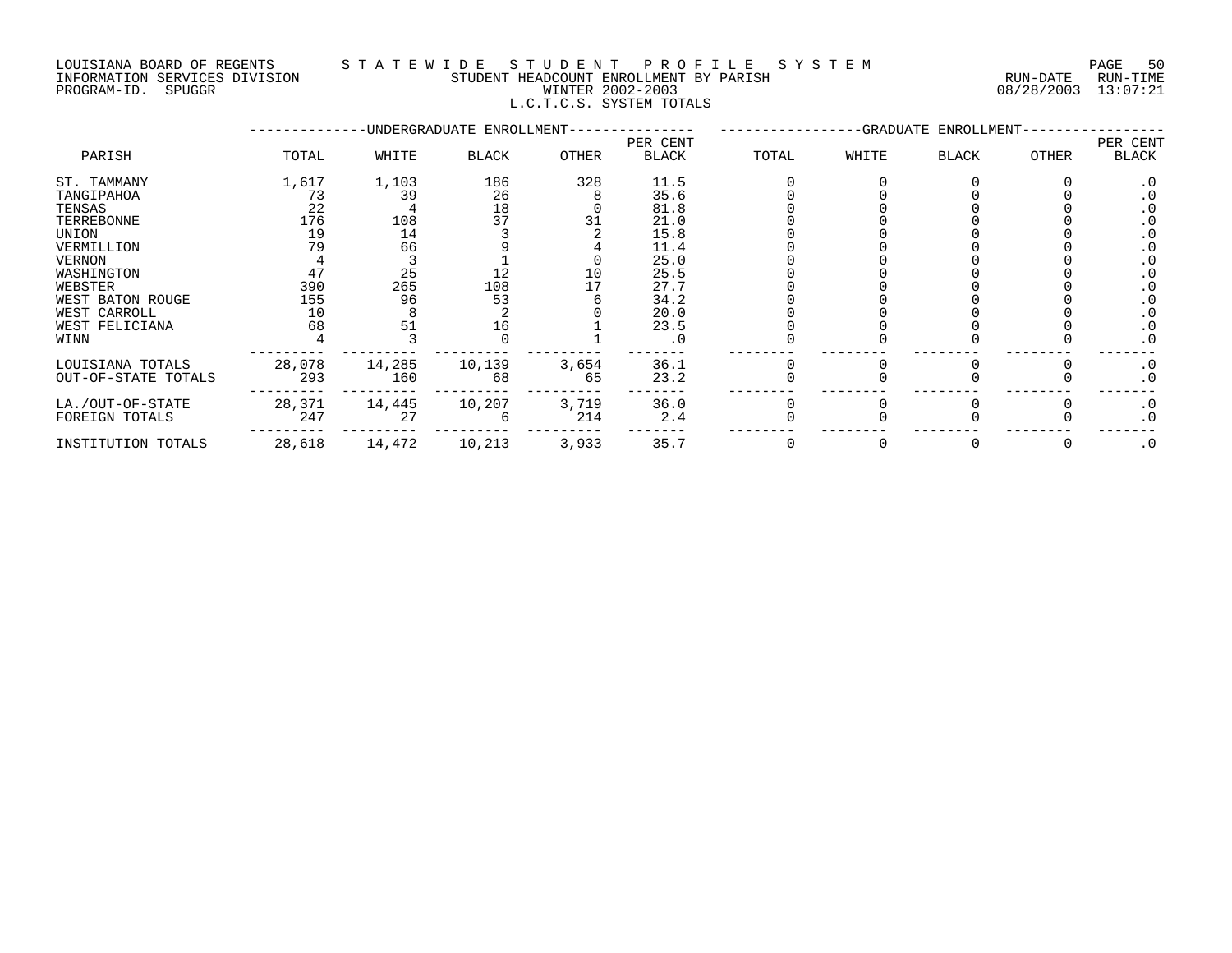LOUISIANA BOARD OF REGENTS S T A T E W I D E S T U D E N T P R O F I L E S Y S T E M PAGE 51 PROGRAM-ID. SPUGGR WINTER 2002-2003 08/28/2003 13:07:21

# INFORMATION SERVICES DIVISION STUDENT HEADCOUNT ENROLLMENT BY PARISH RUN-DATE RUN-TIME PUBLIC INSTITUTIONAL TOTALS

|                   | ---------UNDERGRADUATE ENROLLMENT-                     | ----------------GRADUATE ENROLLMENT-             |               |                            |              |          |       |                         |                |                        |
|-------------------|--------------------------------------------------------|--------------------------------------------------|---------------|----------------------------|--------------|----------|-------|-------------------------|----------------|------------------------|
|                   |                                                        |                                                  |               |                            | PER CENT     |          |       |                         |                | PER CENT               |
| PARISH            | TOTAL                                                  | WHITE                                            | <b>BLACK</b>  | OTHER                      | <b>BLACK</b> | TOTAL    | WHITE | <b>BLACK</b>            | OTHER          | $\operatorname{BLACK}$ |
| ACADIA            | 1,669                                                  | 1,343                                            | 293           | 33                         | 17.6         | 143      | 113   | 28                      | 2              | 19.6                   |
| ALLEN             | 498                                                    | 364                                              | 113           | 21                         | 22.7         | 64       | 53    | - 9                     | 2              | 14.1                   |
| <b>ASCENSION</b>  | 2,308                                                  | 1,822                                            | 397           | 89                         | 17.2         | 218      | 159   | 45                      | 14             | 20.6                   |
| ASSUMPTION        | 439                                                    | 311                                              | 119           | 9                          | 27.1         | 52       | 40    | 11                      | 1              | 21.2                   |
| AVOYELLES         | 998                                                    | 766                                              | 190           | 42                         | 19.0         | 76       | 54    | 21                      | $\mathbf{1}$   | 27.6                   |
| <b>BEAUREGARD</b> | 787                                                    | 638                                              | 102           | 47                         | 13.0         | 113      | 90    | 17                      | 6              | 15.0                   |
| <b>BIENVILLE</b>  | 394                                                    | 189                                              | 187           | 18                         | 47.5         | 64       | 27    | 35                      | 2              | 54.7                   |
| <b>BOSSIER</b>    | 3,958                                                  | 2,784                                            | 739           |                            | 18.7         | 351      | 272   | 47                      | 32             | 13.4                   |
| CADDO             | 9,067                                                  | 4,366                                            | 4,119         | 435<br>582<br>160          | 45.4         | 860      | 504   | 302                     | 54             | 35.1                   |
| CALCASIEU         | 5,129                                                  | 3,889                                            | 1,080         |                            | 21.1         | 724      | 533   | 166                     | 25             | 22.9                   |
| CALDWELL          | 204                                                    | 163                                              | 36            | - 5                        | 17.6         | 30       | 23    | 6                       | 1              | 20.0                   |
| CAMERON           | 231                                                    | 217                                              | 10            | 4                          | 4.3          | 27       | 25    | $\overline{1}$          | $\mathbf{1}$   | 3.7                    |
| CATAHOULA         | 306                                                    | 203                                              | 99            |                            | 32.4         | 52       | 34    | 18                      | $\Omega$       | 34.6                   |
| CLAIBORNE         | 400                                                    | 209                                              | 182           | 9                          | 45.5         | 50       | 27    | 20                      | 3              | 40.0                   |
| CONCORDIA         |                                                        | 278                                              | 199           | 11                         | 40.8         | 63       | 31    | 32                      | $\Omega$       | 50.8                   |
| DE SOTO           | 488<br>693                                             | 353                                              | 300           | 40                         | 43.3         | 67       | 44    | 21                      | 2              | 31.3                   |
| EAST BATON ROUGE  |                                                        | 9,447                                            | 5,035         | 1,069                      | 32.4         | 2,471    | 1,498 | 783                     | 190            | 31.7                   |
|                   | 15,551                                                 | 57                                               | 159           |                            | 72.3         |          | 8     |                         | $\mathbf 0$    |                        |
| EAST CARROLL      | $\begin{array}{r} 220 \\ 508 \\ 1,059 \end{array}$     |                                                  | 216           | $\overline{4}$             | 42.5         | 38<br>47 |       | 30<br>20                |                | 78.9                   |
| EAST FELICIANA    |                                                        | 276                                              |               | 16                         |              |          | 26    |                         | 1              | 42.6                   |
| EVANGELINE        |                                                        | 836                                              | 206           | 17                         | 19.5         | 79       | 63    | 13                      |                | 16.5                   |
| FRANKLIN          | 498                                                    | 333                                              | 151           | 14                         | 30.3         | 95       | 60    | 34                      | $\mathbf{1}$   | 35.8                   |
| GRANT             | 427                                                    | 352                                              | 47            | 28                         | 11.0         | 49       | 37    | 8                       |                | 16.3                   |
| IBERIA            | 2,149                                                  | 1,413                                            | 637           | 99                         | 29.6         | 197      | 136   | 58                      |                | 29.4                   |
| IBERVILLE         | $\begin{array}{r} 833 \\ 412 \end{array}$              | 410                                              | 400           | 23                         | 48.0         | 126      | 53    | 70                      |                | 55.6                   |
| <b>JACKSON</b>    |                                                        | 243                                              | 155           | 14                         | 37.6         | 58       | 35    | 22                      | 1              | 37.9                   |
| <b>JEFFERSON</b>  | 13,738                                                 | 7,969                                            | 2,928         | 2,841                      | 21.3         | 1,482    | 969   | 270                     | 243            | 18.2                   |
| JEFFERSON DAVIS   |                                                        | 621                                              | 132           | $\frac{1}{23}$             | 17.0         | 112      | 93    | 18                      | $\overline{1}$ | 16.1                   |
| LAFAYETTE         |                                                        | 5,470                                            | 1,218         |                            | 17.3         | 828      | 677   | 98                      | 53             | 11.8                   |
| LAFOURCHE         | $\begin{array}{r} 776 \\ 776 \\ 2,691 \end{array}$     | 2,266                                            | 241           | 184                        | 9.0          | 373      | 322   | 43                      | 8              | 11.5                   |
| LA SALLE          | 392                                                    | $\begin{array}{r} 2,266 \\ 343 \\ 1 \end{array}$ | 31            | 18                         | 7.9          | 28       | 22    | $\overline{\mathbf{3}}$ | 3              | 10.7                   |
| LINCOLN           | 1,937                                                  |                                                  | 693           | 140                        | 35.8         | 387      | 166   | 204                     | 17             | 52.7                   |
| LIVINGSTON        | 2,601                                                  | 2,420                                            | 107           | 74                         | 4.1          | 353      | 332   | 11                      | 10             | 3.1                    |
| MADISON           | $\frac{298}{1}$                                        | 115                                              | 179           | $\overline{4}$             | 60.1         | 51       | 19    | 31                      | 1              | 60.8                   |
| MOREHOUSE         | 736                                                    | 388                                              | 332           | 16                         | 45.1         | 98       | 53    | 44                      | 1              | 44.9                   |
| NATCHITOCHES      | 1,623<br>16,641                                        | 941                                              | 515           | 167                        | 31.7         | 293      | 192   | 85                      | 16             | 29.0                   |
| ORLEANS           |                                                        | 4,474                                            | دıc<br>10,031 | 2,136                      | 60.3         | 2,360    | 1,037 | 1,082                   | 241            | 45.8                   |
| <b>OUACHITA</b>   | 4,742                                                  | 3,184                                            | 1,416         | 142                        | 29.9         | 703      | 460   | 217                     | 26             | 30.9                   |
| PLAQUEMINES       | $\begin{array}{c} 881 \\ 627 \end{array}$              | 500                                              | 276           | 105                        | 31.3         | 70       | 47    | 17                      | 6              | 24.3                   |
| POINTE COUPEE     |                                                        | 437                                              | 177           | 13                         | 28.2         | 102      | 54    | 44                      | 4              | 43.1                   |
| RAPIDES           | 4,127                                                  | 2,689                                            | 1,216         | 222                        | 29.5         | 402      | 285   | 100                     | 17             | 24.9                   |
| RED RIVER         |                                                        | 146                                              | 150           | 15                         | 48.2         | 34       | 17    | 17                      | $\Omega$       | 50.0                   |
| RICHLAND          | $\begin{array}{r} 11 \\ 311 \\ 476 \\ 509 \end{array}$ | 315                                              | 144           | 17                         | 30.3         | 81       | 52    | 26                      |                | 32.1                   |
| SABINE            |                                                        | 325                                              | 94            | 90                         | 18.5         | 89       | 74    | 6                       | 9              | 6.7                    |
| ST. BERNARD       | 2,482                                                  | 2,091                                            | 114           | 277                        | 4.6          | 164      | 133   | 9                       | 22             | 5.5                    |
| ST. CHARLES       | 1,781                                                  | 1,223                                            | 397           | 161                        | 22.3         | 177      | 137   | 23                      | 17             | 13.0                   |
| ST. HELENA        | 180                                                    | 65                                               | 113           | $\overline{\phantom{a}}$ 2 | 62.8         | 46       | 14    | 32                      | $\Omega$       | 69.6                   |
| ST. JAMES         | 651                                                    | 317                                              | 319           | 15                         | 49.0         | 82       | 41    | 37                      |                | 45.1                   |
| ST. JOHN          | 1,472                                                  | 819                                              | 522           | 131                        | 35.5         | 148      | 98    | 43                      |                | 29.1                   |
| ST. LANDRY        | 2,648                                                  | 1,664                                            | 918           | 66                         | 34.7         | 284      | 170   | 110                     |                | 38.7                   |
| ST. MARTIN        | 1,287                                                  | 821                                              | 419           | 47                         | 32.6         | 110      | 79    | 30                      | $\mathbf{1}$   | 27.3                   |